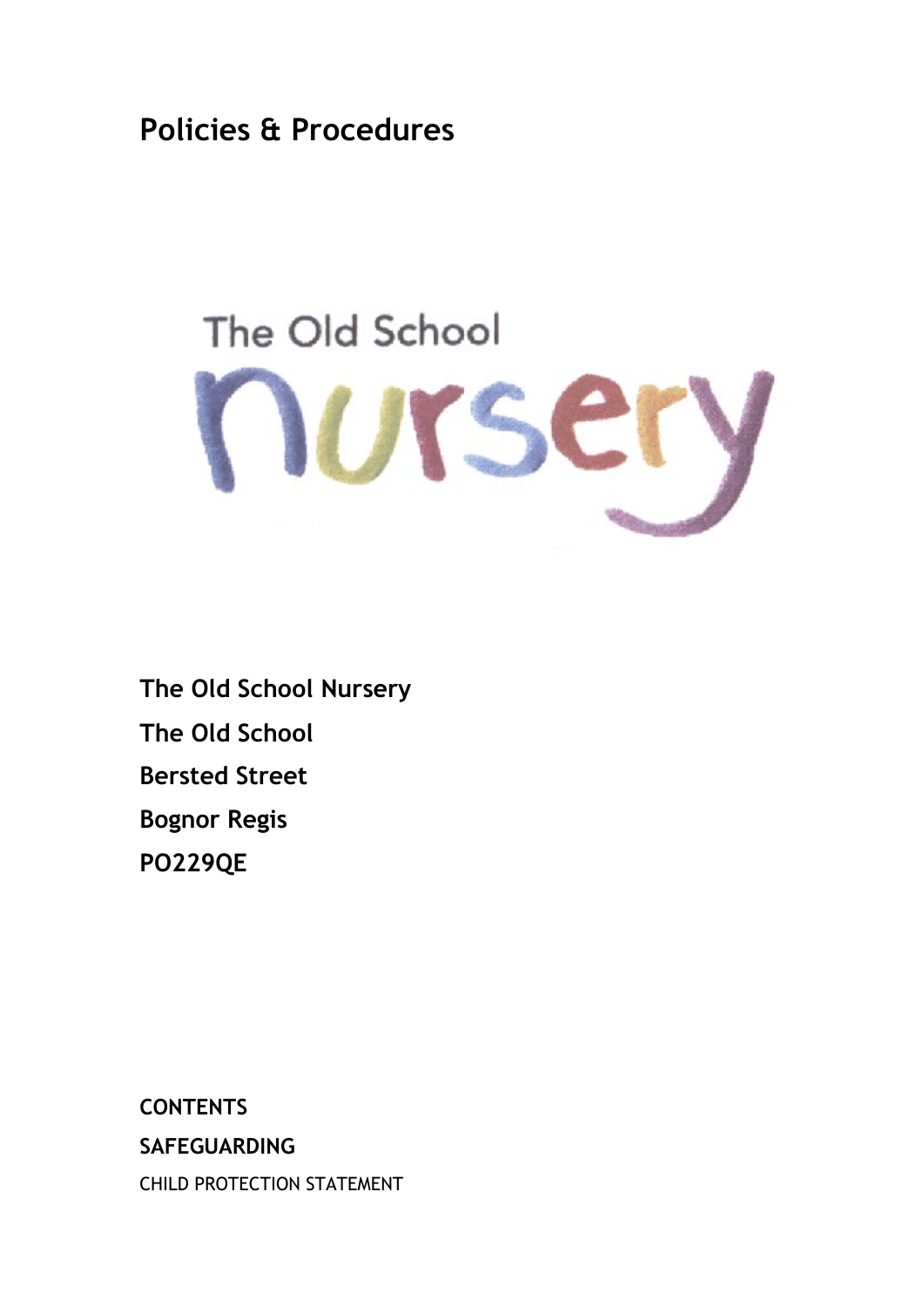PROCEDURE

**RESPONSIBILTIES** 

SUPPORTING CHILDREN

CONFIDENTIALITY

SUPPORTING STAFF

BABY SITTING POLICY

ALLEGATIONS AGAINST STAFF

WHISTLEBLOWING

PHYSICAL INTERVENTION

BULLYING

**PREVENTION** 

HEALTH & SAFTEY

FEMALE GENITAL MUTILATION

CHILD SEXUAL EXPLOITAITON

PREVENT DUTY

# **E-SAFTEY AND TECHNOLOGY**

MOBILE PHONES EYFS, CURRICULUM & OUR ETHOS TAPESTRY & TABLET USE SOCIAL MEDIA

# **MEDICAL SUPPORT**

ACCIDENTS AND FIRST AID MEDICATION IMMUNISATION SICKNESS AND ILLNESS INFECTION CONTROL ALLERGIES AND ALLERGIC REACTIONS SUN CARE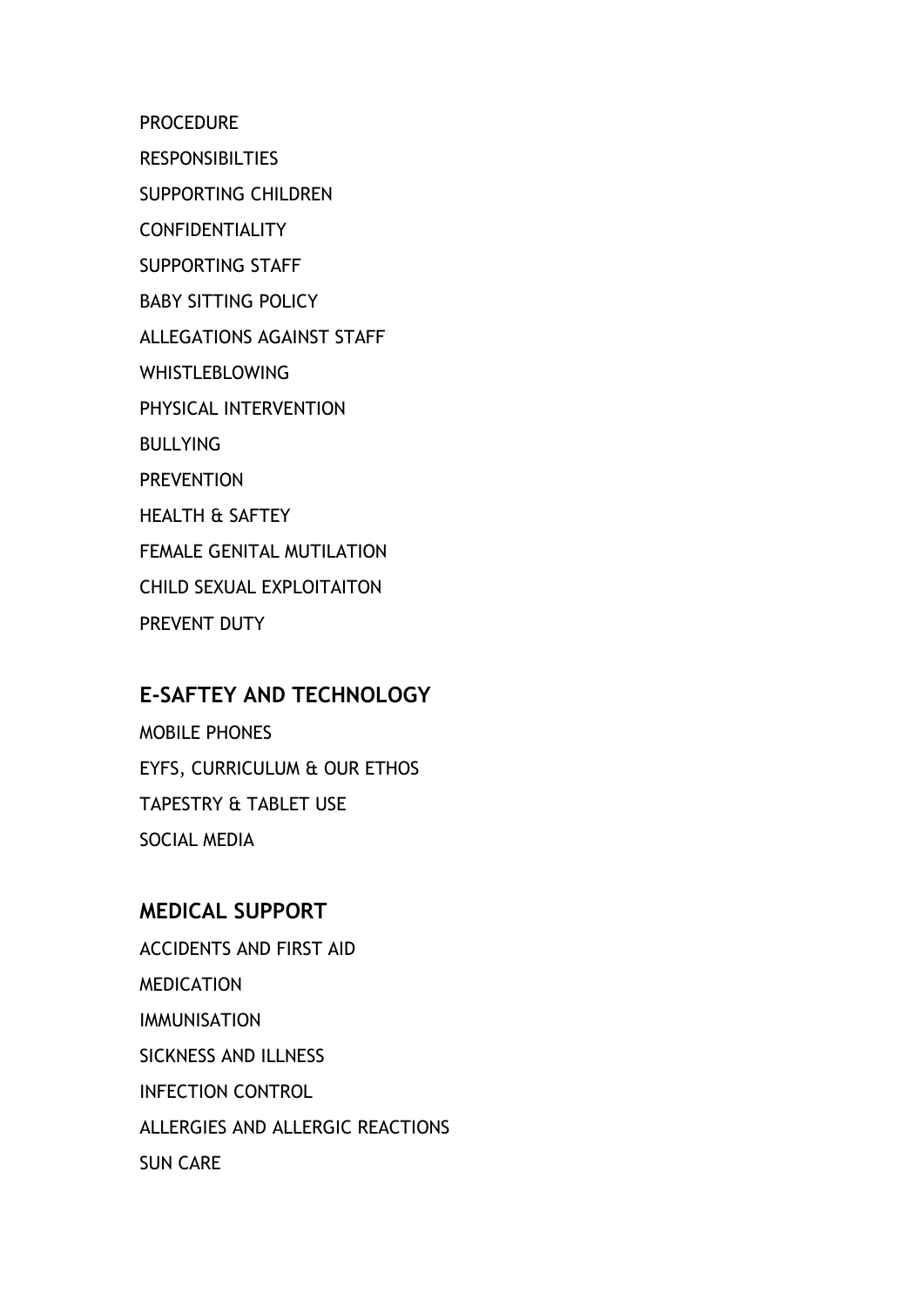# **EQUALITY AND INCLUSION**

INCLUSION AND EQUALITY EXCLUSION LOOKED AFTER CHILDREN DEALING WITH DISCRIMINATORY BEHAVIOUR

# **SUPPORTING INDIVIDUAL CHILDREN**

PROMOTING POSITIVE BEHAVIOUR BITING EARLY LEARNING OPPORTUNITIES STATEMENT SPECIAL EDUCATIONAL NEEDS (SEN) INTERGRATED 2 YEAR CHECK SETTLING IN **TRANSITIONS** BEREAVEMENT SEPARATED FAMILY INTIMATE CARE SAFE CARE AND PRACTICE OUTDOOR PLAY USE OF DUMMIES IN NURSERY SI FFP

# **FOOD AND NUTRITION**

NUTRITION AND MEALTIMES FOOD SUPPLIED BY PARENTS

# **PARTNERSHIPS WITH PARENTS**

PARENTS AND CARERS AS PARTNERS PAYMENT OF FEES POLICY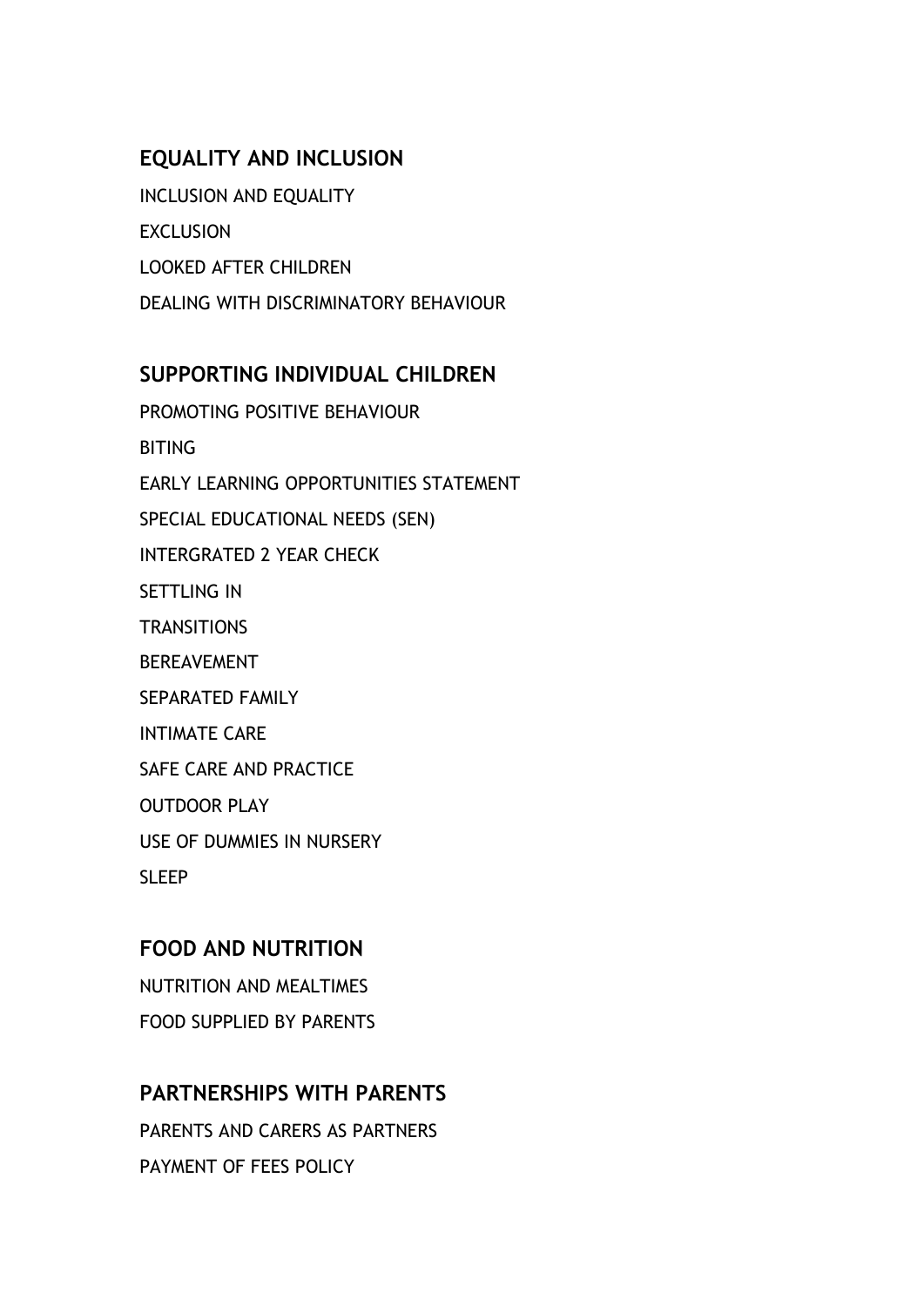NON PAYMENT OF FEES POLICY ICT AND INTERNET SAFETY POLICY PERSONAL POSSESSIONS POLICY ABUSIVE PARENTS COMPLAINTS AND COMPLIMENTS ACCESS AND STORAGE OF INFORMATION GDPR MAY 2018 INFORMATION LATE COLLECTION AND NON-COLLECTION ADMISSIONS ARRIVALS AND DEPARTURES

# **STAFF**

PERSONNEL

STAFF DEVELOPMENT AND TRAINING

SUPERVISIONS

CONFIDENTIALITY POLICY

SAFE RECRUITMENT OF STAFF

SUPERVISION OF STAFF

MOBILE PHONE AND SOCIAL NETWORKING (E-SAFETY

STUDENTS

VOLUNTEERS

WHISTLEBLOWING

ABSENCE MANAGEMENT

# **HEALTH AND SAFETY**

HEALTH AND SAFETY -GENERAL STATEMENT OF POLICY FIRE SAFETY SAFETY CHECKS MANUAL HANDLING HEALTHY WORKPLACE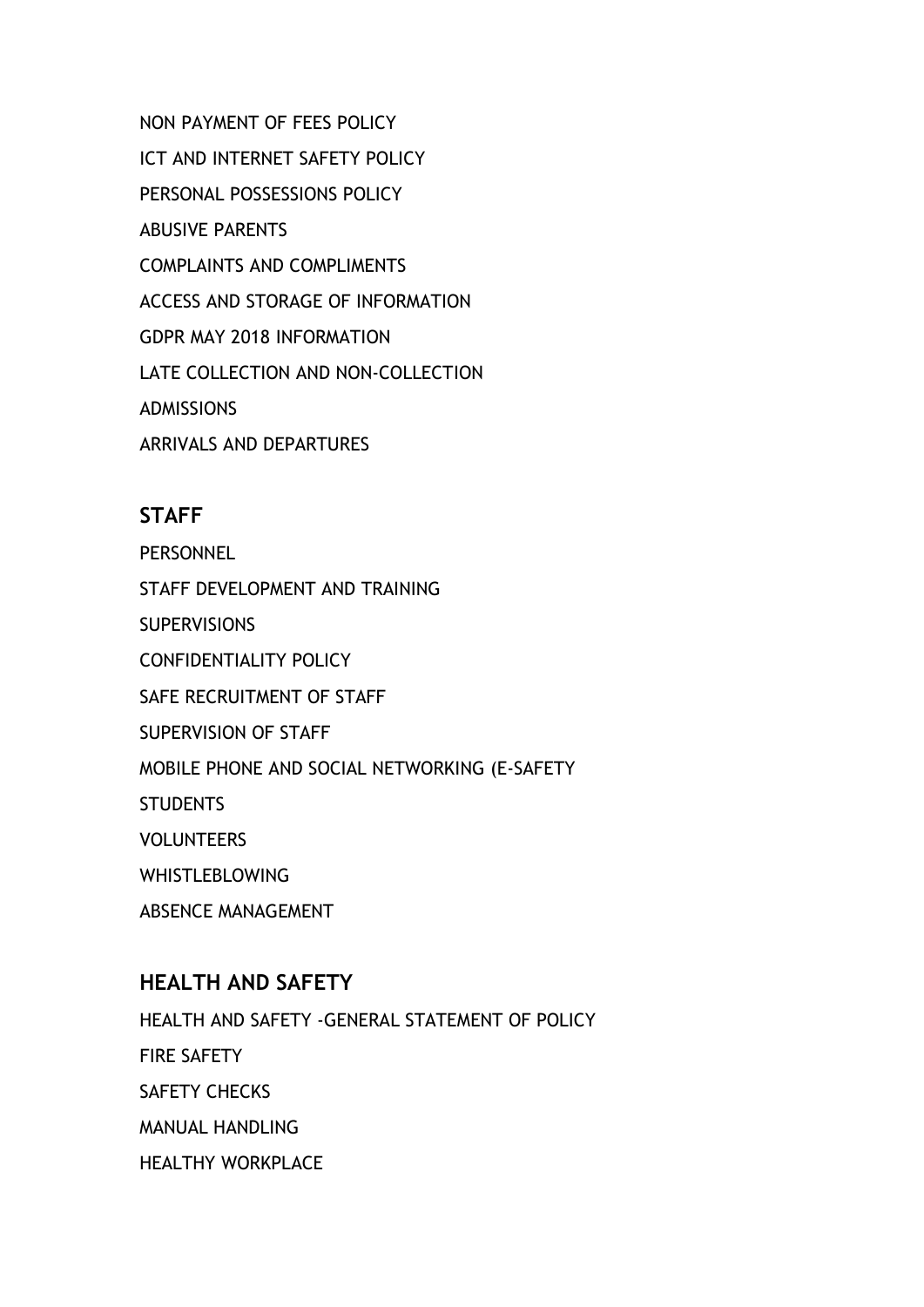ANIMAL HEALTH AND SAFETY WASTE MANAGEMENT VISITS AND OUTINGS LOST CHILD PROCEDURE FROM NURSERY LOST CHILD PROCEDURE FROM OUTINGS NO SMOKING POLICY EQUIPMENT AND RESOURCES CRITICAL INCIDENT ADVERSE WEATHER SUPERVISION OF CHILDREN SUPERVISION OF VISITORS

# **CHILD PROTECTION**

This policy has been developed in accordance with the principles established by the Children Act 1989; and Education Act 2002 and in line with government publications:

- "Working Together to Safeguard Children" 2018
- "Framework for the Assessment of Children in Need and their Families" 2000,
- "What to do if You Are Worried a Child is Being Abused" 2015
- DfES guidance "Safeguarding Children & Safer Recruiting in Education" 2006 and the
- The Prevent Duty 2015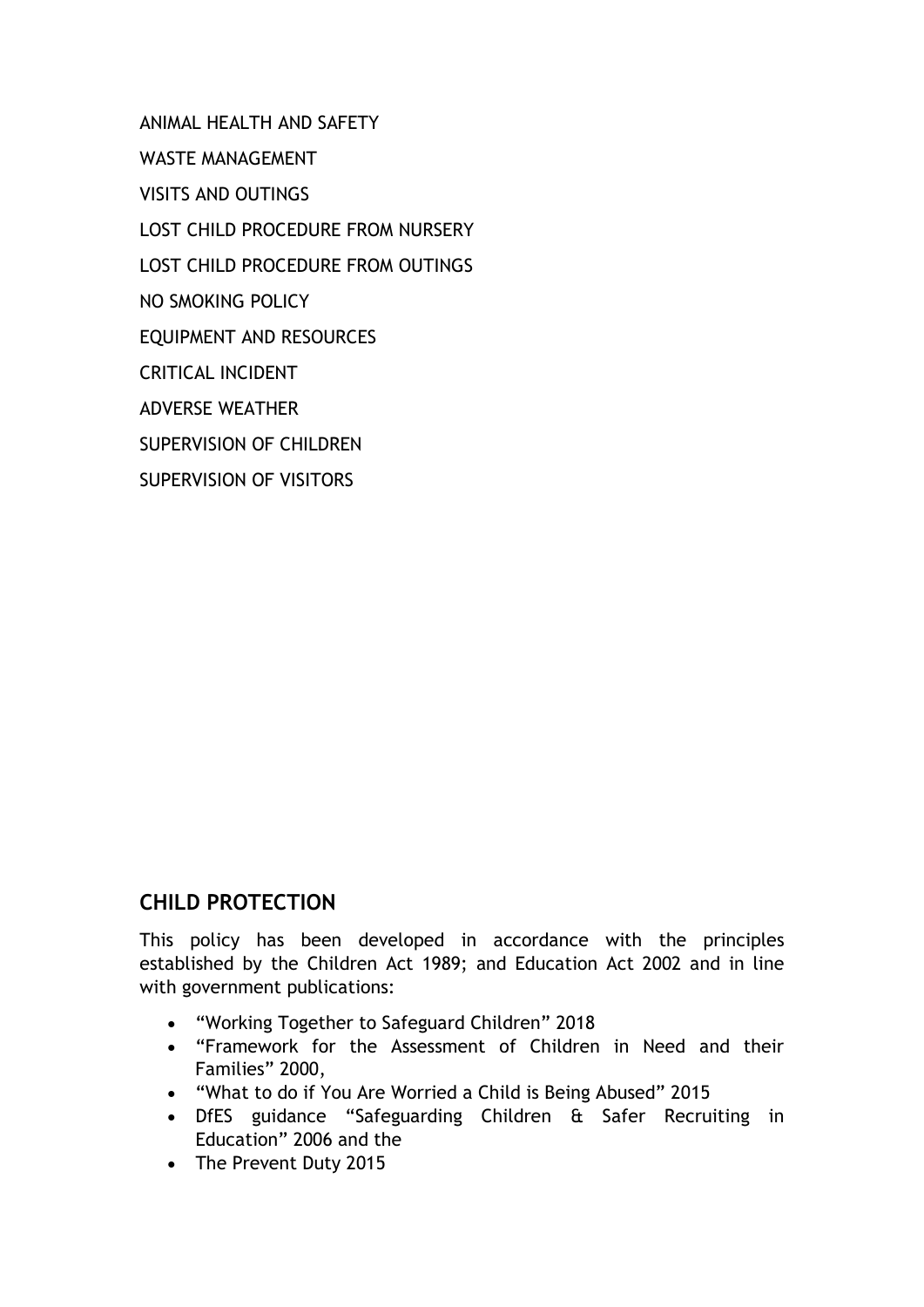• Sussex Child Protection & Safeguarding Procedures (Produced by West Sussex, East Sussex, and Brighton & Hove Local Safeguarding Children Boards).

The Governing body takes seriously its responsibility under section 175 of the Education Act 2002 to safeguard and promote the welfare of children; and to work together with other agencies to ensure adequate arrangements within our school to identify, assess, and support those children who are suffering harm. We recognise that all adults, including temporary staff, volunteers and directors, have a full and active part to play in protecting our pupils from harm, and that the child's welfare is our paramount concern. All staff members believe that our school should provide a caring, positive safe and stimulating environment that promotes the social, physical and moral development of the individual child.

The aims of this policy are:

- To support the child's development in ways that will foster security, confidence and independence.
- To provide an environment in which children and young people feel safe, secure, valued and respected, and feel confident, and know how to approach adults if they are in difficulties, believing they will be effectively listened to.
- To raise the awareness of all staff of the need to safeguard children and of their responsibilities in identifying and reporting possible cases of abuse.
- To provide a systematic means of monitoring children known or thought to be at risk of harm, and ensure the school contribute to assessments of need and support packages for those children.
- To emphasise the need for good levels of communication between all members of staff.
- To develop a structured procedure within the school which will be followed by all staff in cases of suspected abuse.
- To develop and promote effective working relationships with other agencies, especially the Police and Social Care.
- To ensure that all staff working within our school who have substantial access to children have been checked as to their suitability.

# **2. PROCEDURES**

Our nursery school procedures for Child Protection will be in line with the West Sussex LSCB Procedures. We will ensure that:

All members of staff understand and fulfil their responsibilities to ensure that they safeguard and promote the welfare of children through all policies, arrangements, and activities.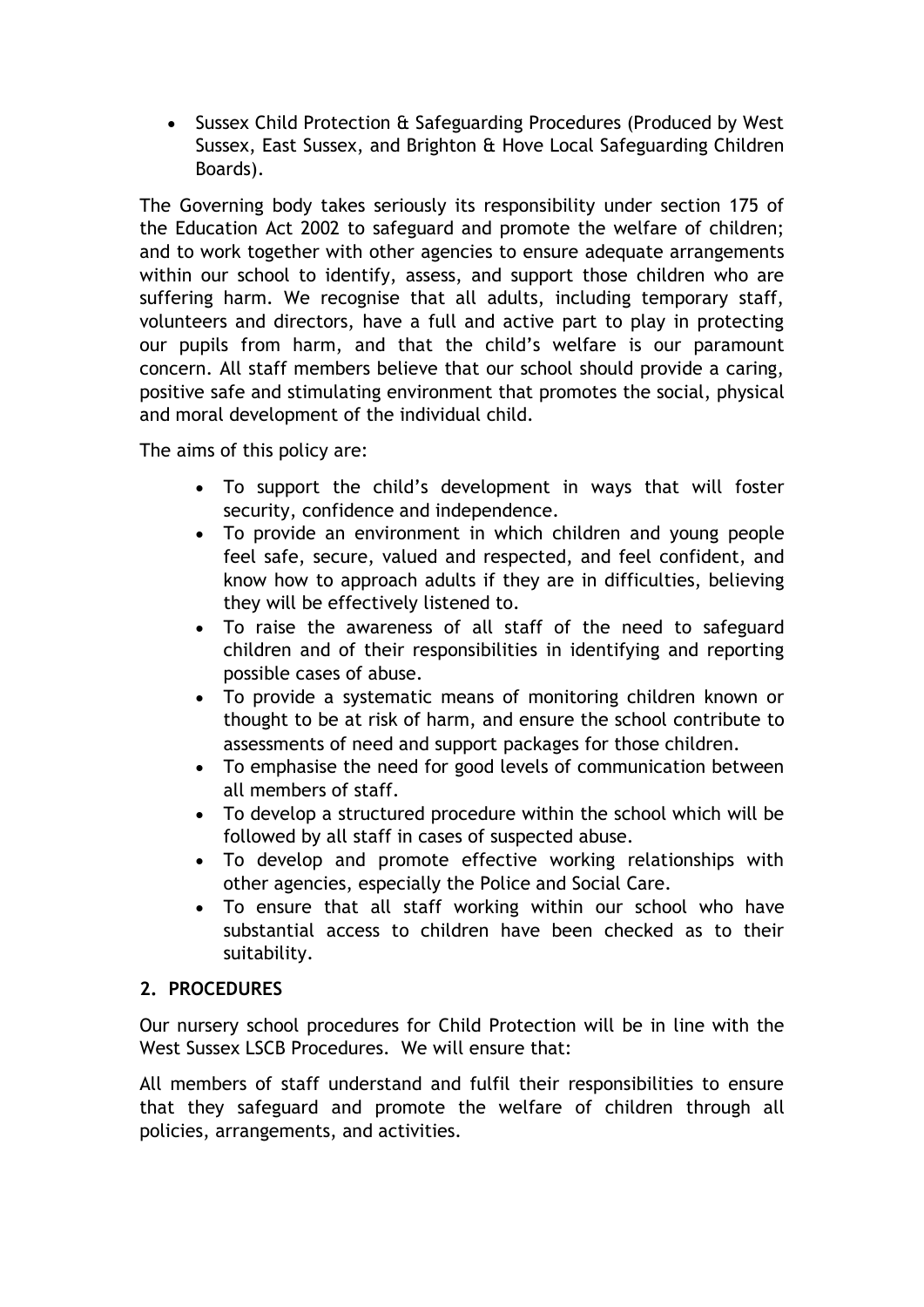**Our designated members of staff are Gemma Robinson (Manager), Faye homer (Deputy manager) Kim Trusler/Becky Collings, Caitlin Halliday and Karen Noble/Alicia Widdrington (the room leaders) .** They are there to oversee all practitioners in each room. They will undertake the initial Designated Member of Staff training and subsequent refresher courses every year delivered through the West Sussex County Council Safeguarding Unit.

All members of staff are provided with Child Protection Training every three years.

All members of staff and volunteers know:

- The signs and symptoms of concern (See Appendix 1)
- How to respond to a pupil who discloses abuse
- What to do if they are concerned about a child (See Appendix 2)
- Details regarding the prevent duty

All parents/carers are made aware of the responsibilities of staff members with regard to child protection procedures through publication of the schools' Child Protection Policy, and reference to it in our introductory school pack.

We will ensure that our selection and recruitment of staff meet the requirements as set down in Safer Recruitment guidance.

Our procedures will be regularly reviewed and up-dated.

The name of the designated member of staff for Child Protection will be clearly advertised in the policy file, with a statement explaining the school's role in referring and monitoring cases of suspected abuse.

All new members of staff will be given a copy of our Child Protection Policy.

# **3. RESPONSIBILITIES**

The Designated Member of staff **Gemma Robinson, Faye Homer, along with room leaders** are responsible for:

Referring a child if there are concerns about possible abuse, to the Social Care Assessment team, and acting as a focal point for staff to discuss concerns. A written record of the referral will be sent to the Assessment Team by the end of the working day the referral is made.

Keeping written records of concerns about a child even if there is no need to make an immediate referral.

Ensuring that all such records are kept confidentially and securely and are separate from pupil records.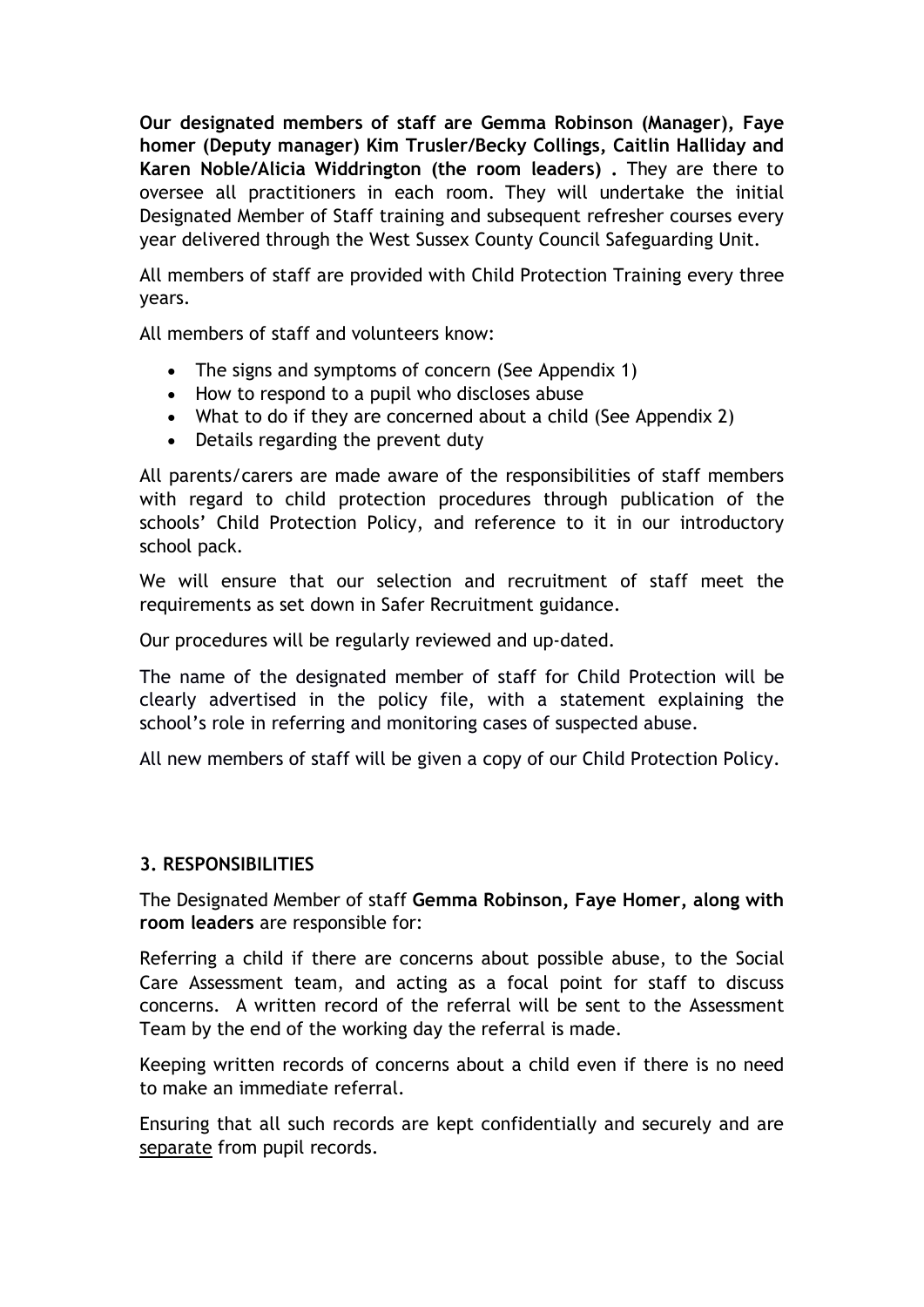Ensuring that an indication of further record-keeping is marked on the pupil records.

Liaising with other agencies and professionals.

Attending Child Protection Conferences, core groups or other multi-agency planning meetings, contributes to assessments, and provides a report which has been shared with the parents.

Ensuring that any pupil that is subject to a child protection plan who is absent without explanation for two days is referred to their key worker's Social Care Team.

Organising child protection training for all school staff.

Reviewing annually the Child Protection policy.

Reporting an updated information about policy and procedures, incidents and cases, training and any children subject to a child protection plan to the Directors (anonymised).

#### **4. SUPPORTING CHILDREN**

We recognise that a child who is abused or witness's violence may feel helpless and humiliated, may blame themselves, and find it difficult to develop and maintain a sense of self-worth.

We recognise that the school may provide the only stability in the lives of children who have been abused or who are at risk of harm.

We accept that research shows that the behaviour of a child in these circumstances may range from that which is perceived to be normal too aggressive or withdrawn.

Staff will support all children by:

- Encouraging self-esteem and self-assertiveness, through the curriculum as well as our relationships, whilst not condoning aggression or bullying.
- Promoting a caring, safe and positive environment within the school.
- Liaising and working together with all other support services and those agencies involved in the safeguarding of children.
- Notifying Social Care as soon as there is a significant concern.
- Providing continuing support to all children about whom there have been concerns who leaves the school by ensuring that appropriate information is forwarded under confidential cover to the child's new school and ensuring the school medical records are forwarded as a matter of priority.

# 5. **CONFIDENTIALITY**

We recognise that all matters relating to child protection are confidential.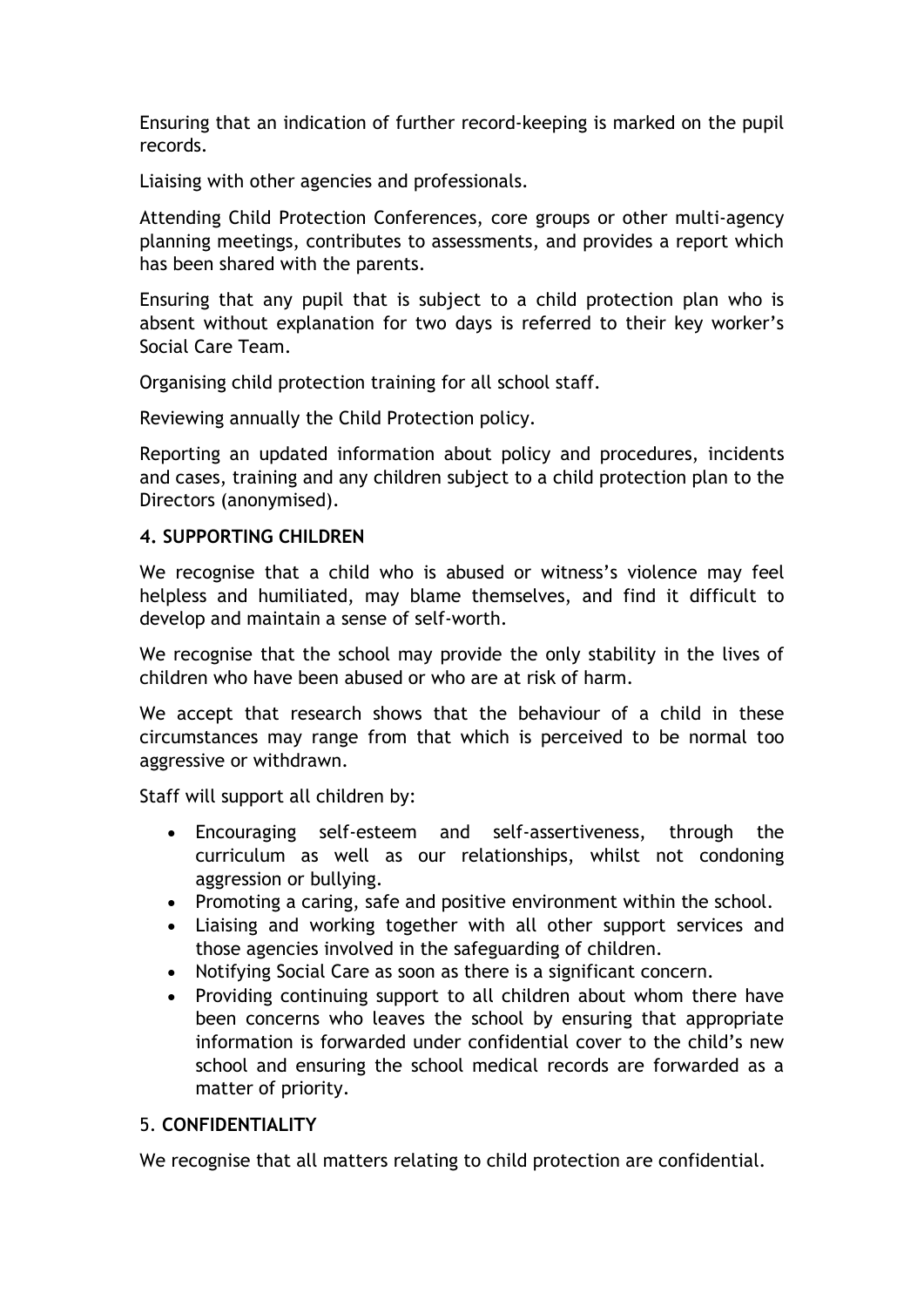The Designated person will disclose any information about a pupil other members of staff on a need to know basis only.

All staff must be aware that they have a professional responsibility to share information with other agencies in order to safeguard children.

All staff must be aware that they cannot promise a child to keep secrets which might compromise the child's safety or wellbeing.

We will always undertake to share our intention to refer a child to Children's Services with their parents /carers unless to do so could put the child at greater risk of harm, or impede a criminal investigation. If in doubt, we will consult with the Duty Manager at the Assessment Team on this point.

#### 6. **SUPPORTING STAFF**

We recognise that staff working in the school who have become involved with a child who has suffered harm, or appears to be likely to suffer harm may find the situation stressful and upsetting.

We will support such staff by providing an opportunity to talk through their anxieties with the Manager and to seek further support as appropriate.

#### **Babysitting Policy**

The nursery has a duty to safeguard all children whilst on our premises and in the care of the nursery staff, but this does not extend to private arrangements between staff and parents/carers outside of nursery hours.

The nursery will not be responsible for any private babysitting arrangements or agreements made between staff and parents/carers.

Our of hours babysitting arrangements must not interfere with staff members employment at the nursery or their working hours.

Confidentiality of employment at the nursery must be adhered to and respected at all times. The nursery will not be held responsible for any health and safety or other issues that may arise from these private arrangements.

#### **7. ALLEGATIONS AGAINST STAFF**

All staff should take care not to place themselves in a vulnerable position with a child. It is always advisable for interviews or work with individual children or parents to be conducted in view of other adults.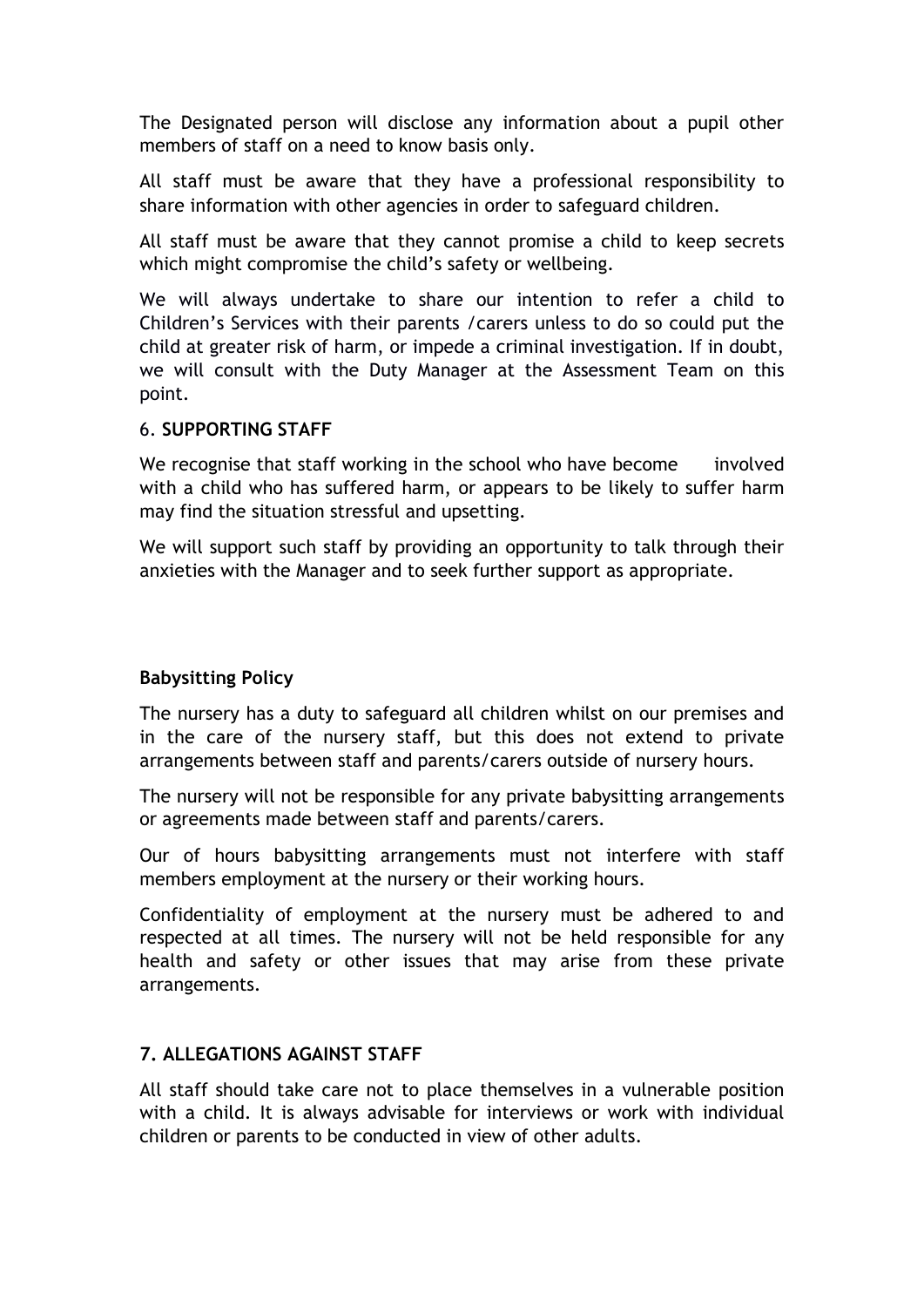All Staff should be aware of West Sussex Guidance on Behaviour Issues, and the school's own Behaviour Management policy.

Allegations of abuse can be made by children and other concerned adults against a member of staff.

If such an allegation is made, the member of staff receiving the allegation will immediately inform the Manager.

The Manager on all such occasions will discuss the content of the allegation with the Local Authority Designated Officer (LADO)

#### **The Manager should also take the following actions:**

- Ensure that the child reporting the allegation is safe and away from the member of staff whom the allegation is made.
- Make a referral to the Children's Service where the child resides, if appropriate.
- Contact the parents/carers of the child, following advice from the LADO
- Suspend the member of staff or review his/her working arrangements, pending the investigation, following advice from the LADO
- Attend strategy meetings convened by the LADO and act upon the decisions made at these meetings
- If the allegation made to a member of staff concerns the Manager, the person receiving the allegation will immediately inform the Deputy Manager who will consult as in 7.5 above, without notifying the Manager first.
- Suspension of the member of staff against whom an allegation has been made, needs careful consideration, and the Manager will seek the advice of the LADO.

Suspension should be considered when:

- There is a cause to suspect a child is at risk of significant harm or
- The allegation warrants investigation by the police or
- The allegation is so serious that it might be grounds for dismissal

#### 8. **WHISTLEBLOWING**

We recognise that children cannot be expected to raise concerns in an environment where staff fail to do so.

All staff are aware of their duty to raise concerns, where they exist, about the management of child protection, which may include the attitude or actions of colleagues. If necessary, they should speak in the first instance, to the LADO (Children's safeguarding board, Local authority designated officer)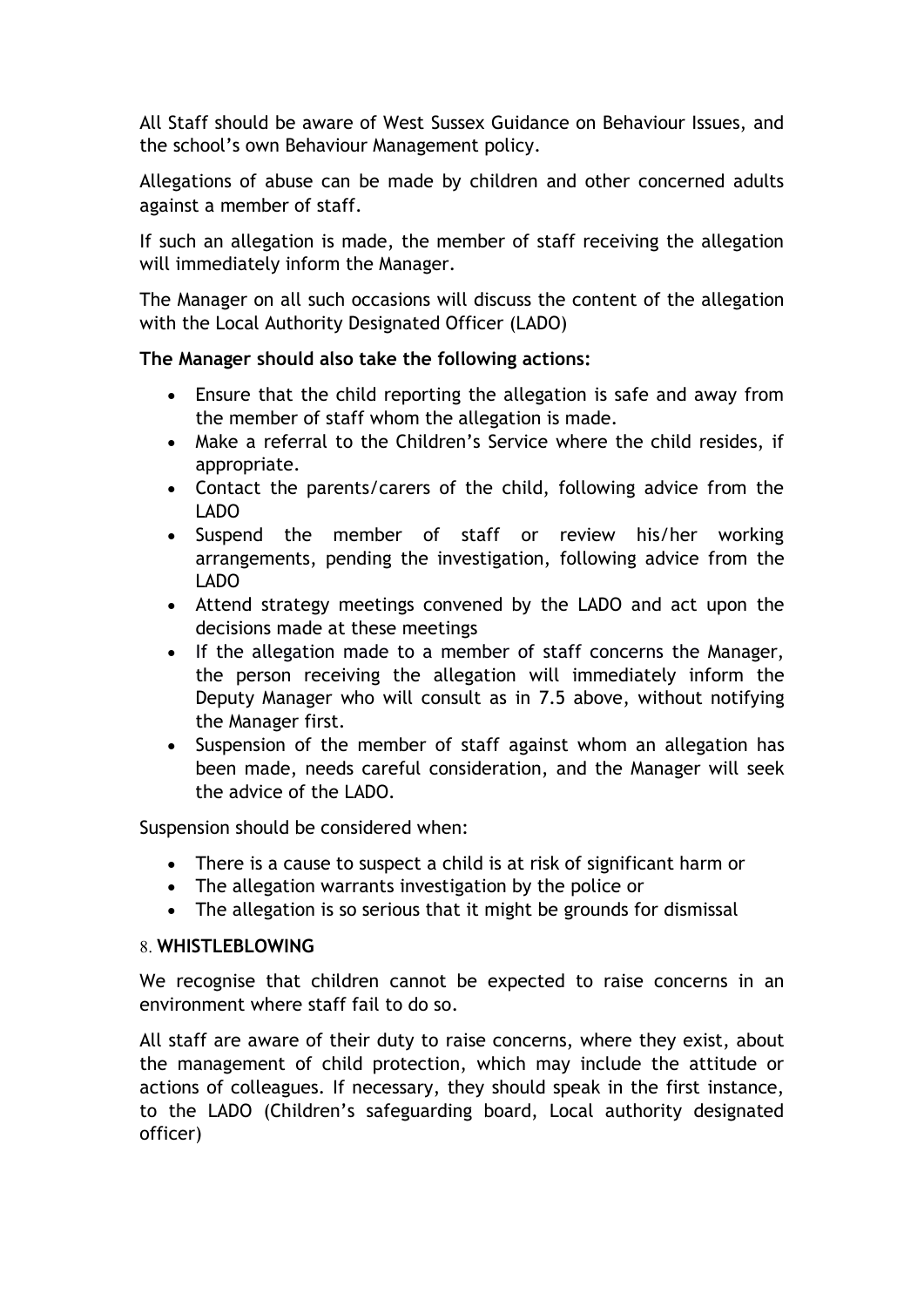The NSPCC have introduced a new helpline for practitioners to call if they need advice and support regarding safeguarding, in their setting or others. The number is: 0800 028 0285 and went live on 13/02/16. See further advice in guidance or online at [https://www.nspcc.org.uk/fighting-for](https://www.nspcc.org.uk/fighting-for-childhood/news-opinion/new-whistleblowing-advice-line-professionals?utm_source=google&utm_medium=ppc&utm_campaign=BND_-_Whistleblowing_Helpline_-_%5bExact%5d&gclid=CMDX7urpocsCFdUZGQodVOIL6Q&gclsrc=ds)[childhood/news-opinion/new-whistleblowing-advice-line](https://www.nspcc.org.uk/fighting-for-childhood/news-opinion/new-whistleblowing-advice-line-professionals?utm_source=google&utm_medium=ppc&utm_campaign=BND_-_Whistleblowing_Helpline_-_%5bExact%5d&gclid=CMDX7urpocsCFdUZGQodVOIL6Q&gclsrc=ds)[professionals?utm\\_source=google&utm\\_medium=ppc&utm\\_campaign=BND\\_-](https://www.nspcc.org.uk/fighting-for-childhood/news-opinion/new-whistleblowing-advice-line-professionals?utm_source=google&utm_medium=ppc&utm_campaign=BND_-_Whistleblowing_Helpline_-_%5bExact%5d&gclid=CMDX7urpocsCFdUZGQodVOIL6Q&gclsrc=ds) [\\_Whistleblowing\\_Helpline\\_-](https://www.nspcc.org.uk/fighting-for-childhood/news-opinion/new-whistleblowing-advice-line-professionals?utm_source=google&utm_medium=ppc&utm_campaign=BND_-_Whistleblowing_Helpline_-_%5bExact%5d&gclid=CMDX7urpocsCFdUZGQodVOIL6Q&gclsrc=ds)

[\\_\[Exact\]&gclid=CMDX7urpocsCFdUZGQodVOIL6Q&gclsrc=ds](https://www.nspcc.org.uk/fighting-for-childhood/news-opinion/new-whistleblowing-advice-line-professionals?utm_source=google&utm_medium=ppc&utm_campaign=BND_-_Whistleblowing_Helpline_-_%5bExact%5d&gclid=CMDX7urpocsCFdUZGQodVOIL6Q&gclsrc=ds)

# 9. **PHYSICAL INTERVENTION**

Our policy on physical intervention by staff is set out separately, and acknowledges that staff must only ever use physical intervention as a last resort, when a child is endangering him/herself or others, and that at all times it must be the minimal force necessary to prevent injury to another person.

Such events should be recorded and signed by a witness.

Staff who are likely to need to use physical intervention will be appropriately trained in the Team Teach technique.

We understand that physical intervention of a nature which causes injury or distress to a child may be considered under child protection or disciplinary procedures.

# **10. BULLYING**

Our policy on bullying is set out in a separate document and acknowledges that to allow or condone bullying may lead to consideration under child protection procedures. This includes homophobic and gender related bullying.

#### **11. PREVENTION**

We recognise that the school plays a significant part in the prevention of harm to our pupils by providing pupils with good lines of communication with trusted adults, supportive friends and an ethos of protection.

The school will therefore:

- Establish and maintain an ethos where children feel secure and are encouraged to talk and are always listened to.
- Ensure that all children know there is an adult in the school whom they can approach if they are worried or in difficulty.

# **12. HEALTH & SAFETY**

Our Health & Safety policy, set out in a separate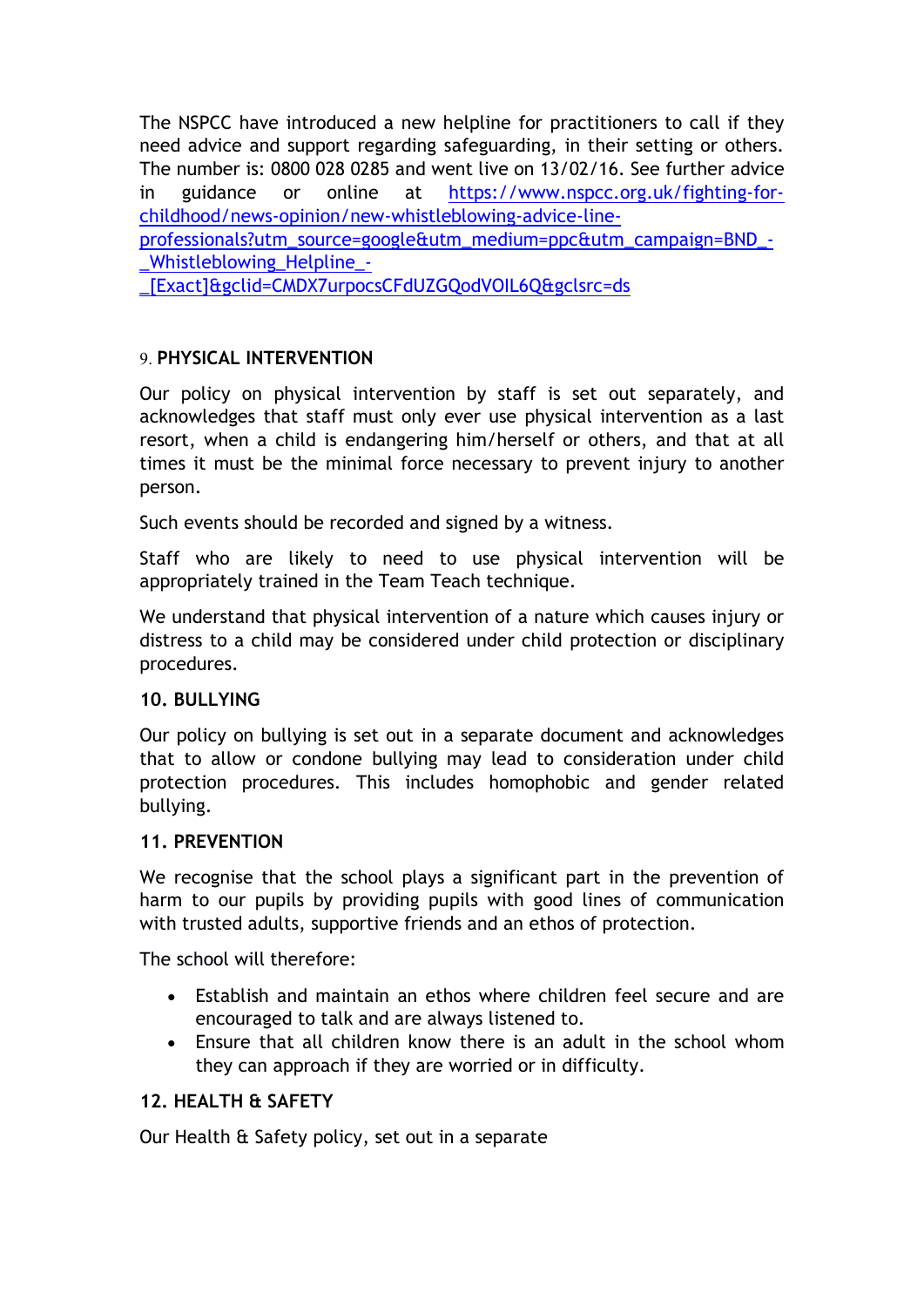document, reflects the consideration we give to the protection of our children.

# **13. FEMALE GENITAL MUTILATION**

The world health organisation defines female genital mutilation (FGM) as 'all procedures involving partial or total removal of the external female genitalia or other injury to female genital organs for non-medical reasons. FGM is prevalent as a cultural ritual in 28 African countries as well as in parts of the middle east and Asia. FGM is recognised internally as a violation of human rights and is illegal in the United Kingdom.

# **Categories of FGM:**

- Clitoridectomy Partial or total removal of the clitoris and the labia minora; in very rare cases only the prepuce.
- Excision partial or total removal of the clitoris and the labia minor with or without excision of the labia majora.
- Infibulation Narrowing of the vaginal opening through the creation of a covering seal. The seal is formed by cutting and repositioning the inner, or outer labia with or without removal of the clitoris.
- Other All harmful procedures to the female genitalia for nonmedical purposes e.g. pricking, piercing, incising, scraping and cauterising the genital area.

# **FGM Mandatory Reporting Duty**

From October 31st 2015, regulated health and social care professionals and teachers in England and Wales must report known cases of FGM in under 18's which they identify in the course of the professional work to the police. We will use the form provided 'Reporting Fact Sheet' and guidance provided to do so. See attached.

# **14. CHILD SEXUAL EXPLOITATION:**

CSE (Child sexual exploitation) involves children under 18 being in exploitative situations. CSE can occur through the use of technology without the child's immediate recognition, for example being persuaded to post sexual images on the internet/mobile phone without immediate payment or gain. in all the cases exploiting those exploiting the young person have power of them by virtue of their age, gender, intellect, physical strength and or economic or other resources. Violence, coercion and intimidation are common involvement in exploitive relationships being characterised in the main by the child or young persons limited availability of choice resulting from their social/economic and or emotional vulnerability.

Any child can be targeted by sexual exploitation regardless gender, ethnicity or background; however, there are some groups which have been identified as particularly vulnerable. These include:

• LAC - Looked after children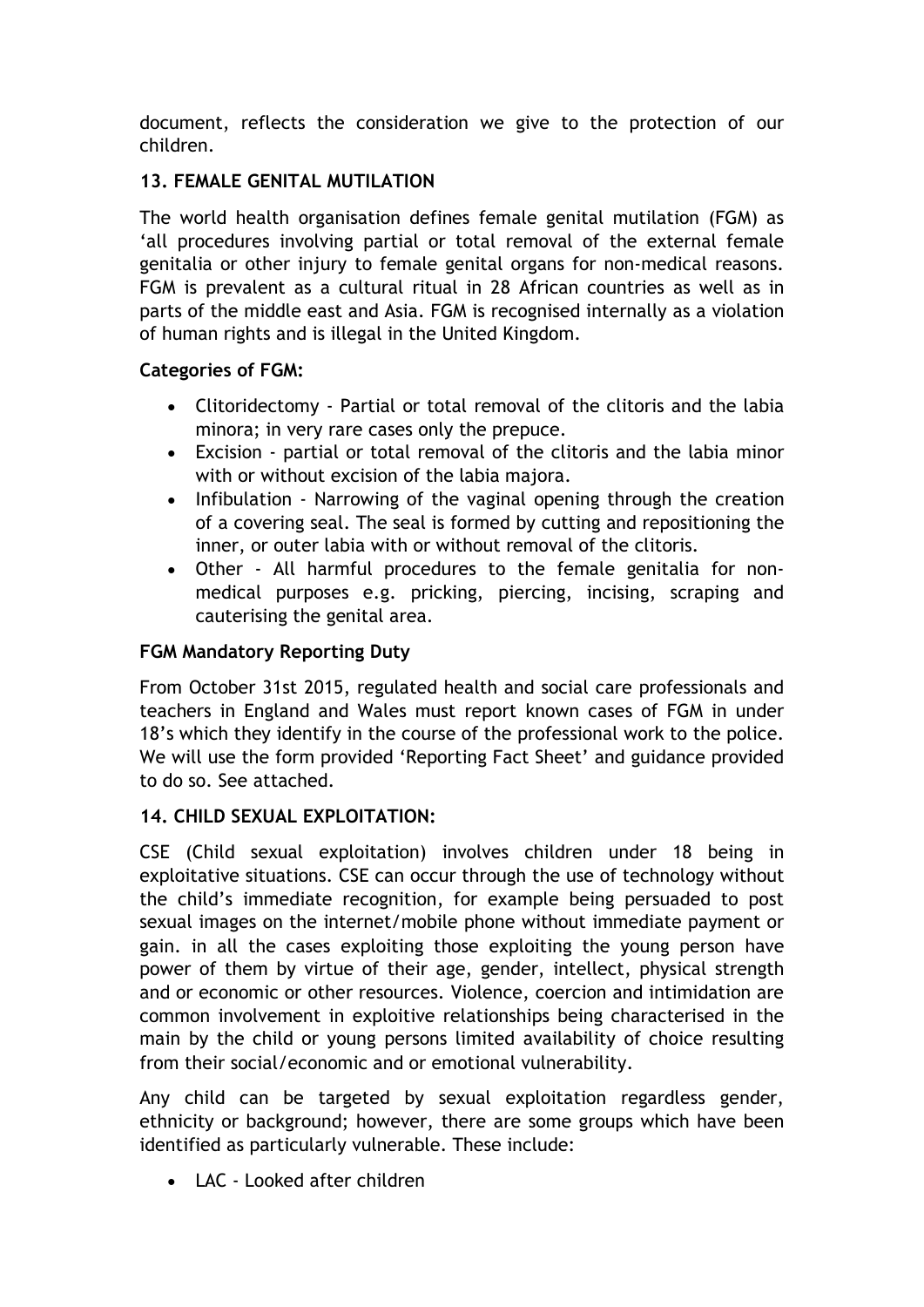- Children/young people with disabilities or learning disabilities
- Children leaving care
- Lesbian, gay, bisexual and transgender children.

Signs of CSE:

- Going missing for periods of time regular returning late
- Missing from education regularly
- Mood swings or changes in behaviour
- Displaying inappropriate sexualised behaviour.

We will work closely with other agencies to support vulnerable children and will use the tool provided by the LA to identify whether we feel the child is at risk. We will still follow our safeguarding procedure if the child is at risk.

# **APPENDIX 1**

Recognising Abuse:

Safeguarding and promoting the welfare of children is defined in Working Together to Safeguard Children (2018) as:

- Protecting children from abuse and neglect
- Preventing impairment of their health or development
- Ensuring that children are growing up in circumstances consistent with the provision of safe and effective care
- Undertaking that role so as to enable those children to have optimum life chances and to enter adulthood successfully

In 2018 this is defined as:

- Protecting children from maltreatment;
- Preventing impairment of children's health or development;
- Ensuring that children grow up in circumstances consistent with the provision of safe and effective care; and
- Taking action to enable all children to have the best outcomes.

The maltreatment of children – physically, emotionally, sexually or through neglect can have major long-term effects on all aspects of a child's health, development and wellbeing. Definitions of Abuse as cited in Working Together to Safeguard Children (HM Government 2006) are:

# **PHYSICAL ABUSE**:

- May involve hitting, shaking, throwing, poisoning, burning or scalding, drowning, suffocating or otherwise causing physical harm to a child.
- Physical harm may also be caused when a parent/carer fabricates the symptoms of, or deliberately induces illness in a child.

# **EMOTIONAL ABUSE**: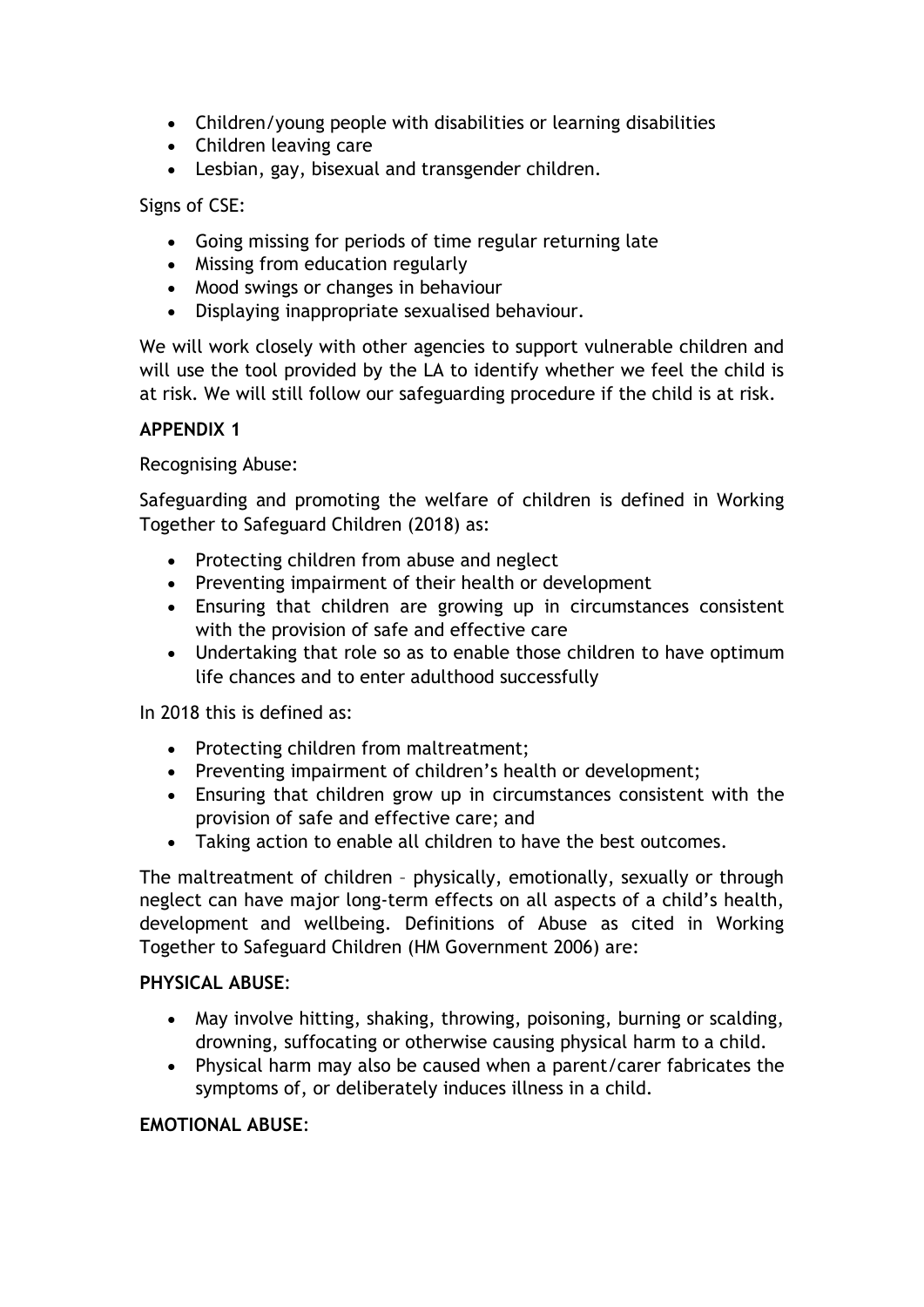- Is the persistent emotional maltreatment of a child such as to cause severe and persistent adverse effects on the child's emotional development.
- It may involve conveying to children that they are worthless or unloved, inadequate, or valued only in so far as they meet the needs of another person.
- It may feature age or developmentally inappropriate expectations being imposed on children. These may include interactions that are beyond the child's developmental capability, as well as overprotection and limitation of exploration and learning, or preventing the child participating in normal social interaction.
- It may involve seeing or hearing the ill-treatment of another.
- It may involve serious bullying, causing children frequently to feel frightened or in danger, or the exploitation or corruption of children.
- Some level of emotional abuse is involved in all types of maltreatment of a child though it may occur alone.

# **SEXUAL ABUSE**:

- Involves forcing or enticing a child or young person to take part in sexual activities, including prostitution, whether or not the child is aware of what is happening.
- The activities may involve physical contact, including penetrative (e.g. rape, vaginal, anal and/or oral sex) or non-penetrative acts.
- They may include non-contact activities such as involving children in looking at, or in the production of, sexual online images, watching sexual activities, or encouraging children to behave in sexually inappropriate ways.

# **NEGLECT**:

This is the persistent failure to meet a child's basic physical and/or psychological needs. This is likely to result in the serious impairment of the child's health or development.

Neglect may occur during pregnancy as a result of maternal substance abuse. Once a child is born, neglect may involve a parent or carer failing to:

- Provide adequate food, clothing and shelter (including exclusion from home or abandonment)
- Protect a child from physical and emotional harm or danger
- Ensure adequate supervision (including the use of inadequate caregivers)
- Ensure access to appropriate medical care or treatment
- It may also include neglect of, or unresponsiveness to a child's basic emotional needs.

# **APPENDIX 2:**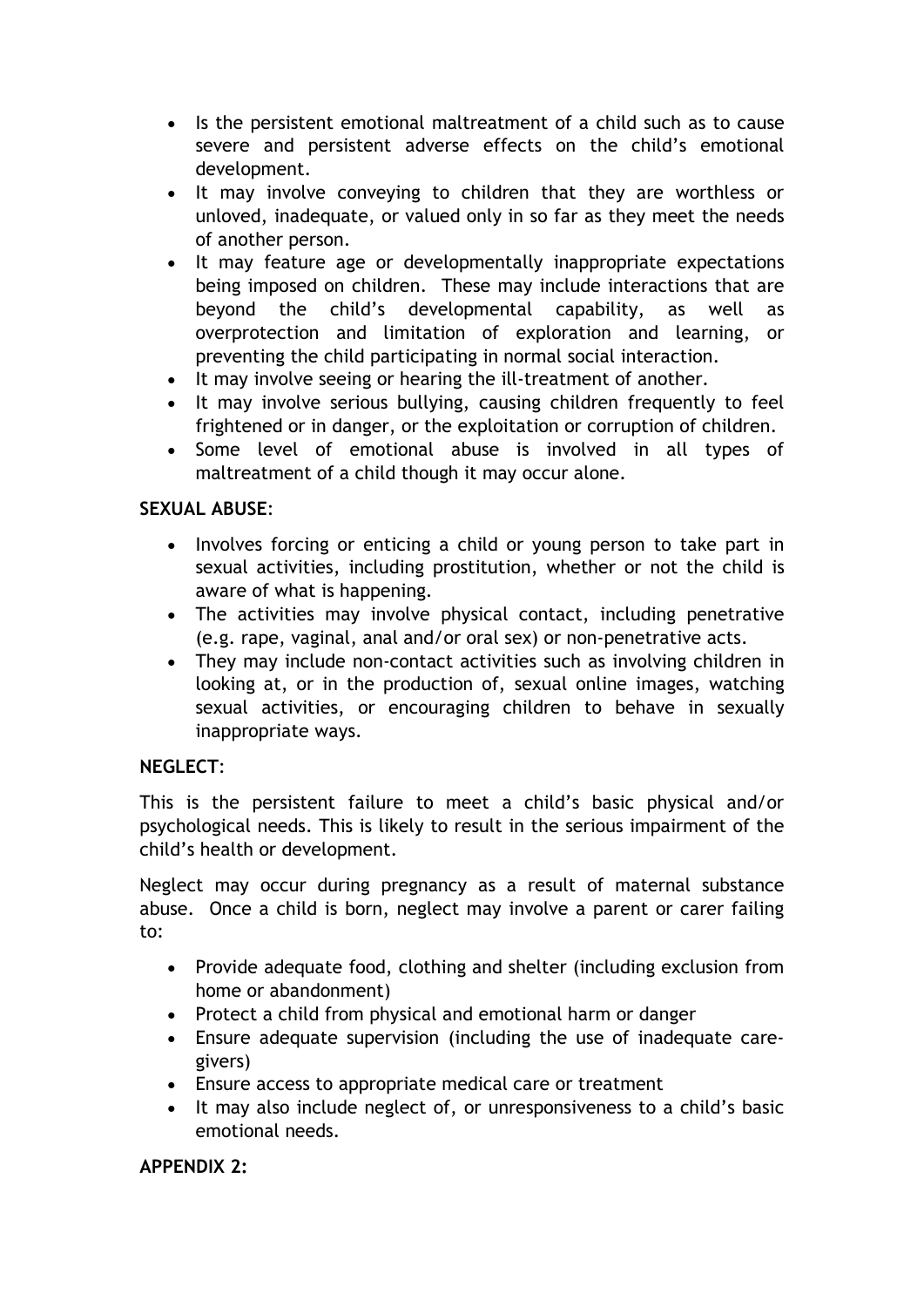#### **STAGES TO FOLLOW IF YOU ARE WORRIED ABOUT A CHILD**

- 1. The Old School Nursery recognises that it has a duty to act on reports or suspicions of abuse. It also acknowledges that taking action in cases of child abuse is never easy; However, we believe that the safety of the child should override any doubts or hesitations. You should act if:
	- You have a concern about a child/young person's wellbeing based on something the child/young person/parent has told you
	- Something you have noticed about the child's behaviour, health or appearance
	- Something another professional said or did

Even if you think your concern is minor, the Designated person for Child Protection may have more information, that, together with what you know may represent a more serious worry about a child.

**It is never your decision alone how to respond to concerns-but it is always your responsibility to share concerns, no matter how small.**

- 2. **Decide whether you need to find out more** by asking the child/young person, or their parent to clarify your concerns, being careful to use open questions: …beginning with words like 'how', 'why', 'where', 'when', 'who'?
- 3. **Let the child/young person know what you plan to do next** if you have

Heard a disclosure of abuse or you are talking with them about your concerns. Do **not** promise to keep what s/he tells you secret.

For example, 'I am worried about your bruise and I need to tell Mrs Smith so that she can help us think about how to keep you safe'

- 4. **Inform the Designated person for Child Protection immediately.** If they are not available, inform their deputy. If neither are available, speak to the Directors. You must make the referral yourself if no other member of staff is available.
- 5. Make **a written record** as soon as possible after the event, noting:
	- Name of child
	- Date, time and place
	- Who else was present
	- What was said/what happened/what you noticed…speech, behaviour, mood, drawing, games or appearance
	- If child or parent spoke, record their words rather than your interpretation
	- Analysis of what you observed & why it is a cause for concern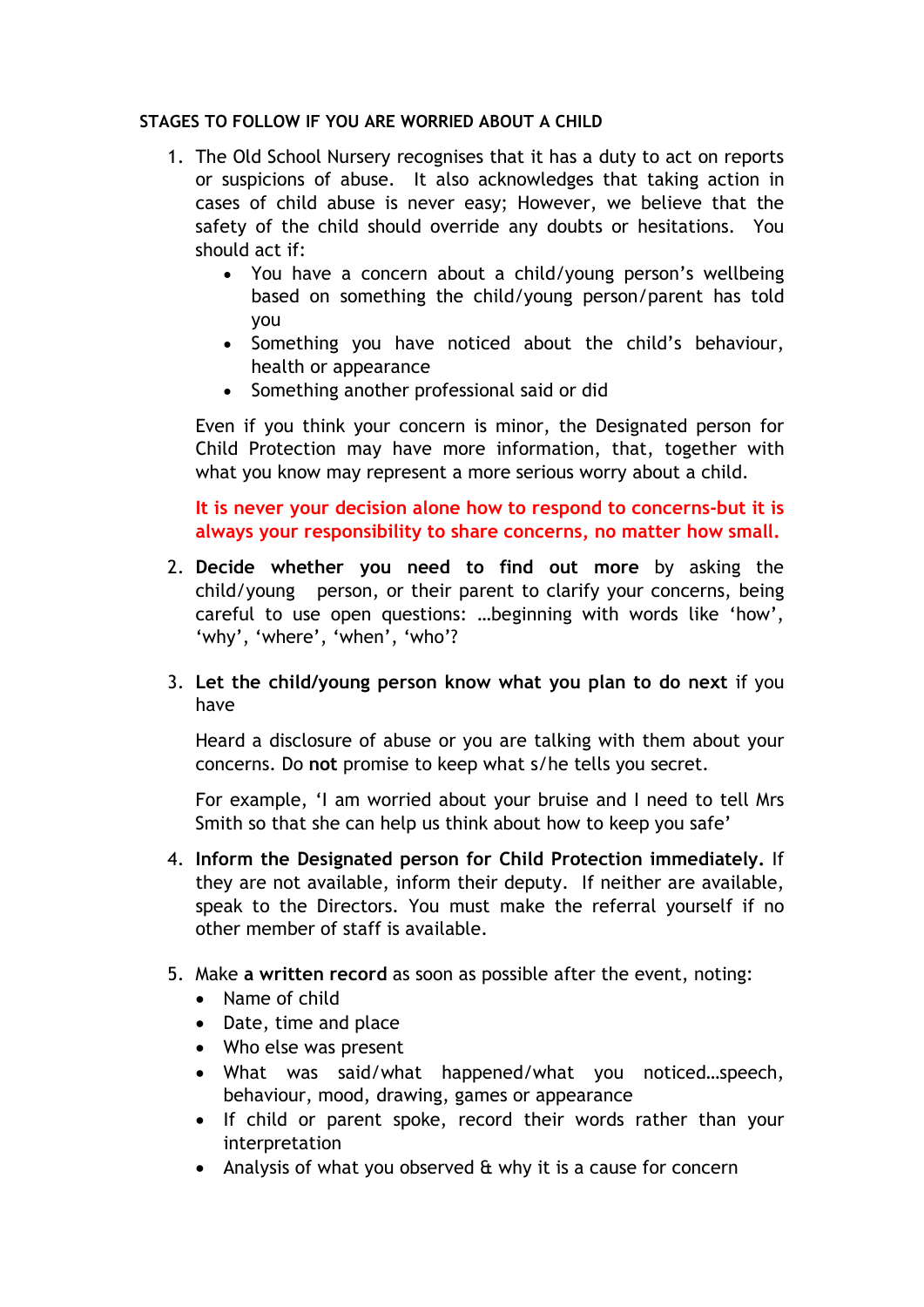6. **The designated person (named above) will take immediate action if there is a suspicion a child has or is likely to be abused.** In this situation the named person will contact the Multi-Agency Safeguarding Hub - (MASH) on 01403 229900 or emergency out of hours' number 0330 222 6664**.** If a referral is made a form is to be downloaded from Sussex Child Protection & Safeguarding, completed and returned within 24 hours.

**Contact details for outside agencies:**

- **Local Safeguarding Children's Board (LSCB)** Room 21 Durban House Durban Road PO22 9RE
- **West Sussex Safeguarding Children Board** Call: **0330 222 5296** Email: **[lscb@westsussex.gov.uk](mailto:lscb@westsussex.gov.uk)**
- **MASH** Anyone who has concerns about the welfare of a child can contact a single countywide phone number, known as the 'MASH'. Monday to Friday between 9am-5pm: **01403 229900**
- At all other times, including nights, weekends and bank holidays, contact the 'out of hours' emergency team: **03302226664**

Email: [MASH@westsussex.gcsx.gov.uk](mailto:MASH@westsussex.gcsx.gov.uk)

- **Designated Professionals West Sussex** Designated Nurse Safeguarding Children: **07770 800 247**
- **Police:** Safeguarding Investigations Unit: Telephone **101** and ask for the Safeguarding Investigations Unit or in an emergency dial **999** - See at: and a more at: and a more at: [https://sussexchildprotection.procedures.org.uk/yqkth#sthash.XJ825](https://sussexchildprotection.procedures.org.uk/yqkth#sthash.XJ825cmm.dpuf) [cmm.dpuf](https://sussexchildprotection.procedures.org.uk/yqkth#sthash.XJ825cmm.dpuf)
- 7. **The Designated person informs parent that they have made a Child Protection referral,** if the parent does not already know, and if there is no reason not to let them know or outside agencies have not suggested a delay in informing them.

# **APPENDIX 3 REFERRALS**

Practitioner discusses with manager/ designated safeguarding officer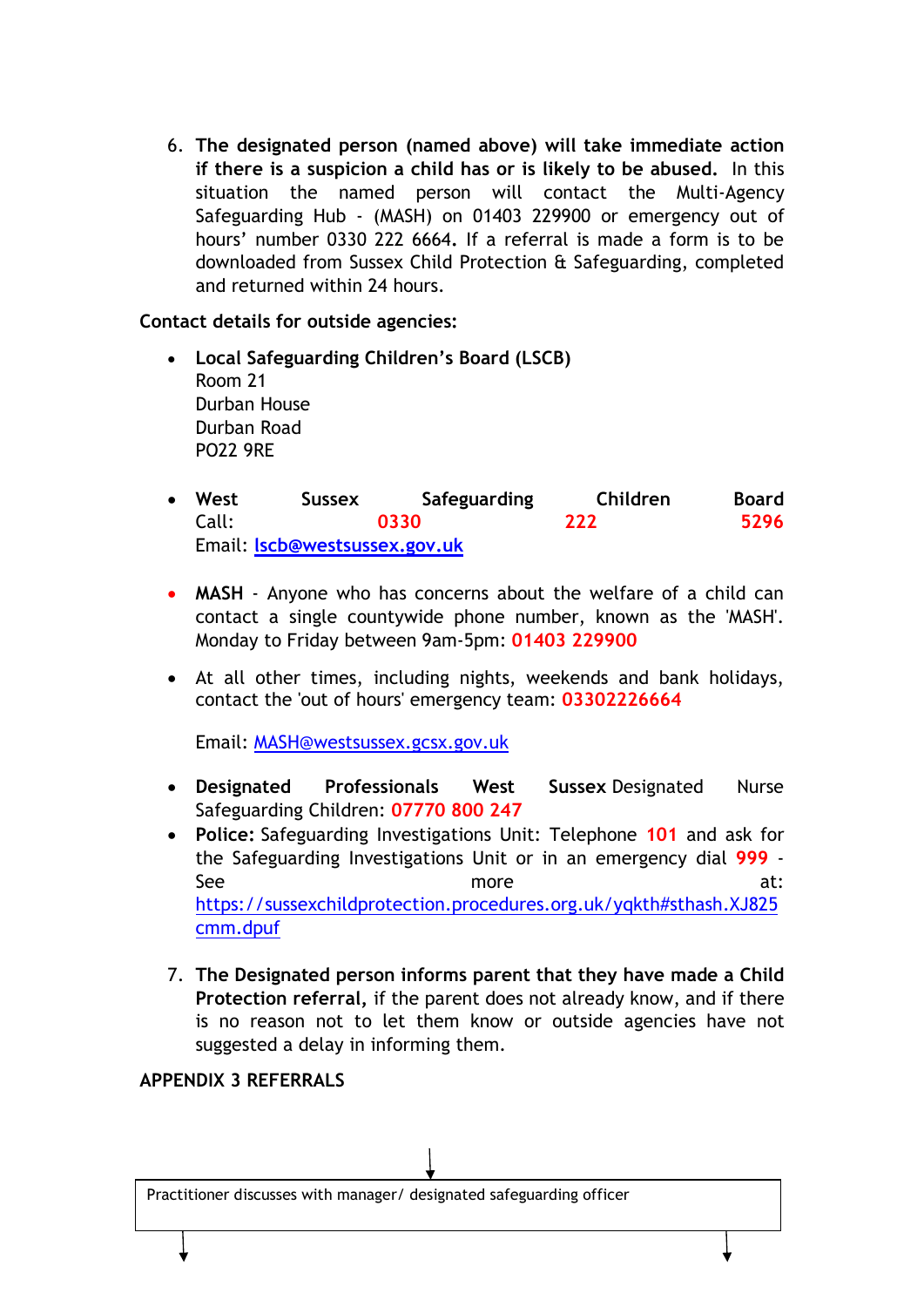#### Practitioner or member of the public has concerns about child's safety and welfare



#### **Policy statement**

The Old School Nursery will work with children, parents and the community to ensure the rights and safety of children and to give them the very best start in life.

#### **Procedures**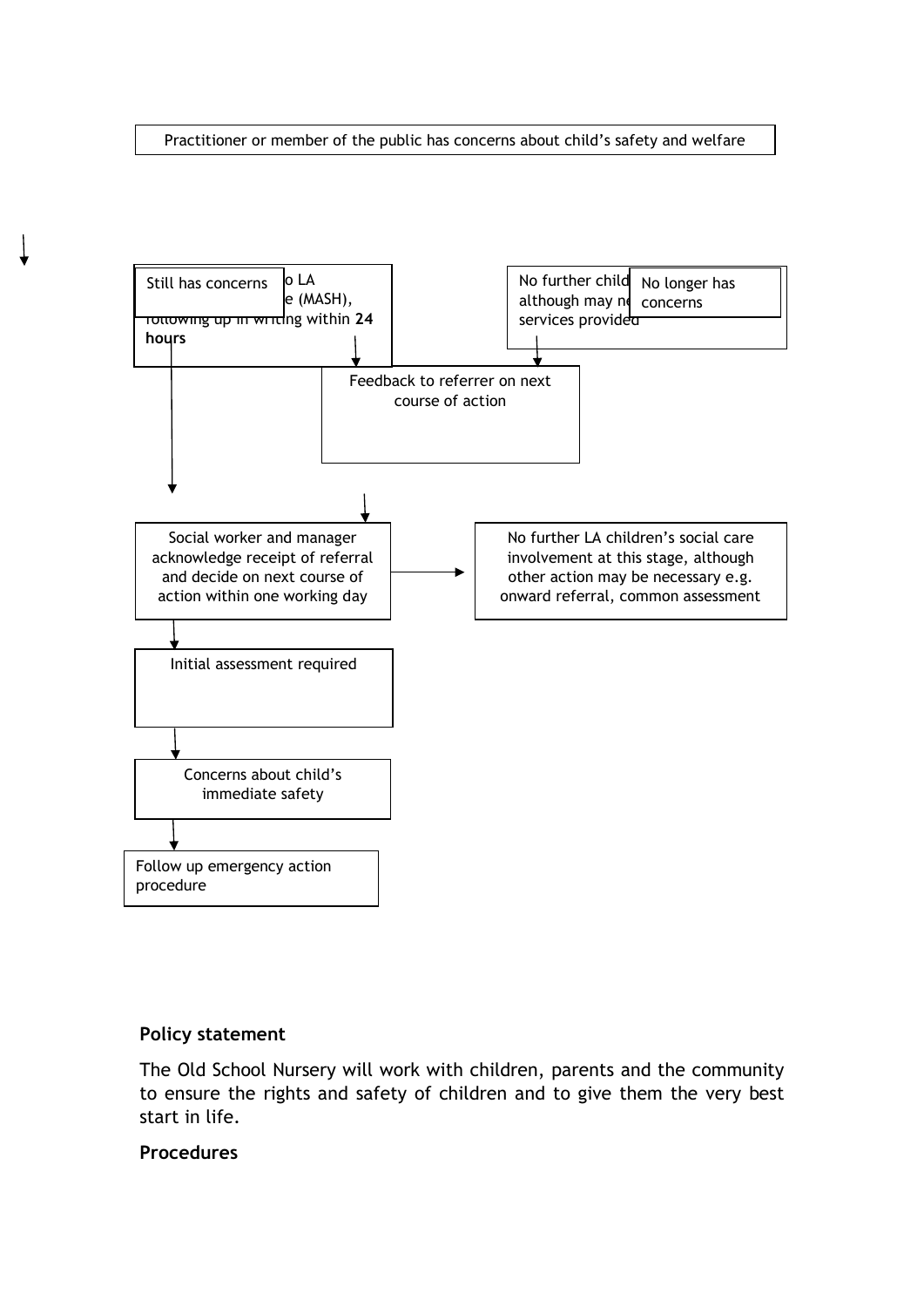#### **We carry out the following procedures to ensure we meet these three key commitments. These are:**

•We are committed to building a 'culture of safety' in which children are protected from abuse and harm in all areas.

•The Old School Nursery is committed to responding promptly and appropriately to all incidents or concerns of abuse that may occur and to work with statutory agencies in accordance with the procedures that are set down in 'What to do if you're worried a child is being abused' (March 2015 HM Government Website)).

•The Old School Nursery is committed to promoting awareness of child abuse issues throughout its training and learning programmes for all Staff. We are also committed to empowering young children, through its early childhood curriculum, promoting their right to be strong, resilient and listened to.

#### **Key Commitment 1:**

#### *Staff and volunteers*

- Our designated person (a member of staff) who co-ordinates child protection issues is: **Gemma Robinson & Faye Homer with the room leaders acting on their behalf of staff in each room.**
- We ensure all staff are trained to understand our safeguarding policies and procedures and parents are made aware of them too.
- All staff have an up-to-date knowledge of safeguarding issues.
- We provide adequate and appropriate staffing resources to meet the needs of children.
- Applicants for posts within the provision are clearly informed that the positions are exempt from the Rehabilitation of Offenders Act 1974.
- Candidates are informed of the need to carry out 'enhanced disclosure' checks with the Criminal Records Bureau before posts can be confirmed. These are now called 'DBS Checks'
- Where applications are rejected because of information that has been disclosed, applicants have the right to know and to challenge incorrect information.
- We abide by Ofsted requirements in respect of references and DBS checks for staff and volunteers, to ensure that no disqualified person or unsuitable person works at the provision or has access to the children.
- We record information about staff qualifications, and the identity checks and vetting processes that have been completed including:
- The criminal records disclosure reference number;
- We inform all staff that they are expected to disclose any convictions, cautions, court orders or reprimands and warnings which may affect their suitability to work with children. This includes anyone living in their home that has unsuitability to work with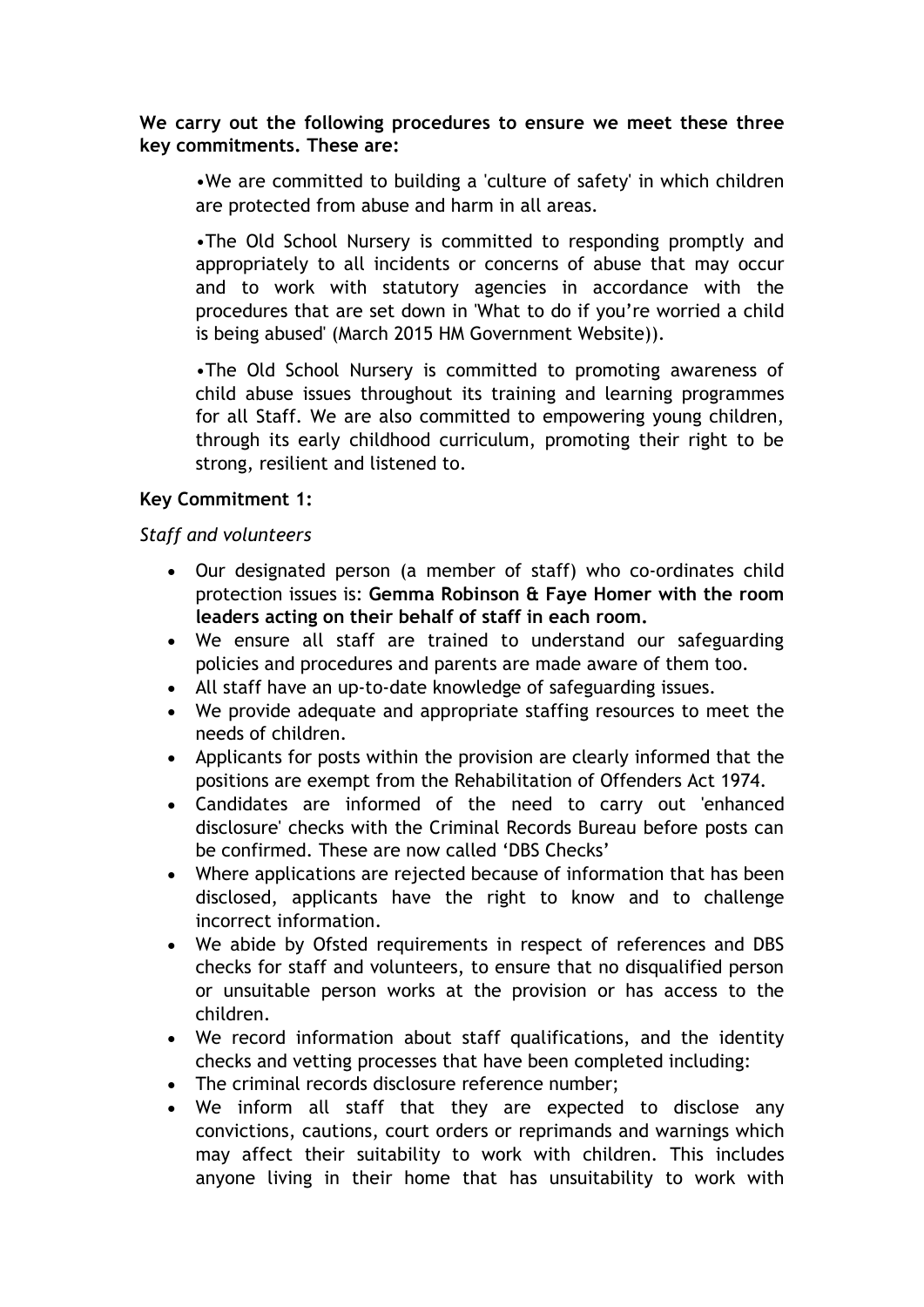children due to a conviction. Staff are made aware that they are responsible for providing us with accurate information and also providing updates if necessary.

- Volunteers and college students do not work unsupervised.
- We abide by the Safeguarding Vulnerable Groups Act (2006) requirements in respect of any person who is dismissed from our employment, or resigns in circumstances that would otherwise have led to dismissal for reasons of child protection concern. We refer these people to the DBS service in line with the law.
- We have procedures for recording the details of visitors to the setting.
- We take security steps to ensure that we have control over who comes into the provision so that no unauthorised person has unsupervised access to the children. Persons coming into the setting are asked to sign in and out. The main door is always bolted shut and staff take appropriate measures to ensure this is always done. The back gates are checked in line with the Risk Assessment at the start of every session.
- We take steps to ensure children are not photographed or filmed on video for any other purpose than to record their development or their participation in events organised by us. Parents sign a consent form and have access to records holding visual images of their child.

#### **Key Commitment 2:**

#### *Responding to suspicions of abuse*

We acknowledge that abuse of children can take different forms - physical, emotional, and sexual, as well as neglect. When children are suffering from physical, sexual or emotional abuse, or may be experiencing neglect, this may be demonstrated through:

- significant changes in their behaviour;
- deterioration in their general well-being;
- their comments which may give cause for concern, or the things they say (direct or indirect disclosure);
- changes in their appearance, their behaviour, or their play;
- unexplained bruising, marks or signs of possible abuse or neglect; and
- any reason to suspect neglect or abuse outside the setting.
- We take into account factors affecting parental capacity, such as social exclusion, domestic violence, parent's drug or alcohol abuse, mental or physical illness or parent's learning disability.
- We are aware of other factors that affect children's vulnerability such as abuse of disabled children, fabricated or induced illness, child abuse linked to beliefs in spirit possession, sexual exploitation of children such as through internet abuse and Female Genital Mutilation that may affect or may have affected children and young people using our provision.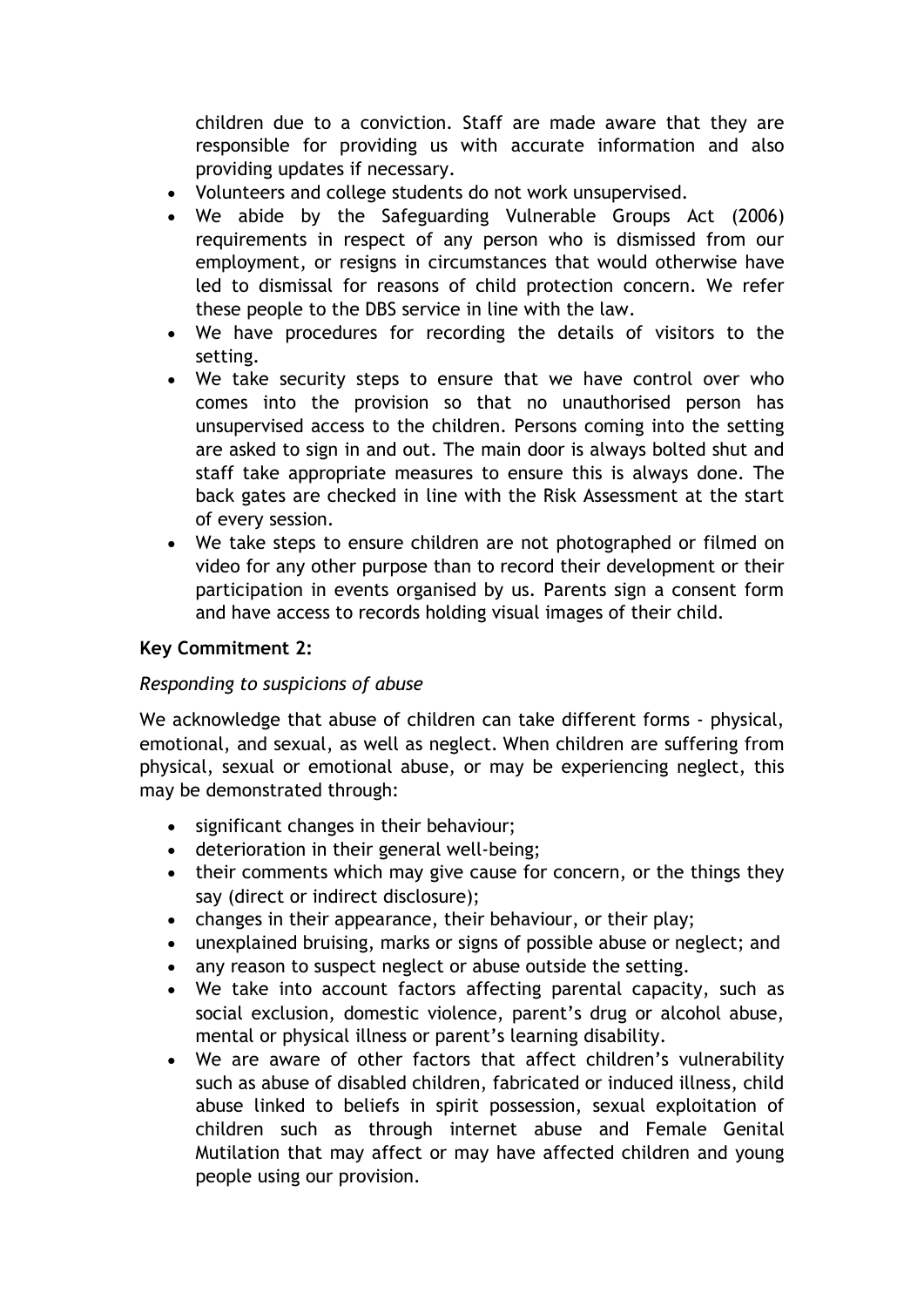- We also make ourselves aware that some children and young people are affected by gang activity, by complex, multiple or organised abuse, through forced marriage or honour based violence or may be victims of child trafficking. While this may be less likely to affect young children in our care we may become aware of any of these factors affecting older children and young people who we may come into contact with.
- Where we believe a child in our care or known to us may be affected by any of these factors we follow the procedure for reporting child protection concerns.
- Where such evidence is apparent, the child's key person makes a dated record of the details of the concern and discusses what to do with member of staff who is acting as the 'designated person'. This person is **Gemma Robinson** and **Faye Homer** who is Deputy.
- The information is stored on the child's personal file.
- We refer concerns to the West Sussex Safeguarding Children's board, MASH and the LADO where appropriate and co-operate fully in any subsequent investigation. NB. in some cases this may mean the police or another agency identified by the Local Safeguarding Children's Board.
- We take care not to influence the outcome either through the way we speak to children or by asking leading questions of children.
- We take account of the need to protect young people aged 16-19 as defined by the Children Act 1989 and 2004. This may include students or school children on work placement, young employees or young parents. Where abuse is suspected we follow the procedure for reporting any other child protection concerns. The views of the young person will always be taken into account, but the setting may override the young person's refusal to consent to share information if it feels that it is necessary to prevent a crime from being committed or intervene where one may have been or to prevent harm to a child or adult. Sharing confidential information without consent is done only where not sharing it could be worse than the outcome of having shared it.

# *Recording suspicions of abuse and disclosures*

- Where a child makes comments to a member of staff that gives cause for concern (disclosure), observes signs or signals that gives cause for concern, such as significant changes in behaviour; deterioration in general well-being; unexplained bruising, marks or signs of possible abuse or neglect, that member of staff:
- listens to the child, offers reassurance and gives assurance that she or he will take action;
- does not question the child;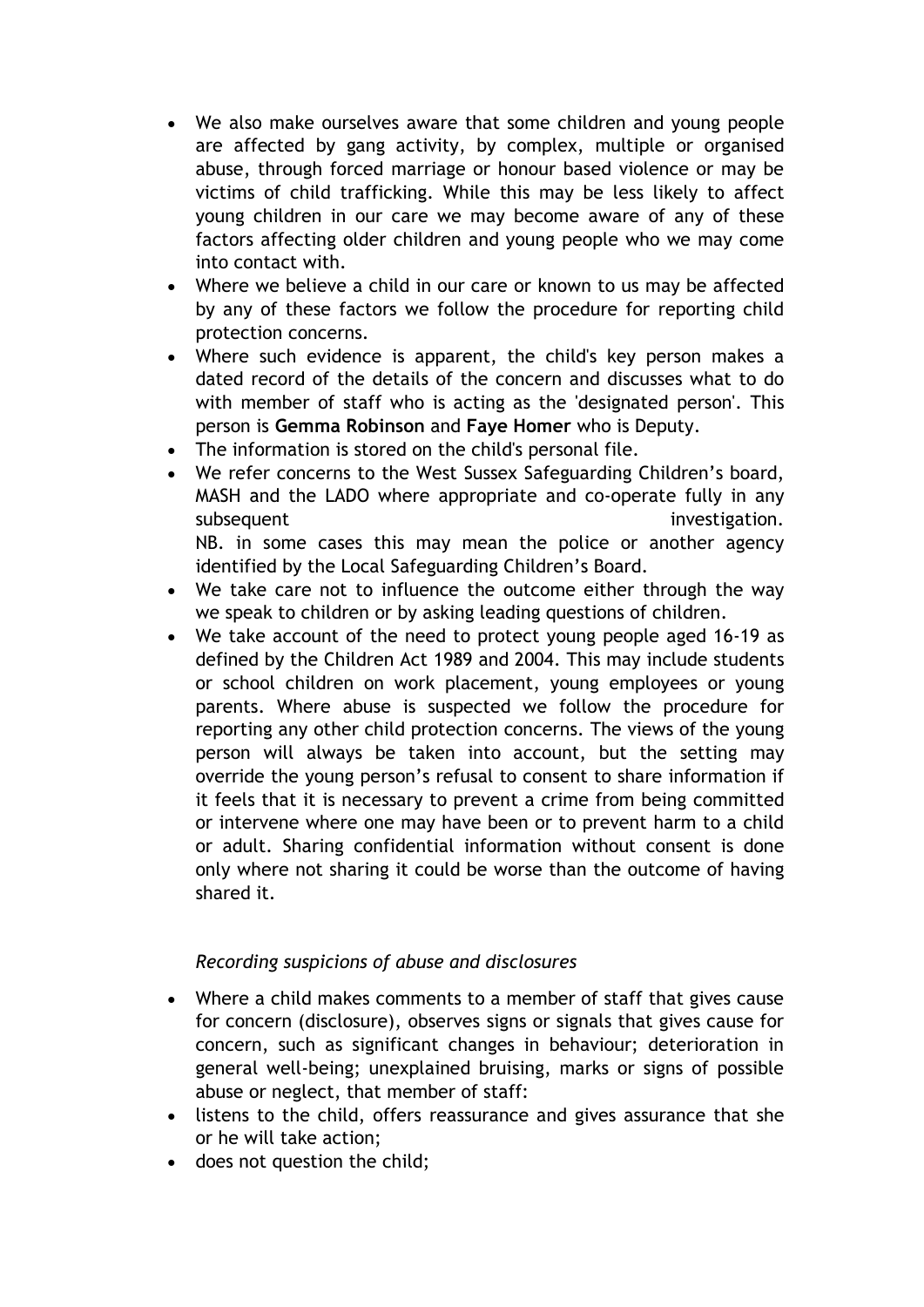- makes a written record that forms an objective record of the observation or disclosure that includes:
- the date and time of the observation or the disclosure;
- the exact words spoken by the child as far as possible;
- the name of the person to whom the concern was reported, with date and time; and
- the names of any other person present at the time.
- These records are signed and dated and kept in the child's personal file which is kept securely and confidentially.
- The Designated Person is informed of the issue at the earliest opportunity.
- Where the Local Safeguarding Children Board stipulates the process for recording and sharing concerns, we include those procedures alongside this procedure and follow the steps set down by the Local Safeguarding Children Board.
- We keep a copy of this document alongside procedures set down by our Local Safeguarding Children Board which we follow where local procedures

# *Informing parents*

- Parents are normally the first point of contact. We discuss concerns with parents to gain their view of events unless we feel this may put the child in greater danger.
- We inform parents when we make a record of concerns in their child's file and that we also make a note of any discussion we have with them regarding a concern.
- If a suspicion of abuse warrants referral to social care, parents are informed at the same time that the referral will be made, except where the guidance of the Local Safeguarding Children Board does not allow this, for example, where it is believed that the child may be placed in greater danger.
- This will usually be the case where the parent is the likely abuser. In these cases, the social workers will inform parents.

# *Liaison with other agencies*

- We work within the Local Safeguarding Children Board guidelines.
- The current version (March 2015) of 'What to do if you're worried a child is being abused' for parents and staff is available on line and all staff are familiar with what to do if they have concerns. A copy is also kept with this procedure.
- We have procedures for contacting the local authority on child protection issues, including maintaining a list of names, addresses and telephone numbers of social workers, to ensure that it is easy, in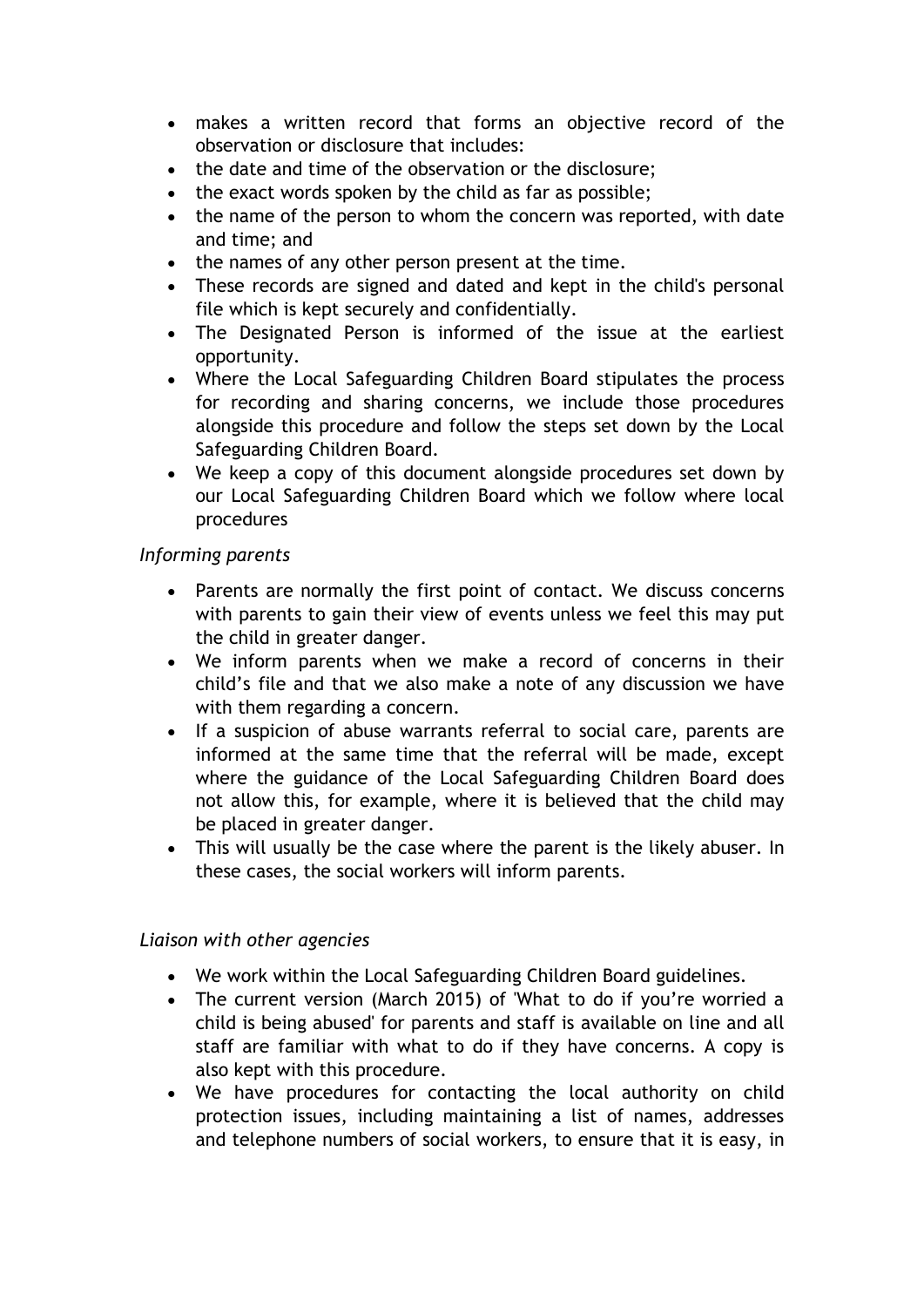any emergency, for the setting and social services to work well together.

- We notify the registration authority (Ofsted) of any incident or accident and any changes in our arrangements which may affect the well-being of children or where an allegation of abuse is made against a member of staff (whether the allegations relate to harm or abuse committed on our premises or elsewhere). Notifications to Ofsted are made as soon as is reasonably practicable, but at the latest within14 days of the allegations being made.
- Contact details for the local National Society for the Prevention of Cruelty to Children (NSPCC) are also kept.

*Allegations against staff*

• We ensure that all parents know how to complain about the behaviour or actions of staff or volunteers within the provision, or anyone living or working on the premises occupied by the setting, which may include an allegation of abuse.

We respond to any inappropriate behaviour displayed by members of staff, or any other person working with the children, which includes:

- inappropriate sexual comments;
- excessive one-to-one attention beyond the requirements of their usual role and responsibilities, or
- inappropriate sharing of images.
- We follow the guidance of the Local Safeguarding Children Board when responding to any complaint that a member of staff, or volunteer within the provision, or anyone living or working on the premises occupied by the setting, has abused a child.
- We respond to any disclosure by children or staff that abuse by a member of staff or volunteer within the setting, or anyone living or working on the premises occupied by the setting, may have taken, or is taking place, by first recording the details of any such alleged incident.
- We refer any such complaint immediately to the local authority's social care department to investigate. We also report any such alleged incident to Ofsted and what measures we have taken. We are aware that it is an offence not to do this.
- We co-operate entirely with any investigation carried out by children's social care in conjunction with the police.
- Where the management team and children's social care agree it is appropriate in the circumstances, the chair will suspend the member of staff on full pay, or the volunteer, for the duration of the investigation. This is not an indication of admission that the alleged incident has taken place, but is to protect the staff as well as children and families throughout the process.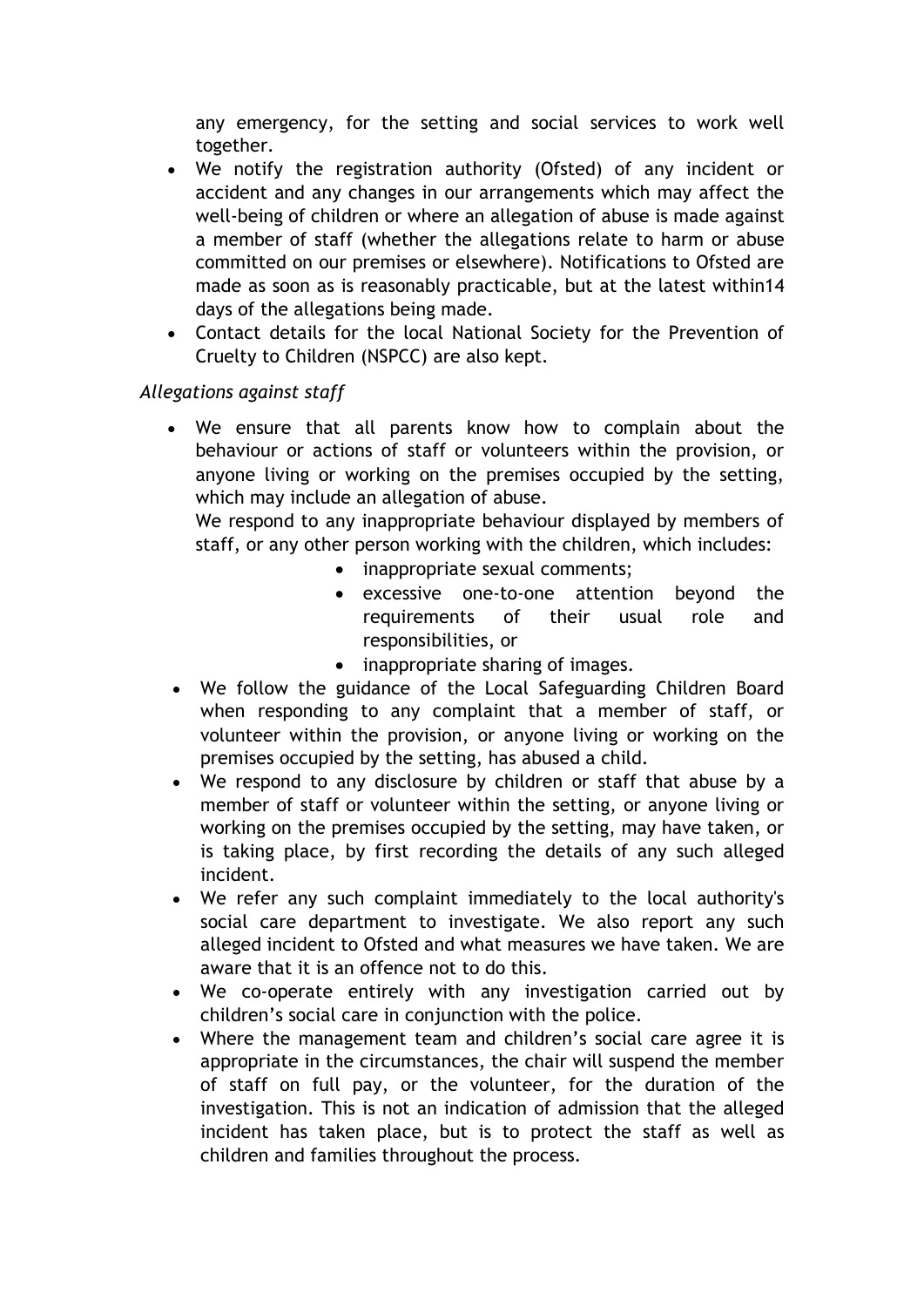# *Disciplinary action*

• Where a member of staff or volunteer has been dismissed due to engaging in activities that caused concern for the safeguarding of children or vulnerable adults, we will notify the DBS Service of relevant information so that individuals who pose a threat to children (and vulnerable groups), can be identified and barred from working with these groups.

# Key Commitment 3:

# *Training*

- We seek out training opportunities for all adults involved in the setting to ensure that they are able to recognise the signs and signals of possible physical abuse, emotional abuse, sexual abuse and neglect and that they are aware of the local authority guidelines for making referrals.
- We ensure that designated persons receive training in accordance with that recommended by the Local Safeguarding Children Board (Level 4).
- We ensure that all staff know the procedures for reporting and recording their concerns in the setting.

# *Planning*

• The layout of the rooms allows for constant supervision. No child is left alone with staff in a one-to-one situation without other staff being aware and monitoring the situation, no child is left alone with volunteers in a one-to-one situation without being visible to staff.

# *Curriculum*

- We introduce key elements of keeping children safe into our programme to promote the personal, social and emotional development of all children, so that they may grow to be *strong, resilient and listened to* and that they develop an understanding of why and how to keep safe.
- We create within the setting a culture of value and respect for the individual, having positive regard for children's heritage arising from their colour, ethnicity, languages spoken at home, cultural and social background.
- We ensure that this is carried out in a way that is developmentally appropriate for the children.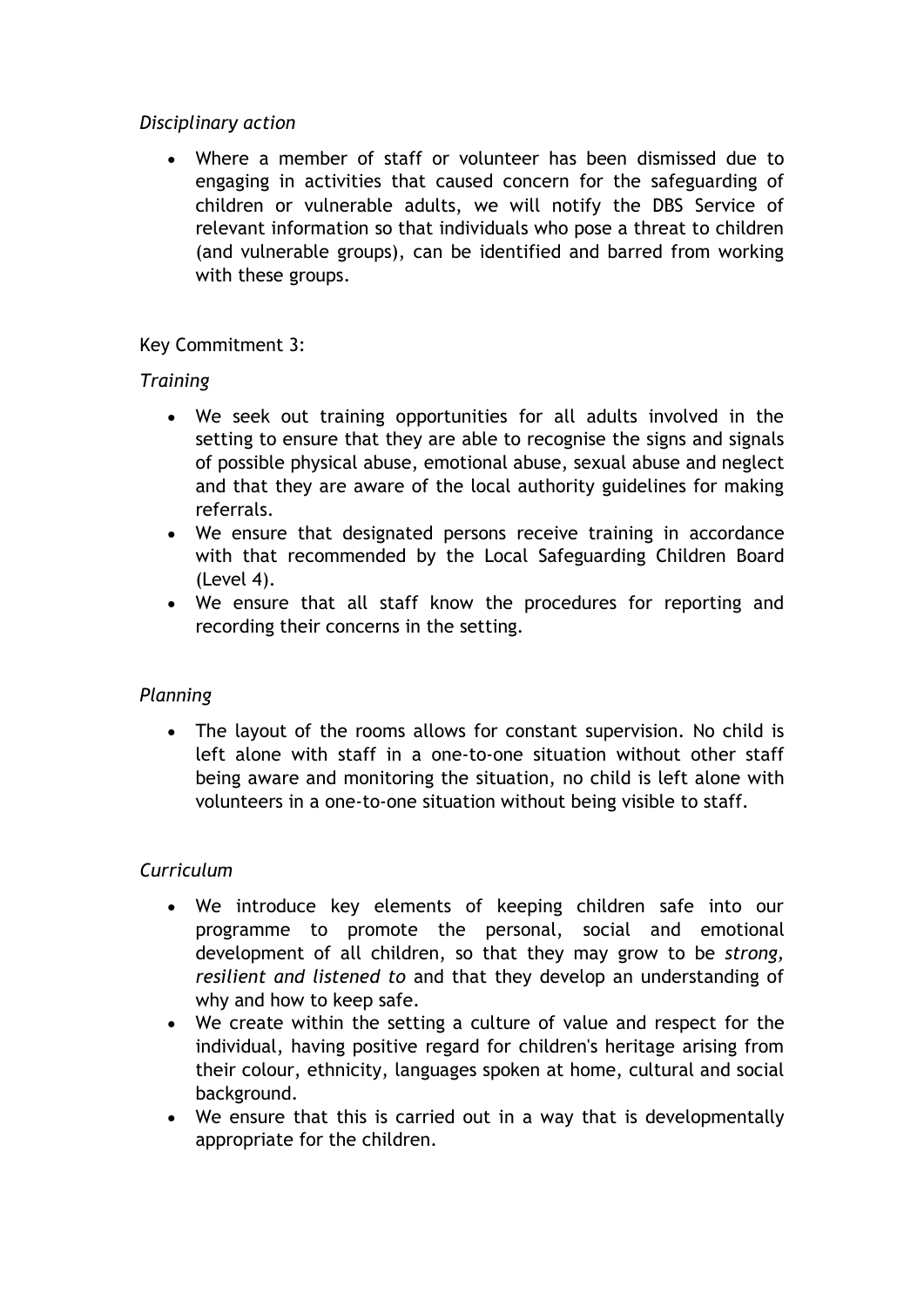# *Confidentiality*

• All suspicions and investigations are kept confidential and shared only with those who need to know. Any information is shared under the guidance of the Local Safeguarding Children Board.

# *Support to families*

- We believe in building trusting and supportive relationships with families, staff and volunteers in the group.
- We make clear to parents our role and responsibilities in relation to child protection, such as for the reporting of concerns, providing information, monitoring of the child, and liaising at all times with the local children's social care team.
- We will continue to welcome the child and the family whilst investigations are being made in relation to any alleged abuse.
- We follow the plan as set by the child's social care worker in relation to the setting's designated role and tasks in supporting that child and their family, subsequent to any investigation.
- Confidential records kept on a child are shared with the child's parents or those who have parental responsibility for the child in accordance with the Confidentiality and Client Access to Records procedure and only if appropriate under the guidance of the Local Safeguarding Children Board.

# **PREVENT DUTY**

*'Section 26 of the Counter-Terrorism and Security Act 2019 (the Act) places a duty on certain bodies ("specified authorities" listed in Schedule 6 to the Act), in the exercise of their functions, to have "due regard to the need to prevent people from being drawn into terrorism". This guidance is issued under section 29 of the Act. The Act states that the authorities subject to the provisions must have regard to this guidance when carrying out the duty'*

# **Legal framework**

**Primary legislation**

Legislation

Children's Act 1989

Children's Act 2004 updated 2010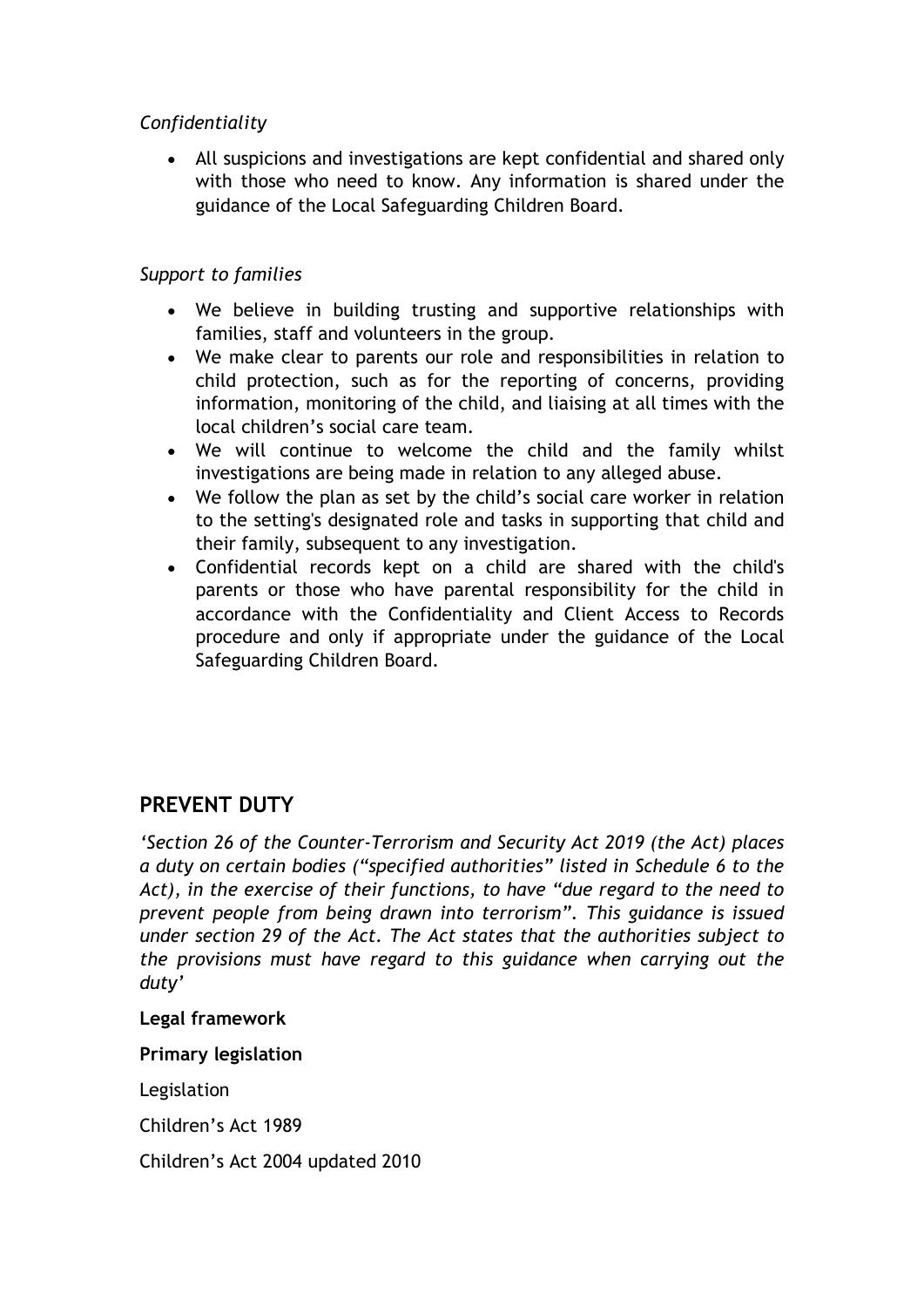Safeguarding Vulnerable Groups Act 2006 Protection of Freedoms Act 2012 Children and Families Act 2014 Education Act 2002, updated 2011 Adoption and Children Act 2002 Children and Adoption Act 2006 Children and Young Persons Act 2008, updated 2014 Borders, Citizenship and Immigration Act 2009 Apprenticeships, Skills, Children and Learning Act 2009 Protection of Children Act (1999, updated 2012) Data Protection Act (1998) The Children Act (Every Child Matters) (2004) Safeguarding Vulnerable Groups Act (2006)

#### **Secondary legislation**

Sexual Offences Act (2003)

Criminal Justice and Court Services Act (2000)

Equalities Act (2010)

Data Protection Act (1998) Non Statutory Guidance

Further Guidance

Working Together to Safeguard Children updated 2015

What to do if you are Worried a Child is Being Abused 2015

Framework for the Assessment of Children in Need and their Families (DoH 2000)

Early Help Plan Guidance found on Pan Sussex website

Statutory guidance on making arrangements to safeguard and promote the welfare of children under section 11 of the Children Act 2004 (HMG 2007)

Information Sharing: Guidance for Practitioners and Managers (HMG 2008)

Disclosure and Barring Service

#### **E-SAFTEY AND TECHNOLOGY**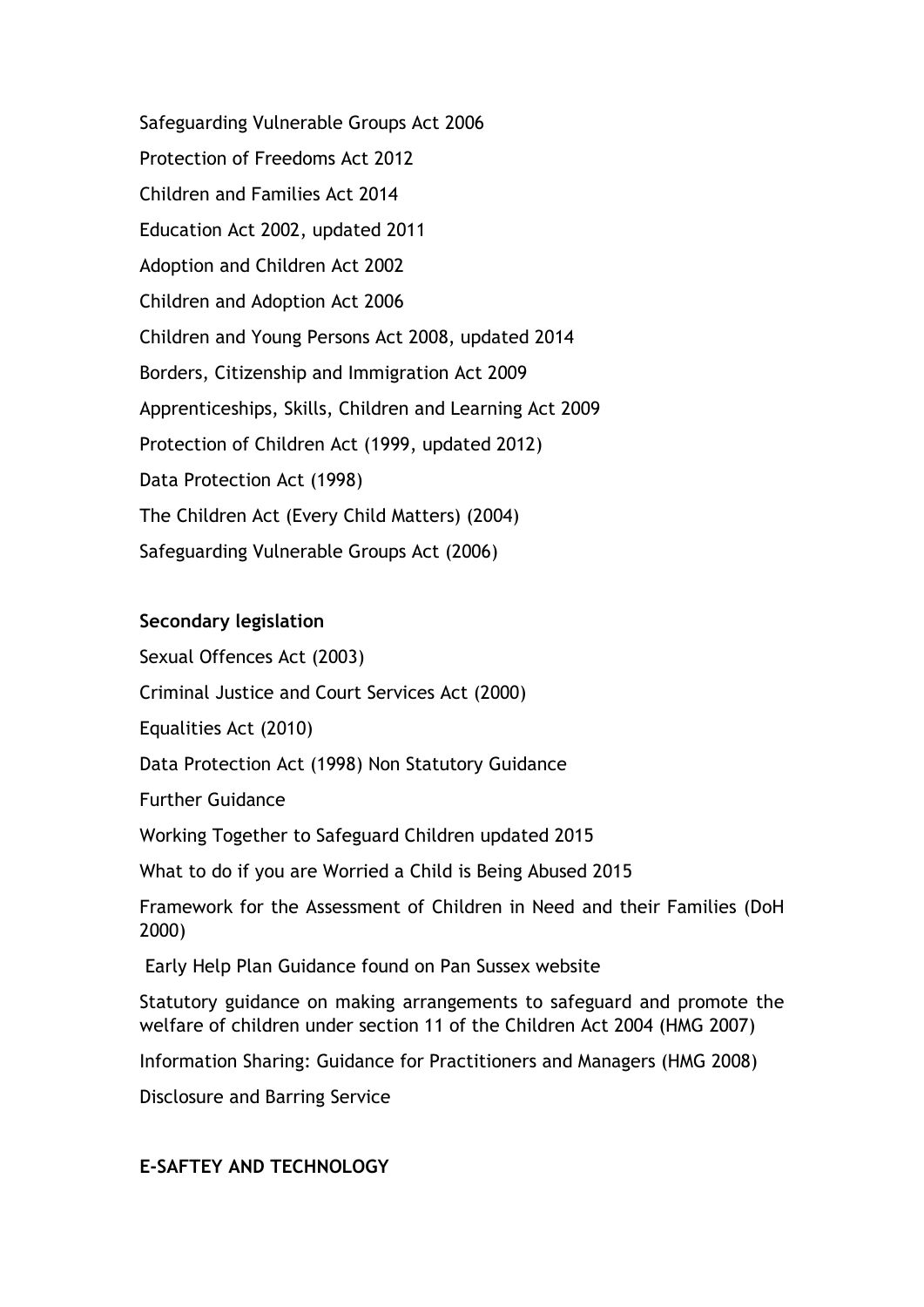#### Statement of intent

It is our intention to provide an environment in which children, parents and staff are safe from images being recorded and inappropriately used in turn eliminating the following concerns:

- Staff being distracted from their work with children
- The inappropriate use of mobile phone cameras around children

#### Aim:

Our aim is to:

Have a clear policy of the acceptable use of mobile phones and cameras that is understood and adhered to by all parties concerned without exception.

In order to achieve this, we operate the following Acceptable Use Policies:

#### MOBILE PHONES

The nursery allows staff/volunteers to bring in personal mobile telephones and devices for their own use.

Users bringing personal devises into nursery must ensure there is no inappropriate or illegal content on the device.

 • They must be kept in their bag, **In their locker or in the safe,** at all times during **paid working hours.** This does not include staff breaks where they are permitted to access their phone provided they are not in contact with the children. As of 15/6/22 the nursery holds the same rule for **smart watches**. Smart watches of any type are not permitted to be worn during the nursery day. They can be kept in staff lockers and used during staff breaks if necessary.

If any staff member has a family emergency we encourage them to give out the nursery number instead.

Staff will need to ensure that the Manager has up to date contact information and that staff make their families, children's schools etc. aware of emergency work telephone numbers. This is the responsibility of the individual staff member.

 • Mobile phones may not be used to take photographs anywhere within the nursery grounds. There are tablets available within the nursery and only these should be used to record visual information within the consent criteria guidelines of the local authority and the nursery.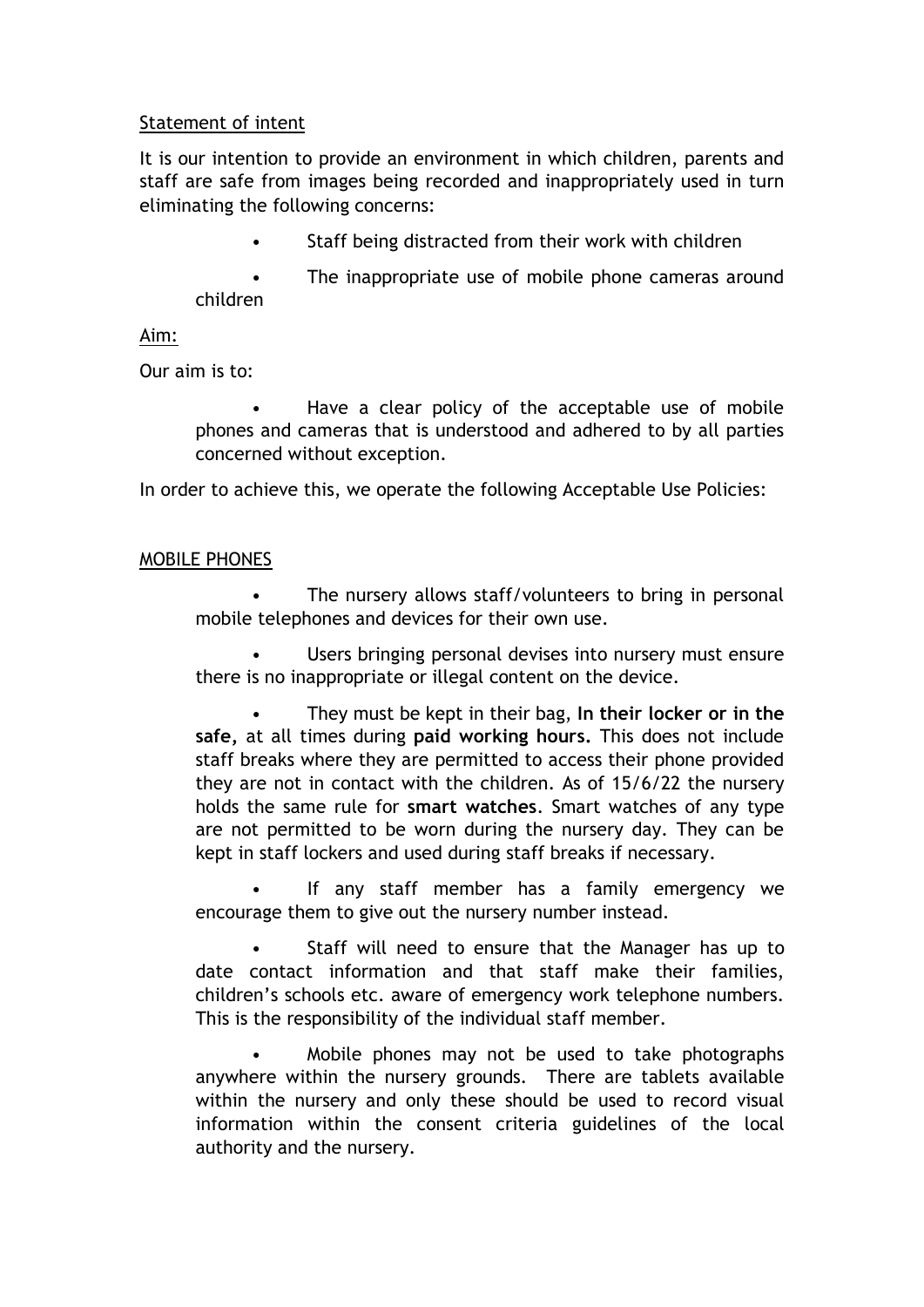It is the responsibility of all members of staff to be vigilant and report any concerns to the nursery manager. If staff fail to follow this guidance, then disciplinary action may be taken in accordance with the nursery staff contracts.

#### The EYFS & TAPESTRY

As of April 2016 we have moved onto online learning journals with a company called Tapestry. Parents are provided with a unique username and password which provides them with access through the software to their child's learning journal. This **does not** give access to any other child's information. Emails are sent to the address given to inform parents of new information on their child's journal. Parents are also able to comment on the journal with information from home which provides a holistic view of their development. Comments are monitored and not published to other parents. The old school nursery will work closely with tapestry to ensure that it is used safely and is secure at all times. Parents are asked to not post any information from the learning journal onto the internet through social media outlets or otherwise. They have signed agreements with us stating this. Where they go against this they are to be made aware that we hold no responsibility for images or content once it is on social media and they take full legal responsibility for them after this. We will then talk to the parent regarding their actions and advise them on this further. Where the need to complete reports or add to the journals extends beyond working hours' staff are permitted to access the software via the app on their own personal devices. Staff are required to sign a document legally binding them to the terms set out which state that should they post or use any content from these journals they will be immediately dismissed and may face legal action.

As of September 2021 the EYFS has been changed and updated. Please see the following link for the updated version: [https://assets.publishing.service.gov.uk/government/uploads/system/uploa](https://assets.publishing.service.gov.uk/government/uploads/system/uploads/attachment_data/file/974907/EYFS_framework_-_March_2021.pdf) ds/attachment\_data/file/974907/EYFS\_framework - March\_2021.pdf

In line with new guidance (section 2.1 and 2.2 page 18) we will be focusing on good quality time spent with the children developing their learning rather than spending prolonged time observing and documenting the children. Observations will be focused on 'WOW' moments rather than the everyday. New assessment flags areas of learning for the children as 'on track' and 'not on track'. This gets reviewed to identify any areas the children may need support in.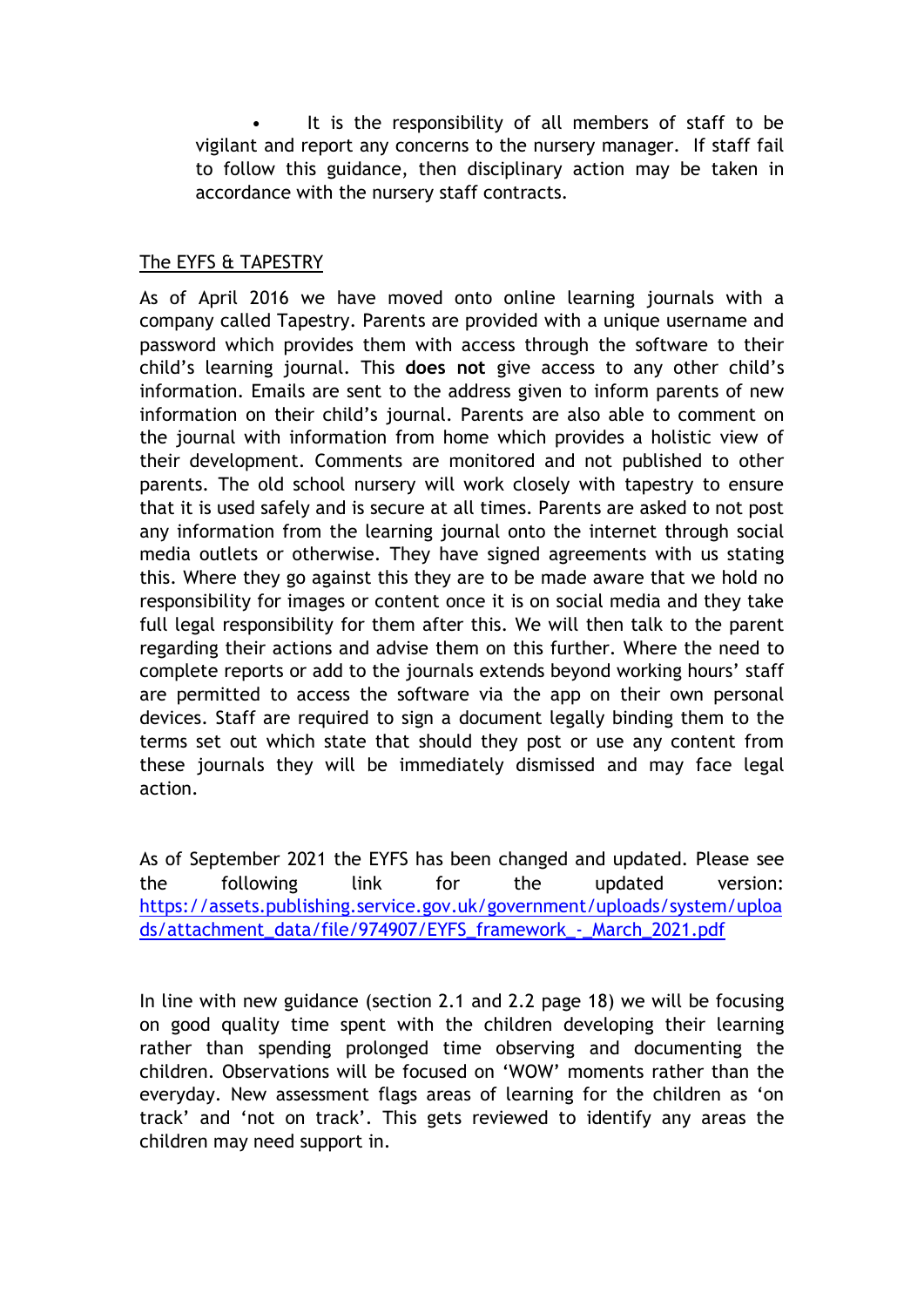**The Early Years Foundation Stage** covers the first stage of a child's care from birth to five years old. It sets the standards to ensure that all children learn and develop, as well as keeping them healthy and safe. All schools and Ofsted registered early years providers in England must follow the EYFS.

Also included in the EYFS are the **seven Areas of Learning**. They are:

- **Communication and Language**
- **Personal, Social and Emotional Development**
- **Physical Development**
- **Literacy**
- **Mathematics**
- **Understanding the World**
- **Expressive Arts and Design**

In 2019, the government proposed changes to the EYFS. These changes have now been made and all early years settings and schools will follow the new EYFS from **September 2021**. The aim of the changes is to improve the learning for all children and better prepare them for the move into year 1. The changes also hope to give children the **best** start in life and set them up well for their future. Not all parts of the EYFS have changed, some elements have remained the same or similar.

# 1. **Reduced the amount of unneeded written recordings and assessment of children by staff.**

- This means staff do not need to keep a large amount of written evidence that proves children are able to do lots of things.
- Staff still know the abilities and skills of each child, and know how to support them to develop. However, now they do not need to write this down unnecessarily.
- This frees up more time for staff to spend directly with the children.
- By taking away the need for constant recording and photograping, it helps to develop more natural play, conversations and interaction between adults and children.
- We will still continue to use Tapestry and whilst children settle we will photograph and upload so you can see. After this we will focus on 'WOW' moment observations only.
- 2. **There is more of an emphasis on the importance of developing communication and language skills.**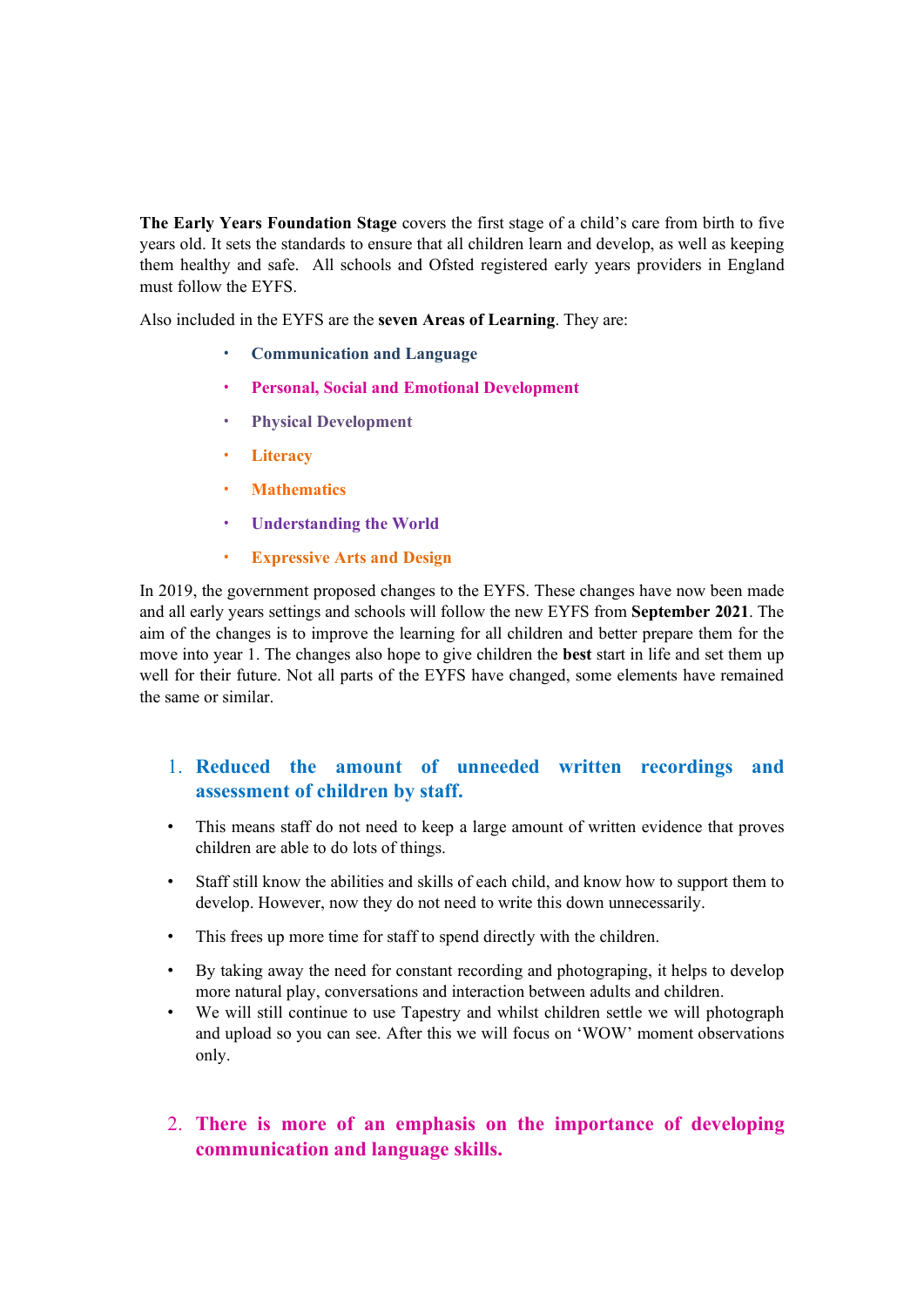- Children should be supported in building up vocabulary by increasing the amount of words they know and can use.
- Encourage more conversations between adults and children, but also children and their peers.
- Good language skills are the basis for all other learning and social interaction, so this is vital to focus on.
- 3. **There is a focus on how reading stories is important to help children develop in all of Areas of Learning.**
- Daily reading of stories encourages an enjoyment of reading from a young age.
- Lots of other learning opportunities happen when looking at books, for example comparisons of culture or the past.
- Listening to stories develops imagination, ideas and language.
- Reading is an essential skill and so should be shown to children, as well as practised by them regularly.
- Children are also encouraged to use story ideas in their play
- **4. There is a focus on encouraging healthy choices overall and an understanding of oral health.**
- Required to teach children the importance of brushing teeth.
- Supervised toothbrushing is not expected in settings and schools.
- Focus on helping children to understand which choices to make that will help them to be healthy, for example which foods to eat and why.
- Getting into good routines from a young age is important as these often continue into adult life.

We hope that you have a better understanding of the changes that have been made to the Early Years Foundation Stage. We also hope you feel reassured that the wellbeing and care of the children is still the main priority of the EYFS. Young children are still encouraged to learn and develop through play and exploration. The adults support this through guidance and teaching of skills.

**The main change you may notice as a parent is our use of Tapestry. Please be rest assured we are focussing on more, good quality engaging time spent with the children to support and enhance their learning and development.**

Should you have any further questions on the EYFS changes, staff will be happy to discuss these with you.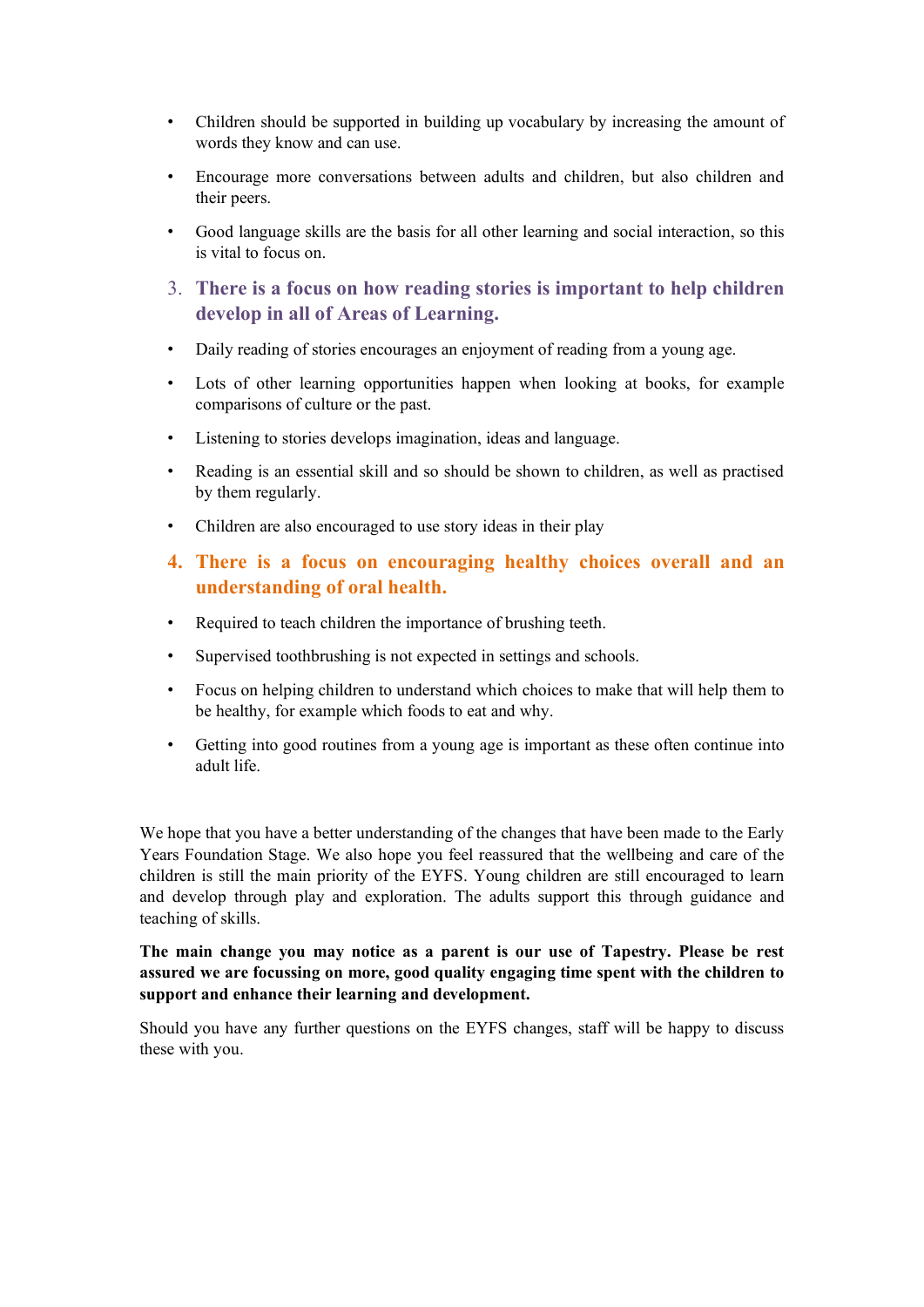

#### **OSN Curriculum**

The Curriculum is the Education programme and learning opportunities that we create at The Old School Nursery and forms what we do every day. This is created by fostering Development Matters and The Characteristics of Effective Teaching and Learning (COETL). Our Curriculum **intent** is to support and foster each child in a safe, nurturing and enriched play environment, providing learning opportunities for this to take place. Our intent links to our **Ethos** and what we want to support the children to become during their journey with us at The Old School Nursery.

We work within the curriculum guidelines set out by the DfEE and the Learning and Development requirements as shown in the Early Years Foundation Stage (EYFS), covering seven areas of learning, which we incorporate into our planned topics and which children are expected to achieve by the end of the Reception year in School.

Within a planned educational programme we take care to provide activities that use equipment appropriate to the age and stage of development of the children, to stimulate their interest, encourage investigation and enable children to practice existing skills and to extend and acquire new skills

There are seven areas of Learning and Development which are all important and inter-connected. Three areas are particularly

crucial for igniting children's curiosity and enthusiasm for learning, and for

building their capacity to learn, form relationships and thrive. These three

areas, **the prime areas, are:**

- **communication and language;**
- **physical development; and**
- **personal, social and emotional development.**

Our setting will focus strongly on these areas as they represent the key skills and capacities all children need to develop and learn effectively to prepare them for transitions. There are also four **specific areas**, through which the three prime areas are strengthened and applied. It is expected that the balance will

shift towards a more equal focus on all areas of learning as children grow in

confidence and ability within the three prime areas The specific areas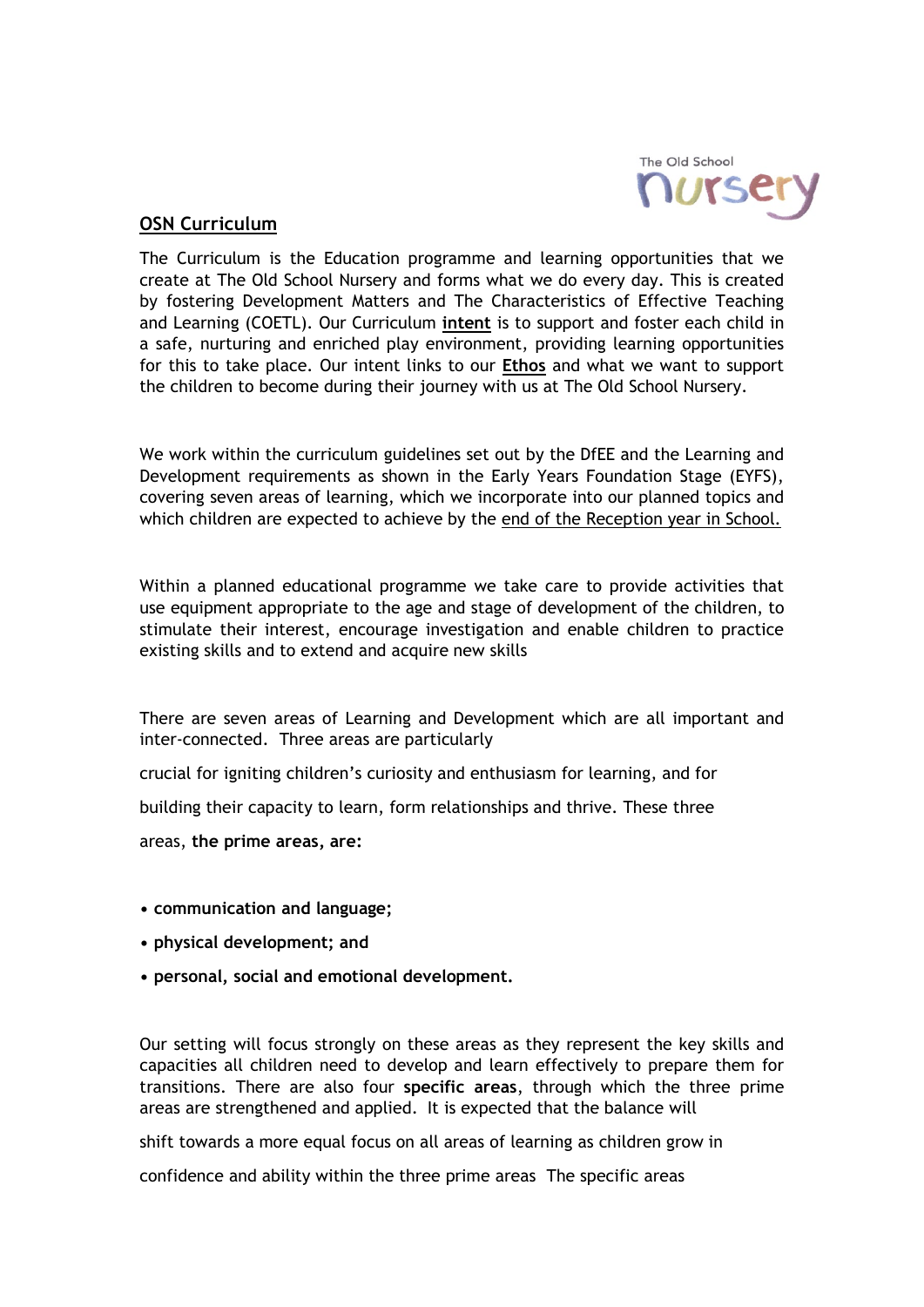are:

- **literacy;**
- **mathematics;**
- **understanding the world; and**
- **expressive arts and design.**

Our Educational programmes must involve activities and experiences within these areas for children, as follows:

#### • **Communication and language development**

involves giving children opportunities to experience a rich language environment; to develop their confidence and skills in expressing themselves; and to speak and listen in a range of situations.

#### • **Physical development**

involves providing opportunities for young children to be active and interactive; and to develop their co-ordination, control, and movement. Children must also be helped to understand the importance of physical activity, and to make healthy choices in relation to food.

#### • **Personal, social and emotional development**

involves helping children to develop a positive sense of themselves, and others; to form positive relationships and develop respect for others; to develop social skills

and learn how to manage their feelings; to understand appropriate behaviour

in groups; and to have confidence in their own abilities.

#### • **Literacy development**

involves encouraging children to link sounds and letters and to begin to read and write. Children must be given access to a wide range of reading materials (books, poems, and other written materials) to ignite their interest.

#### • **Mathematics**

involves providing children with opportunities to develop and improve their skills in counting, understanding and using numbers, calculating simple addition and subtraction problems; and to describe shapes, spaces, and measures.

#### • **Understanding the world**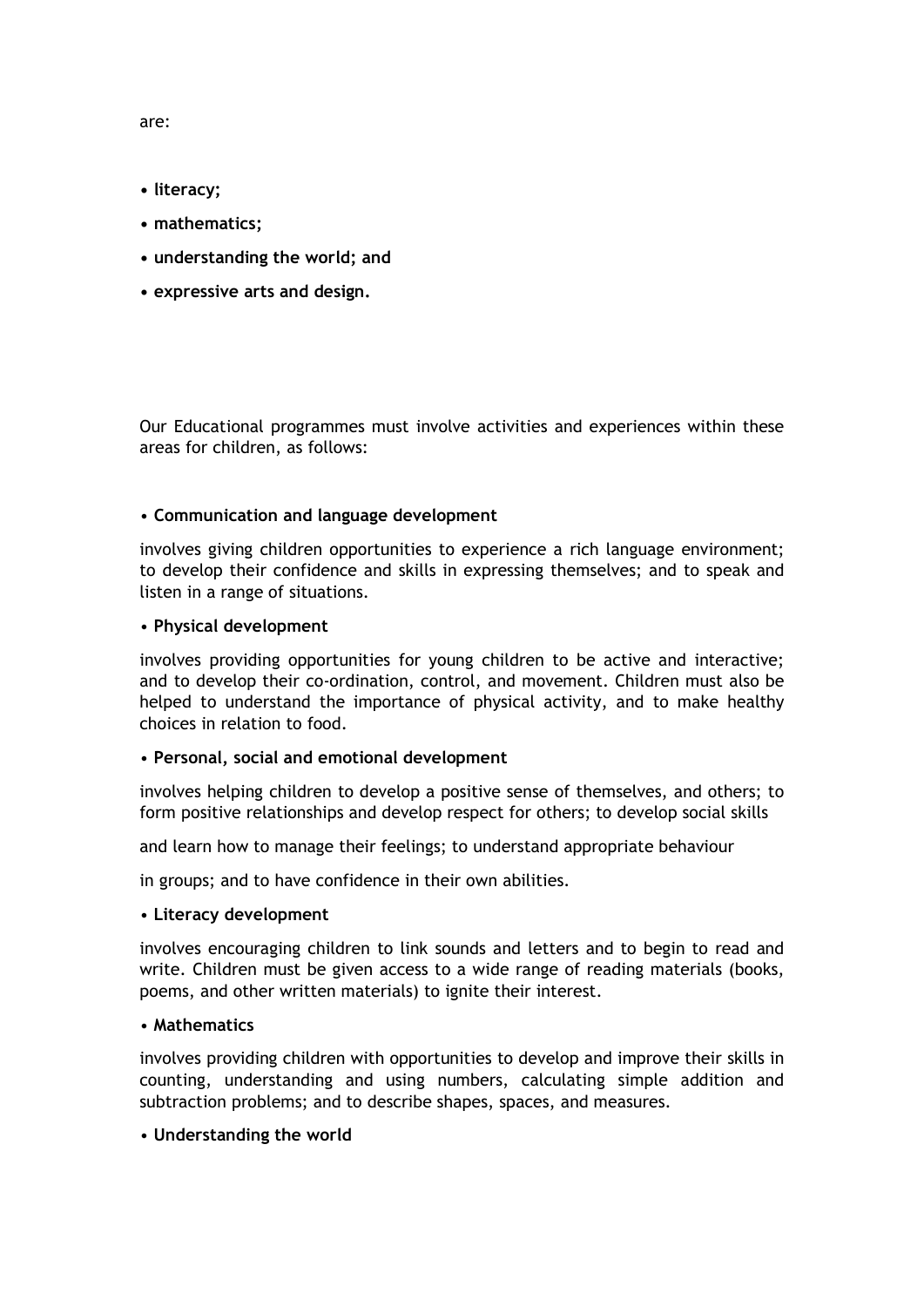involves guiding children to make sense of their physical world and their community through opportunities to explore, observe and find out about people, places, technology and the environment.

#### **• Expressive arts and design**

involves enabling children to explore and play with a wide range of media and materials, as well as providing opportunities and encouragement for sharing their thoughts, ideas and feelings through a variety of activities in art, music, movement, dance, role-play, and design and technology.

When planning learning experiences and activities for children the key person will reflect on the different ways that children learn and reflect these in their practice. Three **characteristics of effective teaching and learning (COETL)** are:

• **playing and exploring** - children investigate and experience things,

and 'have a go';

• **active learning** - children concentrate and keep on trying if they

encounter difficulties, and enjoy achievements; and

• **creating and thinking critically** - children have and develop their own

ideas, make links between ideas, and develop strategies for doing things.

# **Impact**

Our Curriculum **impact** is that children feel self-assured and confident to make their own choices. They feel included, listened to and have the ability to learn. Children will have a smooth transition between rooms (Babies – Caterpillars – Butterflies – School reception) to being happy and excited to learn and grow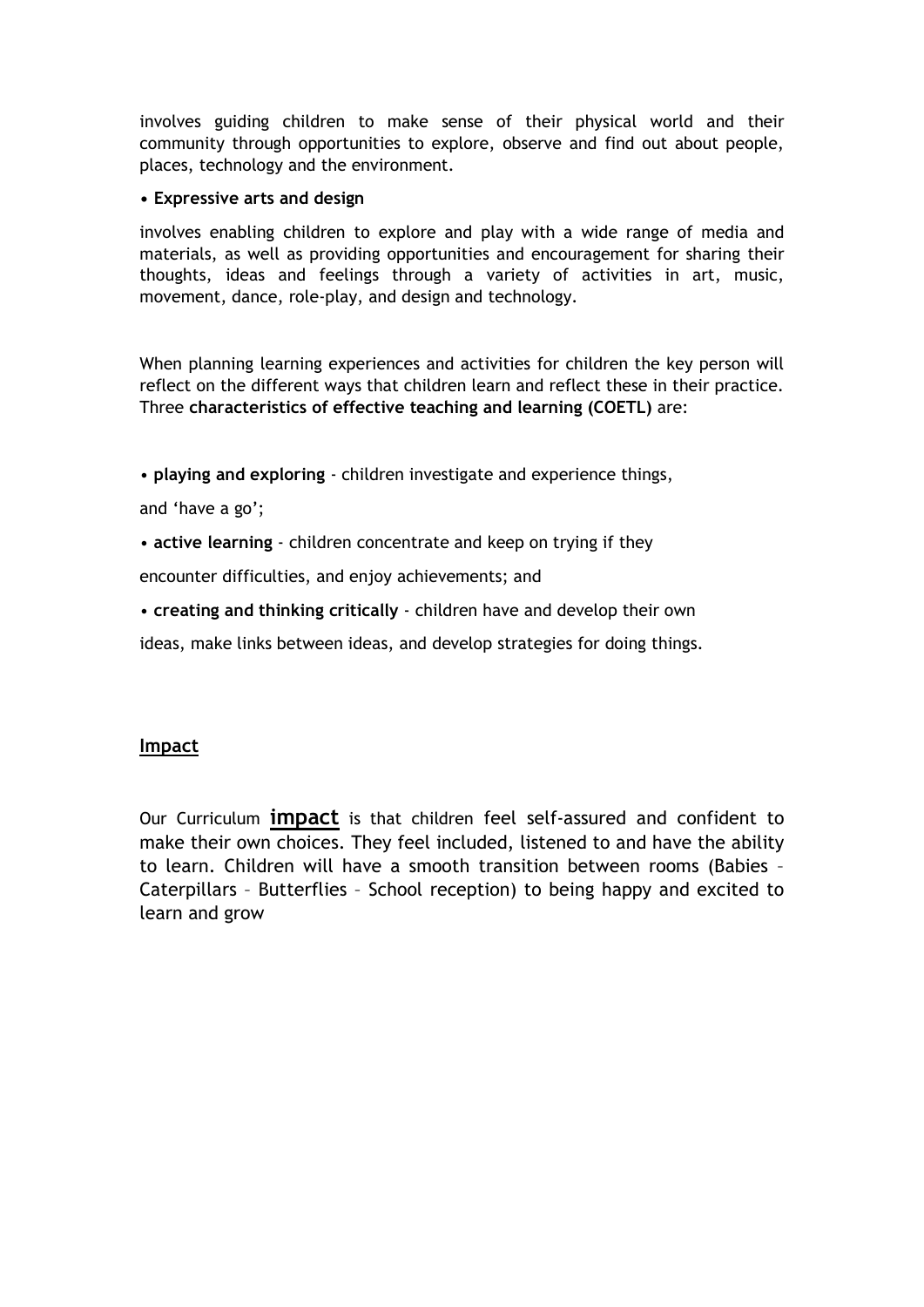#### **Our Ethos at The Old School Nursery**

**To become a…** 

#### **Confident Communicator**

who can listen carefully in different situations, hold a conversation with friends and adults, ask relevant questions and use new vocabulary to explain ideas and feelings

#### **Amazing Athlete**

who can show strength, balance and coordination when playing, move confidently and safely in a variety of different ways, use a range of equipment

#### **Talented Tool User**

who can hold a pencil effectively, use a range of tools (for example cutlery, paintbrushes, scissors tweezers, hammer,) safely and with confidence

#### **Brilliant Bookworm**

who can show a love for noticing text and logos in their environment. May enjoy reading, use new vocabulary to talk about what they have read or has been read to them, recognise letters, and some words eg their name

#### **Exceptional Explorer**

who can show curiosity about the natural world around them. Uses all their senses to explore and show curiosity when doing so

#### **Fantastic friend**

who can be kind, caring and helpful, show empathy and respect to others, work and play cooperatively whilst considering others' ideas and feelings

# During your child's journey with us at O.S.N. we will support them…

#### **Compassionate Citizen**

who can help to look after their friends/familiar people and care for the environment. Have an awareness of other people's cultures and beliefs

#### **Dynamic Designer**

who can choose and safely use the resources they need to make their creations, talk about what they have made and how they have made it

#### **Proud Performer**

who can perform a song or dance to an audience, retell stories with expression and confidence, enjoy playing with a range of instruments

#### **Master of Maths**

who can show an understanding of numbers to 10, recognise patterns, compare quantities. Show an interest in shape, space and measure.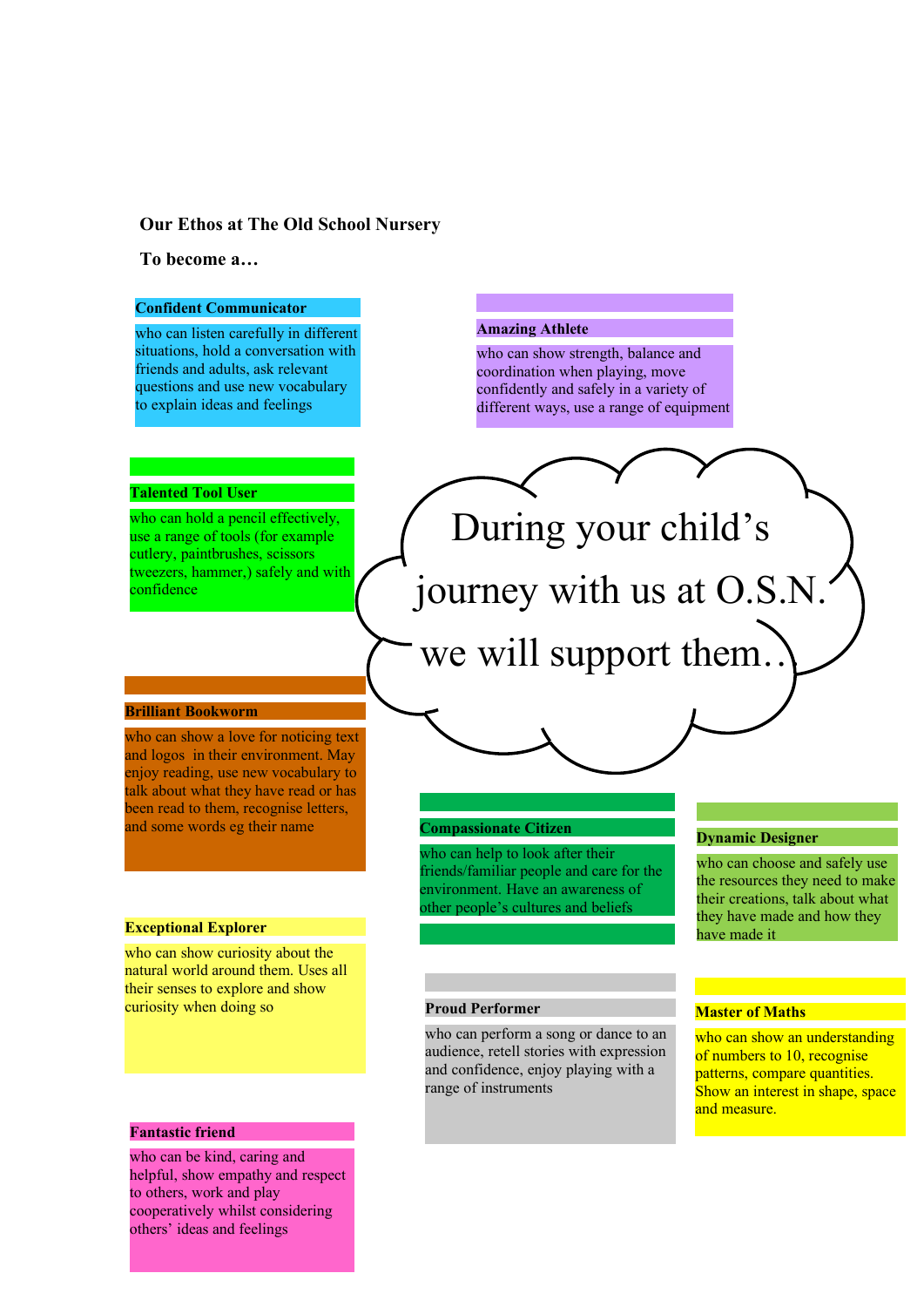#### **Wow Writer**

who can write letters that are formed correctly, can using single sounds and digraphs they have learnt. Have an understanding and awareness of phonics.

#### **Independent Individual**

who can follow routine and boundaries, set themselves individual goals & persevere to achieve them. Can select own resources, manage their own personal needs and has an understanding of how to be healthy

#### TABLETS AND INTERNET USE - ST

Staff have access to tablets in order to work with tapestry within the setting. These also have access to the internet. Filters are used to block inappropriate material and staff are asked to use the internet for nursery appropriate reasons and use of social media and other sites whilst they are on the tablets is strictly prohibited. If they wish to access such sites they must use their own personal devices (mobile phones/tablets) during breaks or outside working hours and away from the children.

#### SOCIAL MEDIA

The Old School Nursery recognises the popularity of social media and accepts that staff and parents will of course wish to use this outlet in line with their personal lives. As a setting we have discussed some rules in which we think keep staff and setting safe.

These are:

Staff will not discuss the setting or anything to do with the setting on Social Media.

 • Staff may **NOT** have parents as friends, unless they knew them (**and already had them as a friend**) before their child started at the setting.

They must be polite and respectful when communicating on the Old School Nursery Page, not discussing the setting or any children in line with our Confidentiality policy.

 • Staff may discuss activities by way of tagging the Old School Nursery Page, so as to connect with the Parents.

• In our initial welcome pack we ask parents to give us permission to use photographs of their child on our website and social media sites.

#### GENERAL INTERNET USE

The internet is an incredible resource for children to access and can provide support for their homework, chatting to friends etc., but it can also be a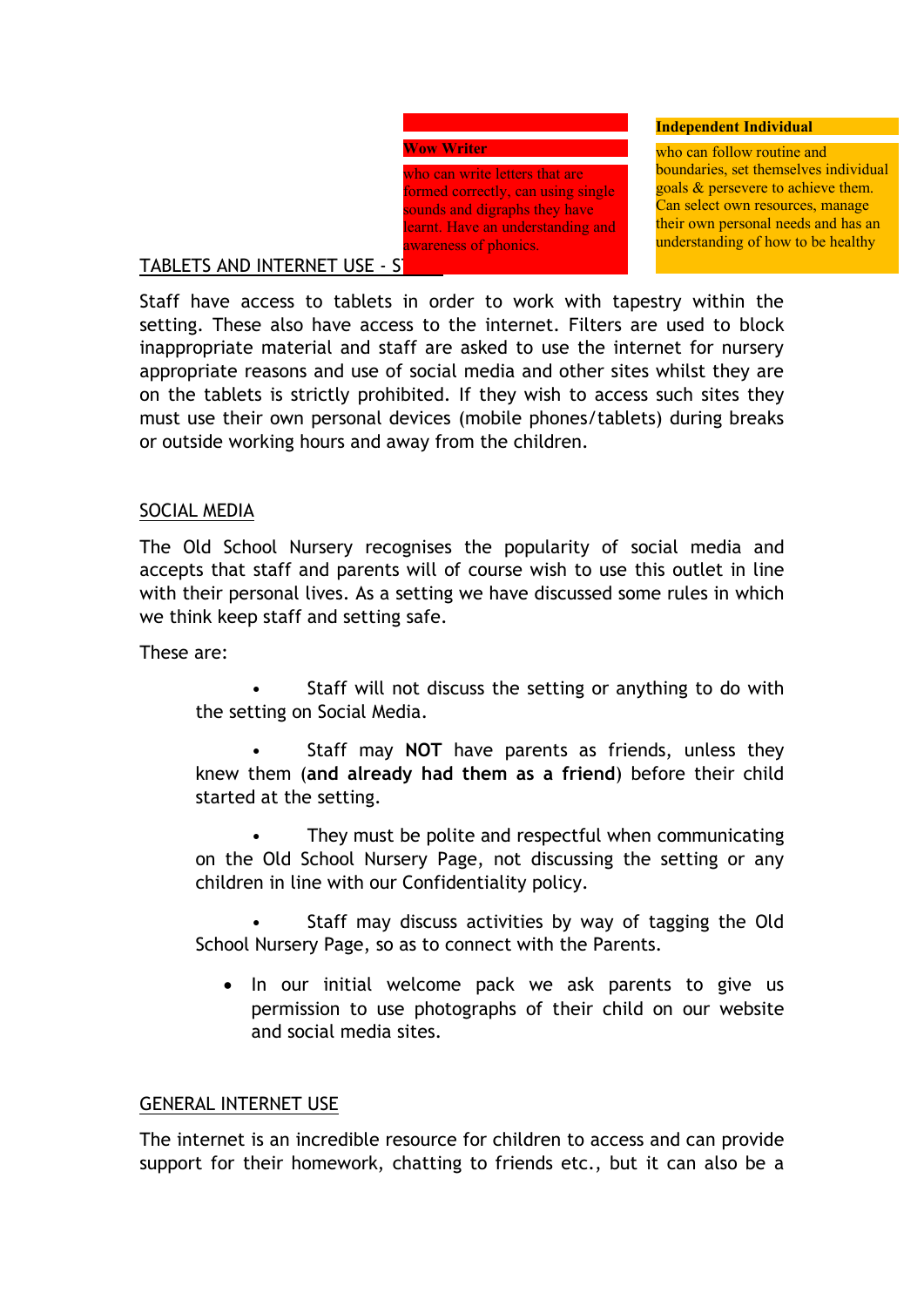very dangerous place for them. They can be exposed to inappropriate material, harassment and bullying, viruses and hackers and be conned into giving away financial information. They can also be vulnerable to on -line grooming by paedophiles. At the nursery the younger children are able to use the computer with age appropriate games and learning tools with adult supervision. We have introduced a range of procedures to ensure their safety.

There is a filter on all computers that block out most inappropriate material

Children are not allowed to go into chat rooms and staff will talk to the children about what sites they are using.

If you would rather your child was not allowed access to the internet, then please let a member of nursery staff know. Staff are also aware of the need to limit the time children spend on computers and will develop strategies to ensure that they spend a balance of time engaged in ICT and other activities.

# CAMERAS AND VIDEO EQUIPMENT

Cameras:

Photographs and videos taken for the purpose of recording a child or group of children participating in activities or celebrating their achievements is an effective form of recording their progress in the Early Years Foundation Stage. However, it is essential that photographs are taken and stored appropriately to safeguard the children in our care.

 • Only the designated nursery tablets are used to take any photos or videos within the nursery or on outings.

Images taken on these tablets must be deemed suitable without putting the child/children in any compromising positions that could cause embarrassment or distress.

All staff are responsible for the location and care with the tablets and must ensure they are locked away at the end of every session.

Images taken on the tablets are to be either immediately uploaded or uploaded as soon as possible to tapestry. **Images should be removed from the tablets at the end of every ½ term.** 

Staff may access the Tapestry app on their mobile phones or computers at home where it is necessary to complete the uploading of **written** observations or reports. They are held strictly to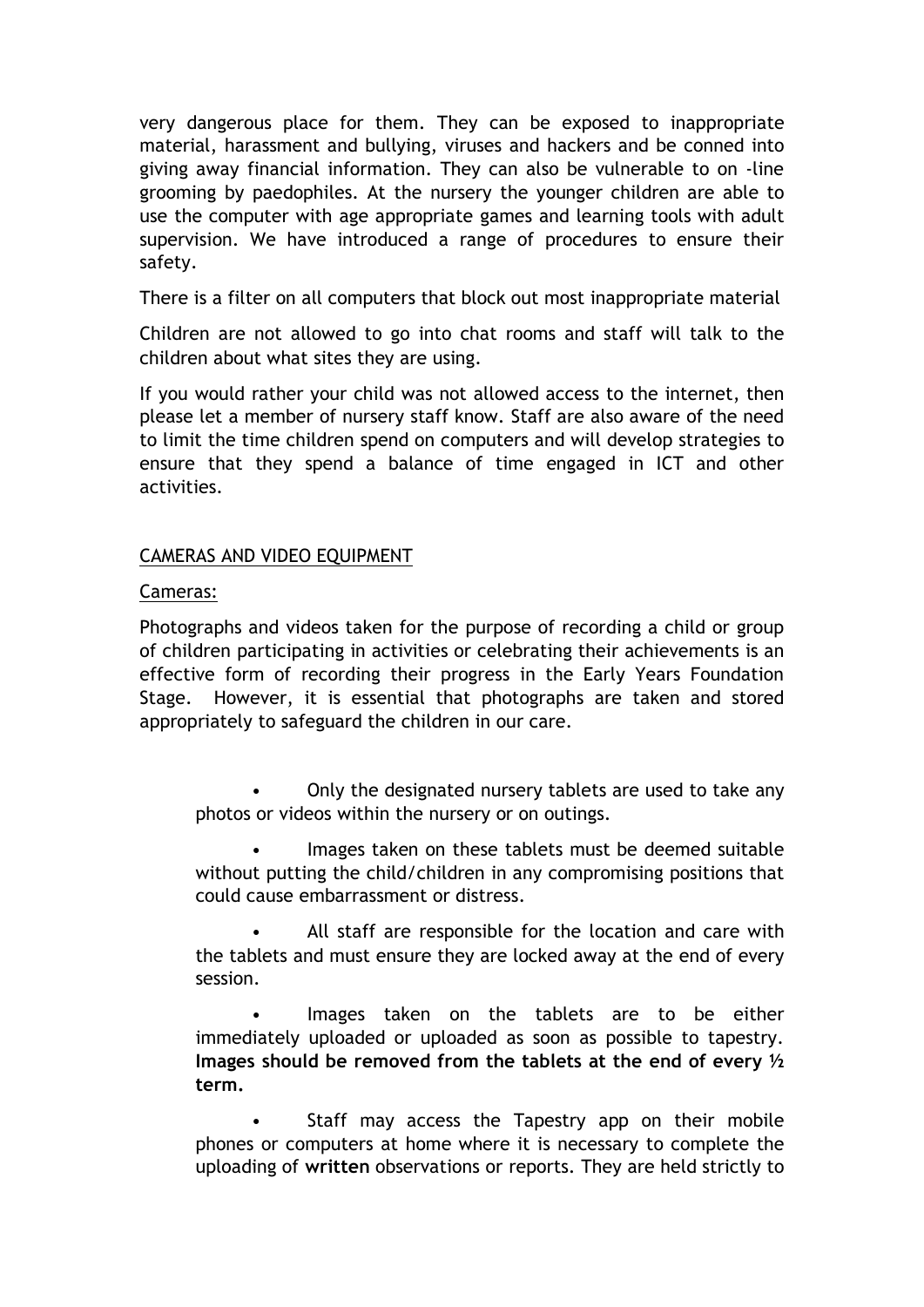the policy regarding the use of social media and they will be immediately being dismissed from their role if they are found to be abusing this.

 • Cameras, phones and iPads must not be taken into the toilet or changing areas.

Failure to follow this guidance will lead to disciplinary procedures being taken.

#### **MEDICAL SUPPORT**

ACCIDENTS AND FIRST AID

#### Accidents

At least one member of staff with a current Paediatric First Aid will be on the premises or on an outing at any one time. Paediatric First Aid qualifications will be appropriate to caring for infants and young children and approved by the local Authority.

The Old School Nursery has valid Public and Employer's Liability Insurance Cover.

#### **Accidents and Incidents**

In order to deal with accidents and incidents we will ensure that:

The First aid kit complies with Health and safety (First Aid) Regulations 1981.

The First aid kit is regularly checked by a designated person and restocked.

The First aid kit is clearly marked and is easily accessible to adults and out of reach of children.

 **• The First aid kit is located on the window sill in the Butterfly room (in the small room – Sunshine room) and in the caterpillar room it is located in the green cupboard by the office in the waiting area . In the babies house the first aid box is located on the window sill in the kitchen.** 

An accident/incident and first aid log is on the premises at all times and is easily accessible in the filing cabinet in both rooms.

The accident/incident and first aid log is completed as required with the date, time, details of the accident/incident, first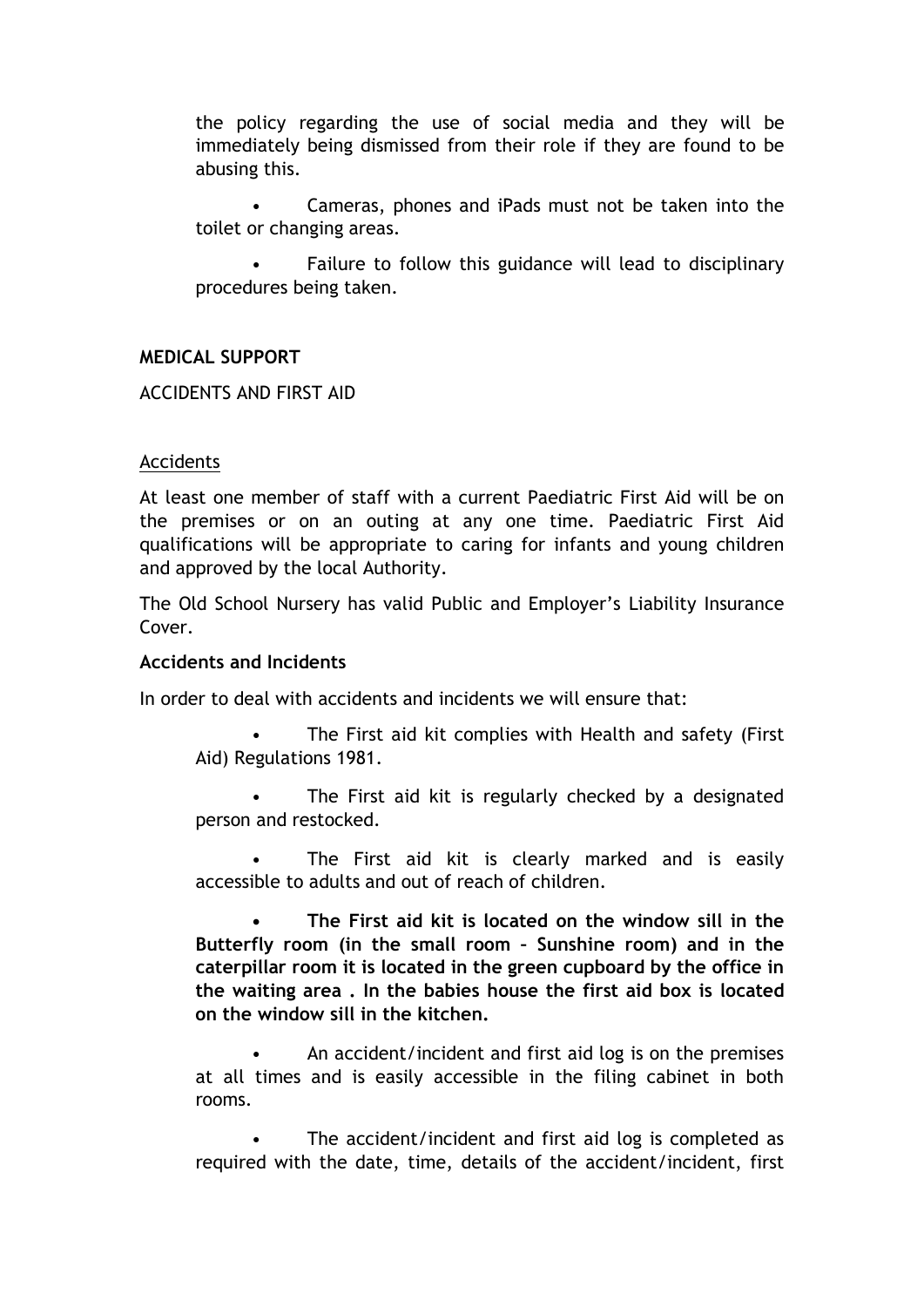aid treatment administered and signed by staff and a witness. Parents will be informed as soon as possible of the accident/incident and asked to sign the first aid log on the day the incident occurred.

• Staff members are aware of the location of the first aid kit, accident/incident log and the procedure for reporting.

Parents/Careers have signed the appropriate consent forms on their child's registration to the setting.

Medical advice/assistance is sought (GP or hospital) where necessary.

## **Emergency Procedure**

• ASSESS SITUATION – SECURE FROM DANGER REMOVE OTHER PEOPLE

• TREAT INJURY – PERFORM ANY TREATMENT NECESSARY

IF NECESSARY - CALL ASSISTANCE (DOCTOR OR AMBULANCE)

• INFORM PARENTS – EITHER BY RINGING, OR AT THE END OF THE SESSION, ACCORDING TO THE SEVERITY OF THE INCIDENT

# **ANY SERIOUS ACCIDENT WILL BE REPORTED TO THE HEALTH & SAFTEY EXECUTIVE (RIDDOR) AND OFSTED.**

# **First Aid**

In our setting, staff are able to take action to apply first aid treatment in the event of an accident involving a child or adult. All our staff hold a current paediatric first aid certificate. (New staff have a 3 month grace period before needing to complete first aid qualification.) The first aid qualification includes first aid training for infants and young children. We aim to ensure that first aid training is local authority approved and is relevant to staff caring for young children.

Procedures

The First Aid Kit

Our first aid kit complies with the Health and Safety (First Aid) Regulations 1981 and contains the following items:

• Triangular bandages (ideally at least one should be sterile) x 4.

• Sterile dressings: Small x3, Medium x3, Large x3.

• Composite pack containing 20 assorted (individuallywrapped) plasters x 1.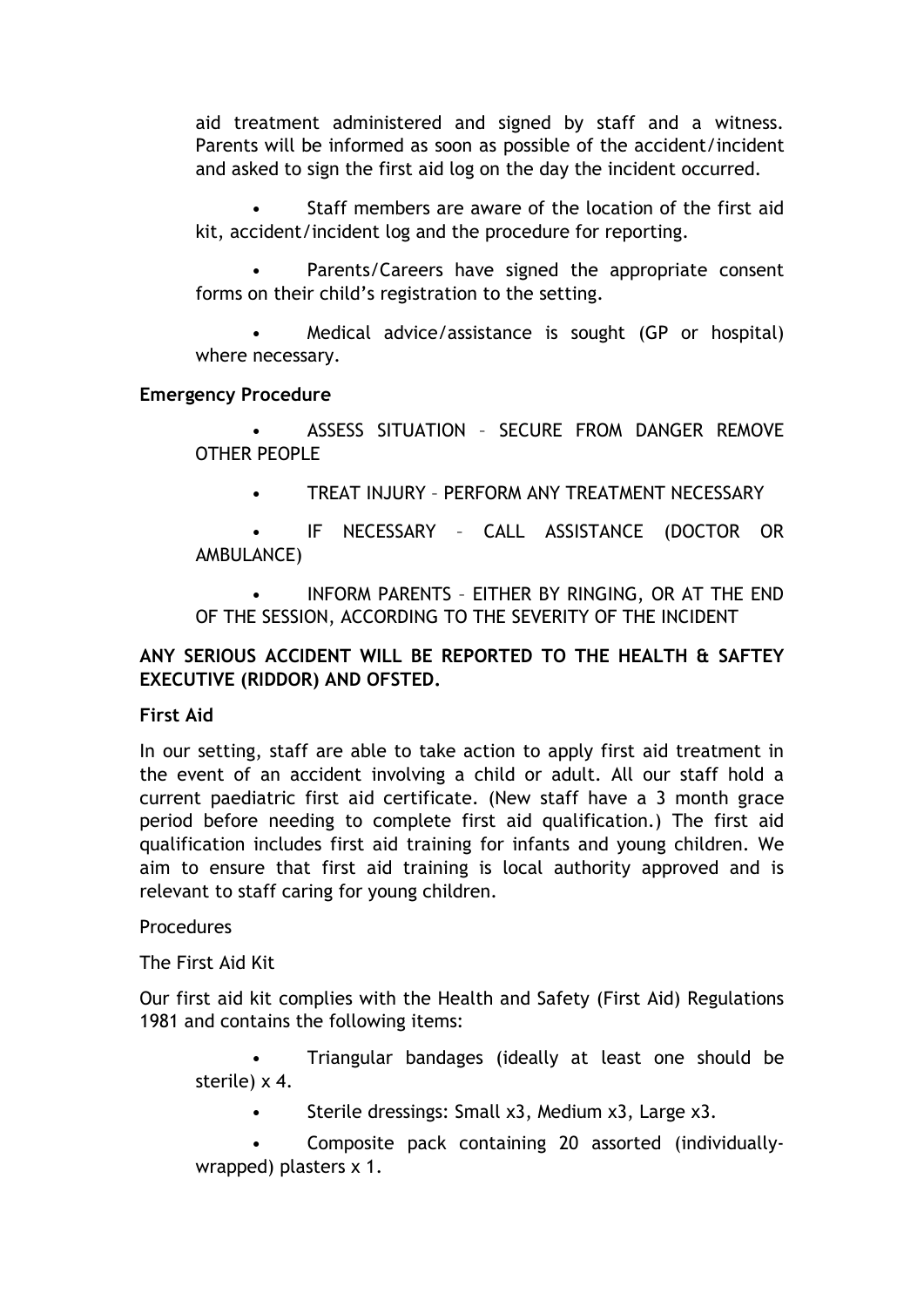Sterile eye pads (with bandage or attachment) e.g. No 16 dressing x 2.

- Container of 6 safety pins x 1.
- Guidance card as recommended by HSE x 1.

In addition to the first aid equipment, each box should be supplied with:

• 2 pairs of disposable plastic (PVC or vinyl) gloves.

### **MEDICATION**

### **Administering medication**

All of our staff are correctly trained with Paediatric First Aid as per the regulations set by the government and Ofsted.

Medication that needs to be stored in the fridge will be – instruction on the bottle will be followed.

A first aid box is always available which is stocked according to official requirements and is located in the places specified above. It is the responsibility of the managers and room leaders to regularly check the contents and order new stock if necessary.

Only medicine prescribed by a G.P. and provided by parents can be given to the children in our care with the exception of Calpol which may be administered in The Babies House if their temperature reaches a severe level. This is to reduce the risk of convulsion (as outlined in our Calpol policy form).

### **General Medicine**

A medicine form will be available for parents to complete and sign, recording the timing and dosage of medicine to be given to their child as requested by the doctor. Two members of staff will check the details before any medicine is administered and sign the medicine form. The parent will be requested to sign the form when they collect their child. It is the responsibility of the parents to ensure all medicines are in date and to also provide updated information on the health and diet of their child. Any medication must be labelled in clear English.

If a child becomes ill whilst they are at nursery, we will take every possible step to contact the parents immediately and take responsible measures to care for the child until the parent arrives to take them home.

Parents are requested not to bring their child to the nursery if they are unwell and unable to cope with the busy nursery day, or if they have an infectious or contagious illness. (Details of which and required nonattendance are displayed on the notice board). Parents are requested to contact the nursery if their child is too ill to attend. Staff will also be asked not to attend work under the same circumstances.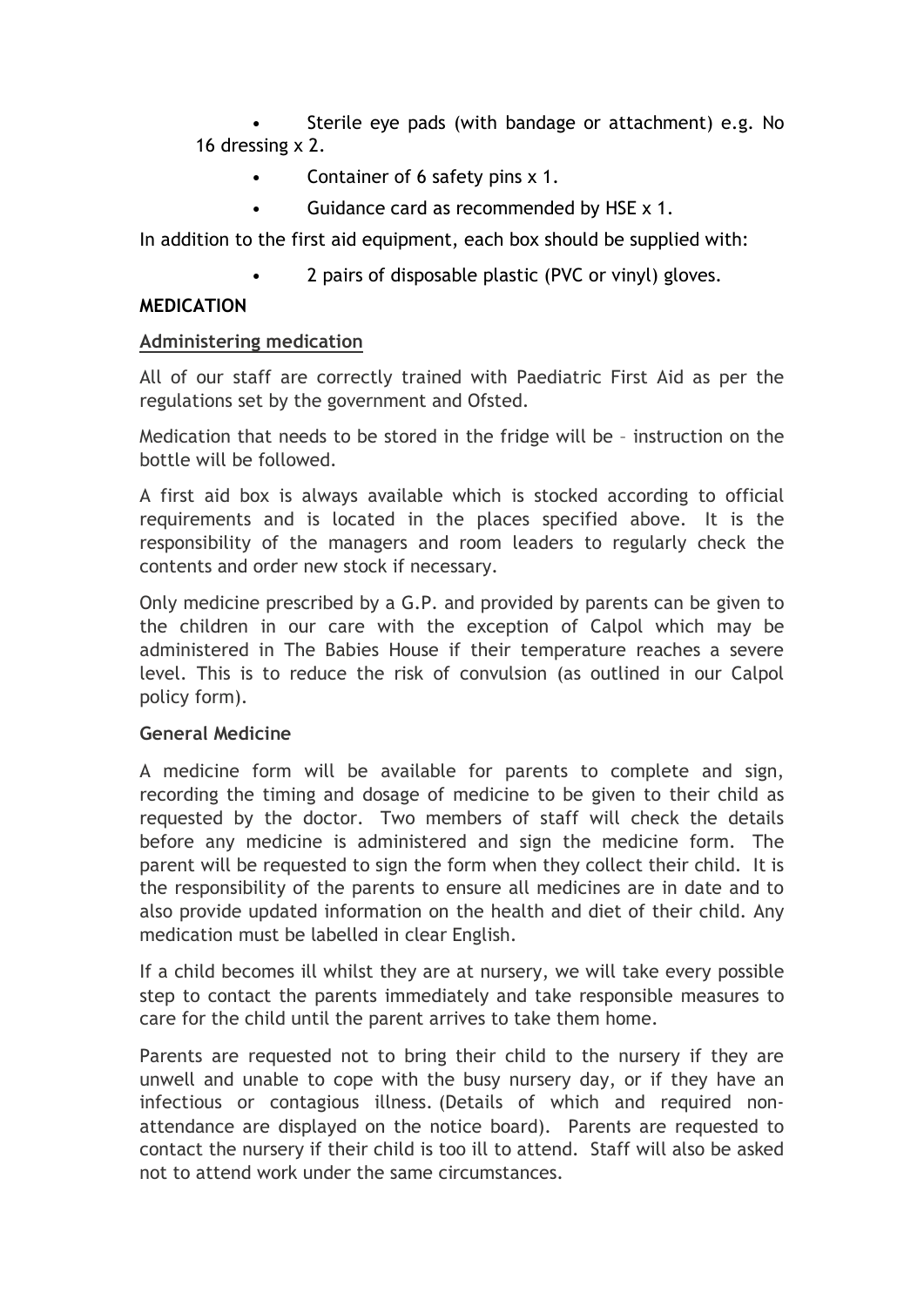An accident book is available which must be filled in if any child or member of staff sustains an injury whilst on the premises. Details of how, when, where and to whom the accident happened must be recorded by the member of staff who saw and dealt with the injury. The treatment given must also be recorded. The child's parent will be shown this information when the child is collected from nursery and requested to sign the form. If a child's injury is more serious than the everyday bumps and bruises, the parent will be contacted immediately and informed of the situation.

If a child arrives at the nursery with an injury that has been sustained out of nursery, the parent will be asked to complete a home incident form and/or details will be noted in the child's personal records.

We will act on advice given by agencies such as Ofsted, Environmental Health, the Fire Brigade and NHS Direct.

### Managing medicines on trips and outings

If children are going on outings, staff accompanying the children must include the key person for the child with a risk assessment, or another member of staff who is fully informed about the child's needs and/or medication.

Medication for a child is taken in a sealed plastic box clearly labelled with the child's name, name of the medication, inside the box is a copy of the consent form and a card to record when it has been given, with the details as given above.

On returning to the setting the card is signed by the parents and filed with the Childs records. If a child on medication has to be taken to hospital, the child's medication is taken in a sealed plastic box clearly labelled with the child's name, name of the medication. Inside the box is a copy of the consent form signed by the parent. As a precaution, children should not eat whilst travelling in vehicles.

This procedure is read alongside the outings procedure.

# **IMMUNISATION**

We recognise, where possible, that children are vaccinated in accordance with their age. If children are not vaccinated, it is the responsibility of the parents to inform the nursery to ensure that children/staff/parents are not exposed to any unnecessary risks of any sort. The nursery manager must be aware of any children who are not vaccinated within the nursery in accordance with their age. Parents need to be aware that some children may not be vaccinated in the nursery. This may be due to their age, medical reasons or parental choice. Our nursery does not discriminate against children who have not received their immunisations and will not disclose individual details to other parents. However, we will share the risks of infection if children have not had immunisations and ask parents to sign a disclaimer.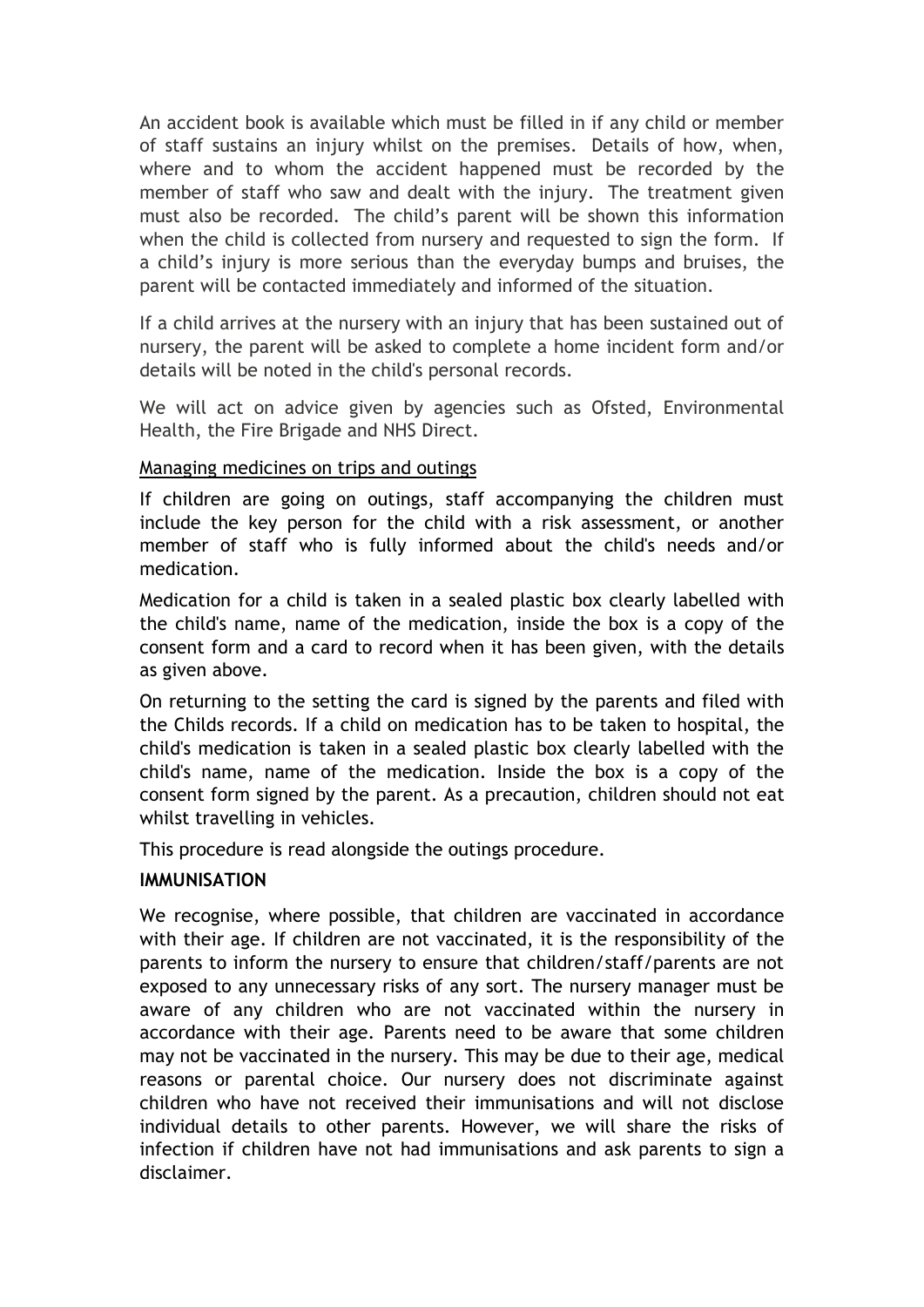Information regarding immunisations will be recorded on children's registration documents and should be updated as and when necessary, including when the child reaches the age for the appropriate immunisations.

### **Staff vaccinations policy**

It is the responsibility of all staff to ensure they keep up-to-date with their vaccinations for:

- •Tetanus
- •Tuberculosis
- •Rubella
- •Hepatitis
- •Polio.

If a member of staff is unsure as to whether they are up-to-date, then we recommend that they visit their GP or practice nurse for their own good health.

Emergency information

Emergency information must be kept for every child and should be updated every six months

### **SICKNESS AND ILLNESS**

### INFECTION CONTROL

### Managing children who are sick or infectious

Policy statement

We provide care for healthy children through preventing cross infection of viruses and bacterial infections and promote health through identifying allergies and preventing contact with the allergenic substance.

Procedures for children who are sick or infectious

If children appear unwell during the day - have a temperature, sickness, diarrhoea or pains, particularly in the head or stomach a member of staff calls the parents and asks them to collect the child, or send a known carer to collect the child on their behalf.

If a child has a temperature, they are kept cool, by removing top clothing and sponging their heads with cool water, or an ice pack but kept away from draughts.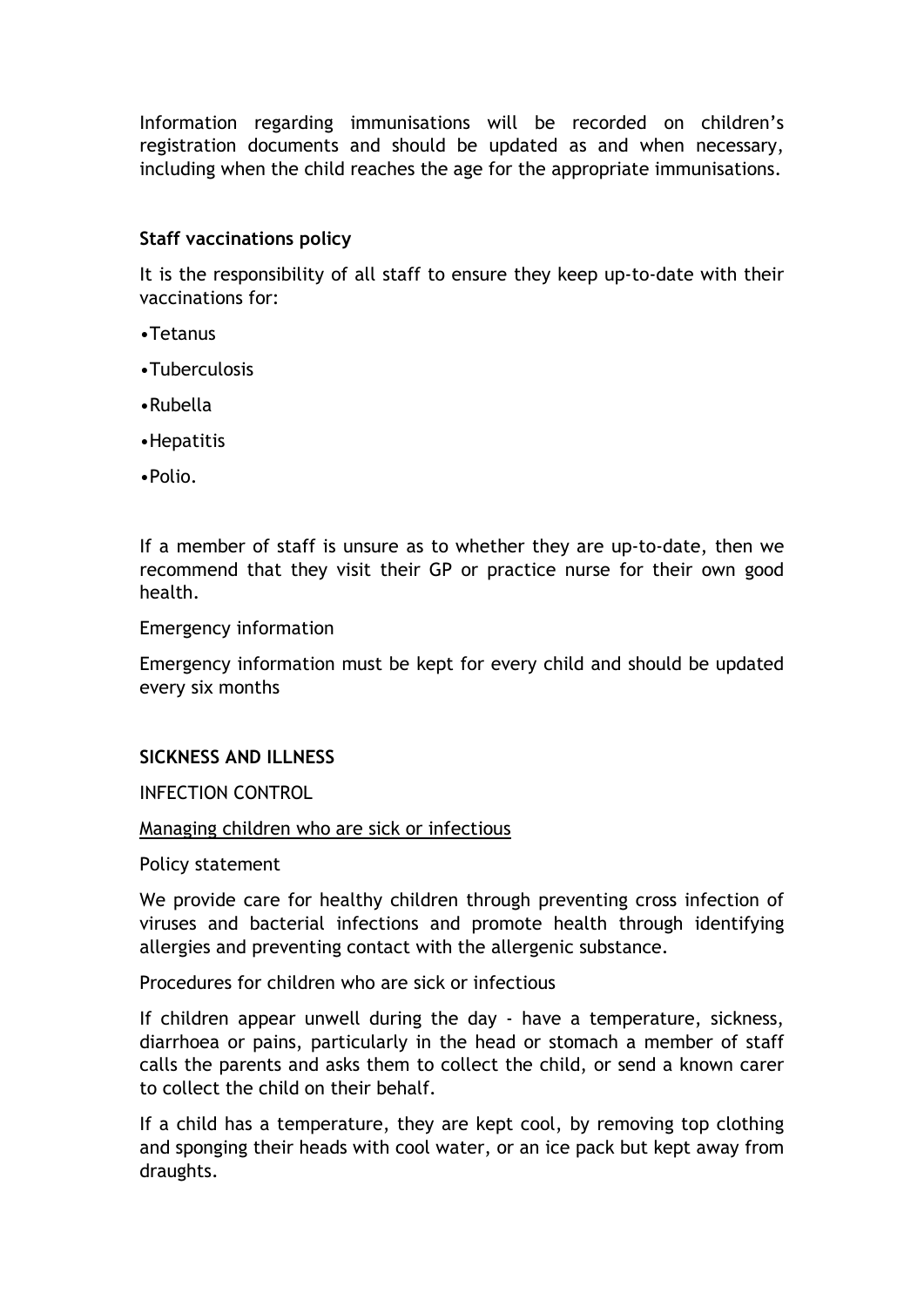The child's temperature is taken using an ear thermometer which is kept in the top draw of the filing cabinet.

In extreme cases of emergency, the child should be taken to the nearest hospital and the parent informed. Parents are asked to take their child to the doctor before returning them to the setting; the setting can refuse admittance to children who have a temperature, sickness and diarrhoea or a contagious infection or disease.

Where children have been prescribed antibiotics, parents are asked to keep them at home for 48 hours before returning to the setting.

After diarrhoea and sickness, parents are asked to keep children home for 48 hours or until a formed stool is passed. The setting has a list of excludable diseases and current exclusion times. The full list is obtainable from www.hpa.org.uk and includes common childhood illnesses such as measles.

# **\*\*PLEASE SEE DOCUMENT BELOW OUTLINING OUR POLICY AND PROCEDURE REGARDING THE CORONA VIRUS\*\***

# **Our response to COVID-19**

We know that, unlike older children and adults, early years and primary age children cannot be expected to remain 2 metres apart from each other and staff. In deciding to bring more children back to early years and schools, The Government are taking this into account and are asking of us:

- To avoid contact with anyone with symptoms
- Frequent hand cleaning and good respiratory hygiene practices
- Regular cleaning of settings
- Minimising contact and mixing

Below are some of the things we will be doing in our setting to keep our staff and families safe:

### **Steps to be taken in nursery to ensure effective protection and control :**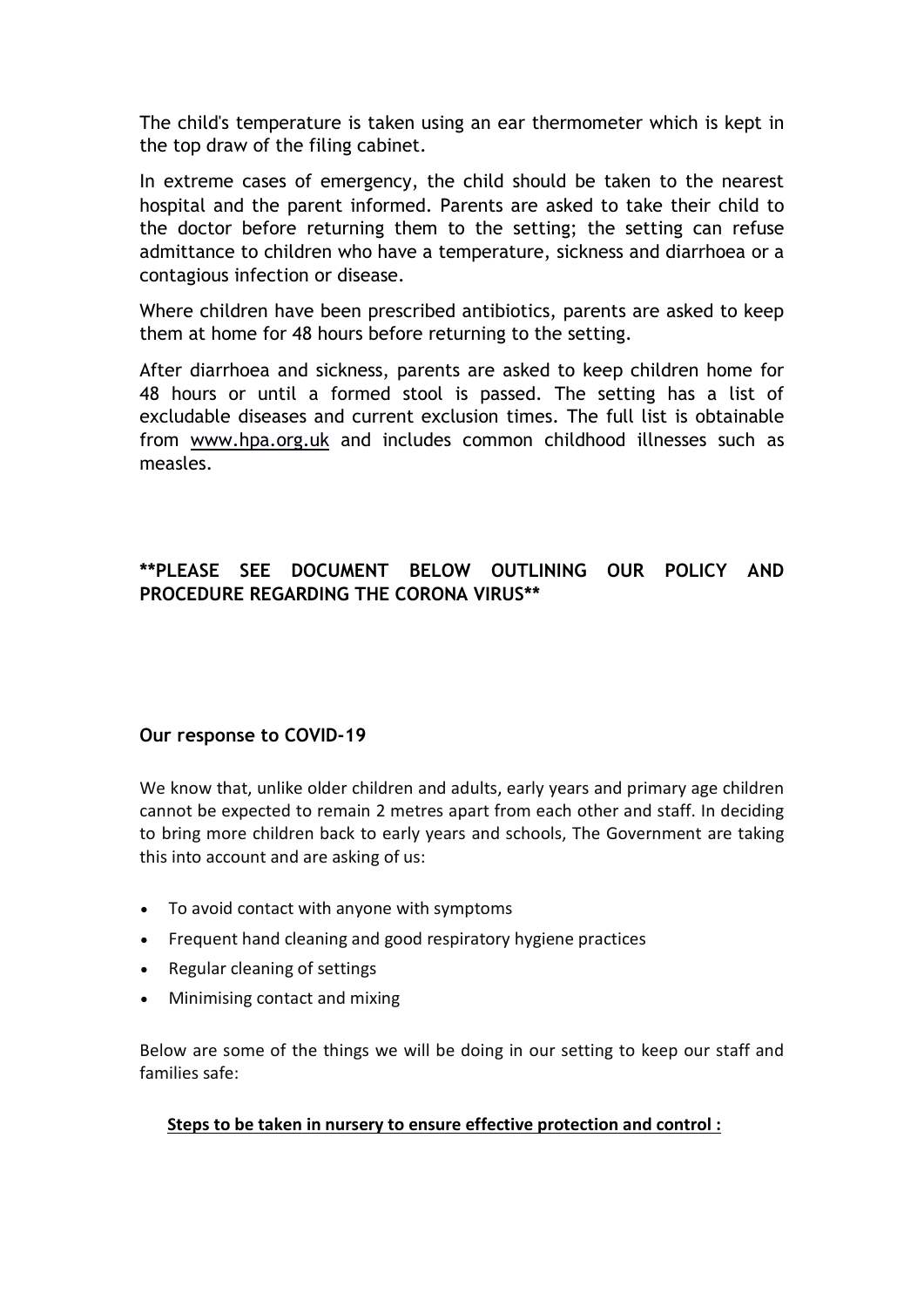- Staff and children to wash their hands when they enter nursery in the morning (20 seconds, warm soapy water, disposable blue roll to dry). Hand sanitizer also available. Cleaning hands more often than usual.
- Staff promoting good respiratory hygiene by promoting the 'catch it, bin it, kill it' approach. Bins to be emptied throughout the day
- Cleaning toys and surfaces at all times throughout the day and after use. Toys to be used must be those able to be cleaned after each use and at the end of the day.
- Play dough, sand and sensory play and water play will continue under careful supervision by staff. Children will wash hands before and after. Play dough to be made fresh each day and thrown away at the end of the day
- minimising contact with individuals who are unwell by ensuring that those who have coronavirus symptoms, or who have someone in their household who does, do not attend childcare settings, schools or colleges
- No laced shoes to avoid unnecessary staff prolonged contact with children. **Velcro or backed sandals only.**
- Children and staff to wear clean clothes daily
- Sun cream as we have previously done please apply 'once a day' factor 50 sun cream to your children before bringing them in to setting. Staff will reapply to children who stay all day only (9-3). Please provide us with a sun cream will need to **remain at the nursery** – unfortunately we are unable to send this home daily so please buy one and name it for us to keep here.

# **PPE:**

- Face masks are now optional and can be worn should a staff member wish to
- If a child becomes unwell with symptoms of coronavirus while in their setting and needs direct personal care until they can return home. A fluid-resistant surgical face mask should be worn by the supervising adult if a distance of 2 metres cannot be maintained. If contact is necessary, then disposable gloves, a disposable apron and a fluid-resistant surgical face mask should be worn by the supervising adult. If a risk assessment determines that there is a risk of splashing to the eyes, for example from coughing, spitting, or vomiting, then eye protection should also be worn

# **Changes to staffing and the nursery day:**

- When parents drop/pick up they are to drop off at the door to a member of staff and are not permitted to enter the setting. And the same at pick up time (this is to reduced the risk of infection spreading).
- Social distancing /2metre rule has now finished
- Parents to adhere to set drop off time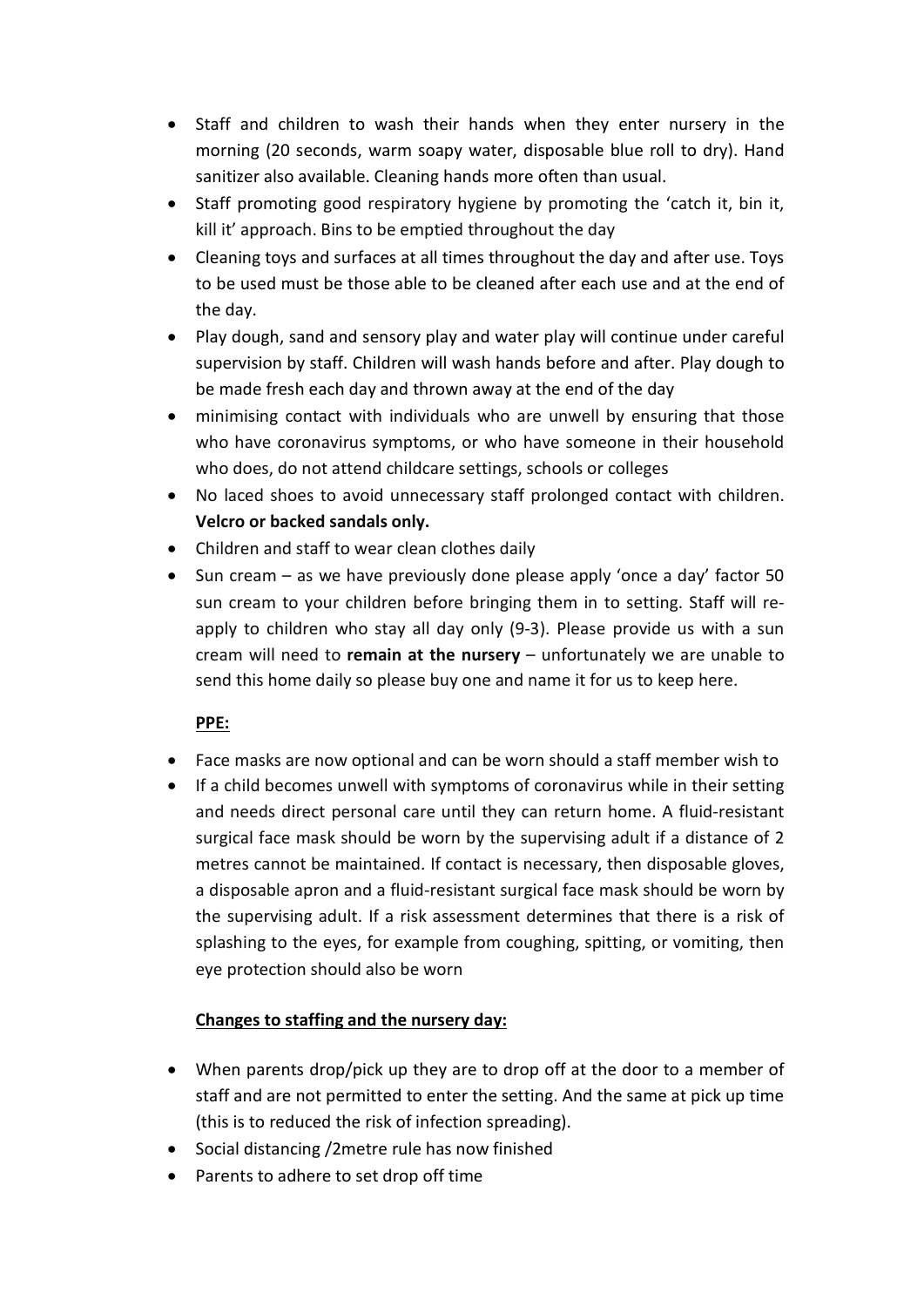- Parents are not to gather at the gates / entrance or exits and adhere to our queuing system.
- Where possible we will try and ensure that staff remain with the same group of children to avoid mixing. However this will not always be possible.
- Snack we will not be providing snack anymore in order to reduce the risk of contamination. Please therefore bring in with your child a named water bottle and a named tub of snack (fruit/savoury snack, no nuts please- one for AM & one for PM where applicable)

#### **Reduce the use of shared resources:**

• limiting the amount of shared resources that are taken home and limit exchange of take-home resources between children, young people and staff. Children will therefore leave their bags at nursery. Staff will inform parents if they need replacement items i.e. more nappies or spare clothes.

#### **Children are not permitted to bring toys or anything else from home other than:**

Nappies (if applicable)

Wipes

One change of spare clothes

A named pre prepared tub of snack

A named water bottle

Named lunch box (where applicable). With ice pack to keep food cool

Named sun cream (to stay at nursery & only if your child attends all day sessions – see above)

Named sun hat (to stay at nursery)

Thank you for reading our safety measures and co-operating with these.

The above information and guidance has been derived from: [https://www.gov.uk/government/publications/coronavirus-covid-19-implementing](https://www.gov.uk/government/publications/coronavirus-covid-19-implementing-protective-measures-in-education-and-childcare-settings/coronavirus-covid-19-implementing-protective-measures-in-education-and-childcare-settings)[protective-measures-in-education-and-childcare-settings/coronavirus-covid-19](https://www.gov.uk/government/publications/coronavirus-covid-19-implementing-protective-measures-in-education-and-childcare-settings/coronavirus-covid-19-implementing-protective-measures-in-education-and-childcare-settings) [implementing-protective-measures-in-education-and-childcare-settings](https://www.gov.uk/government/publications/coronavirus-covid-19-implementing-protective-measures-in-education-and-childcare-settings/coronavirus-covid-19-implementing-protective-measures-in-education-and-childcare-settings) and we are encouraging all parents to read this document before bringing their children back to setting.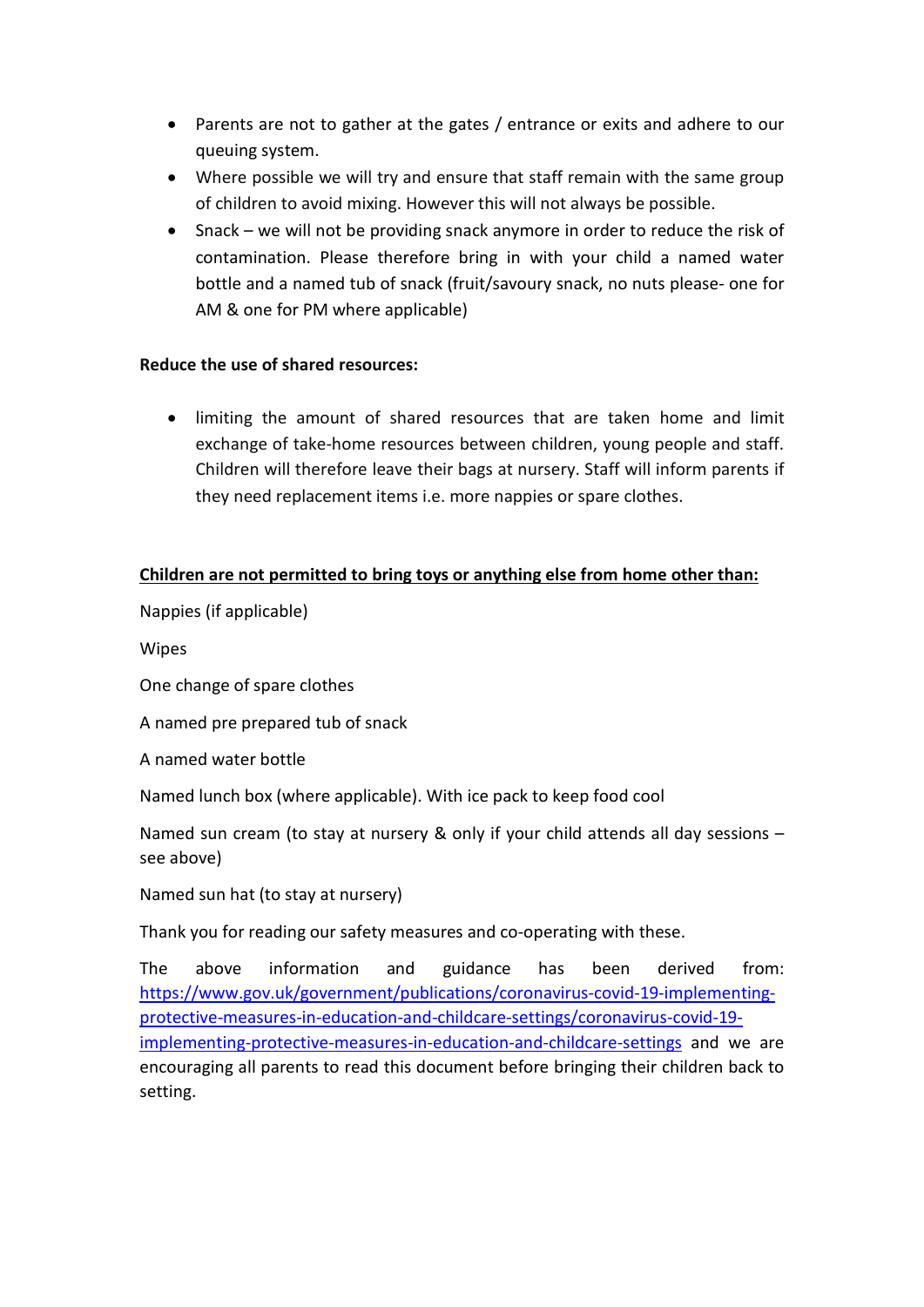#### **Reporting of 'notifiable diseases'**

If a child or adult is diagnosed as suffering from a notifiable disease under the Health Protection (Notification) Regulations 2010, the GP will report this to the Health Protection Agency.

When the setting becomes aware, or is formally informed of the notifiable disease, the manager informs Ofsted and acts on any advice given by the Health Protection Agency.

To minimise the transmission/risk of infection to other children and staff the following infectious diseases will not be accepted at the Old School Nursery.

Temperature above 37.8 48 hours clear of high temperature

Chickenpox 5 days from onset of last crop of spots return to Nursery only after spots have dried/crusted

Hand,foot and mouth While child is unwell. Can return when feeling better and free of a temperature

Conjunctivitis 48 hours from start of treatment length of infection depends on type - viral or bacteria

Diarrhoea/Vomiting (E.coli) (Salmonella) (Giardiasis) (Shigella) Dysentery Child must be free from both for minimum of 48 hours any symptoms lasting longer than 48 hours – consult doctor

German Measles 5 days from onset of rash Infectious 1 week prior to diagnosis

Head Lice Must be treated to kill/ remove live lice  $\&$  eggs treatment available at all chemists

Hepatitis A 5 days from onset of jaundice Impetigo Until lesions healed/crusted Antibiotic treatment may be needed

Influenza While child is unwell High temperature, aching, sore throat, cough, cold

Measles 5 days from onset of rash Most children vaccinated

Meningitis Until fully recovered CCDC will advise dependent on type

Scabies 24 hours after treatment All in household to be treated

Ringworm Until 24 hours of treatment has been completed GP treatment needed

Threadworms 24 hours from treatment Hand washing after toilet vital – anyone sharing a household will need treatment

Tonsillitis While child is unwell For streptococcal infection antibiotic treatment needed

Tuberculosis To be advised by CCDC Child will be infectious for 14 days from onset of treatment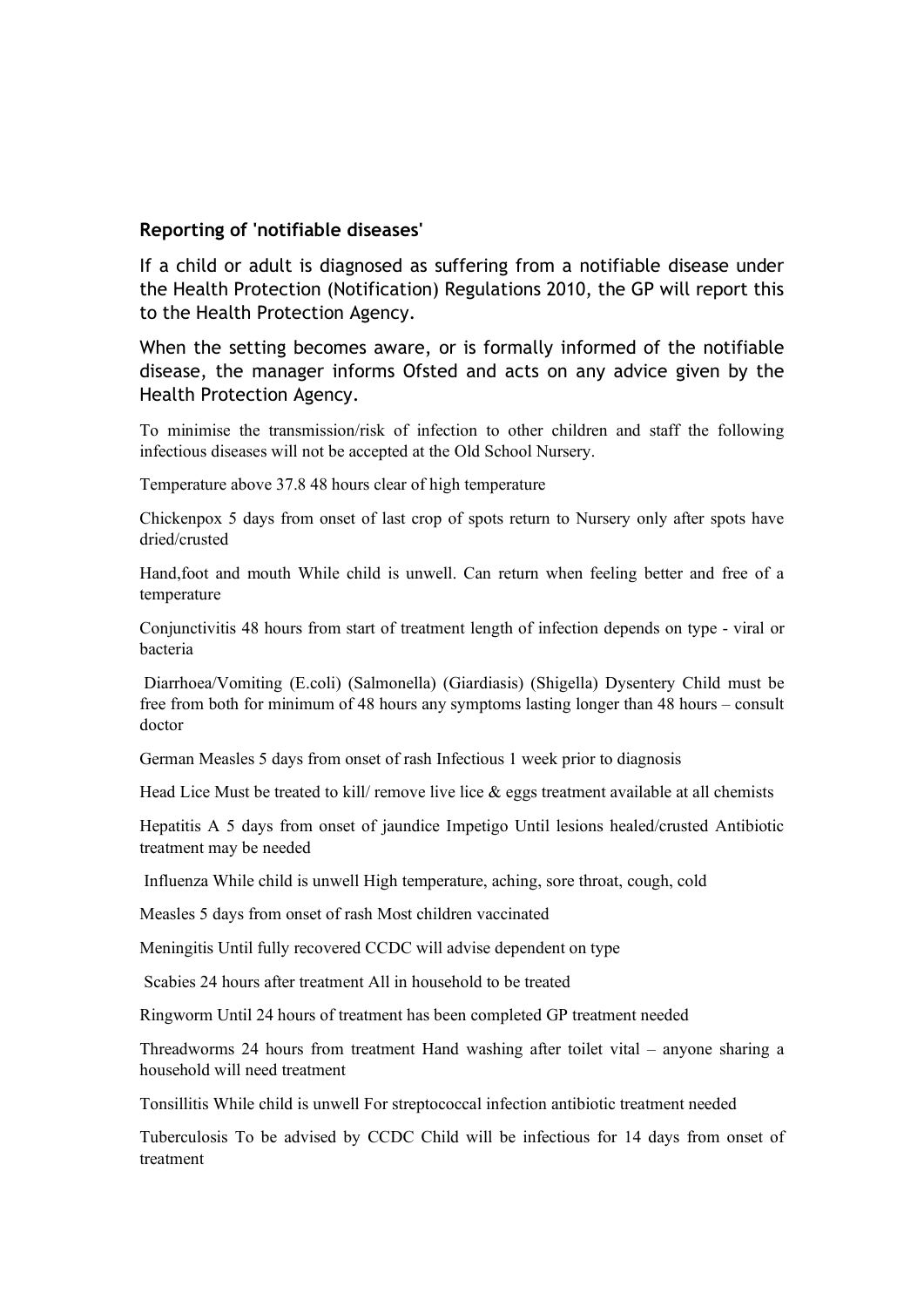Whooping Cough 5 days from commencing antibiotic treatment coughing may continue for several weeks

Mumps 5 days from onset of swollen glands

Scarlet Fever 5 days from start of treatment Antibiotic treatment needed

Slapped Cheek While child is unwell Rash may be prolonged

#### **HIV/AIDS/Hepatitis procedure**

HIV virus, like other viruses such as Hepatitis A, B and C, are spread through body fluids. Hygiene precautions for dealing with body fluids are the same for all children and adults.

Single-use vinyl gloves and aprons are worn when changing children's nappies, pants and clothing that are soiled with blood, urine, faeces or vomit.

Protective rubber gloves are used for cleaning/sluicing clothing after changing.

Soiled clothing is rinsed and bagged for parents to collect.

Spills of blood, urine, faeces or vomit are cleared using mild disinfectant solution and mops; any cloths used are disposed of.

Tables and other furniture, furnishings or toys affected by blood, urine, faeces or vomit are cleaned using a disinfectant.

#### **Nits and head lice**

Nits and head lice are not an excludable condition, although in exceptional cases a parent may be asked to keep the child away until the infestation has cleared.

On identifying cases of head lice, all parents are informed and asked to treat their child and all the family if they are found to have head lice.

Viruses and infections can be easily passed from person to person by breathing in air containing the virus which is produced when an infected person talks, coughs or sneezes. It can also spread through hand/face contact after touching a person or surface contaminated with viruses.

The best way to prevent a virus or infection from moving around the nursery environment is to maintain high hygiene standards in the nursery. To do this we will follow the guidance below: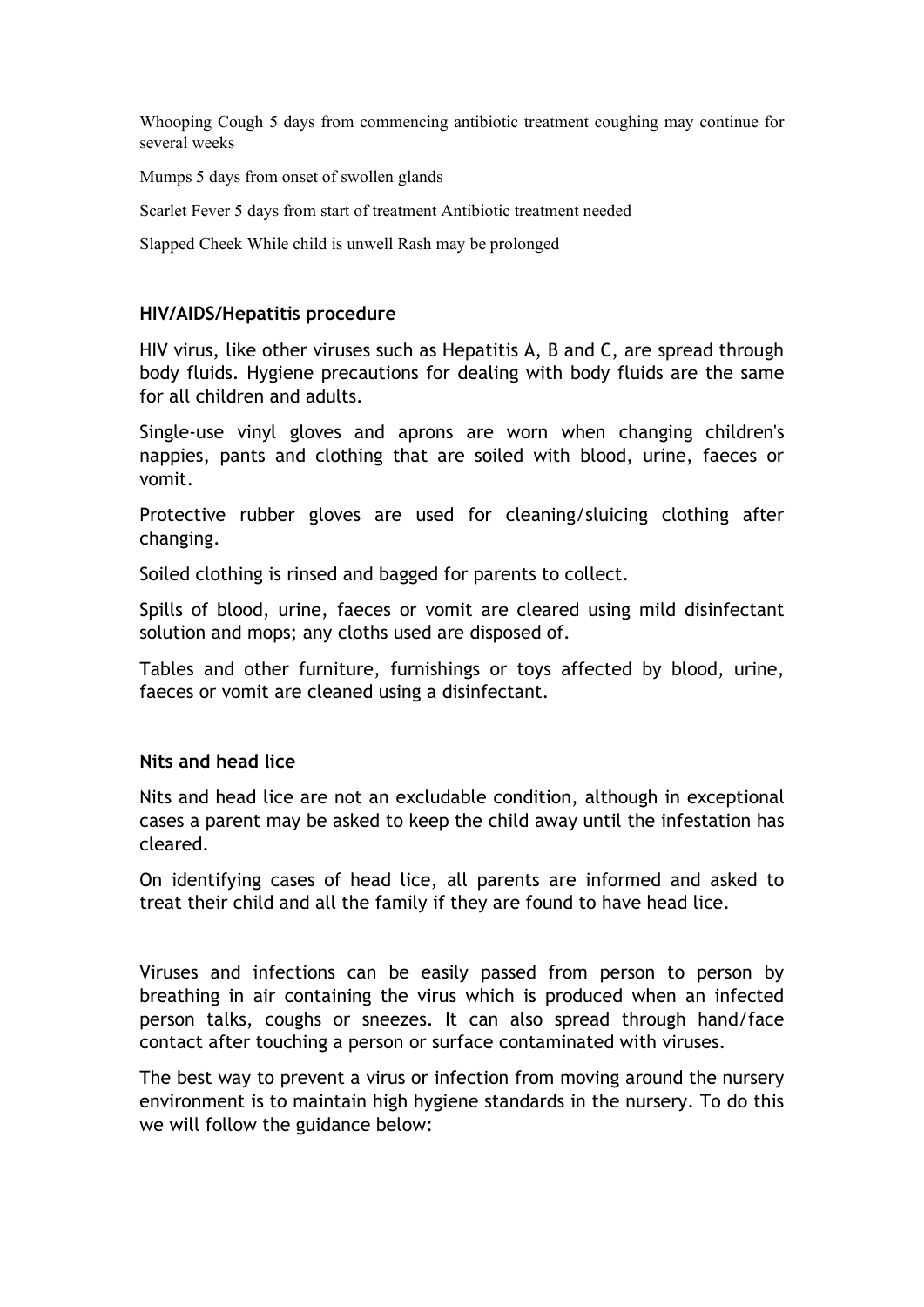Ensure all children use tissues when coughing and sneezing to catch all germs

Ensure all tissues are disposed of in a hygienic way and all children and staff wash their hands once the tissue is disposed of

Encourage all children to do the above by discussing the need for good hygiene procedures in helping them to stay healthy

Staff will all wear the appropriate Personal Protective Equipment (PPE) when changing nappies, toileting children and dealing with any other bodily fluids. Staff are requested to dispose of these in the appropriate manner and wash hands immediately

All potties and changing mats are cleaned and sterilised before and after each use

Toilets are cleaned at least daily

Staff are to remind children to wash their hands before eating, after visiting the toilet, playing outside or being in contact with any animal and explain the reasons for this

All toys, equipment and resources will be cleaned on a regular basis using antibacterial cleanser or through washing in the washing machine

All equipment used by babies and toddlers will be washed or cleaned as and when they need it

–this includes when the children have placed it in their mouth

If a dummy or bottle falls on the floor or is picked up by another child, this is cleaned immediately and sterilised where necessary

When children are ill we will follow the sickness and illness policy to prevent the spread of any infection in the nursery. Staff are also requested to stay at home if they are contagious

The nursery manager retains the right of refusal of all children, parents, staff and visitors who are deemed contagious and may impact on the welfare of the rest of the nursery

Parents will be made aware of the need for these procedures in order for them to follow these guidelines whilst in the nursery

The nursery will ensure stocks of tissues, hand washing equipment, cleaning materials and

sterilising fluid are maintained at all times and increased during the winter months or when flu and cold germs are circulating.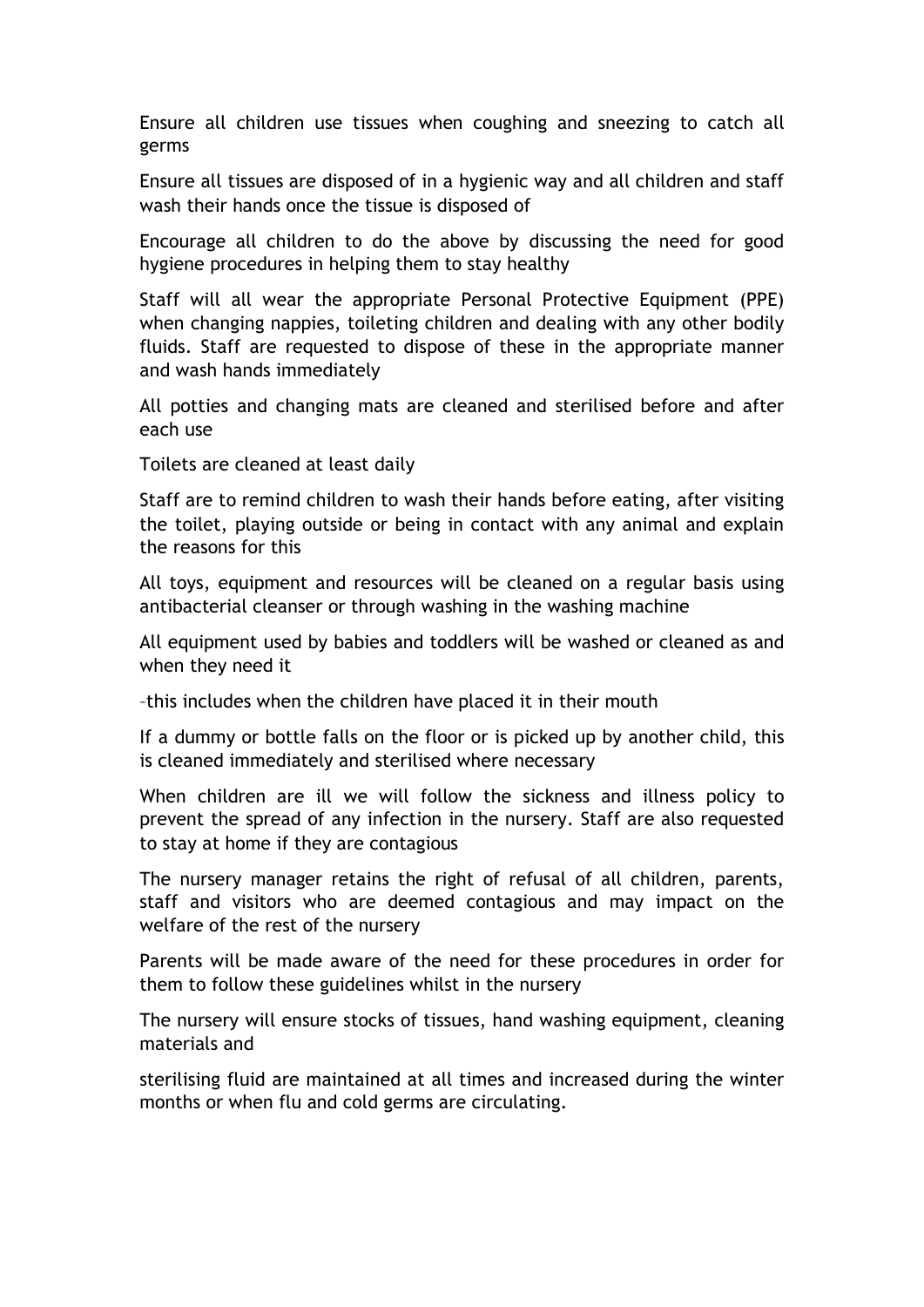# **ALLERGIES AND ALLERGIC REACTIONS**

Procedures for children with allergies

When parents start their children at the setting they are asked if their child suffers from any known allergies. This is recorded on the Registration Form.

• Review:

This form is kept in the child's personal file and a copy is displayed where staff can see it.

Parents train staff in how to administer special medication in the event of an allergic reaction. Staff have training from the Paediatric first aid course all staff have attended.

Generally, no nuts or nut products are used within the setting.

 • Parents are made aware so that no nut or nut products are accidentally brought in, for example to a party.

# **Oral medication**

Asthma inhalers are now regarded as 'oral medication' by insurers and so documents do not need to be forwarded to your insurance provider. Oral medications must be prescribed by a GP or have manufacturer's instructions clearly written on them. The setting must be provided with clear written instructions on how to administer such medication. All risk assessment procedures need to be adhered to for the correct storage and administration of the medication. The setting must have the parents or guardians prior written consent. This consent must be kept on file. It is not necessary to forward copy documents to your insurance provider.

# **SUN CARE**

The nursery is committed to ensuring that all children are fully protected from the dangers of too much sun. Severe sunburn in childhood can lead to the development of malignant melanoma (the most dangerous type of skin cancer) in later life.

We use the following procedures to keep children safe and healthy in the sun:

Children should have a clearly named sun hat which will be worn at all times whilst outside in sunny weather.

This hat will preferably be of legionary's design (i.e. with an extended back and side to shield children's neck and ears from sun) to provide additional protection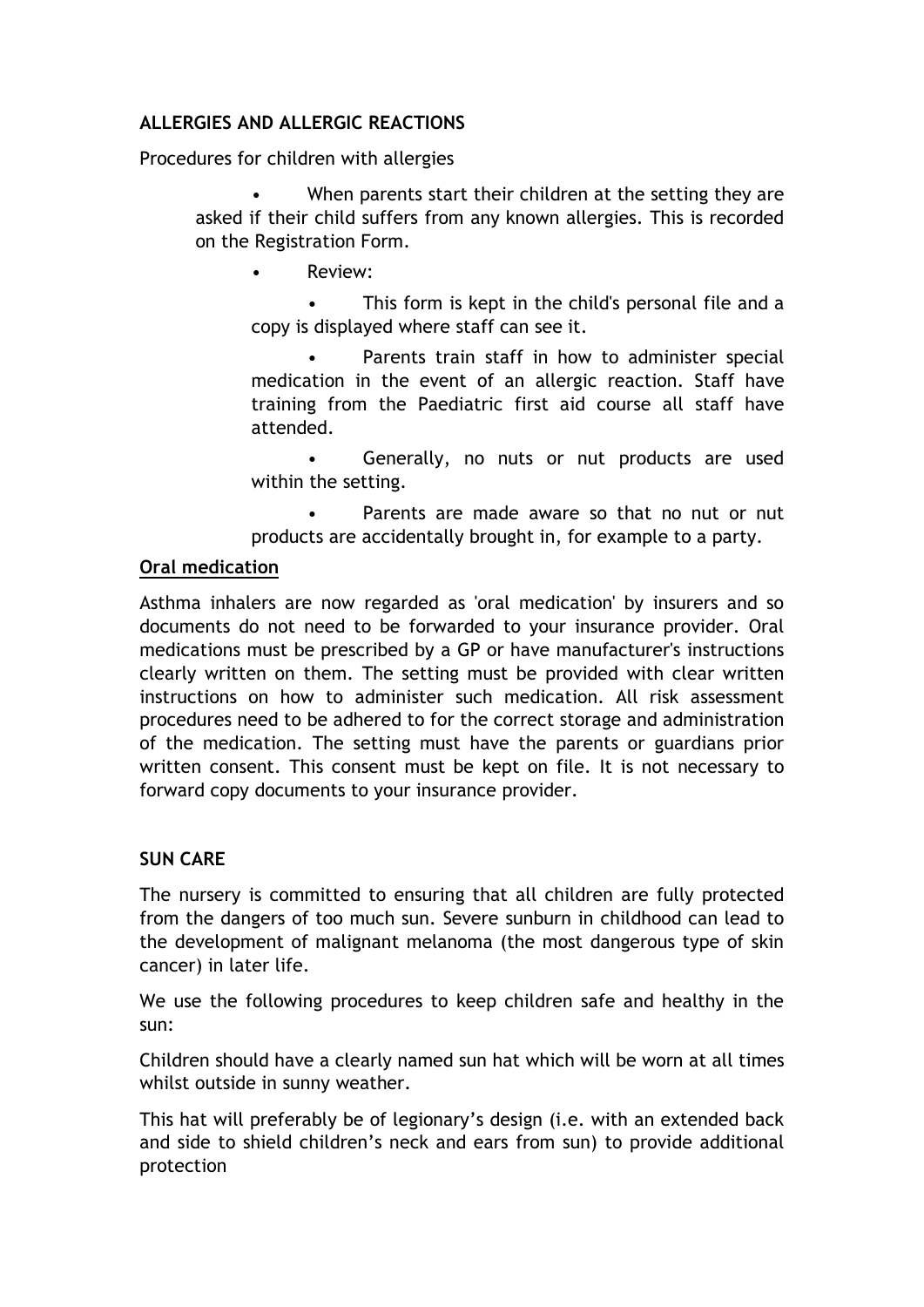Children must come in to nursery with sun cream already applied. If your child stays all day we will reapply sun cream in the afternoon. We provide our own factor 50 SPF sun cream for our 2-5 years – however in the Babies house we ask parents to provide their own sun cream due to having much younger skin. If your child has an allergy please provide your own in date and labelled hypoallergenic sun cream.

Children need light-weight cotton clothing suitable for the sun, with long sleeves and long legs if prone to sunburn

Children's safety outside in the sun is the nursery's prime objective so staff will work closely with parents to ensure all appropriate cream and clothing is provided

Children are offered cooled water more frequently throughout sunny or warm days

Children are made aware of the need for sun hats, sun cream and the need to drink more fluids during their time in the sun

Staff will make day-to-day decisions about the length of time spent outside dependant on the strength of the sun

Shaded areas are available to ensure children are able to cool down or escape the sun should they wish or need to

Parents of children with Asian and black skin colouring should be aware that these skin types can be very tolerant to sunshine. However, it is important to remember that burning can still occur.

# **EQUALITY AND INCLUSION**

### EQUALITY AND INCLUSION

#### Statement of intent

The nursery takes great care to treat each individual as a person in their own right, with equal rights and responsibilities to any other individual, whether they are an adult or a child. The nursery is committed to providing equality of opportunity and anti-discriminatory practice for all children and families according to their individual needs.

Discrimination on the grounds of gender, age, race, religion or belief, marriage or civil partnership, disability, sexual orientation, gender reassignment, pregnancy or maternity, ethnic or national origin, or political belief has no place within this nursery.

A commitment to implementing our inclusion and equality policy will form part of each employee's job description. Should anyone believe that this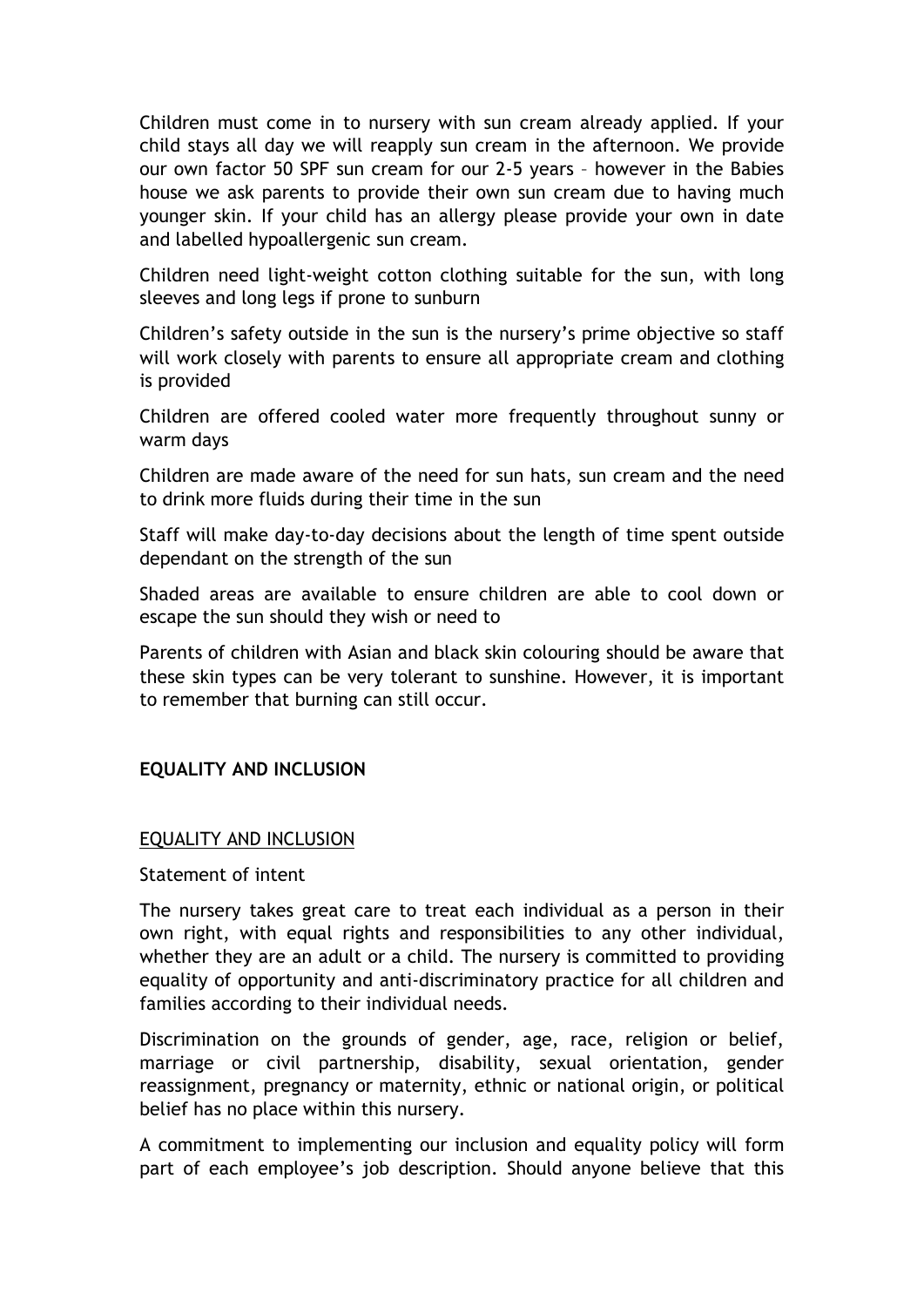policy is not being upheld, it is their duty to report the matter to the attention of the nursery manager at the earliest opportunity.

The legal framework for this policy is based on:

Equality Act 2010

Children Act 2004

Care Standards Act 2002

Childcare Act 2006

Special Educational Needs and Disability Act 2001.The nursery and staff are committed to:

Recruiting, selecting, training and promoting individuals on the basis of occupational skills requirements. In this respect, the nursery will ensure that no job applicant or employee will receive less favourable treatment on the grounds of age, sex, gender reassignment, disability, marriage or civil partnership, race, religion or belief, sexual orientation and pregnancy or maternity which cannot be justified as being necessary for the safe and effective performance of their work or training

Providing a childcare place, wherever possible, for children who may have learning difficulties and/or disabilities or are deemed disadvantaged according to their individual circumstances, and the nursery's ability to provide the necessary standard of care

Striving to promote equal access to services and projects by taking practical steps, (wherever possible and reasonable) such as ensuring access to people with additional needs and by producing materials in relevant languages and media for all children and their families

Providing a secure environment in which all our children can flourish and all contributions are valued

Including and valuing the contribution of all families to our understanding of equality, inclusion and diversity

Providing positive non-stereotypical information

Continually improving our knowledge and understanding of issues of equality,

inclusion and diversity

Regularly reviewing, monitoring and evaluating the effectiveness of inclusive

practices to ensure they promote and value diversity and difference and that the policy is effective and practices are non-discriminatory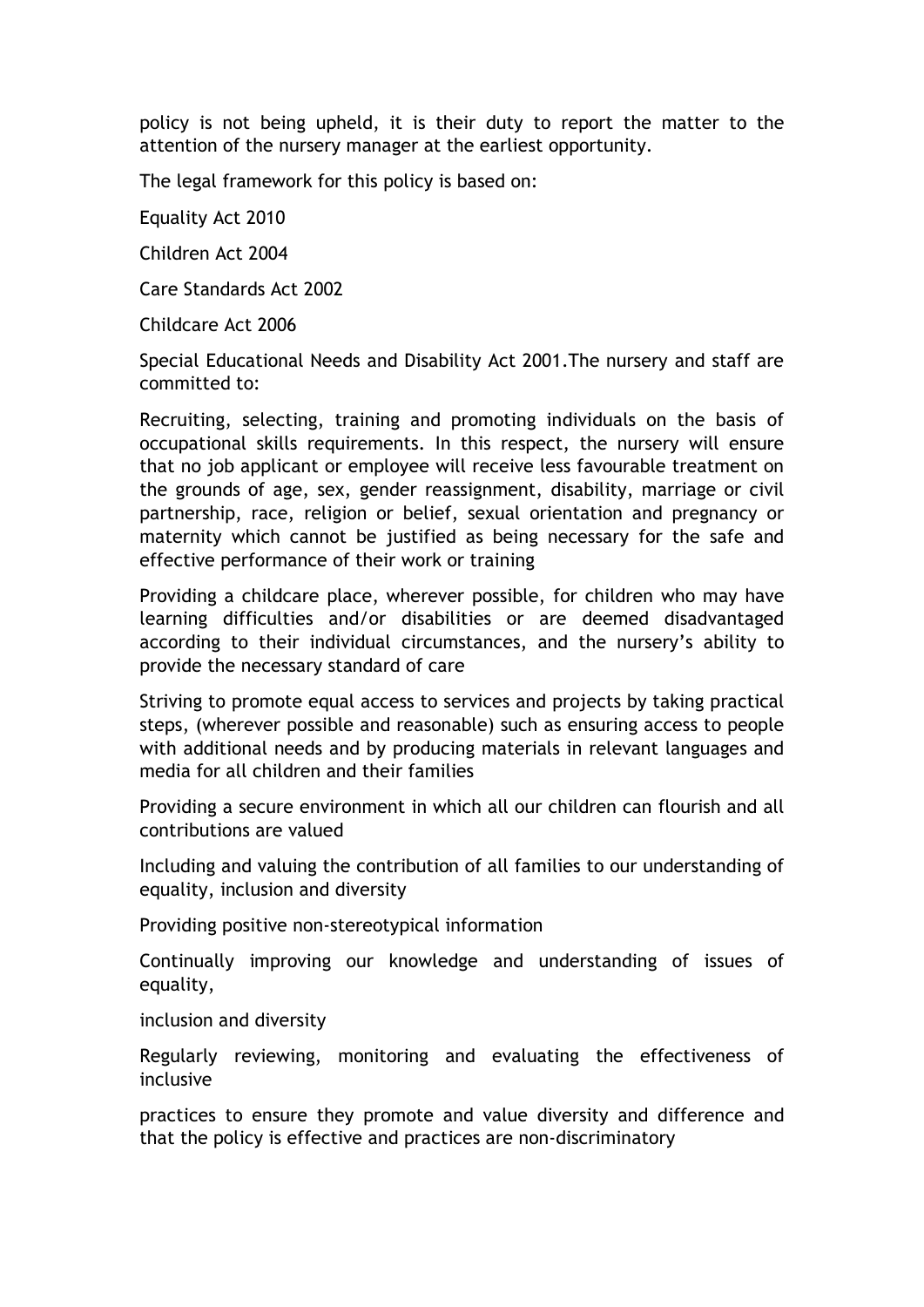Making inclusion a thread, which runs through the entirety of the nursery, for example, by encouraging positive role models through the use of toys, imaginary play and activities, promoting non-stereotypical images and language and challenging all discriminatory behaviour (see dealing with discriminatory

behaviour policy).

### **Admissions/service provision**

The nursery is accessible to all children and families in the local community and further afield through a comprehensive and inclusive admissions policy.

The nursery will strive to ensure that all services and projects are accessible and relevant to all groups and individuals in the community within targeted age groups.

We understand circumstances can change and should you wish to retract your place with us at the nursery (either after initial sign up or if your child has already started with us) please note we will be unable to re-offer you a place at a later stage. This is to ensure the financial stability of the nursery. Furthermore we require 6 weeks notice period if you wish for your child to leave us. If the correct notice period is not given the outstanding amount will be due unless otherwise discussed.

# **Recruitment**

All members of the selection group will be committed to the inclusive practice set out in this policy and will have received appropriate training in this regard.

Application forms will not include questions that potentially discriminate against the grounds specified in the statement of intent.

At interview, no questions will be posed which potentially discriminate against the grounds specified in the statement of intent. All candidates will be asked the same questions, and members of the selection group will not introduce nor use any personal knowledge of candidates acquired outside the selection process. Candidates will be given the opportunity to receive feedback on the reasons why they were not successful.

### **Staff**

It is the policy of the Old School Nursery not to discriminate in the treatment of individuals. All staff are expected to co-operate with the implementation, monitoring and improvement of this and other policies. All staff are expected to challenge language, actions, behaviour's and attitudes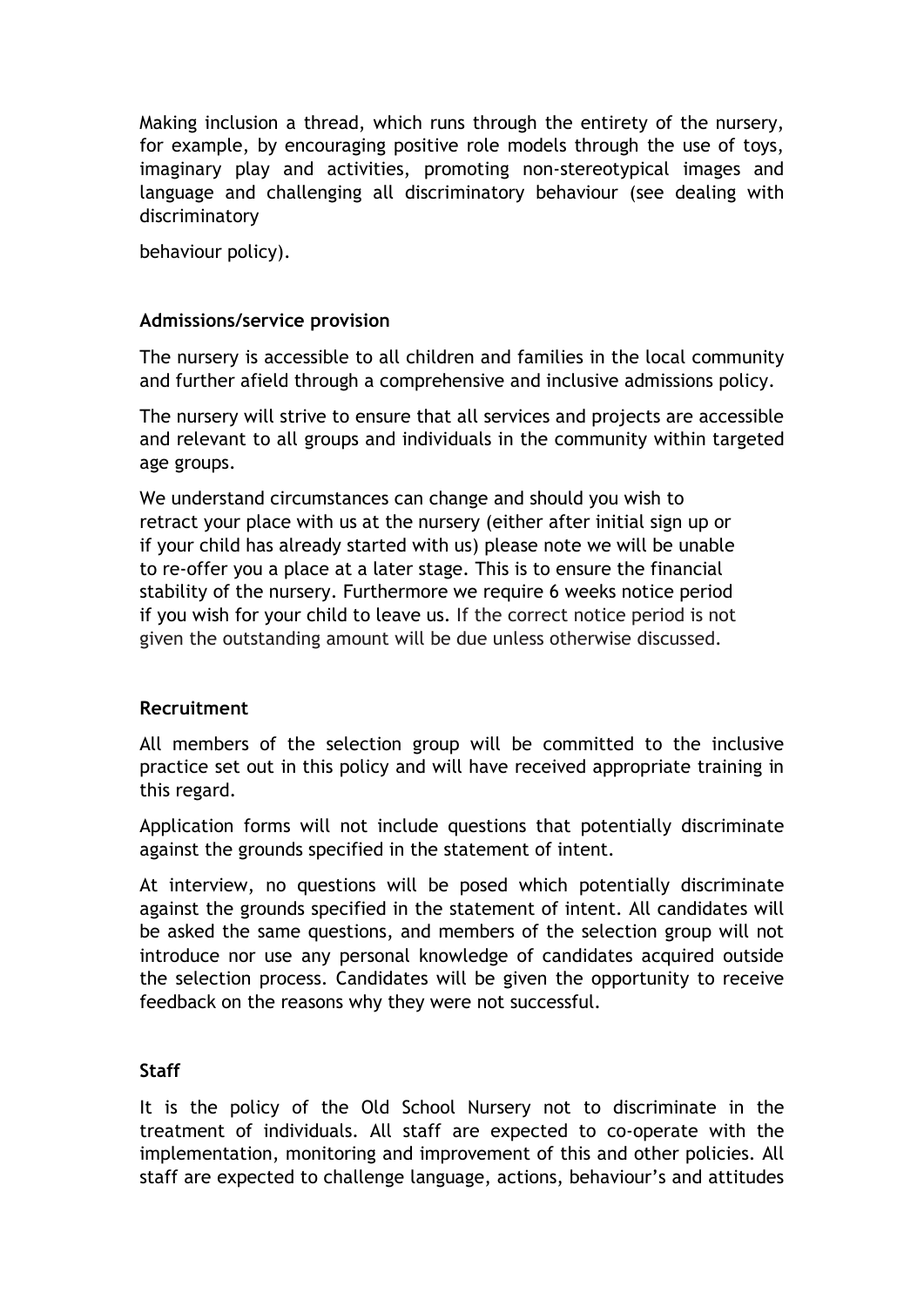which are oppressive or discriminatory on the grounds as specified in this policy and recognise

and celebrate other cultures and traditions. All staff are expected to

participate in equality and inclusion training.

# **Training**

The nursery recognises the importance of training as a key factor in the implementation of an effective inclusion and equality policy. The nursery will strive towards the provision of inclusion, equality and diversity training for all staff on a regular basis.

# **Early learning framework**

Early learning opportunities offered in the nursery encourage children to develop positive attitudes to people who are different from them. It encourages children to empathise with others and to begin to develop the skills of critical thinking.

We do this by:

Making children feel valued and good about themselves

Ensuring that all children have equal access to early learning and play opportunities

Reflecting the widest possible range of communities in the choice of resources

Avoiding stereotypical or derogatory images in the selection of materials

Acknowledging and celebrating a wide range of religions, beliefs and festivals

Creating an environment of mutual respect and empathy

Helping children to understand that discriminatory behaviour and remarks are unacceptable

Ensuring that all early learning opportunities offered are inclusive of children with learning difficulties and/or disabilities and children from disadvantaged backgrounds

Ensuring that children whose first language is not English have full access to the early learning opportunities and are supported in their learning.

**Food**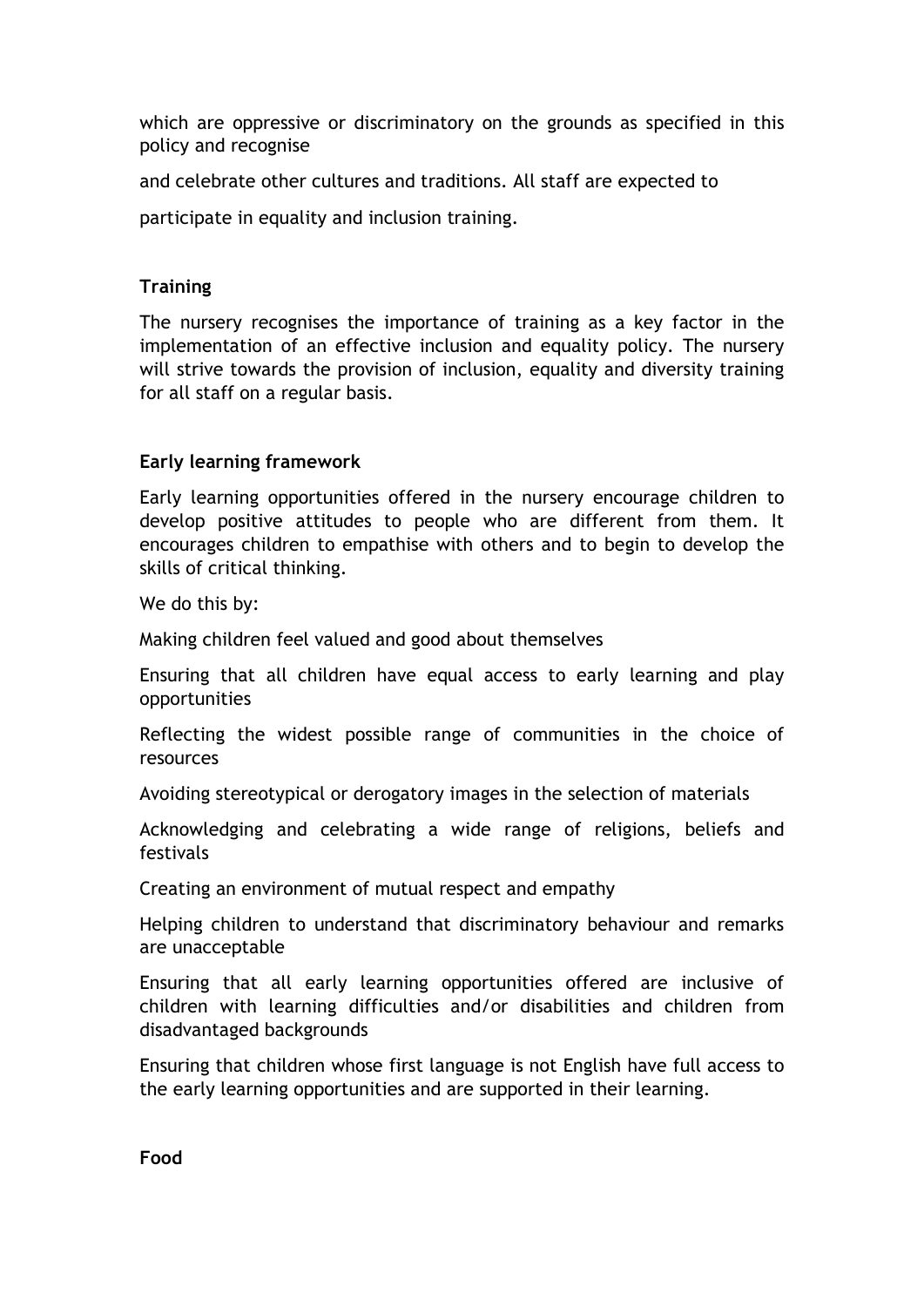We work in partnership with parents to ensure that the medical, cultural and dietary needs of children are met

We will help children to learn about a range of food and cultural approaches to meal times and to respect the differences among them.

## **EXCLUSION**

**Exclusion** 

There are however certain occasions when it may be necessary to ask a parent to not bring their child to nursery for a short period of time or on a permanent basis. These reasons include:

If a child is ill (see the Sickness and illness policy for more detailed information)

If a child has a highly infectious condition e.g. impetigo, Conjunctivitis, Hand, foot and mouth, Oral Thrush and chicken pox

If the child has a notifiable disease

If a child has had a bout of sickness or diarrhoea within the last 48 hours.

If a child is on antibiotics that they haven't taken before (in case of an allergic reaction)

The management of the nursery reserves the right to terminate a contract with immediate effect and exclude a child permanently if they:

Continually demonstrates aggressive behaviour to the other children in the nursery

Continually uses inappropriate language (swearing)

Continually makes inappropriate remarks, such as racist comments

Is likely to cause harm to other children in the setting including other children's wellbeing.

Is found to be stealing from staff or the nursery

Nursery staff will already have discussed their concerns with you and worked with you over a period of time to address your child's behaviour. Nursery staff would have used a variety of different strategies and with parental permission sought support from outside agencies. Exclusion of a child would only occur if their behaviour was very severe and having a continued negative impact on the other children in the nursery.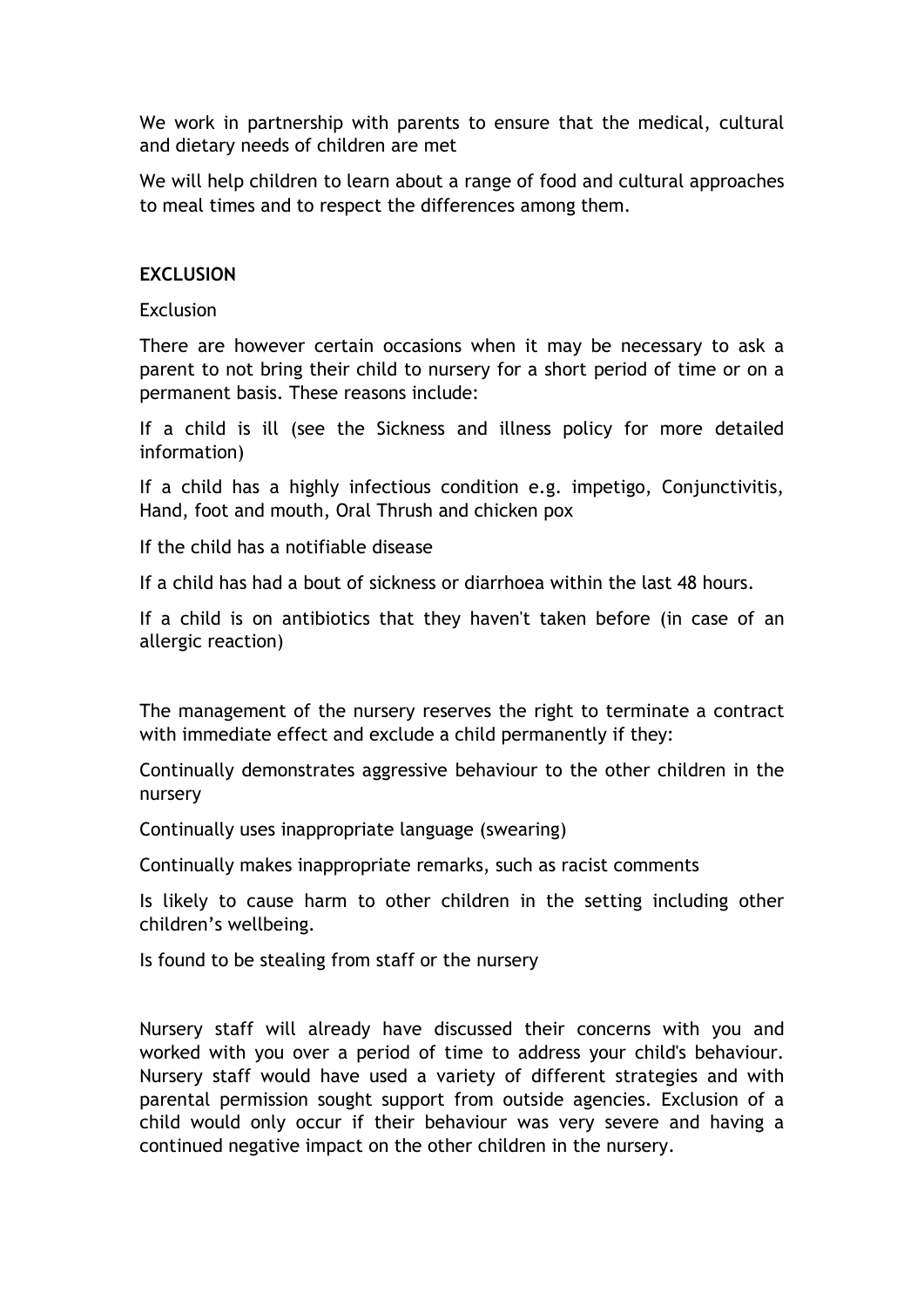## **LOOKED AFTER CHILDREN**

Looked after children

EYFS 3.66

Our nursery is committed to providing a welcoming and inclusive quality environment for all children and families. The description 'looked after' is generally used to describe a child who is looked after by the Local Authority. This includes children who are subject to a care order or temporarily classed as looked after on a planned basis for short breaks or respite care. Most looked after children will be cared for by foster carers with a very small minority in children's homes, looked after by family members or even placed back within the family home.

The legal framework for this policy is underpinned by or supported through:

Childcare Act 2006

Children Act (1989)

Adoption & Children Act (2002)

Children & Young Person Act (2002)

The term 'Looked after child' denotes a child's current legal status; but this term is never used to categorise a child as standing out from others or referred to using acronyms such as LAC.

For young children to get the most out of educational opportunities they need to be settled appropriately with their carer. At The Old School Nursery, we treat each child as an individual. Discussions will take place regarding the length of time the child has been with their carer before they start nursery to distinguish if they have secured a relationship and are ready to be able to cope with further separation, a new environment and new expectations made upon them. We are aware that there a number of reasons why a child may go in to care and these reasons may or may not include traumatic experiences or abuse. All practitioners are committed to doing all they can to support all children to achieve their full potential. The nursery staff team are all trained to understand our safeguarding policy and procedures and additional training to support children's individual needs will be planned for where appropriate. Practitioners are supported by management at all times and we have an open door policy if they need to discuss any sensitive issues regarding the child.

Each child will be allocated a key person. The key person will support the child initially with transition and settling in and then continue to support and build up a relationship with the child, carers and other agencies involved. Regular contact will be maintained with the carers throughout the child's time at the nursery and with the social worker (where applicable).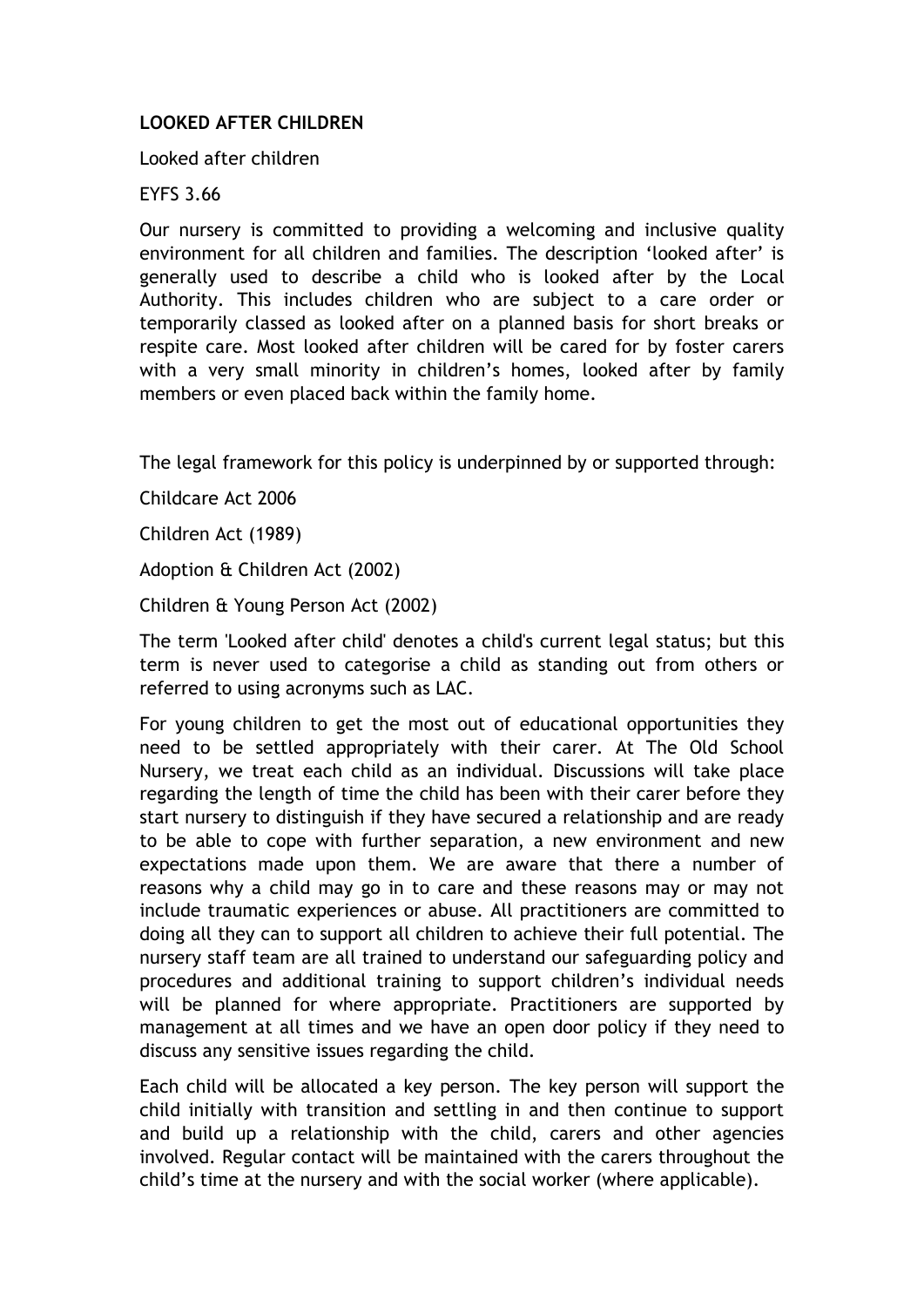Regular on going practice such as observations will be carried out to build up a picture of the child's interests, and activities will be planned accordingly to support the child's stage of learning and development and interests. This information will be shared with carers as well as any concerns surrounding their developmental stages.

Where necessary a care plan will be developed with carers and professionals. This will include:

The child's emotional needs and how they are to be met;

How any emotional issues and problems that affect behaviour are to be managed;

The child's sense of self, culture, language/s and identity -how this is to be supported;

The child's need for sociability and friendship;

The child's interests and abilities and possible learning journey pathway; and how any special needs will be supported.

In addition, the care plan may also consider:

How information will be shared with the foster carer and local authority (as the 'corporate parent') as well as what information is shared with whom and how it will be recorded and stored;

What contact the child has with his/her birth parent(s) and what arrangements will be in place for supervised contact. If this is to be the setting, when, where and what form the contact will take will be discussed and agreed;

What written reporting is required;

Wherever possible, and where the plan is for the child's return to their home, the birth parent(s) should be involved in planning; and

With the social worker's agreement, and as part of the plan, the birth parent(s) should be involved in the setting's activities that include parents, such as outings, fun-days etc. alongside the foster carer.

Where applicable, a Personal Education Plan (PEP) will also be completed for 3-

5 year olds in partnership with the social worker and/or care manager and

carers. We will also attend all appropriate meetings and contribute to reviews.

Transition to school will be handled sensitively with the key person and manager working together with the child to ensure that this is as smooth as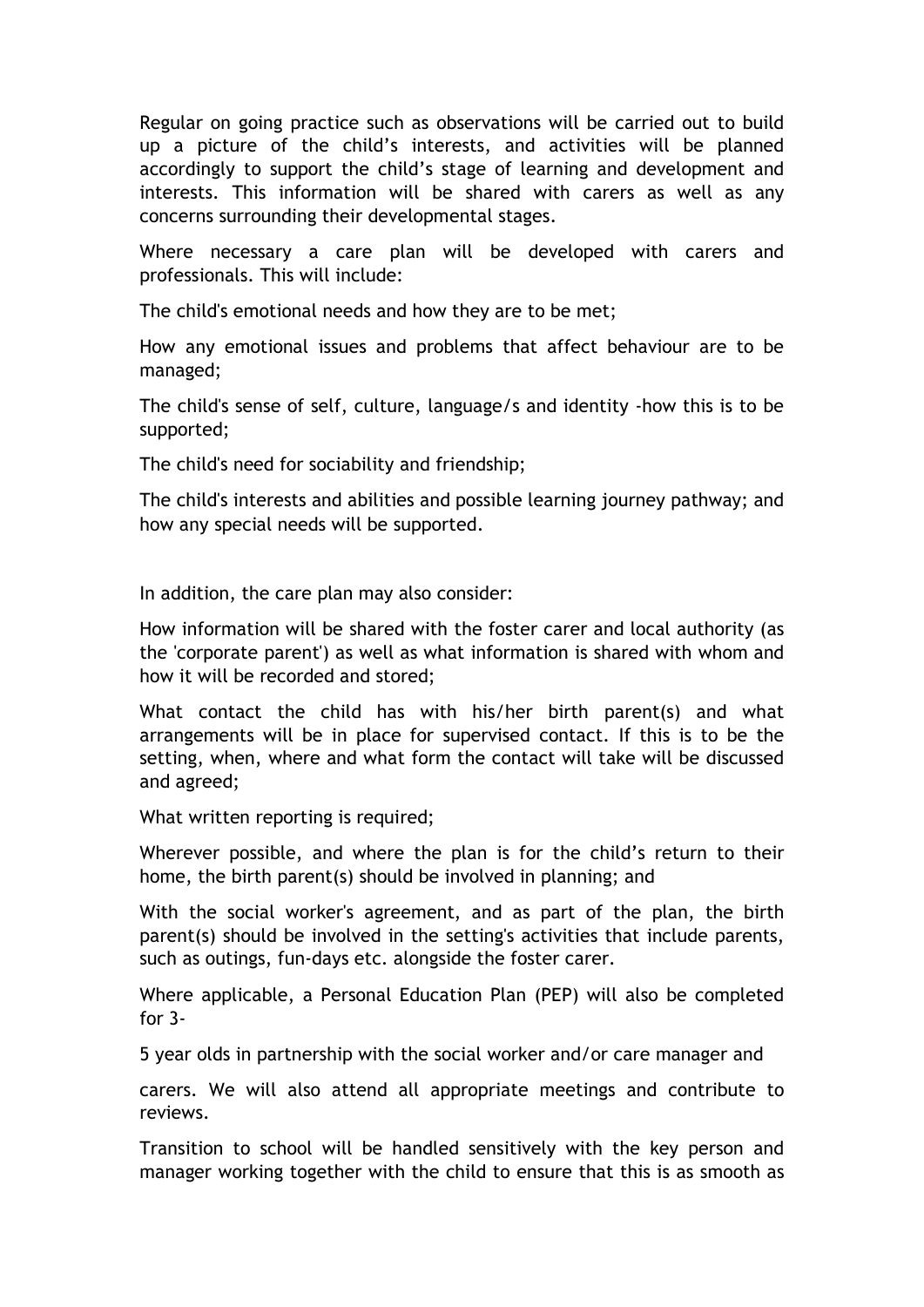transition as possible and all necessary information is shared. The child's individual file, including observations, photographs and pieces of art work and mark making will be passed on to the carer at this stage.

Key contact details are displayed on the parent notice board by the signing in book.

### **DEALING WITH DISCRIMINATORY BEHAVIOUR**

Dealing with discriminatory behaviour

We have a duty to create and implement strategies in the nursery to prevent and address all discriminatory behaviour. Such strategies include:

The nursery records all incidents relating to discrimination on any grounds

All recorded incidents are reported to the children's parents, and when appropriate to the registering authority.

Parents have a right to know if discrimination occurs and what actions the nursery will take to tackle it.

## **Types of discrimination**

Direct discrimination occurs when someone is treated less favourably than another person because of a protected characteristic

Discrimination by association occurs when there is a direct discrimination against a person because they associate with a person who has a protected characteristic

Discrimination by perception occurs when there is a direct discrimination against a person because they are perceived to have a protected characteristic

Indirect discrimination can occur where a provision or criterion is in place which applies to everyone in the organisation but particularly disadvantages people who share a protected characteristic

Harassment is defined as 'unwanted conduct related to a relevant protected characteristic, which has the purpose or effect of violating an individual's dignity or creating an intimidating, hostile, degrading, humiliating or offensive environment for that individual'

Third party harassment is the harassment of employees by a third party not employed by the nursery, e.g. visitors or parents

Victimisation occurs when an employee is treated badly or put to detriment because they have made or supported a complaint or raised grievance under the Equality Act 2010 or have been suspected of doing so.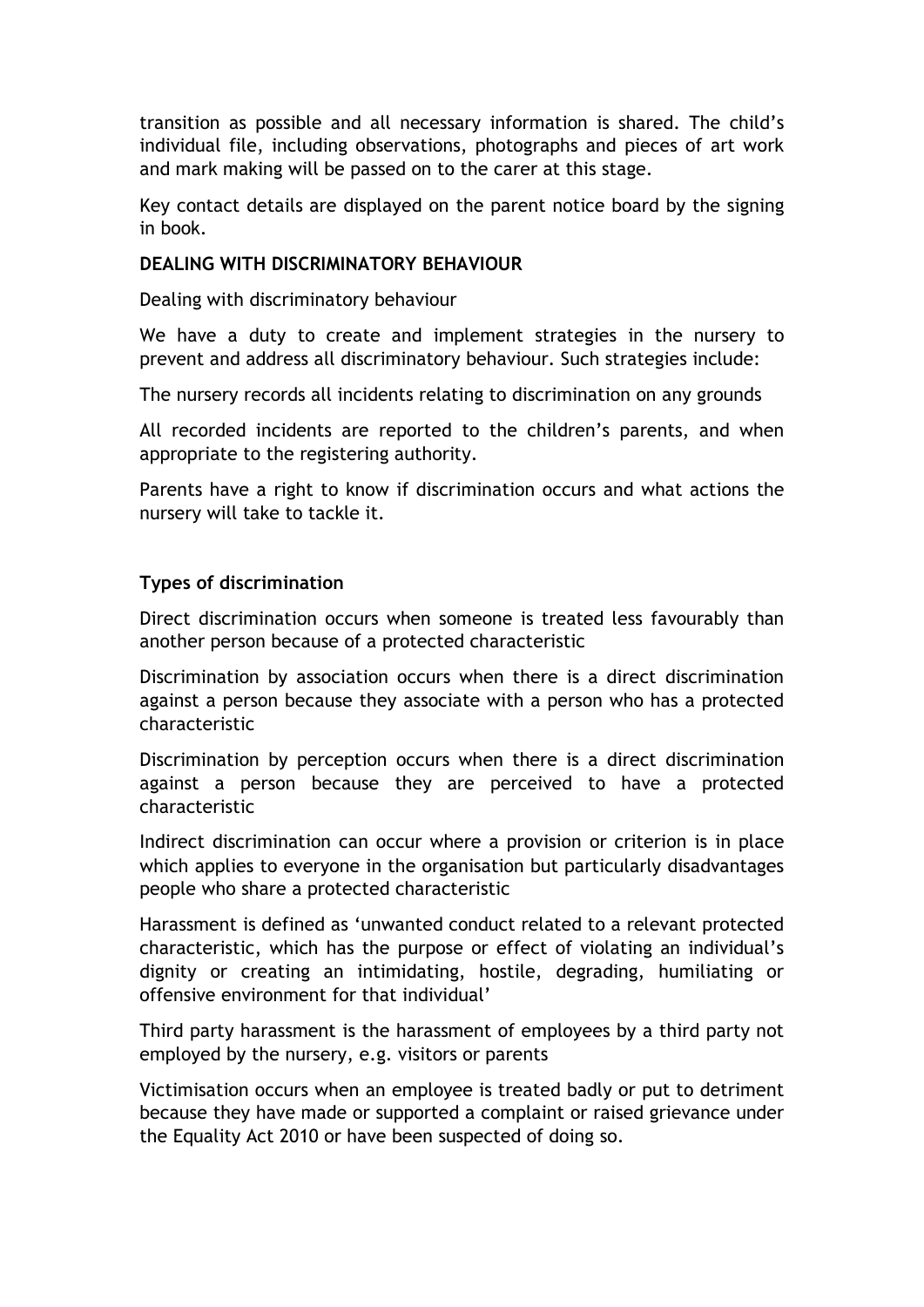## **Protected characteristics**

The nine protected characteristics under the Equality Act 2010 are:

- 1. Age
- 2. Disability
- 3. Gender reassignment
- 4. Race
- 5. Religion or belief
- 6. Sex
- 7. Sexual orientation
- 8. Marriage and civil partnership
- 9. Pregnancy and maternity.

Incidents may involve a small or large number of persons; they may vary in their degree of offence and may not even recognise the incident has discriminatory implications; or at the other extreme their behaviour may be quite deliberate and blatant.

Examples of discriminatory behaviour are:

Physical assault against a person or group of people

Derogatory name calling, insults and discriminatory jokes

Graffiti and other written insults

Provocative behaviour such as wearing badges and insignia and the distribution of discriminatory literature

Threats against a person or group of people because the nine protected characteristics listed above

Discriminatory comments including ridicule made in the course of discussions

Patronising words or actions.

#### **Procedure**

All staff in the nursery should be constantly aware of and alert to any discriminatory behaviour or bullying taking place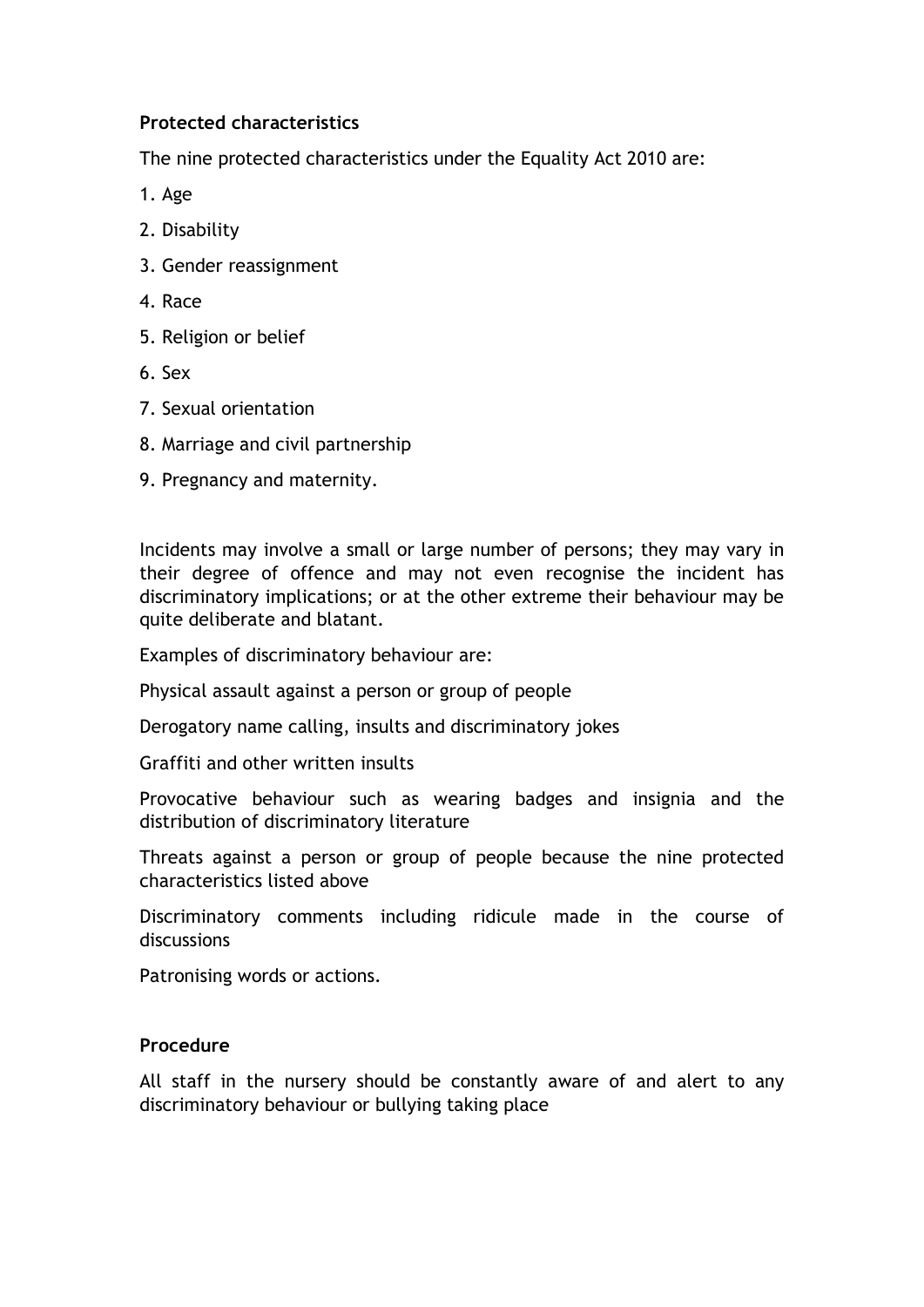They must intervene firmly and quickly to prevent any discriminatory behaviour or bullying, this may include behaviour from parents. Any allegation should be taken seriously and reported to the nursery manager

Each incident should be investigated and recorded in detail as accurately as possible. This record should be available for inspection by staff, inspectors and parents where appropriate, on request

The nursery manager and deputy are responsible for ensuring that incidents are handled appropriately and sensitively and entered in the record book. Any pattern of behaviour should be indicated. Perpetrator/victim's initials may be used in the record book as information on individuals is confidential to the nursery

Where an allegation is substantiated following an investigation, the parents of the child(ren) who are perpetrators and/or victims should be informed of the incident and of the outcome

Continued discriminatory behaviour or bullying may lead to exclusion but such steps should only be taken when other strategies have failed to modify behaviour

Adults found to be perpetrators must be reported immediately to the manager and where such adults are employees and such allegations are substantiated after investigation, appropriate disciplinary action shall be taken which can include dismissal.

Discriminatory behaviour or bullying needs to be recorded to ensure that:

Strategies are developed to prevent future incidents

Patterns of behaviour are identified

Persistent offenders are identified

Effectiveness of nursery policies are monitored

A secure information base is provided to enable the nursery to respond to any discriminatory behaviour or bullying.

### **Nursery staff**

All staff should be alert and seek to overcome any ignorant or offensive behaviour based on fear or dislike of distinctions that children, staff or parents may express in nursery.

An atmosphere must be created where the victims of any form of discrimination have confidence to report such behaviour, and that subsequently they feel positively supported by the staff and management of the nursery.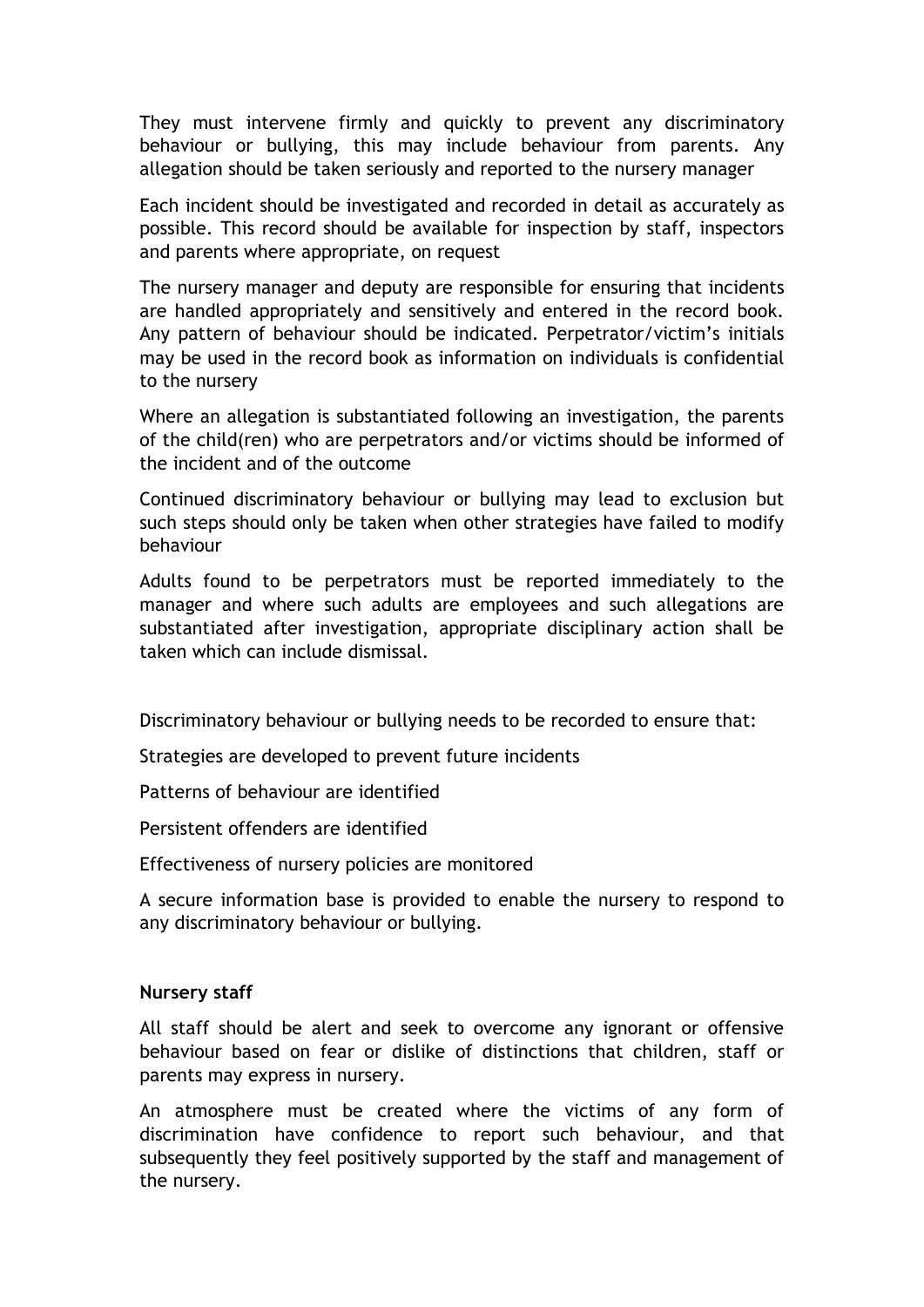It is incumbent upon all members of staff to ensure that they do not express any views or comments that are discriminatory. Nor must staff appear to endorse such views by failing to counter behaviour, which is prejudicial in a direct manner. A sensitive and informed approach must be used to counter any harassment perpetrated out of ignorance.

Staff members are expected to lead by example – any incidences where this is not the case will not be tolerated and dealt with according to our staff policy.

## **SUPPORTING INDIVIDUAL CHILDREN**

# **PROMOTING POSITIVE BEHAVIOUR**

**Within the group we have a high expectation of children's work and behaviour, fostered in a calm, secure, caring environment, with a positive approach, giving praise and encouragement.**

We encourage children to be responsible for their own behaviour and actions, to aim towards self-discipline.

We celebrate each other's success, however great or small.

• We aim to help children acquire a positive self-image, a pride in themselves, the work that they do and high self-esteem, through praise and encouragement.

All adults will provide a positive role model i.e. quiet voices inside "please" and "thank you" as appropriate, to each other and to the children, moving around without rushing.

• Unacceptable behaviour may include: Rudeness to an adult

> Fighting of any description Hitting, kicking, punching Pinching, biting Physical or verbal intimidation Swearing/bad language

Any child/children will be talked with about the behaviour, emphasising that it is the behaviour which is unacceptable, not the child.

• A positive approach will be taken to any unacceptable behaviour, with the child being redirected to an alternative activity, with an adult, possibly the key worker, after talking about the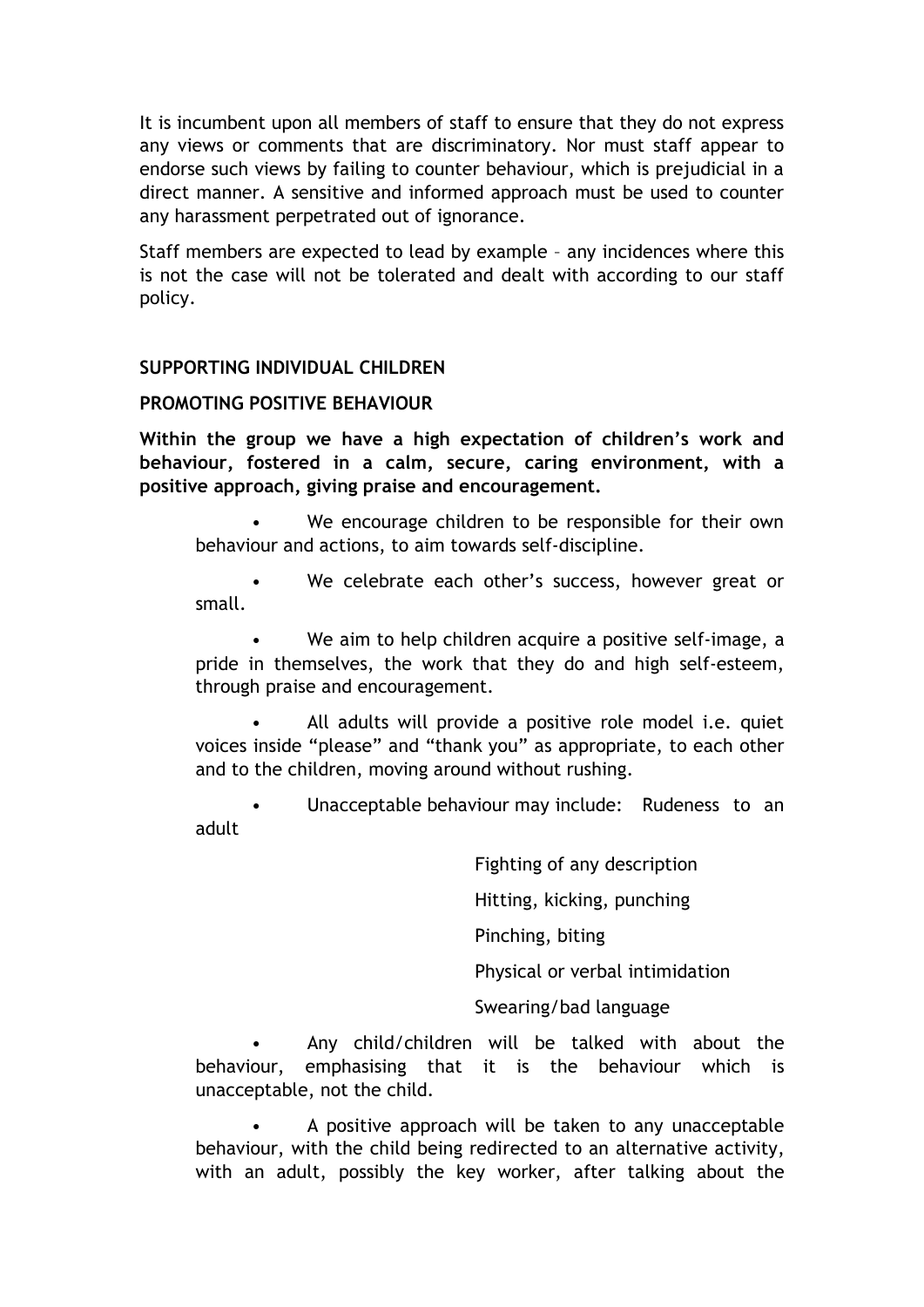behaviour. Children will be expected to apologise to the recipient of any unacceptable behaviour.

Continued unacceptable behaviour will be discussed with the parent(s) for a consistent approach to dealing with it within the group and at home.

All staff at The Old School Nursery are responsible for managing behaviour within the setting.

**Our Nursery aims to provide a stimulating range of experiences and activities for children to make sense of their world through play and by providing a happy, well managed environment, the children will be encouraged to develop social skills to help them become accepted and welcome in society as they grow up. We recognise that busy children are less likely to behave in unacceptable or anti-social way. We recognise the need to set reasonable and appropriate limits which all adults will maintain in the management of children's behaviour.**

We do not administer physical punishment which causes pain or humiliation to a child. We recognise the importance of the adults' behaviour as role models for the children and will not allow physical or verbal abuse towards everyone.

We endorse positive discipline as an effective way to set limits and manage behaviour in the group.

### **To do this we will:**

Reward good/positive behaviour because rewards are constructive, they encourage further effort. Punishment is destructive; it humiliates children and makes them feel powerless

• Encourage self-discipline and respect for others because children need to grow into people who behave well even when there is no one to tell them what to do.

Set realistic limits according to children's age and stage of development, because as children grow our expectations of them change.

Set a good example because young children take more notice of how we are and what we do than what we say.

• Encourage children not order them, because "do as you are told" does not teach them anything for next time. Positive discipline means explaining why.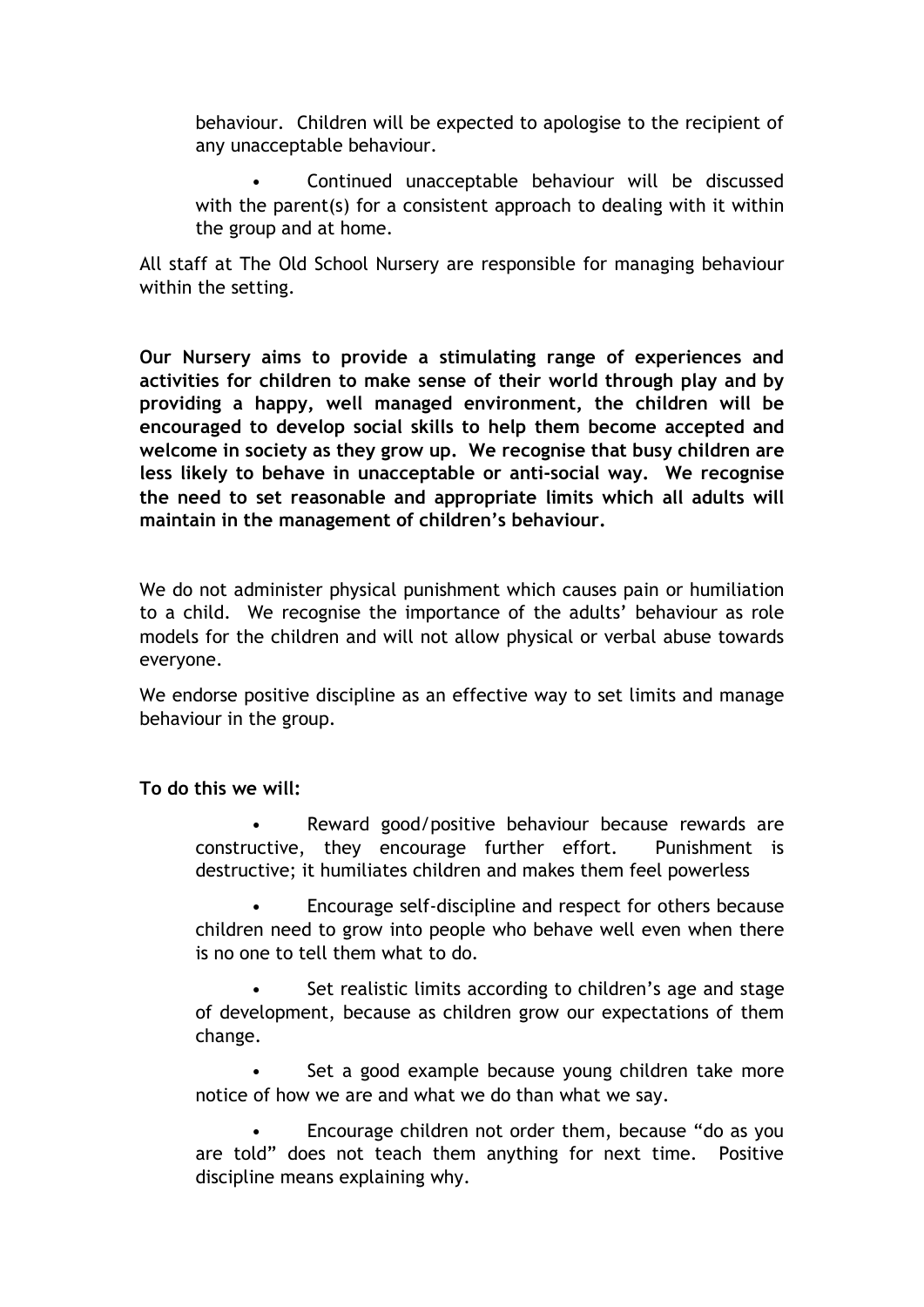Be consistent because children need to know where they stand and what we mean by what we say.

• Praise, give attention and appreciate what children do because when children are used to getting attention for good behaviour they will not need to seek it by misbehaving.

Build children's self-esteem because shaming, scolding or humiliating children can lead to even worse behaviour, while approval, praise and attention will make child feel valued and cared for.

Child Act 1989 states that no child will be physical punished and will not be humiliated in any way. That no child is subjected to humiliating or abusive situations concerning their background, culture, status or appearance etc.

If a child has a behaviour difficulty which we are unable to control, the child's parent(s) and an allocated member of staff/s will discuss and create a plan to try to improve the unwanted behaviour; perhaps a modification chart will be decided upon.

### **BITING**

Biting can be an uncomfortable subject for parents of both the biter and the child who is bitten. The aim of this policy is to explain how the nursery deals with biting. Please do discuss any concerns you may have regarding this issue with the nursery Manager. If your child is known to bite, we would prefer to know in advance. Children bite for a variety of reasons. This may be because they are teething, frustrated, exploring using their mouth, asserting their independence and wanting to gain control, may be of a toy or they could be stressed. It may also be because they want to gain attention. The nursery will work with you and your child to establish when and why they are biting. We will observe the child closely to see if certain conditions or situations trigger the behaviour and then work with them to try and avoid the incidents occurring. This may involve altering the child's routine, giving them more one to one attention, purchasing additional resources so sharing is not such a major issue or if it is because a child is teething provide suitable teething resources. A member of staff will ensure that if a child is bitten that they are comforted and given lots of attention. We will ensure that any first aid is applied correctly, if required, and the incident will be recorded in the accident/incident book and parents asked to sign it. If your child bites then a member of staff will remove them from the situation. We will explain to them, according to their age and understanding that biting is unacceptable behaviour. For younger child this may be by tone of voice and facial expressions rather than lots of words. It may be necessary for us to exclude the child from an activity and use 'time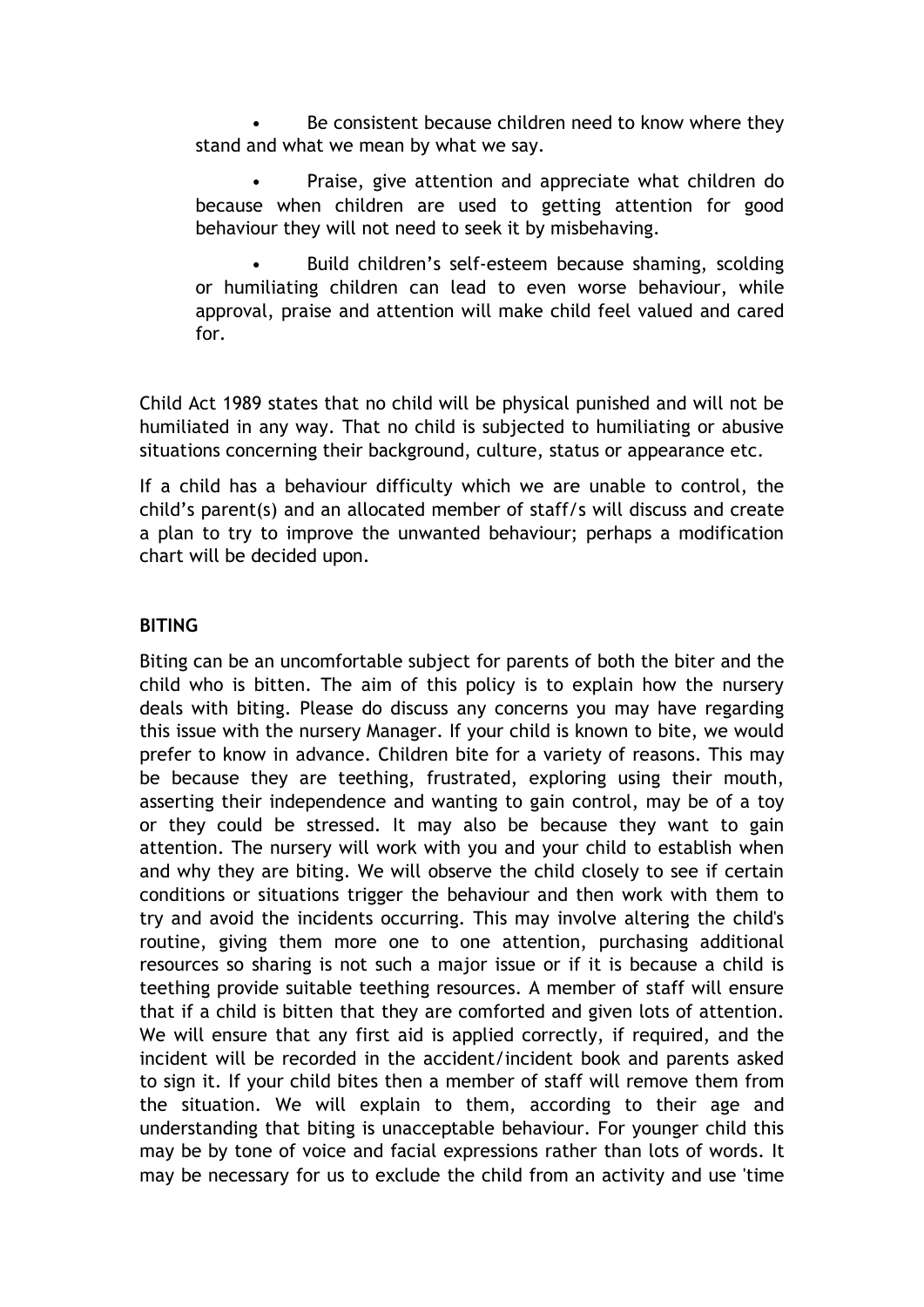out' until they are calm enough to return. We will also encourage the child to apologise to the child they have bitten and work with them to develop strategies to help them deal with the reasons. With regard to our Confidentiality Policy we will not disclosed the name of the biting child to the parents of the bitten child. Many children go through a stage of biting, please don't be alarmed it doesn't last forever!

If biting continues or happens on a regular basis further action will need to be discussed with parents and Nursery Manager. If we feel this is causing a well-being risk to other children we may have to discuss our exclusion policy as found on page 45 of these policies.

## **EARLY LEARNING OPPORTUNITIES STATEMENT**

We set out to support all children attending the nursery to attain their maximum potential within their individual capabilities. A personalised record of each child's development is maintained, showing their abilities, progress, interests and areas needing further staff or parental assistance. We acknowledge that children learn in different ways and at different rates and plan for this accordingly. The staff are very aware of the importance of a positive play environment for the child, so they may develop good social skills and an appreciation of all aspects of this country's multi-cultural society. Planning of the learning experience by the staff is further designed to ensure, as far as practical, equality of opportunity between all children and that it celebrates diversity. We promote the relevant frameworks and curriculum set by the Department for Education to support and enhance children's learning and development holistically through play-based activities. We view all aspects of learning and development equally and ensure a flexible approach is maintained, which responds quickly to children's learning and developmental needs. We develop tailor-made activities based on observations which inform future planning and draw on children's needs and interests. This is promoted through a balance of adultled and child-initiated opportunities both indoors and outdoors. We acknowledge parents as primary educators and encourage parental involvement as outlined in our Parents and Carers as Partners policy. We build strong home links in order to enhance and extend children's learning both within the nursery environment and in the child's home.

# **SPECIAL EDUCATIONAL NEEDS (SEN)**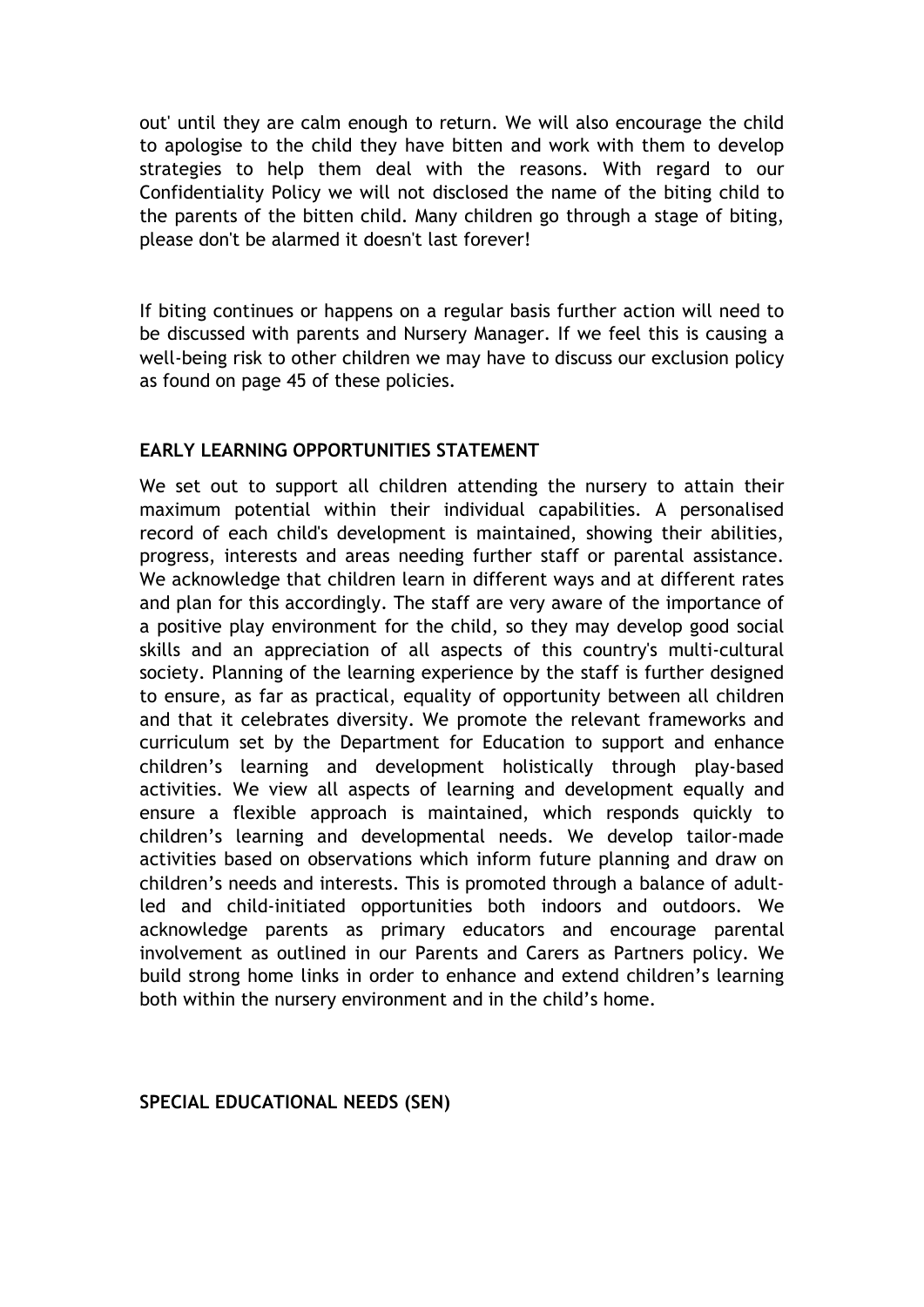## **Our Nursery aims to use the DfE Code of Practice on Special Educational needs and to provide an inclusive policy, with appropriate learning opportunities for all children**

It is the duty of the nursery to carry out our statutory duties to identify, assess and make provision for children's special educational needs. The Code of Practice recommends that our nursery uses IDP and to work with outer agencies such as 'SALSS' (speech and language setting support) and EYPARM.

Good practice of working together with parents, and the observation and monitoring of children's individual progress, will help identify any child with special educational needs. Our nursery has identified members of staff as SENCO who will work alongside parents to assess the child's strengths and plan for future support. The SENCO's will ensure that appropriate records are kept according to the Code of Practice.

#### SEN Co-coordinator: **Sadie Lee and Gemma Robinson**

•Children with Special Educational needs, like all children, are admitted to the Nursery after consultation between parents, Manager/deputy and key worker and other agency representatives as appropriate.

•Staff will liaise closely with and learn from parents about the particular specific needs and procedures for individual children.

•Our system of observation and record keeping, which operates in partnership with parents, enables us to monitor children's needs and progress individually.

•If it felt that a child's needs cannot be met in the group without the support of a one-to-one worker, funding will be sought to employ one.

•We work in liaison with staff outside the group, including therapists, health visitors, psychologists, social workers, paediatricians and Portage workers, to meet children's specific needs.

•Our staff attend, whenever possible, in-service training on additional needs, as appropriate, with a number of professional providers.

#### **INTERGRATED 2 YEAR CHECK**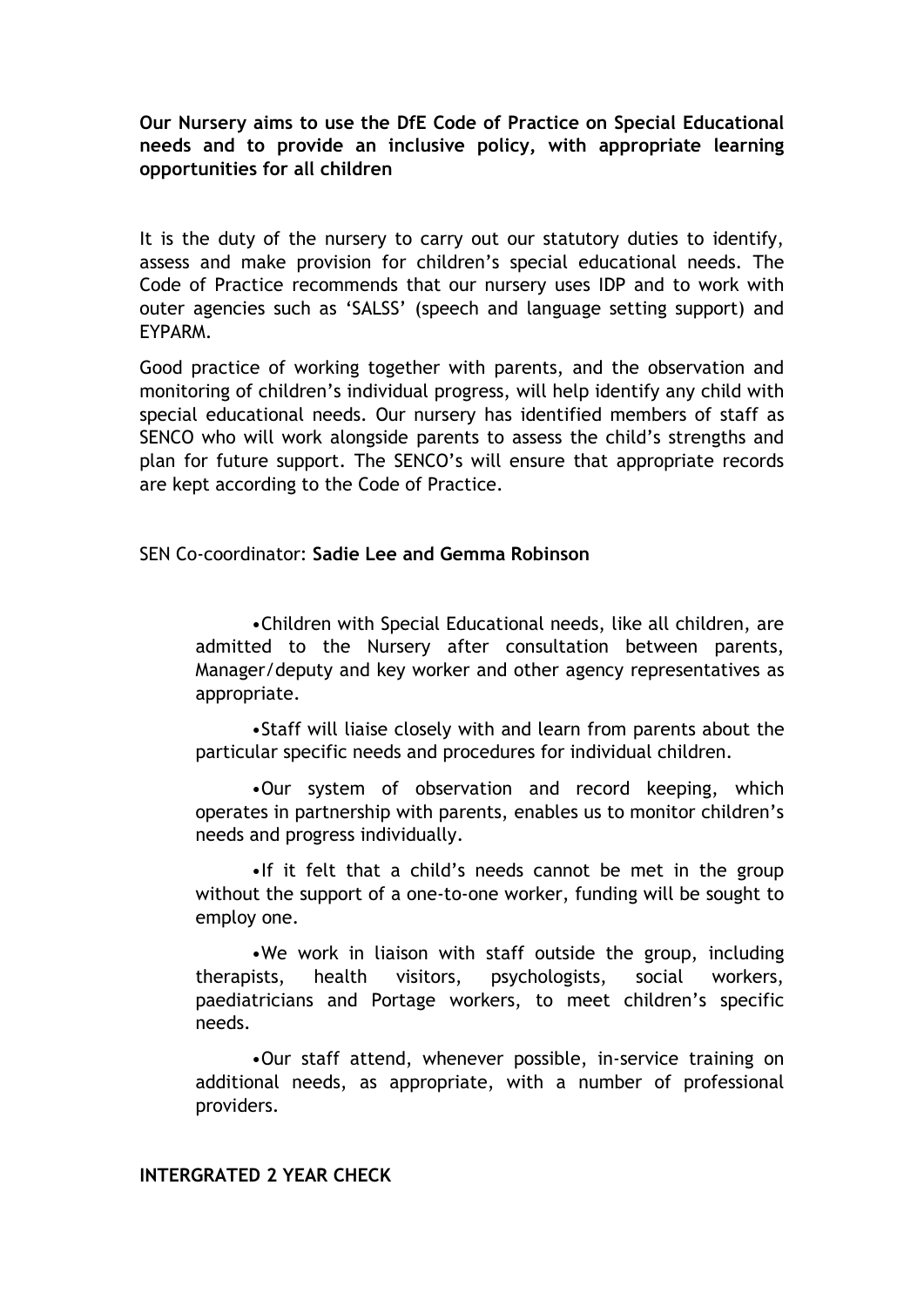At the Old School Nursery, we are committed to working in partnership with other agencies to provide a holistic approach to child's outcomes. Under the EYFS we are required to provide a 2-year check between your child's 2nd and 3rd birthday. Since 2016 we are required to liaise with Community nursery nurses to undertake what is called an 'Integrated 2-year check' in this time as well. Parents must give their agreement for this to go ahead.

## **SETTLING IN**

We aim for children to feel safe, stimulated and happy in the nursery and to feel secure and comfortable with all staff.

We also want parents to have confidence in both their children's well-being and their role as active partners, with the child being able to benefit from what the nursery has to offer.

We aim to support parents and other carers to help their children settle quickly and easily by giving consideration to the individual needs and circumstances of each child and their families.

The nursery staff will work in partnership with parents to settle their child into the nursery environment by:

Providing parents with relevant information regarding the policies and procedures of the nursery

Encouraging the parents and children to visit the nursery during the weeks before an admission is planned

Planning settling in visits and introductory sessions (lasting approximately 30 minutes to 1 hour) these will be provided free of charge over a period of time before starting dependent on individual needs, age and stage of development. We recommended 2 or 3 of these visits before your child starts with us.

Encouraging parents, where appropriate, to separate themselves from their children for brief periods at first, gradually building up to longer absences

Allocating a key person to each child and his/her family, before he/she starts to attend. The key person welcomes and initially looks after the child. He/she offers a settled relationship for the child and builds a relationship with his/her parents during the settling in period and to ensure the family has a familiar contact person to assist with the settling in process

Reviewing the nominated key person if the child is bonding with another member of staff to ensure the child's needs are supported

Respecting the circumstances of all families, including those who are unable to stay for long periods of time in the nursery and reassure them of their child's progress towards settling in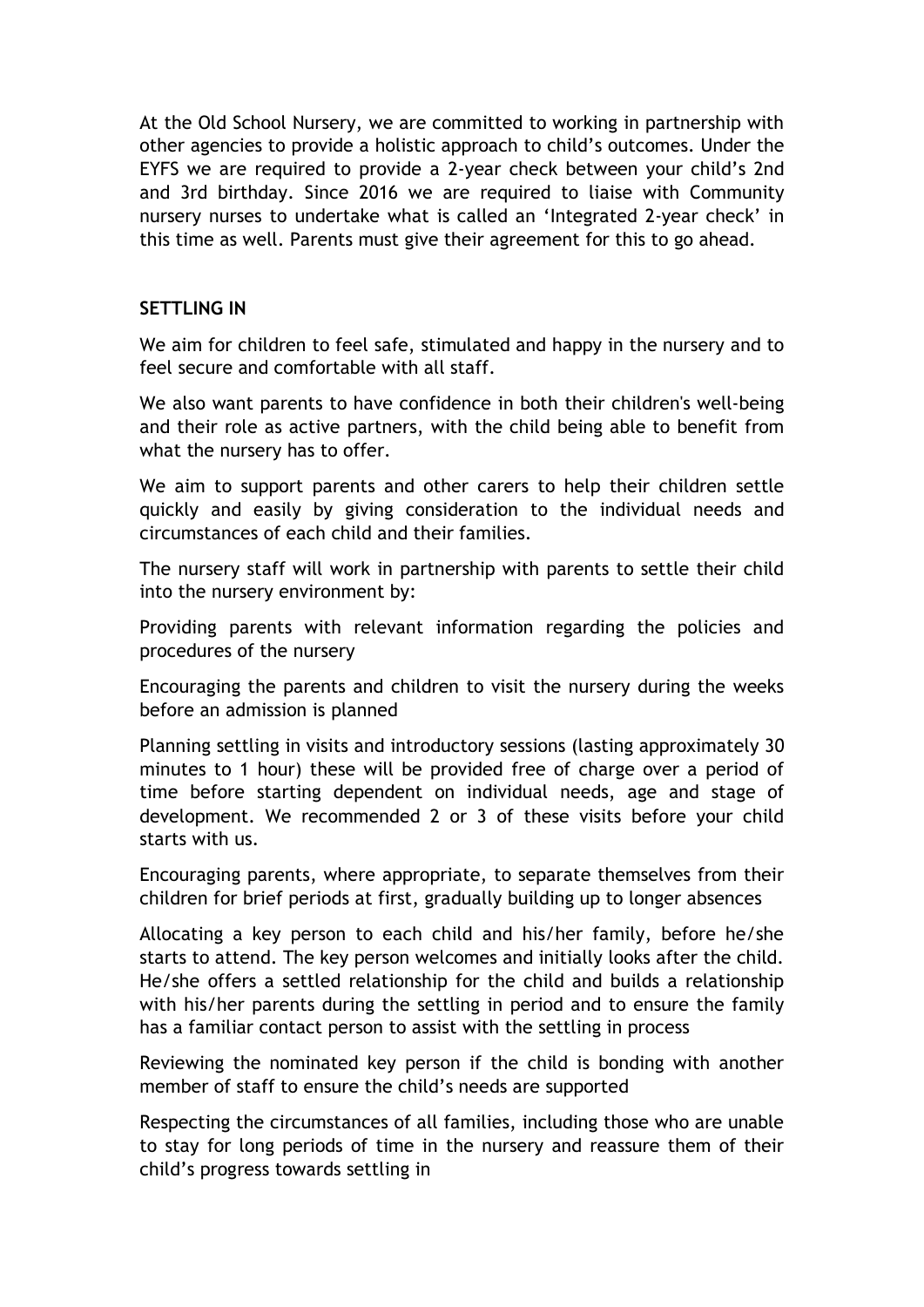Children will not be taken on an outing from the nursery until he/she is completely settled.

# **TRANSITIONS**

Children experience many transitions in their early years, some of these planned and some unplanned. Nursery staff are sensitive to the difficulties children may have whilst going through these transitions. Some examples of transitions that young children and babies may experience are:

Starting nursery

Moving rooms at nursery Starting school or moving nurseries Family breakdowns New siblings Moving home Death of a family member Death of a family pet.

Staff are trained to observe their key children and as such will be sensitive to any changes in their behaviour and personality. We respectfully ask that parents inform us of any changes in the home environment that may impact on

their child so staff can be aware of the reasons behind any potential changes in the child's character.

### **Supporting transitions in the nursery**

The nursery will support all children in the nursery with any transitions they may be encountering. If the transition relates to the child starting at the nursery we will follow our settling in policy. When transitioning from room to room we will support the children by co-ordinating with apposing room leaders and key workers to ensure we have a good understanding and full picture of the child and their family before the transition occurs. We will also carry out transition days to support the change.

### **Starting school**

Starting school is a huge transition and the nursery will do all it can to facilitate a smooth move. We have a variety of methods that support this: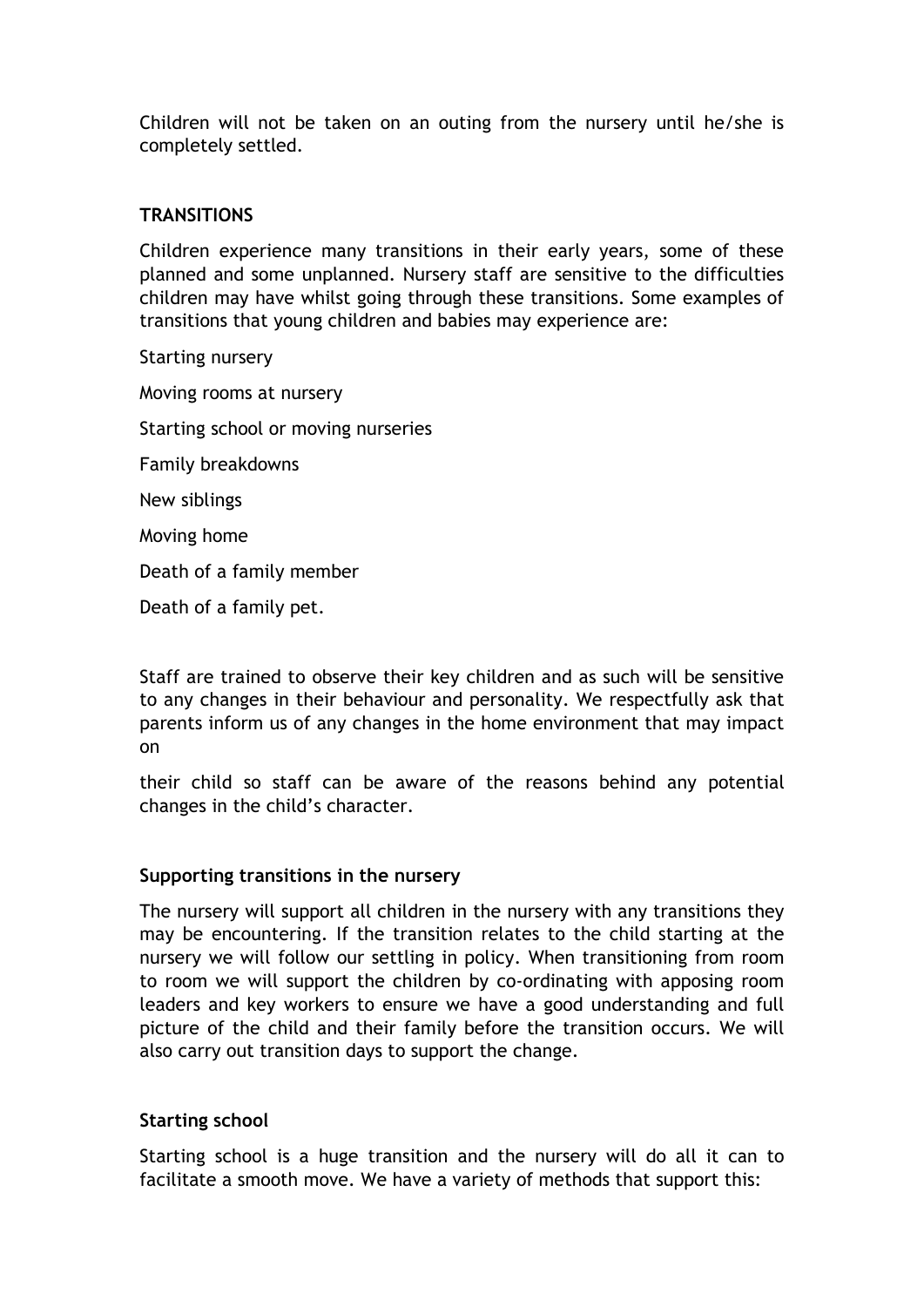The nursery will invite school representatives into the nursery to introduce them to the children

The key person will initiate conversations with their key children, who are due to move to school, about the school and discuss what they think may be different and what may be the same. They will talk through any concerns the child may have and initiate activities or group discussions relating to any issues enabling these to be overcome

The nursery will ensure a comprehensive report is produced on each child starting school to enable teachers to have a good understanding of each child received. This will include their interests, strengths and level of understanding and development in key areas. This will support continuity of care and early learning.

## **Family breakdowns**

When parents separate it is a difficult situation for all concerned. The nursery understands that emotions run high please refer to the separated families' policy which shows how the nursery will act in the best interest of the child.

### **Moving home and new siblings**

These are normally two events that parents will have advance notice of, and we ask that parents let the nursery know about these events so we can support the child to be ready for this. We will spend time talking to the child and providing activities that may help the child to act out any worries they have, e.g. through role play, stories and discussions.

### **BEREAVEMENT**

Nursery children and their families may experience grief and loss of close family members or friends whilst with us in the nursery. We understand that this is not only a difficult time for families but it may also be a confusing time for young children, especially if they have little or no understanding of why their parents are upset and why this person is no longer around.

We aim to support both the child and their family and will adapt the following procedure to suit their individual needs and wants:

We ask that if there is a loss of a family member or close friend that the parents inform the nursery as soon as they feel able to. This will enable us to support both the child and the family wherever we can and helps us to understand a potential change in behaviour of a child who may be grieving themselves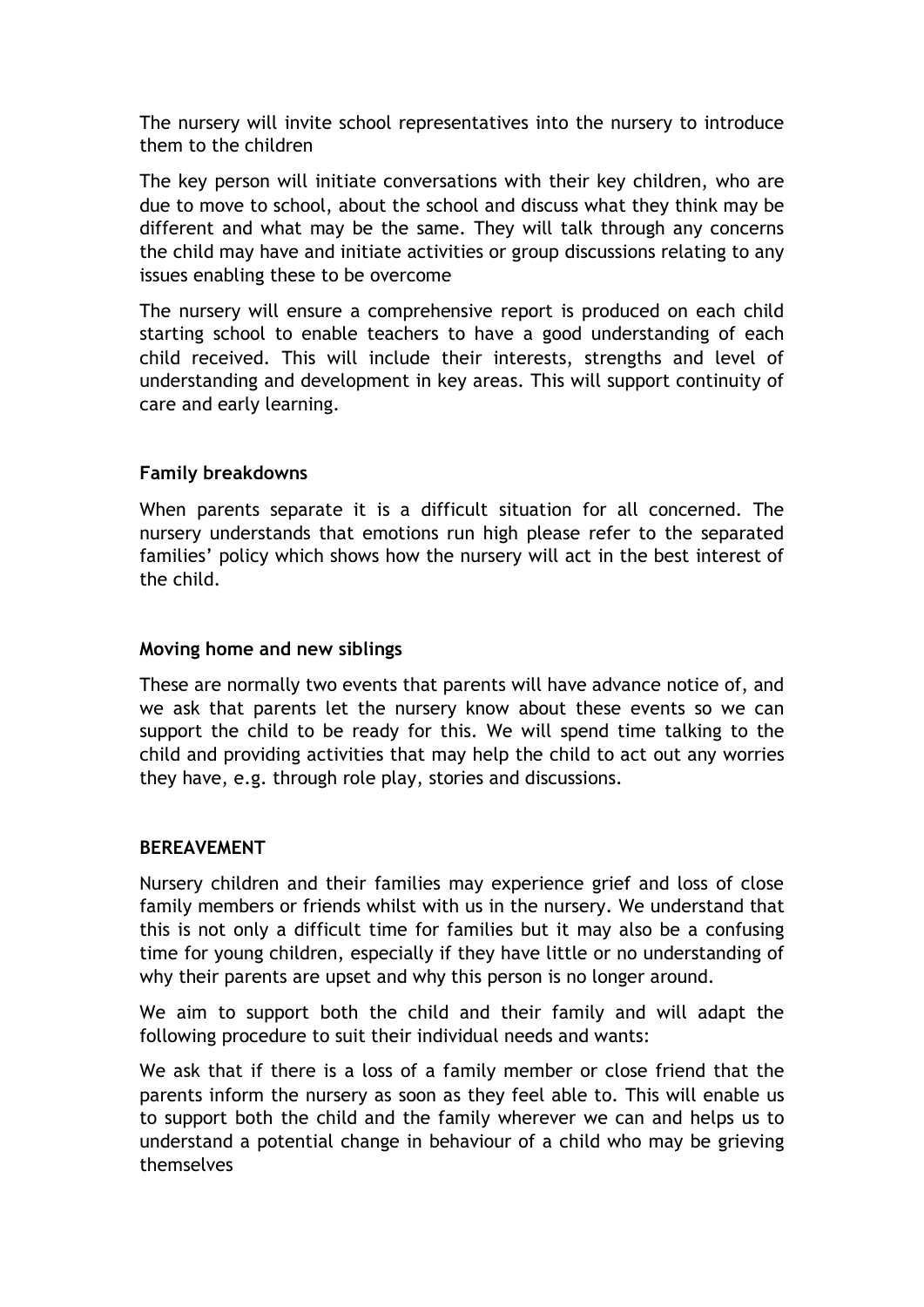The key person and/or the manager will talk with the family to ascertain what support is needed or wanted from the nursery. This may be an informal discussion or a meeting away from the child to help calm a potentially upsetting situation.

There may also be rare occasions when the nursery is affected by a death of a child or member of staff. This will be a difficult time for the staff team, children and families.

Below are some agencies that may be able to offer further support and counselling if this occurs.

The Samaritans: www.samaritans.co.uk 08457 909090

Priory:

www.priorygroup.com

08452 PRIORY (08452 774679)

Child Bereavement UK:

www.childbereavement.org.uk/For/ForBereavedFamilies/BereavedFamilies andSchools

Cruse Bereavement Care:

www.crusebereavementcare.org.uk

0844 477 9400 helpline@cruse.org.uk

British Association of Counselling: www.bacp.co.uk 01788 578328

SANDS:

www.uk

-sands.org/About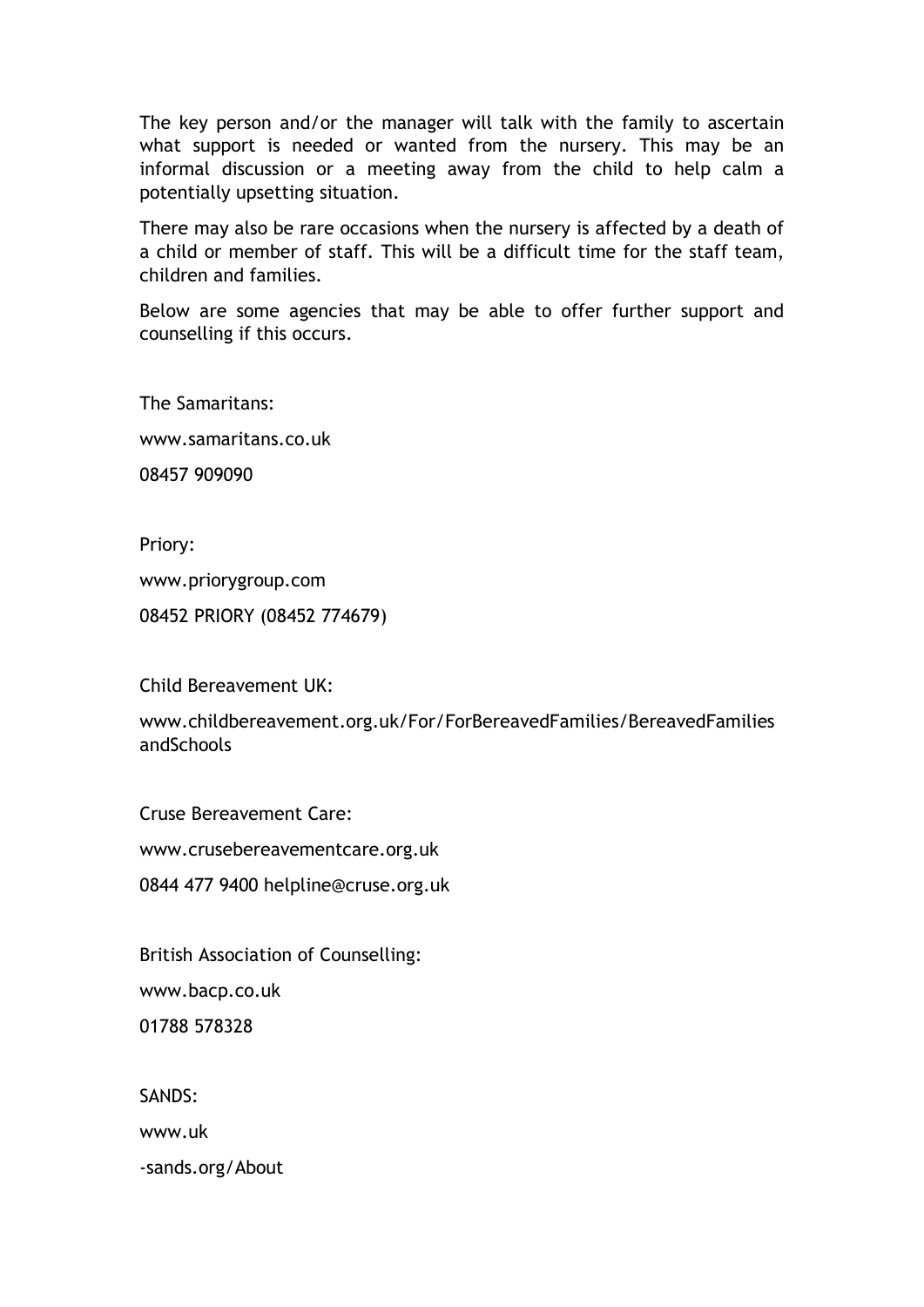-Sands/Staff

-team

-departments/Bereavement

-Support.html

# **SEPARATED FAMILY**

When parents separate it is a difficult situation for all concerned. The nursery understands that emotions run high and this policy lays out how the nursery will support the child and their family within the nursery. We feel this policy will support all parties in this difficult time including our team.

Parental responsibility

While the law does not define in detail what parental responsibility is, the following list sets out the key roles:

Providing a home for the child

Having contact with and living with the child

Protecting and maintaining the child

Disciplining the child

Choosing and providing for the child's education

Determining the religion of the child

Agreeing to the child's medical treatment

Naming the child and agreeing to any change of the child's name

Accompanying the child outside the UK and agreeing to the child's emigration, should the issue arise

Being responsible for the child's property

Appointing a guardian for the child, if necessary

Allowing confidential information about the child to be disclosed.

If the parents of a child are married to each other at the time of the birth, or if they have jointly adopted a child, then they both have parental responsibility. Parents do not lose parental responsibility if they divorce, and this applies to both the resident and the non-resident parent.

This is not automatically the case for unmarried parents. According to current law, a mother always has parental responsibility for her child. A father, however, has this responsibility only if he is married to the mother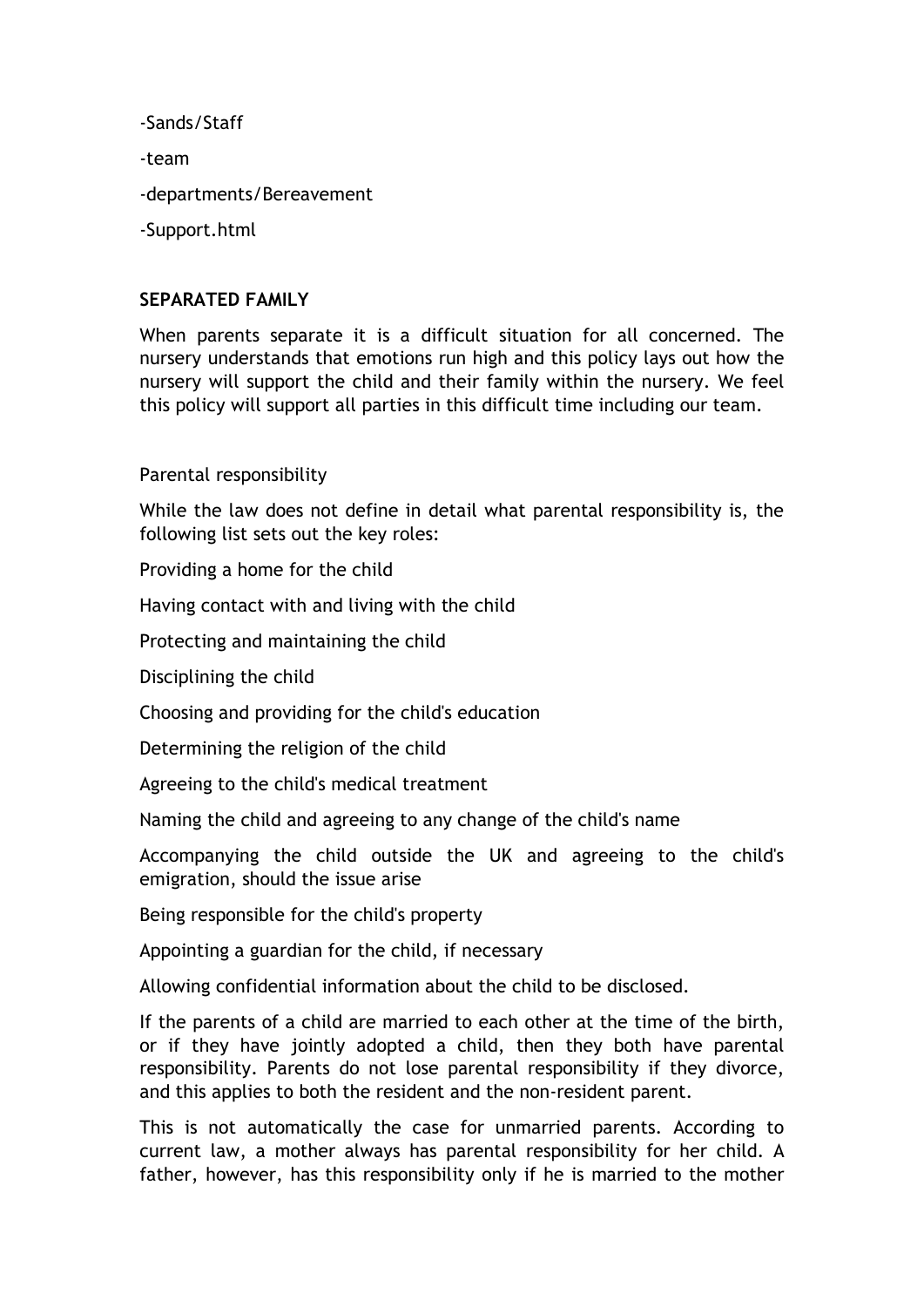when the child is born or has acquired legal responsibility for his child through one of these three routes:

By jointly registering the birth of the child with the mother (From 1 December 2003)

By a parental responsibility agreement with the mother

By a parental responsibility order, made by a court.

## **Registration**

During the registration process it is important for the nursery to know all details about both parents. This includes details about who does or does not have parental responsibility as this will avoid difficult situations that may arise at a later date. The nursery requests that all details are logged on the child registration form. If a parent does not have parental responsibility, or has a court order in place to prevent this, the nursery needs a copy of this documentation for the child's records. If a child is registered by one parent of a separated family, the nursery requests that all details relating to the child and other parent are disclosed wherever possible, e.g. court orders, injunctions. This will allow the nursery to have all the appropriate information in order to support the child fully.

The nursery will:

Ensure the child's welfare is paramount in all operations relating to their time within the nursery

Comply with any details of a Court Order where they are applicable to the nursery's situation, provided the nursery has seen a copy/has a copy attached to the child's file

Provide information on the child's progress within the nursery to both parents

Ensure that all matters known by the staff pertaining to the family and the parent's separation shall remain confidential

Ensure that no member of staff takes sides within the separation and treats both parents equally and with due respect.

The nursery cannot restrict access to any parent with parental responsibility unless a formal Court Order is in place.

We respectfully ask that parents do not put us in this position.

We ask parents to: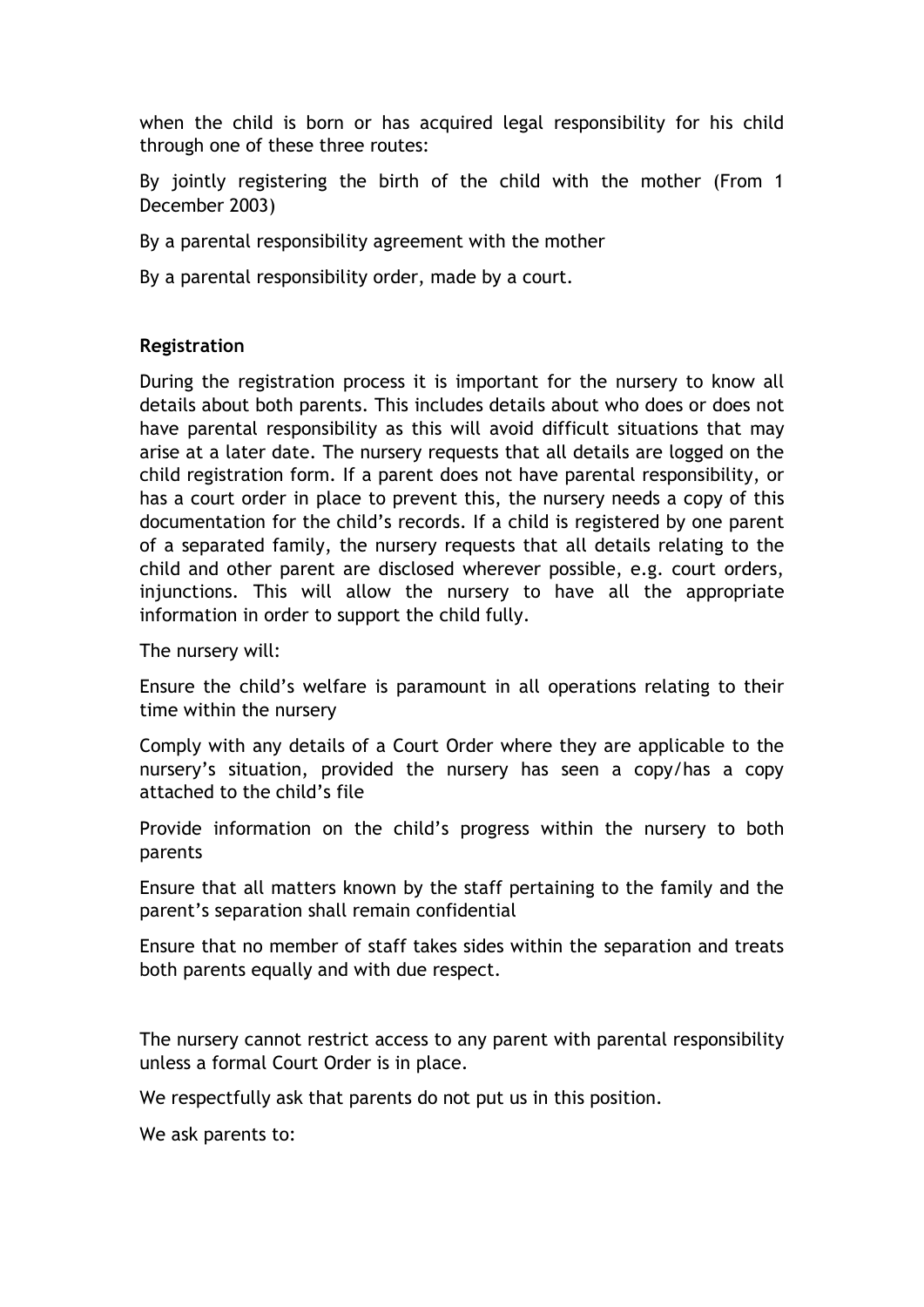Provide us with all information relating to parental responsibilities, Court Orders and injunctions

Update information that changes any of the above as soon as practicably possible

Work with us to ensure continuity of care and support for your child

Not involve nursery staff in any family disputes, unless this directly impacts on the care we provide for the child

Talk to the manager/key person away from the child when this relates to family separation in order to avoid the child becoming upset. This can be arranged as a more formal meeting or as an informal chat

Not ask nursery to take sides in any dispute. We will only take the side of your child and this will require us to be neutral at all times.

## **INTIMATE CARE**

The Old School Nursery aims to support children's care and welfare on a daily basis in line with their individual needs. All children need contact with familiar, consistent carers to ensure they can grow confidently and feel selfassured. At times children, especially in our babies house need to be cuddled, encouraged, held and offered physical reassurance.

## **SAFE CARE AND PRACTICE**

To minimise the risk of allegations the nursery promotes good practice in the following ways:

Although it is appropriate to cuddle children, staff are advised to usually do this in view of other children and practitioners. There may be occasions, for example when a child is ill and needs comforting away from others and this will continue to take place. It is the duty of all staff and the manager to ensure that comforting children is appropriate and to monitor practice

When changing children's nappy's or soiled/wet clothing, the doors remain open, where appropriate. All staff are aware of the whistle blowing procedures and the manager carries out random checks throughout the day

### to ensure safe practices

Inappropriate behaviour such as over tickling, over boisterous or inappropriate questions such as asking children to tell them they love them is discouraged.

Management will challenge inappropriate behaviour in line with the supervision/ disciplinary or whistle blowing procedures. If a parent or member of staff has concerns or questions about safe care and practice procedures, they are urged to see the manager at the earliest opportunity.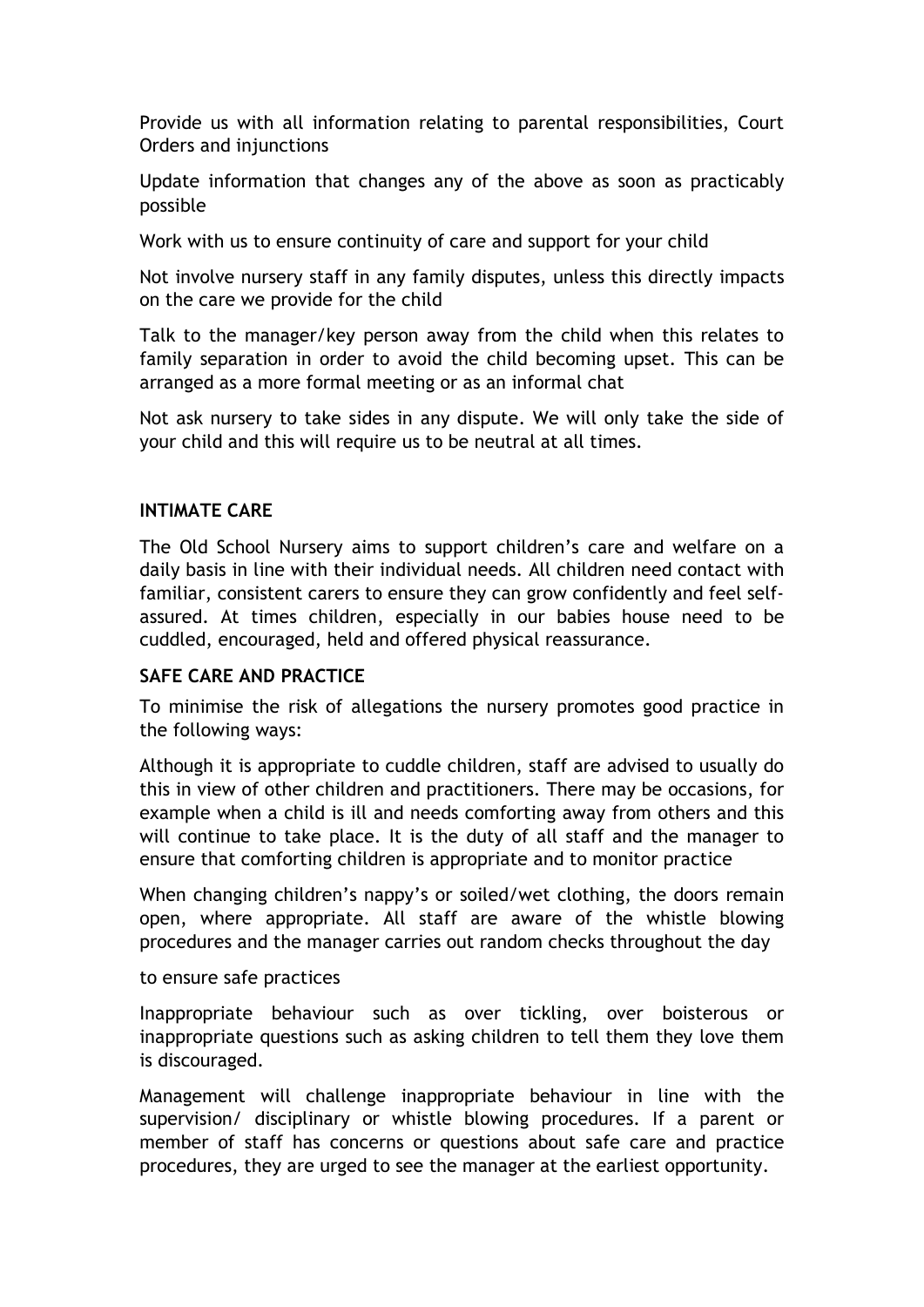Intimate care routines are essential throughout the day to ensure children's basic needs are met. This may include nappy changing, supporting children with toileting, changing clothes where required, first aid treatment and specialist medical support. We wish to ensure the safety and welfare of the children involved in intimate care routines and safeguard against any potential harm as well as ensuring the staff member involved is fully supported and able to perform their duties safely and confidently. Through the following actions we will endeavour to support all parties:

Promote consistent and caring relationships through the key person system in the nursery and ensure all parents understand how this works

Ensure all staff undertaking intimate care routines have suitable enhanced

DBS checks

Train all staff in the appropriate methods for intimate care routines and access specialist training where required, i.e. first aid training, specialist medical support

Conduct thorough inductions for all new staff to ensure they are fully aware of all nursery procedures relating to intimate care routines

Follow up on these procedures through supervision meetings and appraisals to identify any areas for development or further training

Working closely with parents on all aspects of the child's care and education as laid out in the parent and carers as partner's policy. This is essential for intimate care routines which require specialist training or support. If a child requires specific support the nursery will arrange a meeting with the parent to discover all

the relevant information relating to this to enable the staff to care for the child fully and meet their individual needs

Ensure all staff have an up-to-date understanding of safeguarding and how to protect children from harm. This will include identifying signs and symptoms of abuse and how to raise these concerns in the most appropriate and speedy manner

The setting operates a whistle blowing policy as a means for staff to raise concerns relating to their peers. The management will support this by ensuring staff feel confident in raising worries as they arise in order to safeguard the children in the nursery

Staff will be trained in behaviour management techniques as applicable

The nursery conducts regular risk assessments on all aspects of the nursery operation and this area is no exception. The nursery has assessed all the risks relating to intimate care routines and has placed appropriate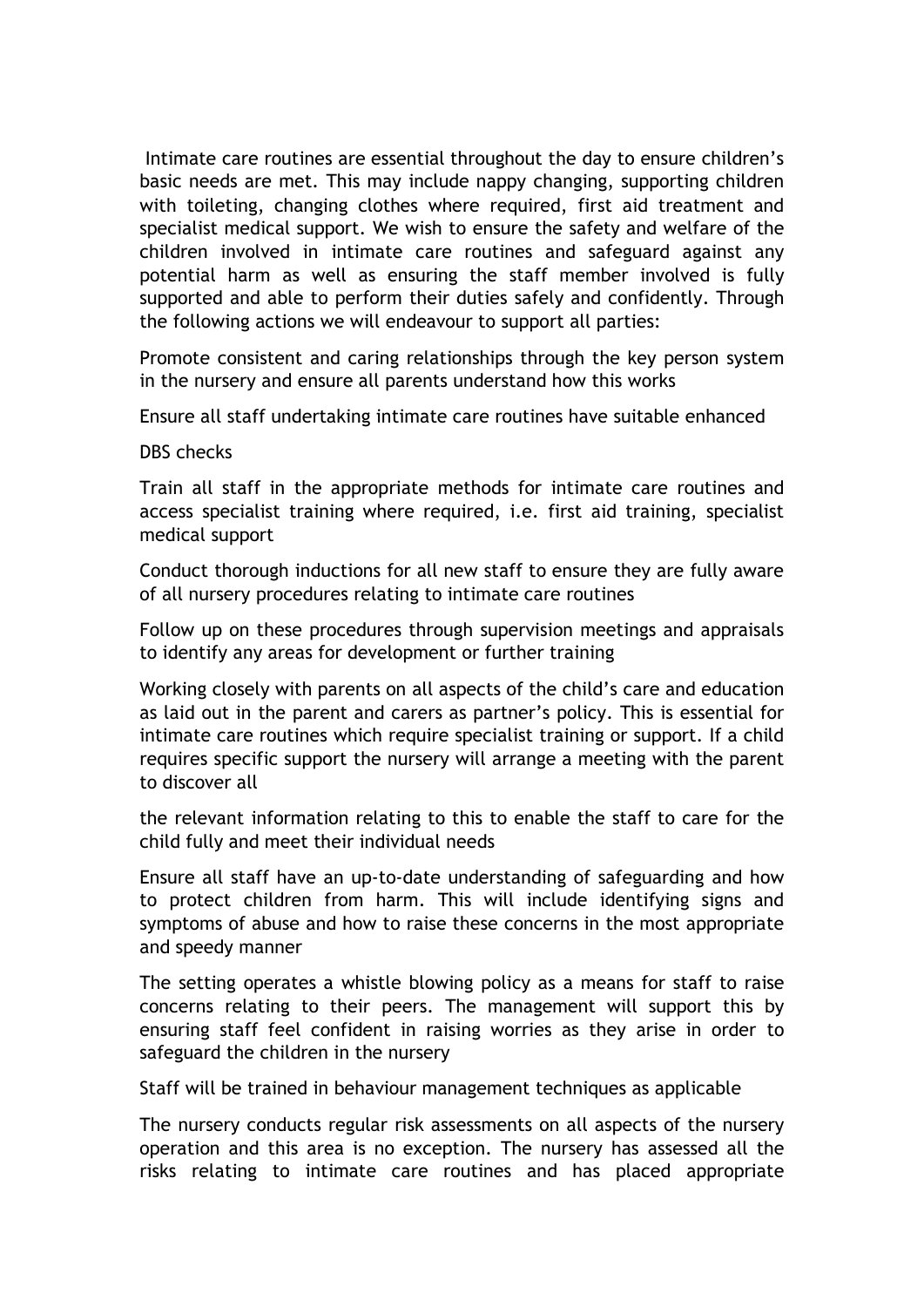safeguards in place to ensure the safety of all involved. If any parent or member of staff has concerns or questions about intimate care procedures or individual routines, please see the manager at the earliest opportunity.

# **Potty Training**

When your child starts to show signs that they are becoming aware of their bodily functions staff will arrange a convenient time to discuss with you your plans on potty/toilet training your child. It is very important that we work together to potty train your child. If we start the training and your child is not ready, then we can stop and start again when they are. Some children take to potty training overnight for some it is a longer process, the most important thing is that we work together to give your child the support and reassurance they need during this period. Daily feedback will be provided via the child's normal diary with how we are progressing with the training. In order to help your child, become independent in going to the toilet the nursery provides low level toilets and sinks. For smaller children potties will be made available.

No child is excluded from participating in our setting who may, for any reason, not yet be toilet trained and who may still be wearing nappies or equivalent. We work with parents towards toilet training, unless there are medical or other developmental reasons why this may not be appropriate at the time. We make necessary adjustments to out bathroom provision and hygiene practice in order to accommodate children are not yet toilet trained. We see toilet training as a self-care that children have the opportunity to learn with the full support and non-judgmental concerns of adults.

**Procedures** 

• Changing areas are warm and there are safe areas to lay young children if they need to have their bottoms cleaned.

Each young child has their own bag to hand with their nappies or 'pull ups', changing wipes and nappy cream where appropriate.

Fresh gloves are put on before changing starts and the area is prepared. The changing mat is cleaned between each use.

All staff are familiar with the hygiene procedures and carry these out when changing nappies.

In addition, key persons ensure that nappy changing is relaxed and a time to promote independence in young children.

• Young children are encouraged to take an interest in using the toilet; they may just want to sit on it and talk with a friend who is also using the toilet.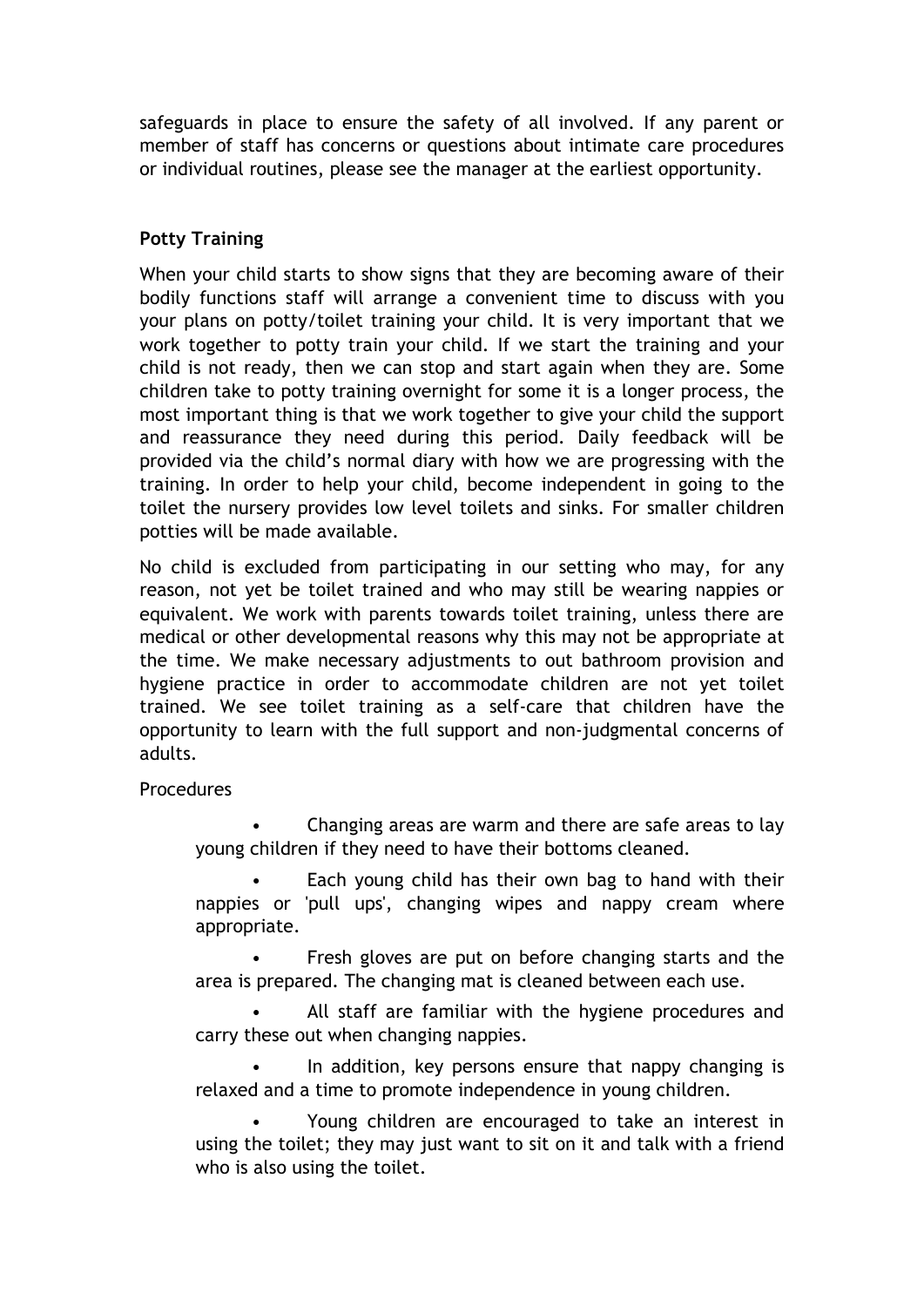They should be encouraged to wash their hands and have soap and towels to hand. They should be allowed time for some play as they explore the water and soap.

Key persons are gentle when changing; they avoid pulling faces and making negative comments about 'nappy contents'.

Key persons do not make inappropriate comments about children's genitals when changing nappies.

Older children access the toilet when they have the need to and are encouraged to be independent.

• Nappies and 'pull ups' are disposed of hygienically. Any soil (faeces) in nappies is put in a nappy bag and put in the yellow designated bin. These are taken either immediately or soon after to the large bin outside. Cloth nappies, trainer pants and ordinary pants that have been wet or soiled are rinsed and bagged for the parent to take home.

We have a 'duty of care' towards children's personal needs. If children are left in wet or soiled nappies/pull ups in the setting this may constitute neglect and will be a disciplinary matter

# **OUTDOOR PLAY**

At the Old School Nursery, we are committed to the importance of daily outdoor play and physical development in all children regardless of their age and stage of development. All activities will be made accessible to children with learning difficulties and disabilities to ensure all children are able to freely and independently use the outdoor area and physical play opportunities to best effect.

Children need regular access to outdoor play in order to develop their large and small muscles, experience an environment that is different to the inside of the nursery and more importantly access sunlight in order to absorb vitamin D more effectively. The outdoor areas, both within the nursery grounds and in the local community have a wealth of resources which help children to develop in a variety of ways, including independence, exploration and investigative skills, risk taking and self-esteem all of which support children to develop skills for now and the future. The nursery will ensure all areas are safe and secure through close supervision and the use of robust risk assessments and safety checks. Staff are informed of the importance of these procedures and are trained appropriately to ensure these procedures are followed effectively. Parents' permission will be sought before any child leaves the nursery during the day; this includes short outings into the local community. Please refer to the visits and outings policy for further information on this process. All outdoor play opportunities and outings will complement the indoor activities and provide children with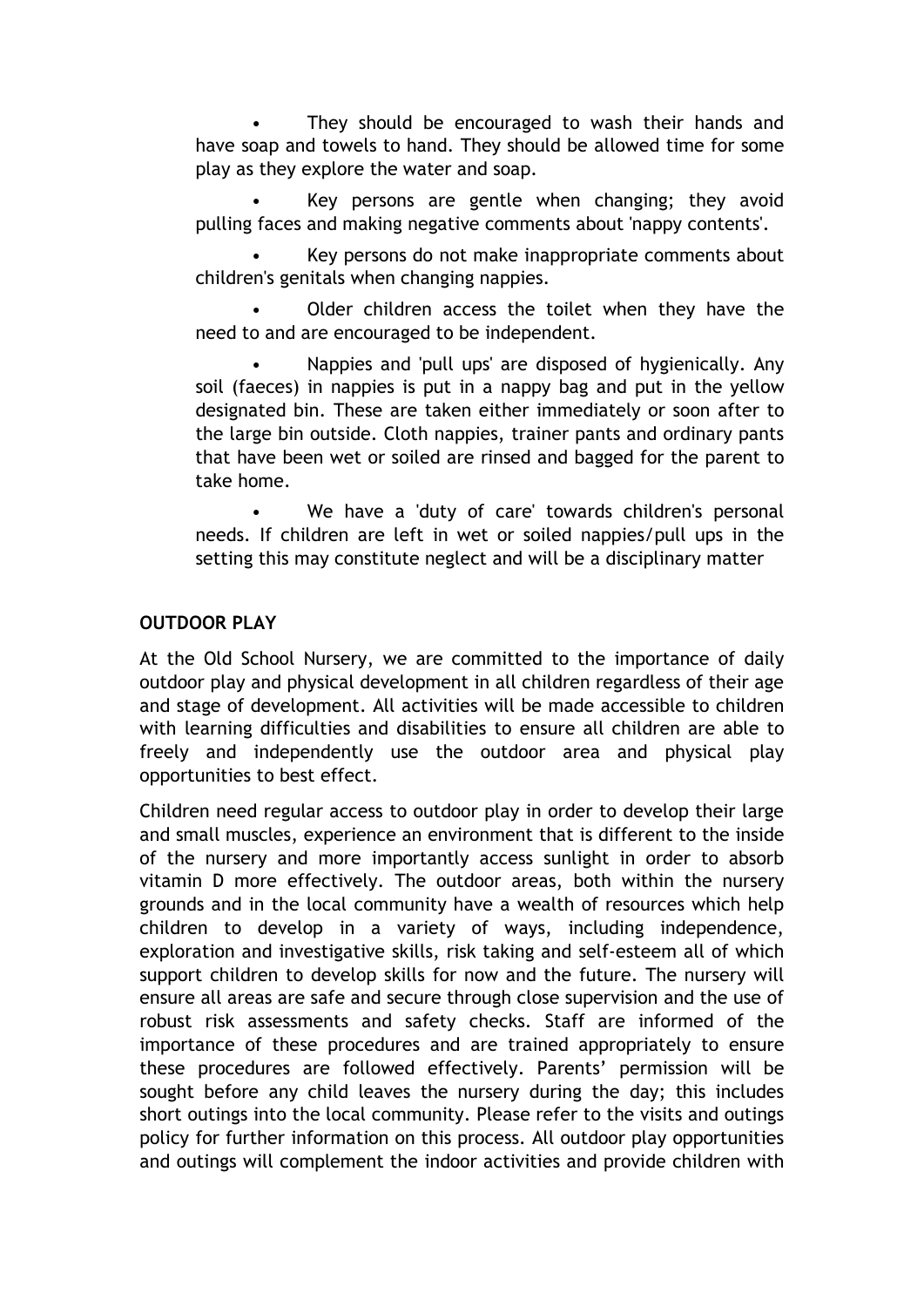both adult-led and child-initiated opportunities to enable children to learn and practice new skills, knowledge and behaviours. The nursery will use this policy alongside the following policies to ensure the safety and welfare of children throughout their time outside.

Health and safety Sun care Lost child policy Parents and carers as partners

Supervision of children

Visits and outings

## **USE OF DUMMIES IN NURSERY**

At the Old School Nursery, we recognise that a dummy can be a source of comfort for a child who is settling and/or upset, and that it may often form part of a child's sleep routine. As babies get older they need to learn to move their mouths in different ways, to smile, to blow bubbles, to make sounds, to chew food and eventually to talk. As babies move their mouths and experiment with babbling sounds they are learning to make the quick mouth movements needed for speech. The more practice they get the better their awareness of their mouths and the better their speech will be. The overuse of a dummy may restrict these movements from taking place and therefore effect a child language development.

The nursery aims to:

Discuss the use of dummies with parents as part of 'babies' individual care plans

Only allow dummies if a child is really upset for comfort (for example if there are problems at home, they are new to the setting) and/or as part of their sleep routine

If a dummy or bottle falls on the floor or is picked up by another child, this is cleaned immediately and sterilised where necessary

When discouraging the dummy staff will:

Have a designated place for the dummies to be stored, which the child will be aware of

Comfort the child and if age/stage appropriate explain why they are not allowed the dummy in a sensitive and appropriate manner.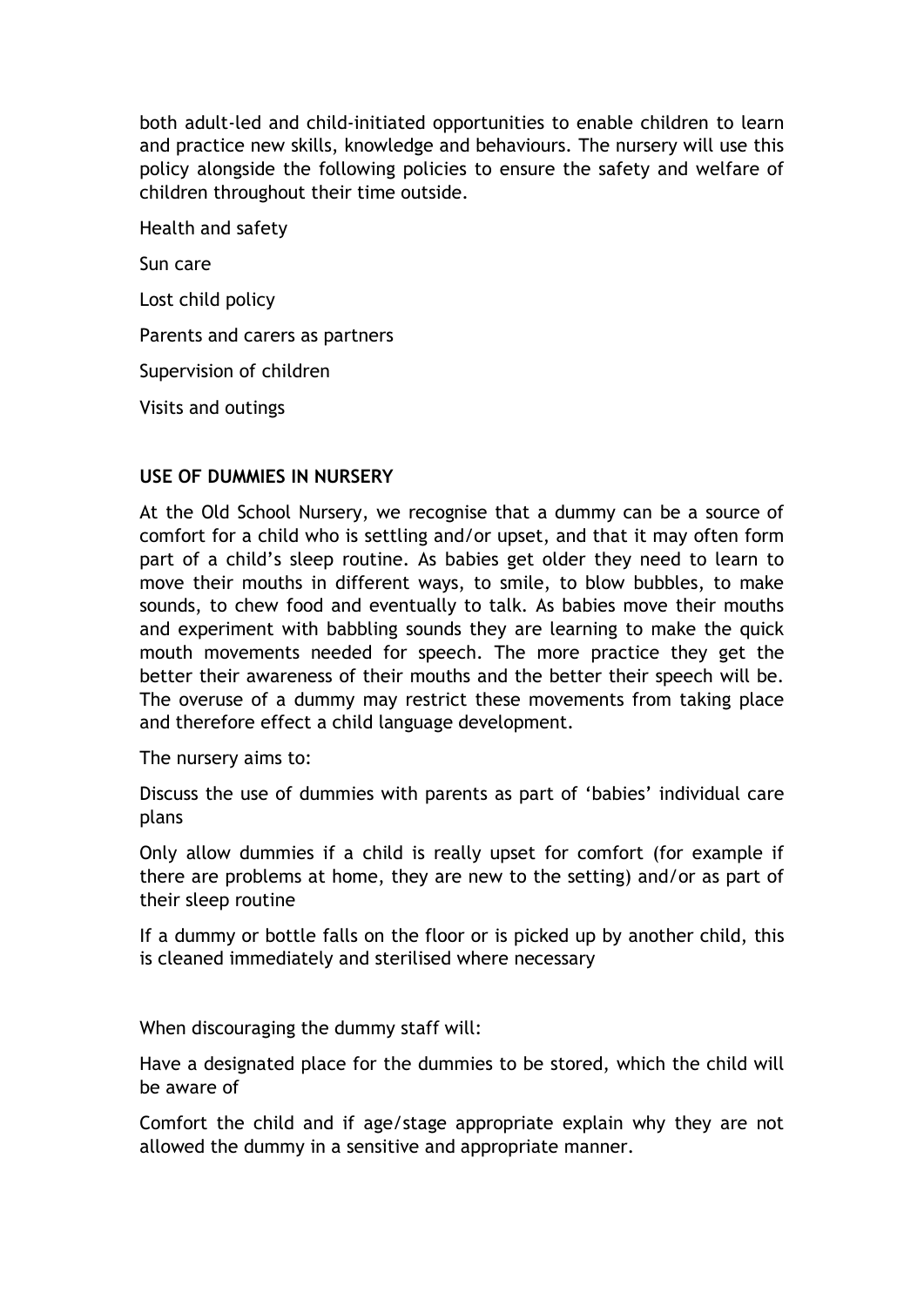Distract children's attention with other activities and ensure they are settled before leaving them to play.

Offer other methods of comfort such as toy, teddy or blanket.

Explain to the child they can have their dummy when they get home or at bed time.

We will also offer support and advice to parents to discourage dummy use during waking hours at home and suggest ways to wean in which the child can be weaned off their dummy (when appropriate).

## **SLEEP**

At the Old School Nursery, we aim to ensure that all children have enough sleep to support their development and natural sleeping rhythms in a safe environment.

Children will be monitored visually when sleeping. In our Caterpillar and Butterfly Rooms those children wishing to sleep are provided with sleep mats with a sheet and blanket. Sleep patterns will be discussed with parents.

When monitoring, the staff member will look for the rise and fall of the chest, and if the sleep position has changed.

We provide a safe sleeping environment by:

Monitoring the room temperatures

Using clean light bedding/blankets

Keeping all spaces around a sleeping child clear from hanging objects i.e. hanging cords, blind cords, drawstring bags

Having a no smoking policy

We recognise parents' knowledge of their child in regards to sleep routines and will, where possible, work together to ensure each child's individual sleep routines and well-being continues to be met. However, staff will not force a child to sleep or keep them awake against his or her will.

Staff will discuss any changes in sleep routines at the end of the day and share observations and information about children's behaviour when they do not receive enough sleep.

**FOOD AND NUTRITION**

**NUTRITION AND MEALTIMES**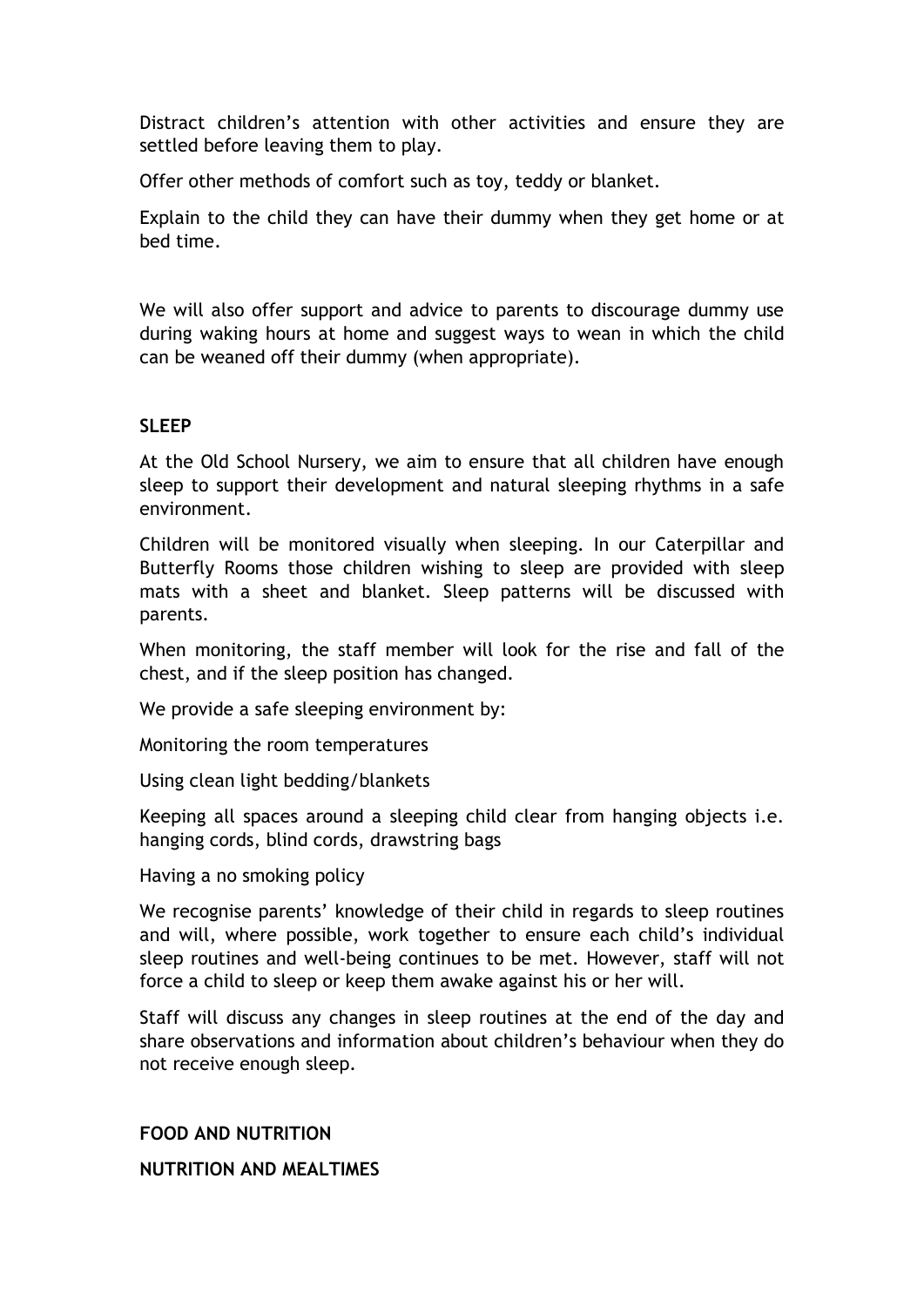# Statement of intent

It is our intention to provide an environment in which children can eat their meals safely and uninterrupted, with adult supervision.

We offer early drop off with breakfast option from 8am and later collection tea-time option until 5pm for children in the setting. We provide breakfast, tea and snacks and staff use a range of healthy and varied foods to provide a balanced diet. Children are required to bring a packed lunch box if they stay for lunch.

Those responsible for supervising meal times hold a certificate for food and hygiene.

# Aim:

Ensure the children eat a healthy, balanced lunch, within the confines of what the child has been sent with

 • Ensure the child eats a reasonable amount, again within the confines of what a parent/guardian has advised

- Provide a drink where one is not provided (milk, water)
- We will ensure that children only have access to and eat the food provided for them and no one else's.

The children will eat together in an area sectioned off from the other children and from the toys, which will be clean and appropriate for use.

# Section 1

This policy and procedure is to underpin how we will handle food and drink in the setting alongside current guidelines and law.

This will help us to promote the health and well-being of children and their families through food within the setting.

# Mission statement/rationale

In our setting we are dedicated to ensuring that children have healthy and fulfilling snacks that will help them to grow and develop, as well as learning about healthy diets and balance. This is achieved through staff development and knowledge, as well as ensuring we keep a clean and healthy environment.

Relevance to Early Years Foundation Stage

This policy links back to the following themes and commitments: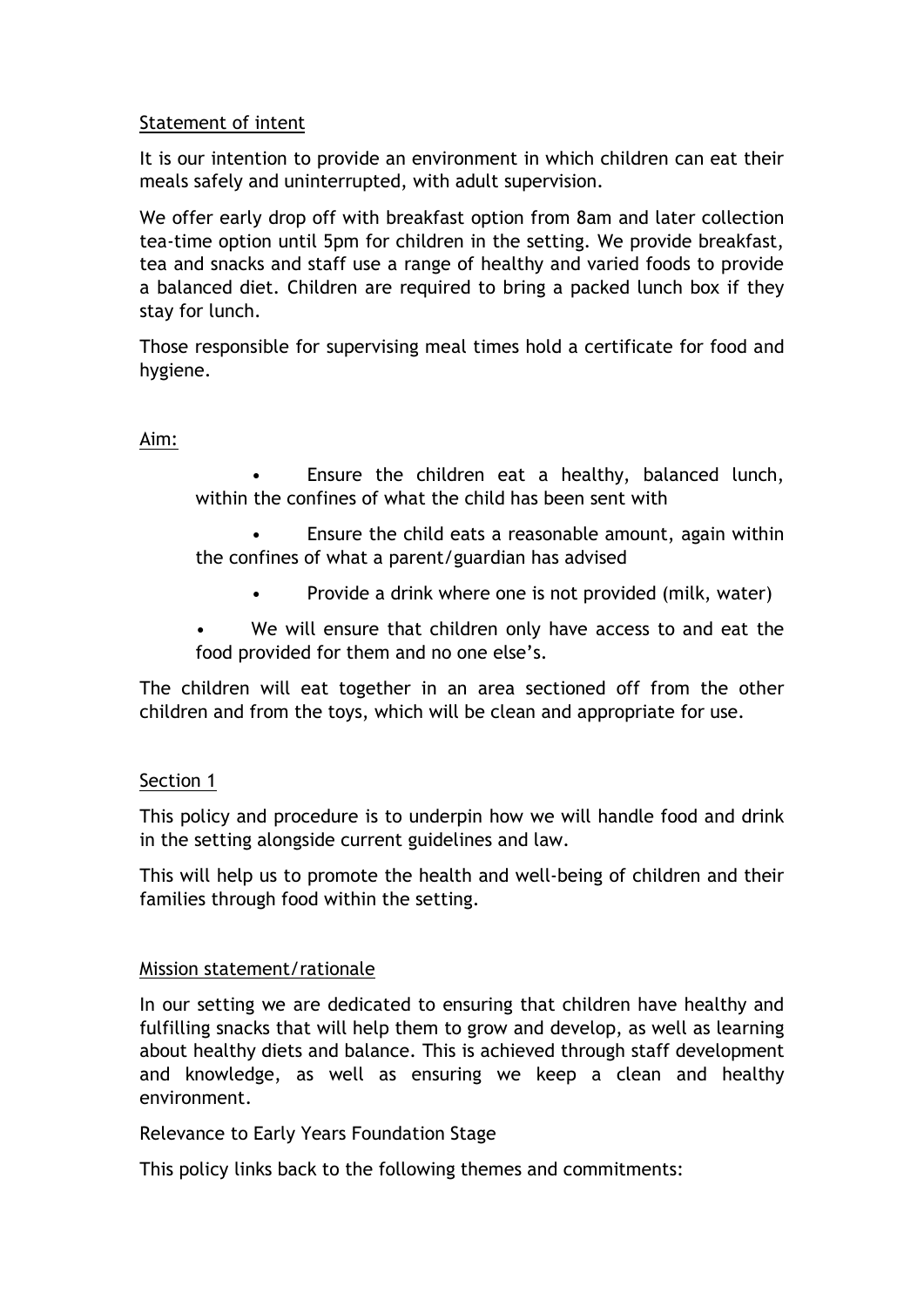A Unique Child

Positive Relationships

Enabling Environment

Learning and

Development

Health and well-

being

Respecting each other

Parents as partners

Key person

Supporting every child Wider context

Personal, Social and

Emotional Development

## Healthy Child Programme.

During the school year, we ensure we include topics revolving around food and drink, healthy choices and the effects on our bodies of these choices. We ensure we provide guidance on healthy meals and advice on how to handle fussy eaters. We are also ensuring we are providing the children with the knowledge they need to make sensible food choices. Staff are committed and enthusiastic when delivering this knowledge and we enjoy finding different ways to make this interesting.

This policy will continue to be developed with the input of staff, parents and children, with staff and parents both having access to this policy and procedure.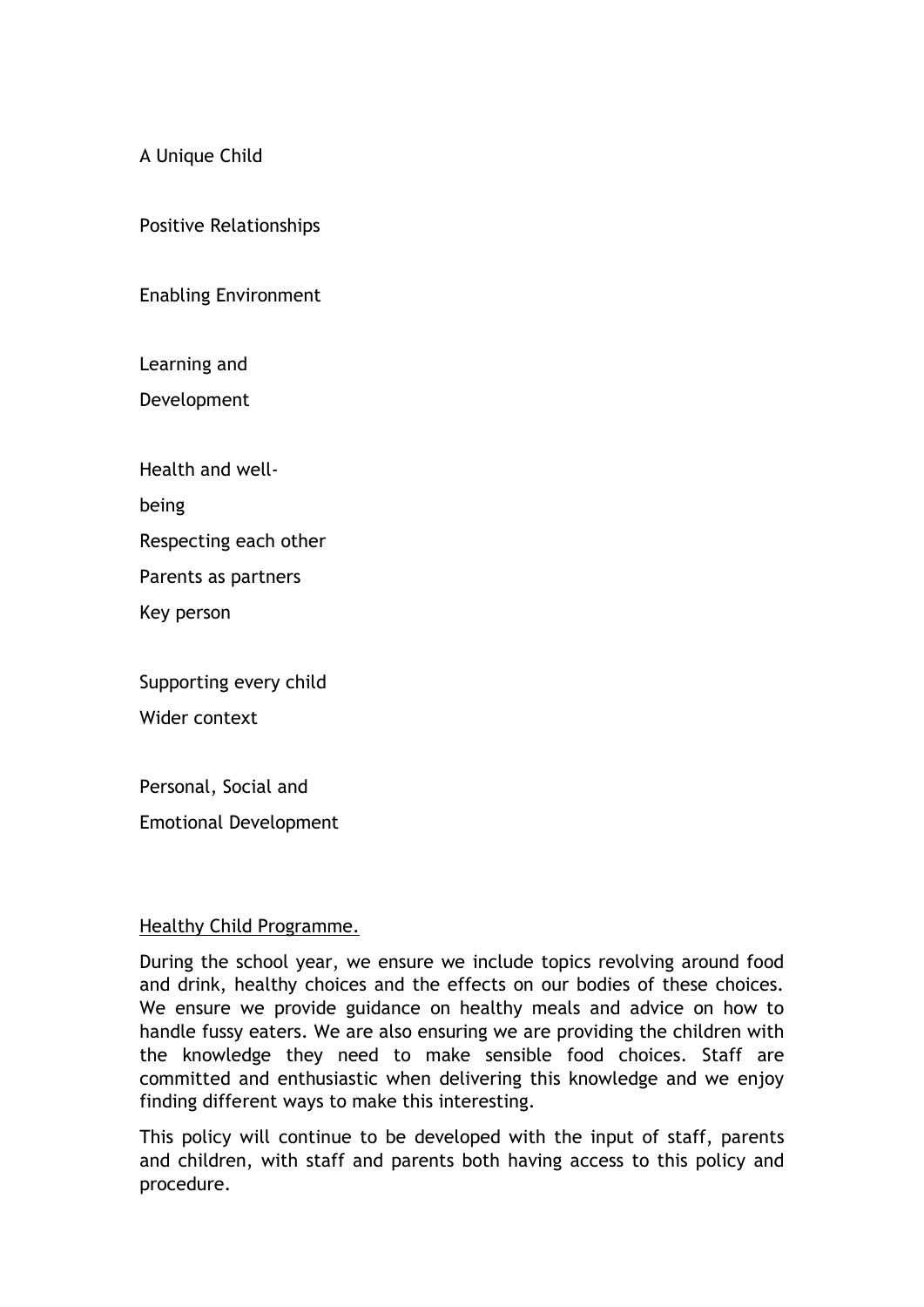# When and who the policy applies to

This policy applies directly to the food that we provide during snack times; to staff at all times and for planning as well as children when eating.

This policy also indirectly refers to the guidance we provide parents/carers and children for food brought in for lunches (lunch boxes) and food brought in for events and trips as well as food consumed at home; Parents/carers and staff when planning events etc.

This guidance will be shared with all staff and parents and carers to ensure everyone is aware.

## Section 2

Fresh drinking water is available at all times to the children. We provide this by making sure the children are aware that if they are thirsty they may help themselves to a cup and use the tap or ask an adult if they need assistance. We provide water in jugs in the garden on warm days, as well as ensuring the children have access to their own bottles. Please provide a named water bottle for your child. We encourage water as opposed to squash, in line with schools. Please speak to your child's key worker/ room leader should your child refuse to drink water.

We receive milk from the Government milk scheme which is available to the children at both snack times, breakfast and tea club. we also supply oat milk for children with a milk intolerance/dietary requirements. Please speak to your child's key worker room leader if this applies.

Snack is to be provided by parents once during the morning session and once during the afternoon session. This is done on a rolling basis and an adult supervises this continuous process.

Throughout the year we often use continuous communication with parents and carers to ensure we are aware of food and dietary requirements, as well as on going food concern's (such as a child not eating much, or specific diets etc.). We also sometimes use communication diaries where we can communicate with a parent or carer regarding issues in the setting.

We use snack times and lunch times as ideal opportunities to talk about food and drink and give knowledge about healthy diets and healthy living. We vary the food provided in order to allow children to develop their ability to try new things and their social skills. We often talk about why things are healthy and how you can incorporate balance in your diet, as well as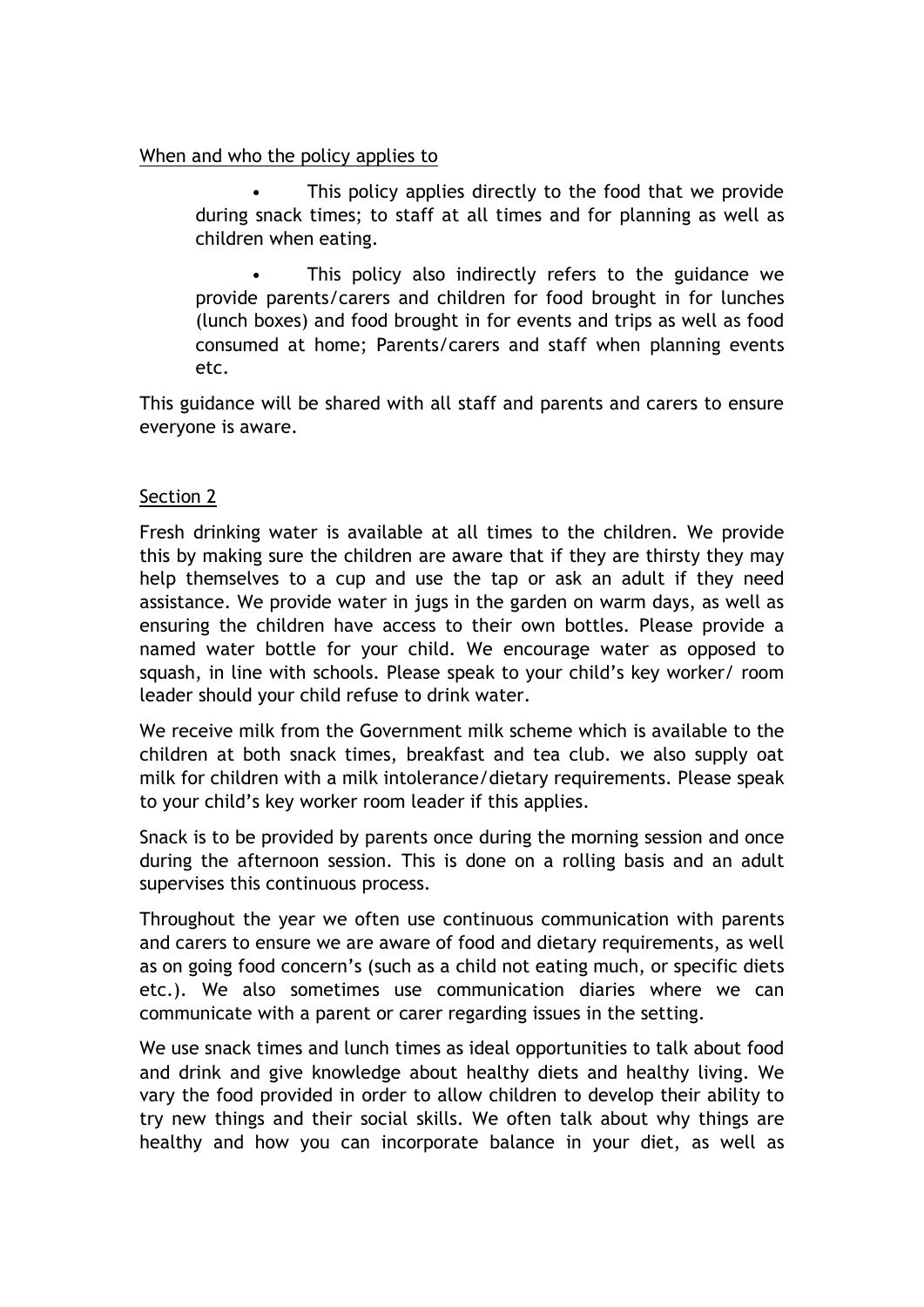ensuring you stay hydrated; and times when you may need more water e.g. exercise and hot days.

Ideas of healthy snack suggestions:

**Savoury:**

- bread sticks / crackers / oat cakes / crisp bakes or Ryvita / rice cakes / cheese twists / pitta bread / malt loaf / brioche bun or croissant
- hummus or other dips / cubes of cheese / cold meat / cocktail sausages (sliced)

#### **Sweet:**

• raisins / dried fruit e.g dried apricots or cranberries (or voghurt coated dried fruits) / rich tea, digestive or any plain biscuits / fruit strings (Yoyo bears)

#### **Fruit and Veg:**

(round fruits to be cut in to quarters please i.e. grapes, blueberries, olives and tomatoes.)

- satsuma / grapes / blueberries / banana (whole) / melon / mango / all types of berries / pineapple chunks (apples and pears please cut up and add lemon juice to avoid going brown). Or any other prepared fruits.
- cherry tomatoes / carrot sticks / cucumber sticks / pepper sticks / celery sticks / olives

Please save any chocolate or cakes to be enjoyed at home or in your child's lunch box as a treat. No nut products (including peanut butter and kinder) or sweets.

#### Celebrations and special occasions

Often when a child has a birthday or during celebrations different foods or large quantities of food are provided; often by the setting and parents and carers. In order to ensure safety and a healthy balanced choice we ask parents and carers to bring in foods from different food groups, as well as ensuring they try to avoid foods that our children have allergies to. We also ask parents/carers to provide foods from their culture or religion where possible as this helps the children to learn about other routines and lifestyles as well as providing opportunities to discuss this and try new things.

## Providing food for all

It is important that we ensure we provide food for children following special, cultural or religious diets, including children with food allergies, and manage this appropriately and effectively. To do this we work closely with parents and carers and ensure we build strong relationships. We value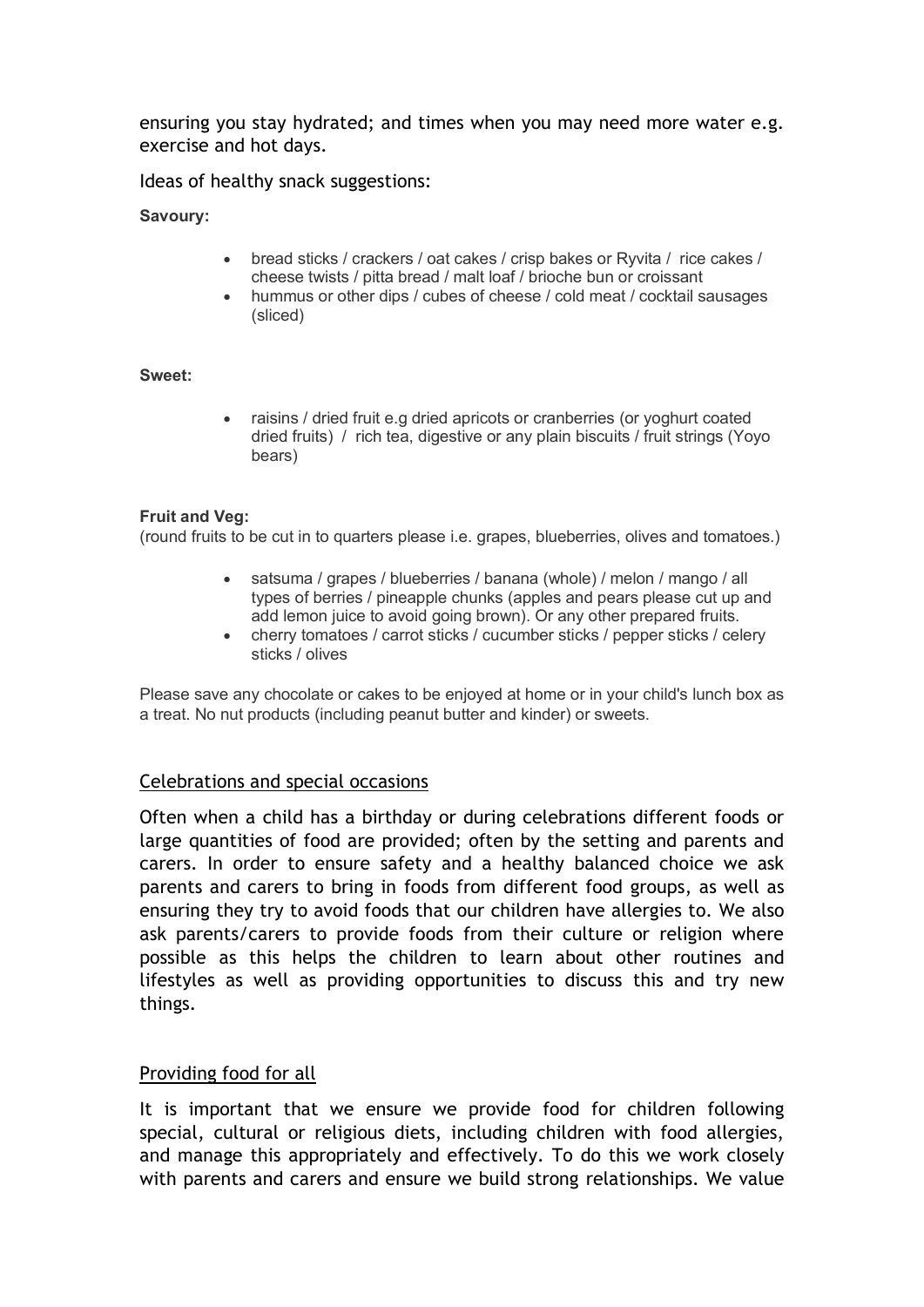and respect their cultures and religions as well as ensuring we listen to their advice on their child's diet, as well as providing guidance where it is appropriate. We work hard to ensure we are aware of all on going dietary requirements, and we take into account parents/carers wishes when doing so.

## Encouraging fussy eaters to eat well

Fussy eating and fear of new foods are part of development affecting 10-20% of young children. We try hard to work with parents/carers regarding fussy eating in the setting and at home. We use regular communication as well as written records (where situation calls for it) to ensure we work to progress and improve the situation for the child – we do this by gently encouraging trying new foods, discussing healthy lifestyles and diets, as well as providing guidance for parents at home. We appreciate that sometimes the situation is difficult and that the child may wish to eat only certain foods which must be brought in from home – where this is the case we allow the child to eat their own food whilst beginning the process of encouragement.

## Food brought in from home

We encourage parents by providing guidance and advice about the types of food and drink they may allow their child to bring to the setting. We try to encourage healthy choices alongside treats to ensure a balanced diet is achieved. This encourages them to provide the same or similar healthy food choices as you we are offering. This ensures that children receive consistent messages about healthy eating.

We ask you to put a small ice pack in your child's lunch box to keep food cool.

## Heating meals

In our Babies House we have the facility to reheat meals that you have provided for your child's lunch. Food is tested with a probe to ensure it is of the correct temperature and then recorded down. In remainder of the setting we ask you provide a cold packed lunch as we do not have means of reheating food.

## Food safety and hygiene

In early year's settings, it is important that food is stored, prepared and presented in a safe and hygienic environment and children are taught basic hygiene. Staff who prepare food have taken the appropriate level 2 food and hygiene course. We ensure the children learn everyday about health and hygiene by encouraging hand washing when coming in from the garden,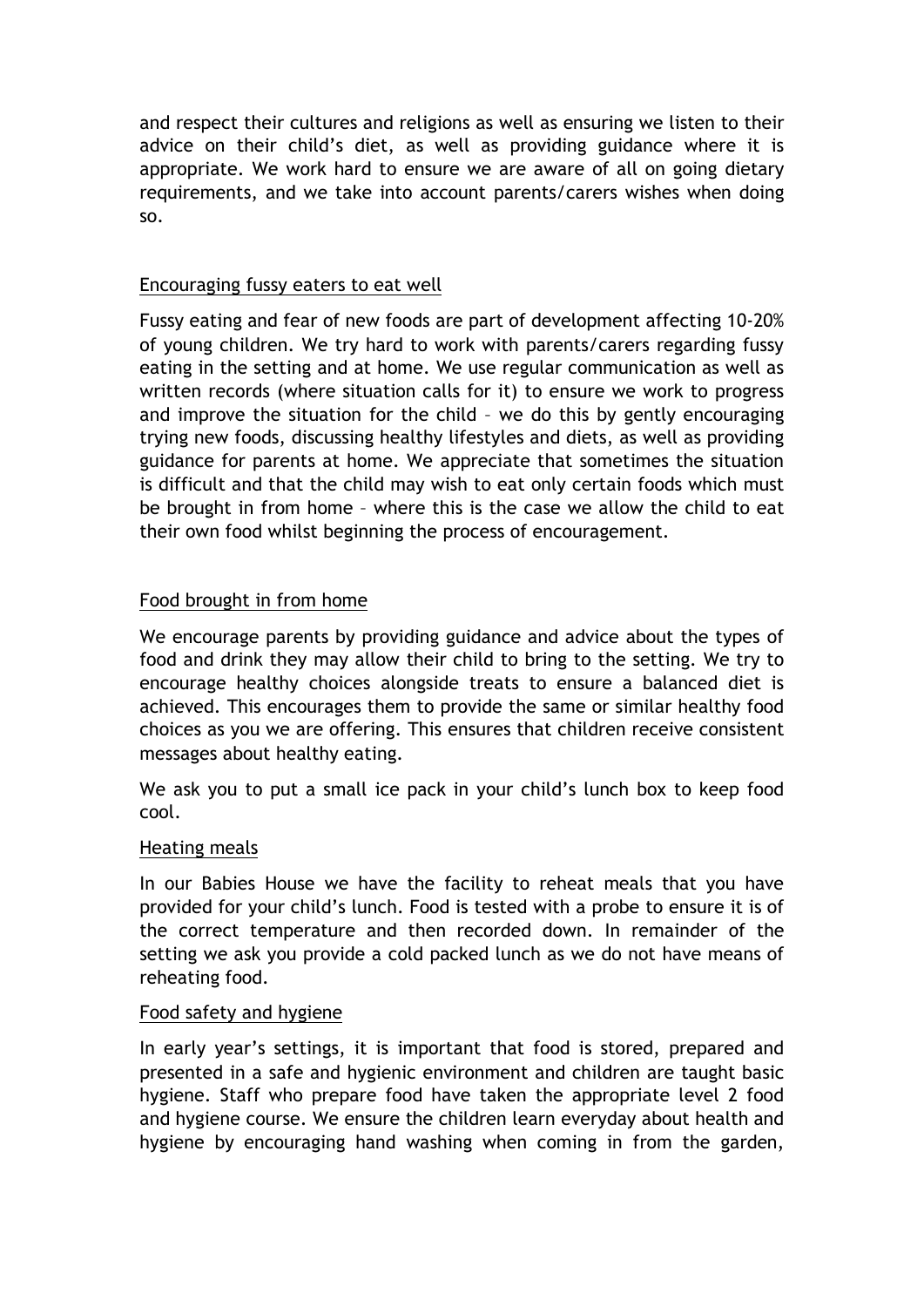after using the toilets and before eating. We ensure they learn about keeping the toys clean and tidying away for safety.

# Sustainability

Food production, processing, transport, procurement, cooking and waste all impact on the environment. At the Old School Nursery, we try to ensure we recycle where possible and try to ensure the least amount of waste when it comes to food and drink.

## Protecting children's health

Everyone working in early year's settings has a responsibility to protect children's health including helping children to maintain a healthy weight as they grow, and encouraging breastfeeding and good dental practices. We try to encourage good routines at home and in setting by discussing dental hygiene and the dentist, and good diets. We also provide guidance to parents and carers regarding how to ensure you are being healthy.

# Evaluation and review of the setting's approach to food and drink provision

As a setting we appreciate it is important to evaluate and reflect on everything you, including your approach to food and drink provision.

When implementing and reviewing this policy we will:

Using the Code of Practice Checklist to evaluate the setting's approach to food and drink provision (and the Menu Planning Checklist to evaluate your food and drink provision, particularly when planning new menus.

Getting feedback from parents, carers and children

Looking at the way other settings approach food and drink provision in your area

 • Keeping up to date with current good practice on meeting the welfare requirements for food and drink. Using the Children's Food Trust website: www.childrensfoodtrust.org.uk

Regularly review staff training and development plans for food safety, hygiene and nutrition.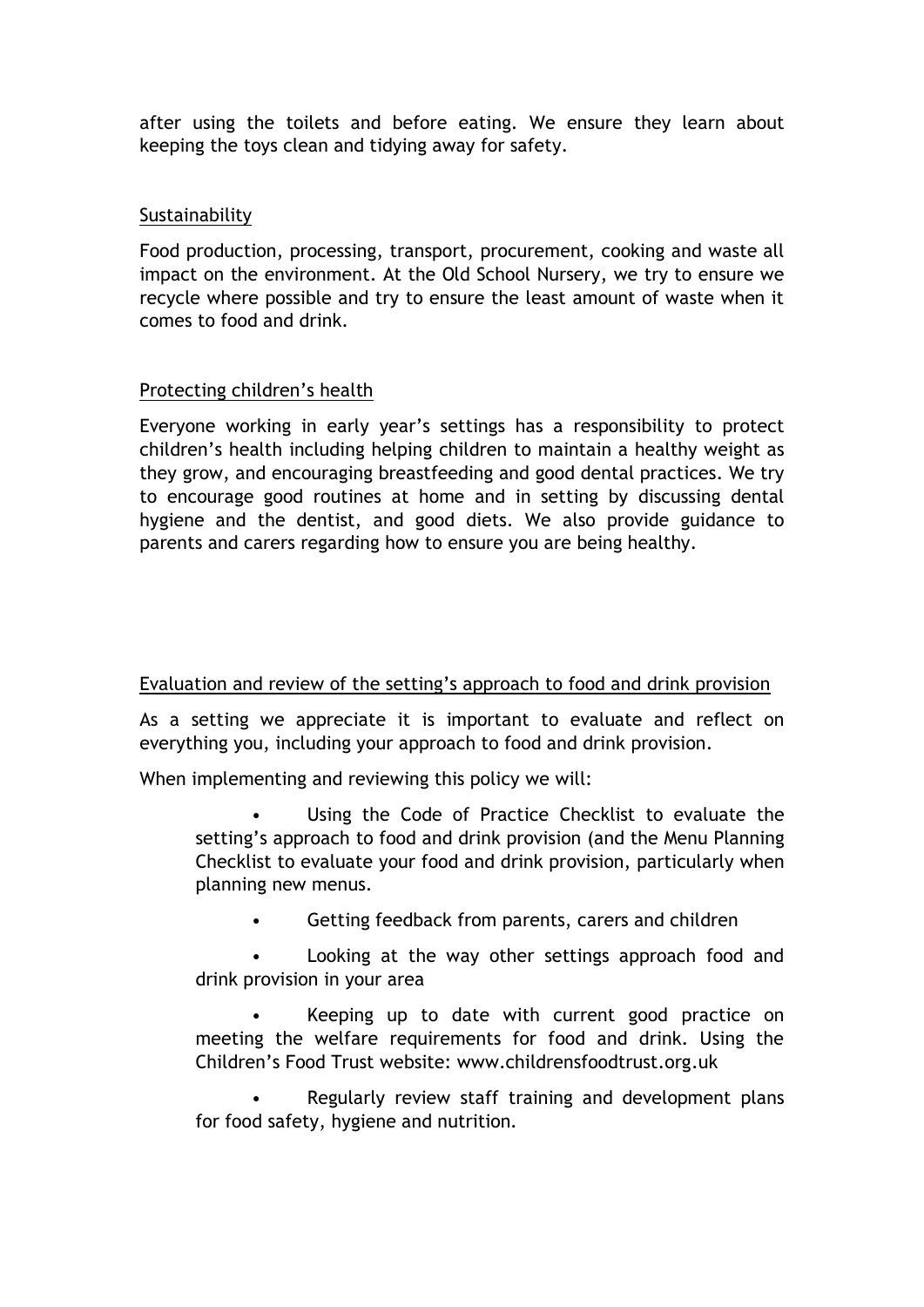## **FOOD SUPPLIED BY PARENTS**

Parents must be aware of food hygiene when preparing packed lunches or snacks. This includes checking dates for consumption of both dried and perishable foods. As consumption of all food on the nursery premises, inclusive of that provided by parents, is ultimately our responsibility, the following policy must be observed at all times.

Any perishable foods inclusive of dairy and meat products must be identified by parents and labelled with their child's name.

Any food not consumed by a child will be returned to parents that same day.

Food brought to the nursery by a parent to meet a child's specific dietary requirements can only be stored on a weekly basis and must be collected at the end of the week.

## **PARTNERSHIPS AS PARENTS**

## **PARENTS AND CARERS AS PARTNERS**

We believe that in order for children to receive quality care and early learning that suits their individual needs, parents and staff need to work together in a close partnership. The two-way sharing of information is key to this. The nursery team welcomes parents as partners and this relationship needs to be built on trust and understanding. It is important that we, as practitioners, are able to support parents in an open and sensitive manner. The nursery wishes to ensure parents are an integral part of the care and early learning team within the nursery.

Our policy is to:

Recognise and support parents as their child's first and most important educators, and to welcome them into the life of the nursery

Generate confidence and encourage parents to trust their own instincts and judgment regarding their own child

Welcome all parents into the nursery at any time

Ensure nursery documentation and communications are in a format to suit individual parent's needs, e.g multi-lingual, electronic communications

Ensure that all parents are aware of the nursery's policies and procedures. A detailed parent prospectus will be provided and our full policy documents are available in the office for all parents to look at, at any time. A full copy is also available to parents on request at any time.

Maintain regular contact with parents to help us to build a secure and beneficial working relationship for their children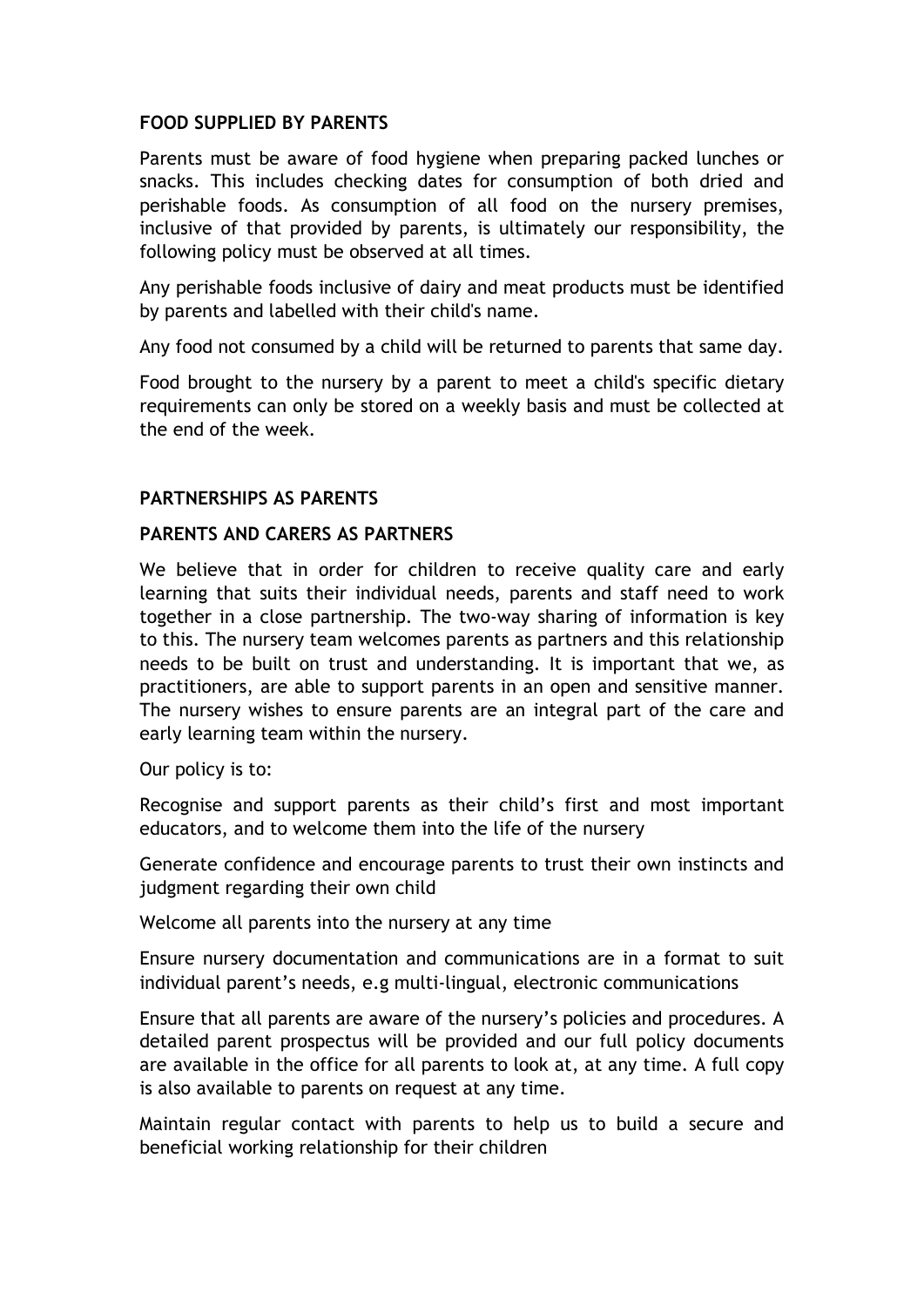Support parents in their own continuing education and personal development and inform them of relevant conferences, workshops and training

Create opportunities for parents to talk to other adults in a secure and supportive environment through such activities as open days and stay and play.

Inform parents about the range and type of activities and experiences provided for children, the daily routines of the setting, the types of food and drinks provided for children and events through regularly distributed newsletters, parent notice boards, about me documents and a number of other ways

Operate a key person system to enable a close working relationship with all parents. Parents are given the name of the key person of their child and their role when the child starts. Support two-way information sharing regarding each child's individual needs both in nursery and at home

Inform parents on a regular basis about their child's progress and involve them in the shared record keeping. In our babies house staff complete a 'Daily diary' to inform of your child's day with regards to their sleeping, eating and drinking, nappies and their play. Once the children move up to the rest of the setting staff are available to discuss your child's day at the end of the session.

Consider and discuss all suggestions from parents concerning the care and early learning of their child and nursery operation

Inform all parents of the systems for registering queries, compliments or

complaints, and to check that these systems are understood by parents. All parents have access to our written complaints procedure

Provide opportunities for parents to learn about the Early Years Foundation and about young children's learning in the nursery and how parents can share learning at home and where they can access further information

Respect the family's religious and cultural backgrounds and beliefs and to accommodate any special requirements wherever possible and practical to do so

Inform parents how the nursery supports children with special educational needs and disabilities

Find out the needs and expectations of parents. These will be obtained through regular feedback via conversations encouraging parents to review working practices.

# **Parent admin login**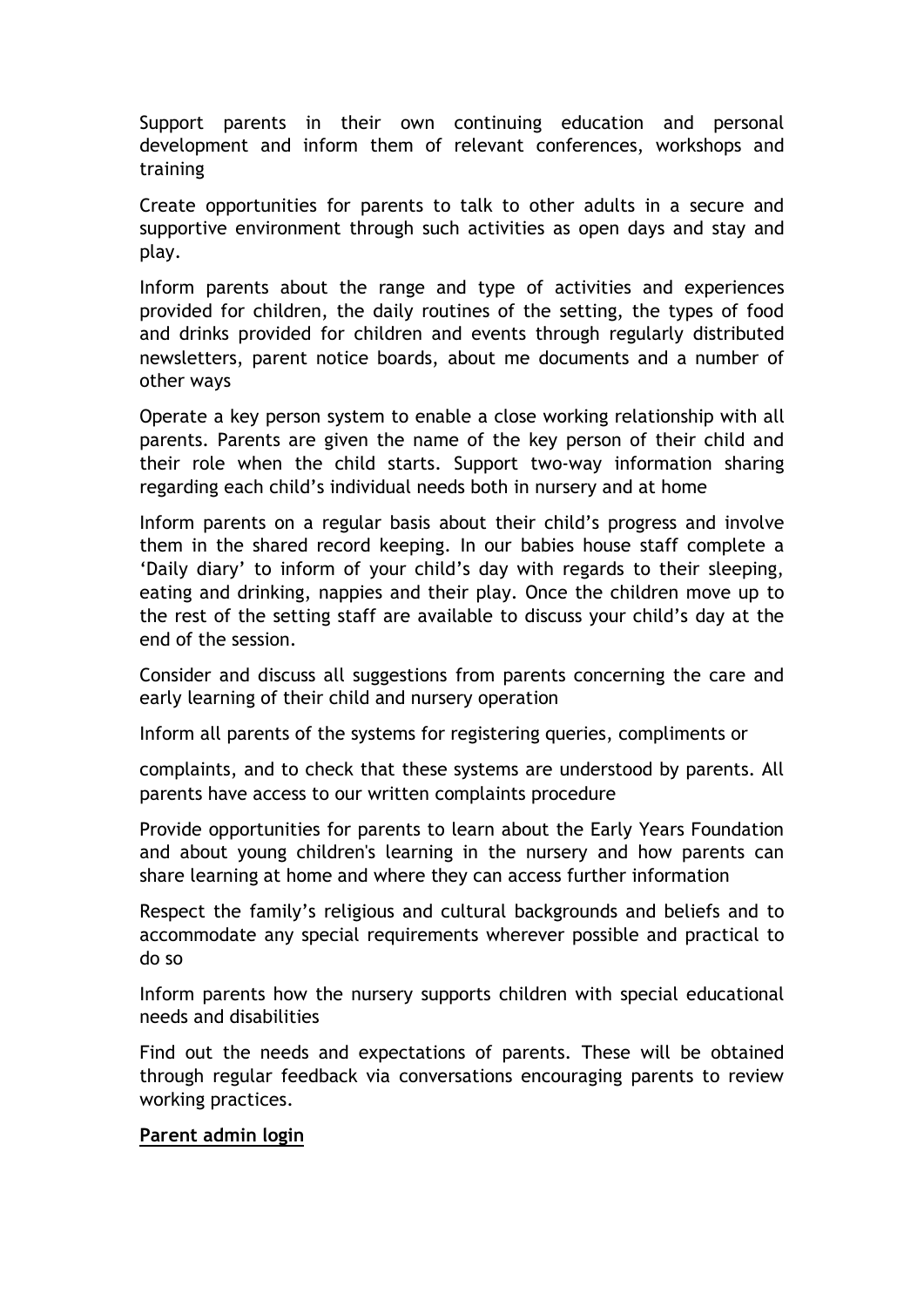On successful sign up you will receive a link from 'Nursery In A Box -Parent Admin' . In order to have a place with us at the Nursery you are signing to agree to complete the login and registration in full. If you do not complete the full registration process and your child's details we may not be able to accept them in for their next booked session.

# **PAYMENT OF FEES POLICY**

It is our intention to make the nursery fees understandable and fair to all parents. We offer term time childcare and/or 48 weeks a year all round childcare. We are closed on Bank Holidays and do not charge for days we are closed. Parents can pay via childcare vouchers through your employer, or a combination of both. There is also tax free childcare option for working parents – please see<https://www.gov.uk/tax-free-childcare>

Payments are to be made on a monthly basis invoiced via the Nursery School. Our preferred method of payment is bank transfer. Please note this should be done by the last working day of each month.

We use 'Nursery in box' system for invoicing. Invoices are sent at the beginning of the month and must be paid by the last day of each month.

Fees must still be paid if your child is absent for a short period of time e.g. illness or holiday. If you wish to cancel your child's place at the nursery, then we will require  $\frac{1}{2}$  a terms notice to do so. If you have had a change in personal circumstances and are now struggling to make payments, please let the nursery management know so we can make suitable arrangements. It may be that you are now entitled to additional funding through the Childcare element of the Working Tax Credit and other benefits.

# **Government Funding**

Up to 15 hours of Government funded Early Years Entitlement (or Extended 30 hours funding for those eligible) is available to all 3  $\&$  4 year olds from the term following the child's 3rd birthday. This will be calculated and shown as a reduction on invoices. All parents **must** fill out a Provider Declaration Form the term before their child is 3. Without this completed form we are unable to claim your child's funding.

Please download the form and complete:

[https://www.westsussex.gov.uk/media/15505/parent\\_declaration\\_form\\_res](https://www.westsussex.gov.uk/media/15505/parent_declaration_form_res.pdf) [.pdf](https://www.westsussex.gov.uk/media/15505/parent_declaration_form_res.pdf)

To check your eligibility and apply for 30 hours funding please see: [https://www.gov.uk/30-hours-free-childcare.](https://www.gov.uk/30-hours-free-childcare) Please note you will need to reconfirm your eligibility every 3 months.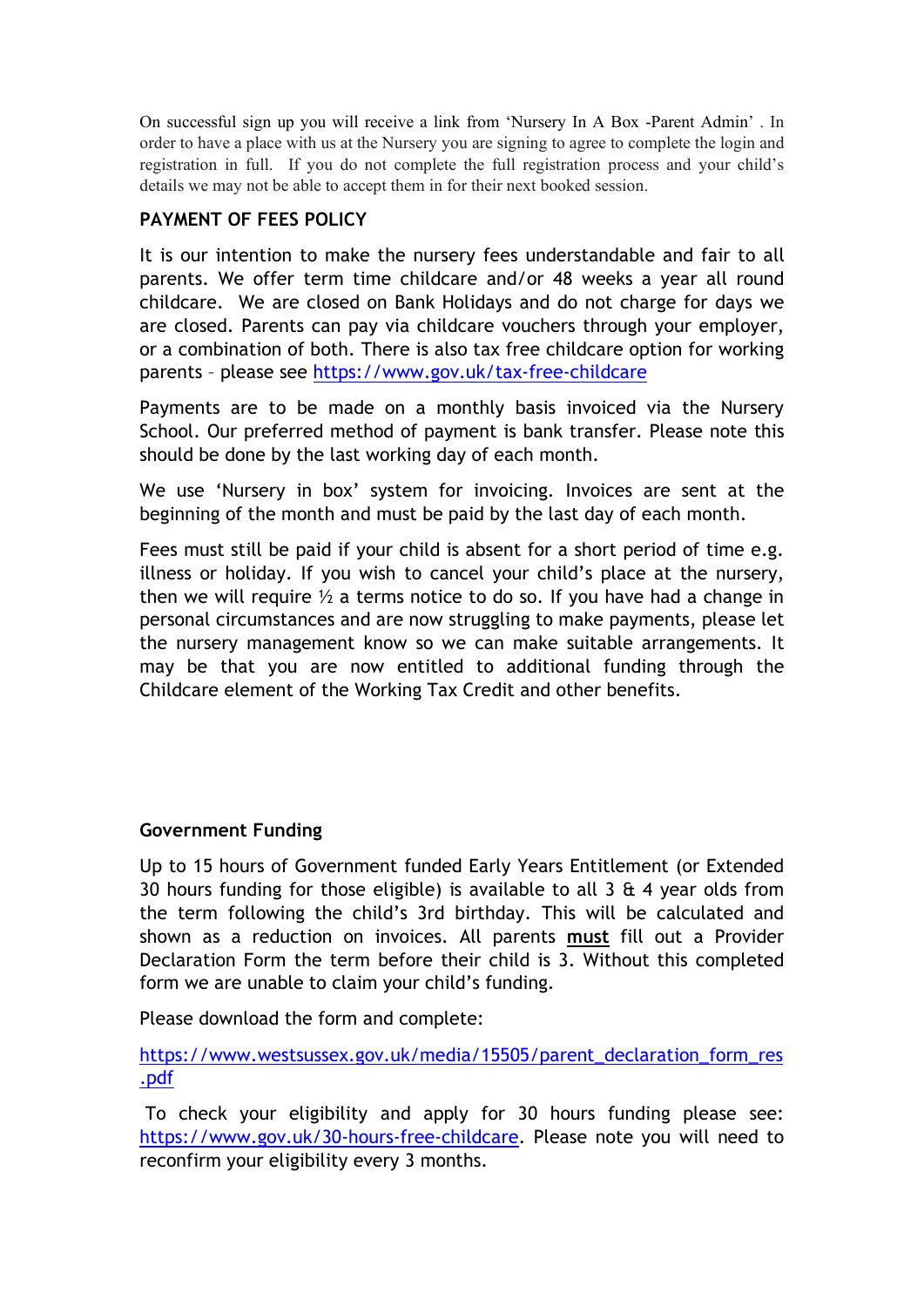Some two year olds are also eligible for two year old funding. This is based on income criteria and non-income criteria. Please refer to: https://www.gov.uk/help-with-childcare-costs/free-childcare-2-year-olds

## **NON PAYMENT OF FEES POLICY**

The Old School Nursery value their relationship with parents/carers and will be sympathetic towards any difficulty in paying their child's fees. However, we are unable to function effectively without these payments. We aim to help parents/carers to pay all fees due to us by offering an agreed flexible payment system and following a fair procedure. Should a parent/carer have problems paying their child's fees on time they should speak in confidence to the Nursery Manager and the Office/business directors. If an arrangement has not been made, then the following procedure will apply.

# **NON PAYMENT OF FEES PROCEDURE STEPS**

Any late payments will incur a 10% penalty charge on top of your invoice. This will be applied to any payments not received by the last working day of every month.

If 2 or more payments are missed - a final warning will be issued giving the parent/carer 14 days to pay the full amount due (inclusive of penalty charges)

If the full payment is not received after this time scale, then procedures will begin at the Small Claims Court and the child will lose their place at nursery.

Any unmade payments run the risk of a child's place being withdrawn by the setting at any reasonable time.

The Old School Nursery thank you for your understanding and will do all they can to avoid the above situation. However, we are not able to function effectively without all payments due.

## **PERSONAL POSSESSIONS POLICY**

The nursery provides a wide range of toys and activities for all the children, catering for different needs, abilities and ages. Whilst it is not necessary for children to bring additional toys with them to play with, the nursery appreciates that sometimes a child may have a particular comfort toy that they wish to bring or a toy that they have been playing with just before they left home. Staff will endeavour to keep all children's toys and resources safe, however we are sure you appreciate that with several children in our care at any one time, it is not always possible to keep an eye on their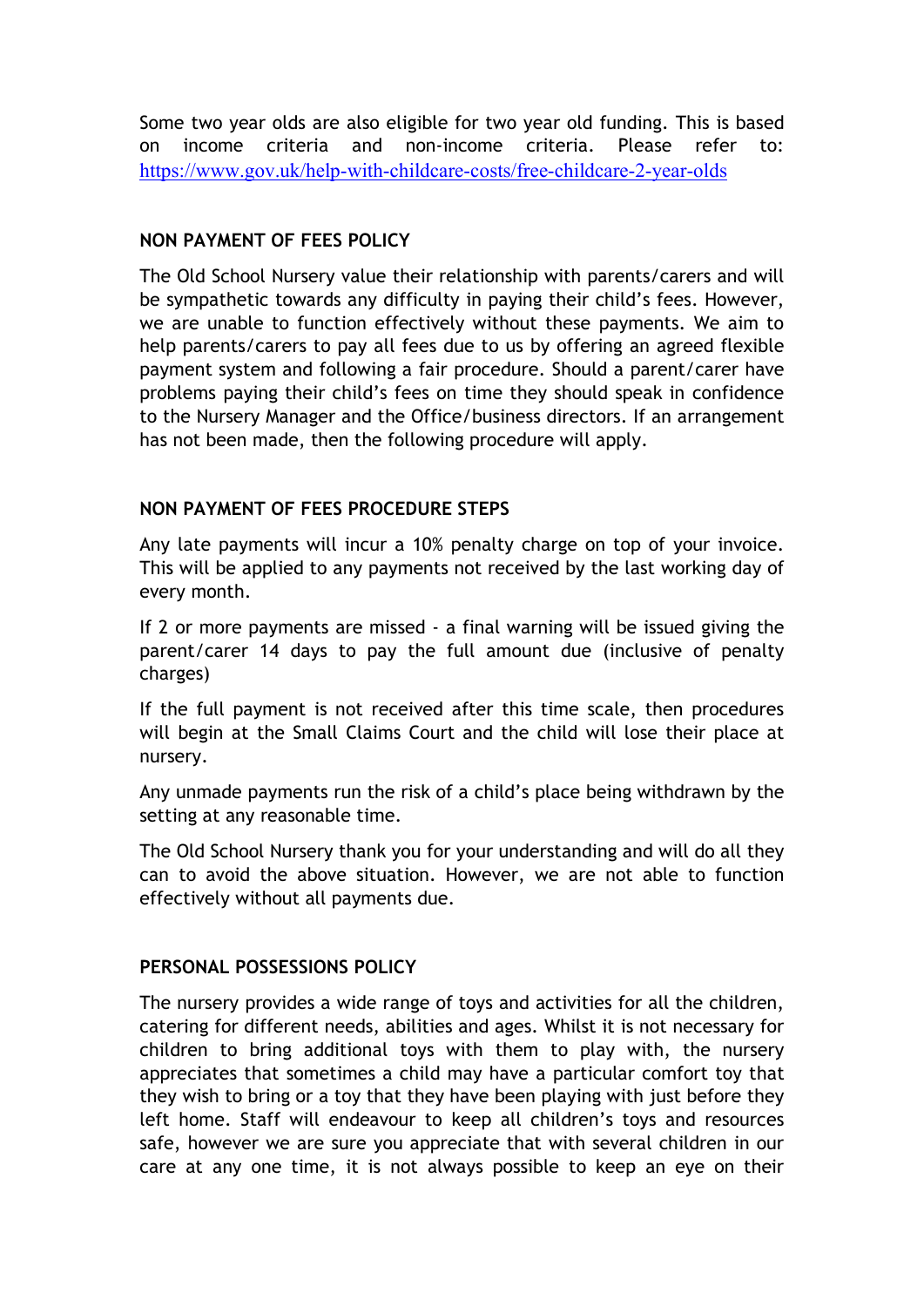belongings. Whist losses are rare we would advise that if a toy is very special or expensive that it remains safely at home as the nursery will not be held responsible for loss or damage to them. We would ask you to put your child's name on it so it can be identified if found.

If your child does have a comfort toy that they are very attached to, the nursery recommends that additional 'copies' are purchased as this can prevent great upset if it becomes lost or that it does not come into nursery.

We would also ask that all shoes, boots, coats, jumpers etc... are all clearly named. With so many children at nursery at any one time it's normal for several children to have the same items and it very difficult to make sure that

they all have their own

## **ABUSIVE PARENTS**

At the Old School Nursery, we believe that we have a strong partnership with our parents and an open door policy to discuss any matters arising (if applicable).

In the unlikely event that a parent starts to act in an aggressive or abusive way at the nursery, our policy is to:

Direct the parent away from the children and into a private area such as the office

(Where appropriate)

Ensure that a second member of staff be in attendance, where possible whilst ensuring the safe supervision of the children

Act in a calm and professional way, ask the parent to calm down and make it clear that we do not tolerate aggressive or abusive language or behaviour

Contact the police if the behaviour does not diffuse

Once the parent calms down, the member of staff will then listen to their concerns and respond appropriately

An incident form will be completed detailing the time, reason and action taken

With incidents like this staff may require support and reassurance following the experience, management will provide this and seek further support where necessary

Management will also signpost parents to further support if applicable

## **COMPLAINTS AND COMPLIMENTS**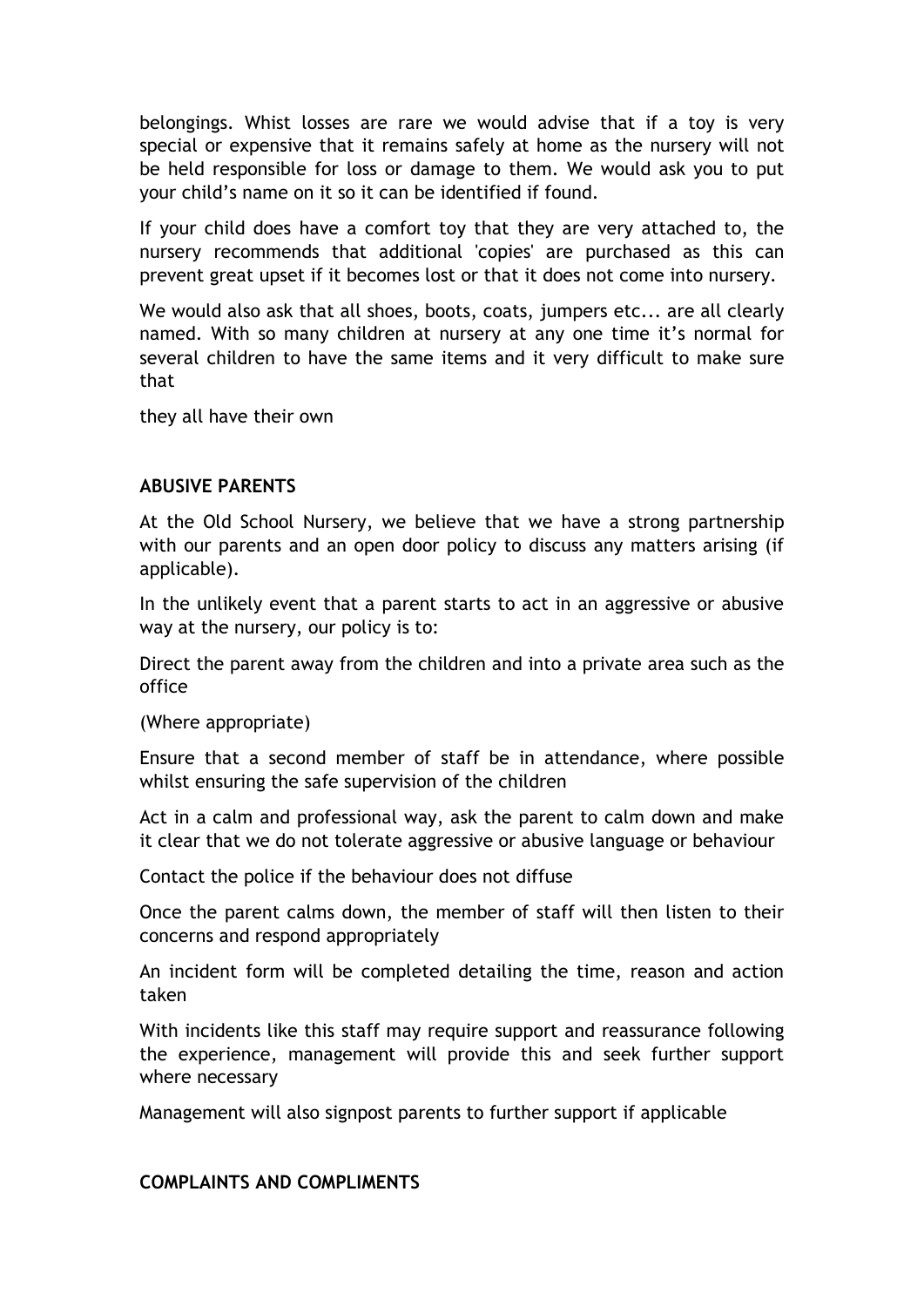Our Nursery aims to provide a high quality of education and care of all the children. We aim to offer a welcome to each individual child and family and to provide a warm and caring environment within which all the children can learn and develop through play.

We recognise that occasionally there may be concerns by parents about the provision, about behaviour or some aspect of the group and we hope that through the good relationship that we have with parents, any concerns will be expressed, discussed and a solution agreed. However, the following procedures will apply:

## **MAKING CONCERNS KNOWN**

A parent who has concerns about any aspect of the groups provision should first talk with the room leader/Manager

If this does not have a satisfactory outcome within two weeks, or the problem recurs, the parent should put the concerns or complain in writing and request a meeting with the Manager/owners.

Most complaints should be resolved informally at this stage.

## **What to do if you want to make a complaint:**

## **Our complaints procedure:**

At The Old School Nursery, we are committed to providing good quality services. We recognise however that we sometimes get things wrong or make mistakes. To deal with this we have a complaints procedure.

## **We will deal with your complaint**

We do not look on complaints as unwanted. In fact, they may help us to see where our services or procedures might be improved. So do let us know where you feel we have made a mistake or done something which you found unsatisfactory or unacceptable. Even if you do not think your particular concern amounts to a 'complaint' we would still like to know about it. You may help us to deal with something we would otherwise overlook.

#### **How to complain:**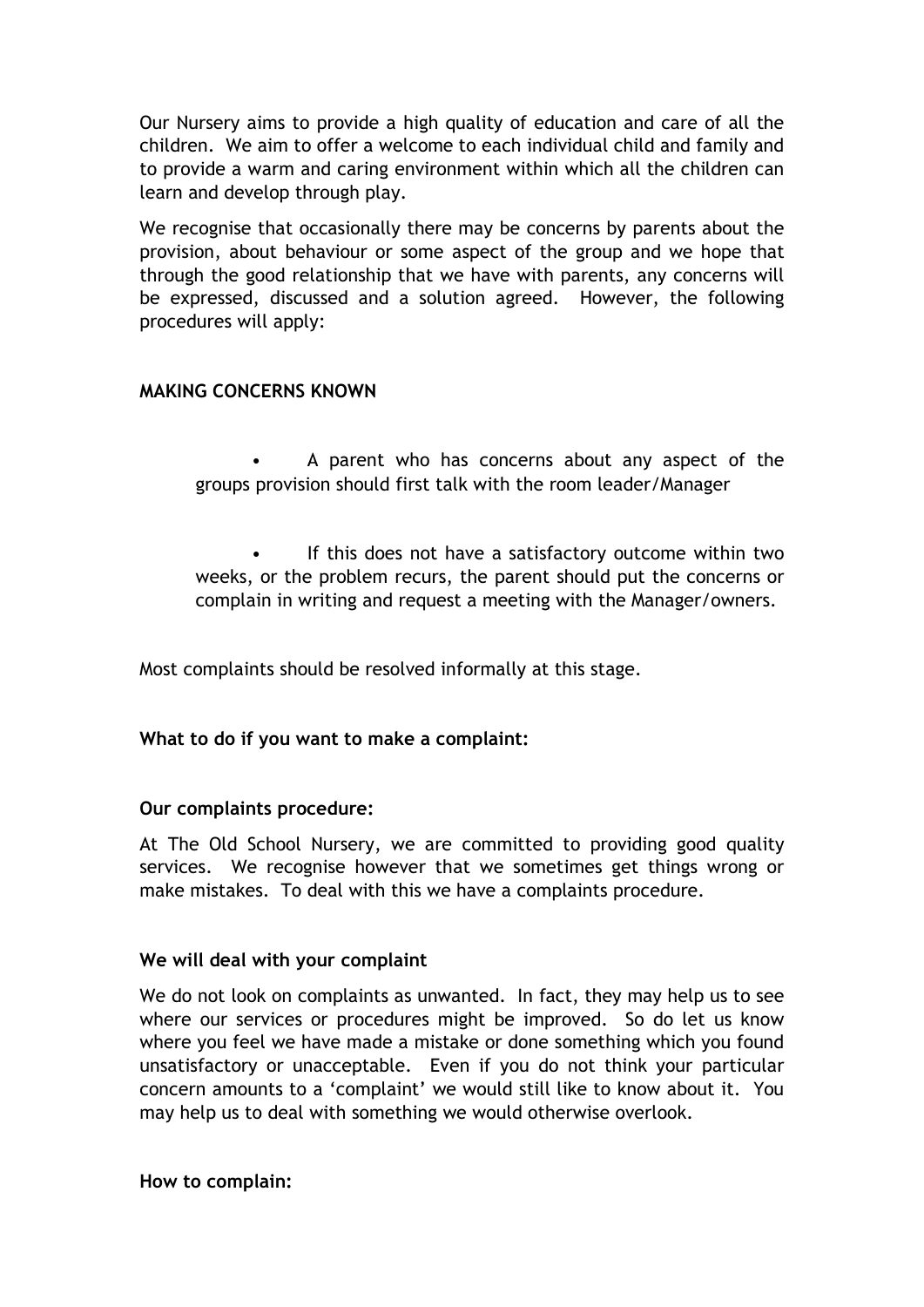## **Step 1: Contacting us**

The first step is to talk to a member of OSN staff. This can be done quite informally, either directly or by telephone.

Usually, the best staff member to talk to will be the person who dealt with the matter you are concerned about, as they will be in the best position to help you quickly and to put things right. If they are not available, or you would prefer to approach someone else, then ask for their superior.

We will try to resolve the problem on the spot if we can. If we can't do this, for example, because information we need is not to hand, then we will take a record of your concern and arrange the best way and time for getting back to you. This will normally be within five working days or we will make some other acceptable arrangement.

# **Step 2: Taking your complaint further**

We hope you will only feel the need to make a formal complaint as a last resort and that you will complain to the person dealing with the mater first to give them a chance to put things right. However, if you are still unhappy, the next step is to put your complaint in writing to the Directors of The Old School Nursery, setting out details, explaining what you think went wrong and what you feel would put things right. If you are not happy about writing a letter, you can always ask a member of staff to take notes of your complaint. You should make sure you agree with what they have recorded and that they provide you with your own copy for reference. This record will be passed promptly to the Directors to deal with.

Once the Directors receive a written complaint, they will arrange for it to be fully investigated. Your complaint will be acknowledged in writing within five working days of receiving it and the letter will say when you can expect a full response. This should normally be within three weeks unless the matter is very complicated, such as where other organisations need to be contacted. Where this is the case we will still let you know what action is being taken and tell you when we expect to provide you with a full response.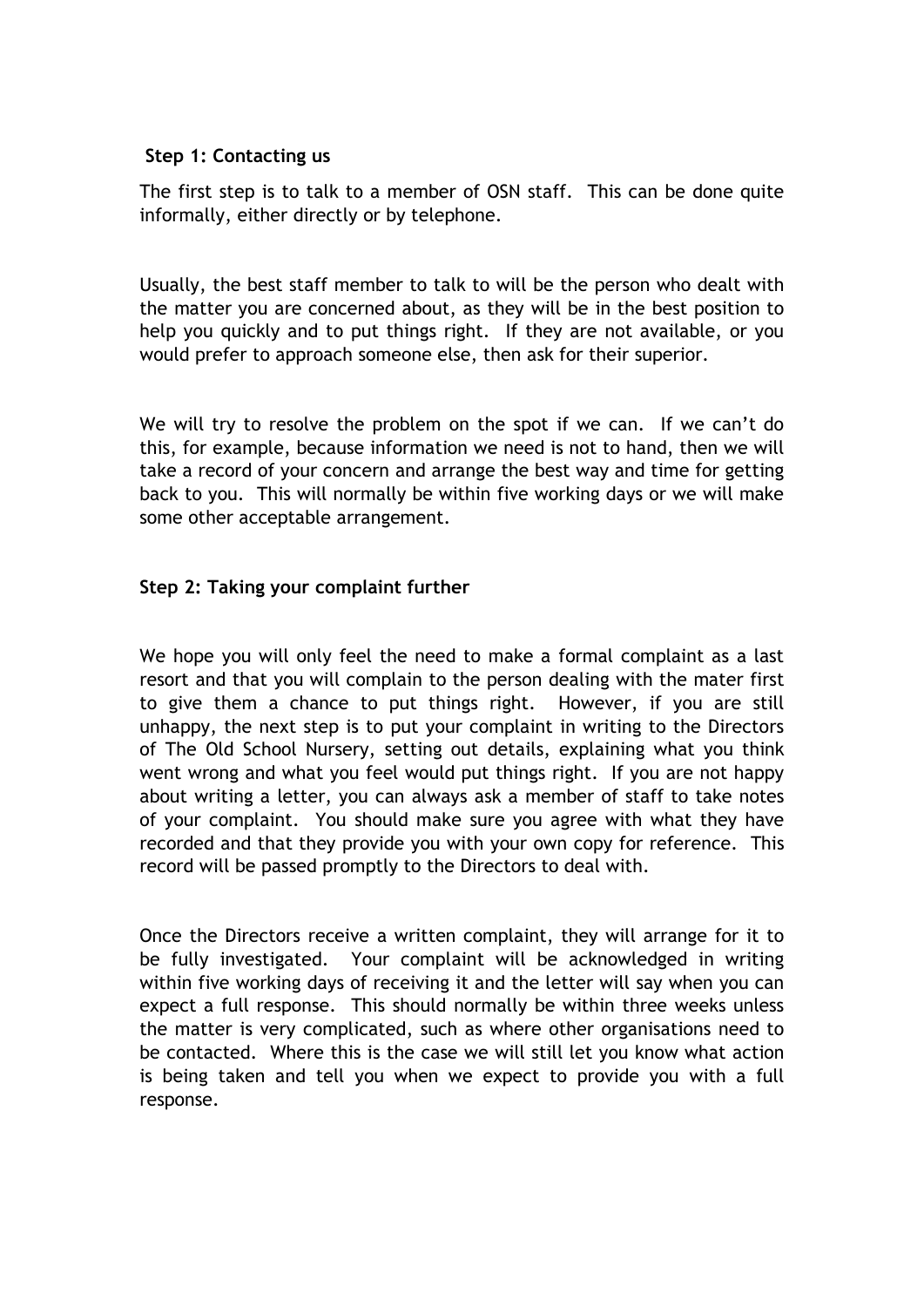## **Taking your complaint outside the organisation:**

If you are not satisfied with the Director's response, you can always seek advice from outside the organisation. It may be possible to seek help from an advice agency or another organisation. The Old School Nursery will provide you with details of any services local to your area if we can.

Early Years Ofsted Piccadilly Gate Store Street Manchester M1 2WD Telephone: 0161 618 8524 0300 123 1231 www.ofsted.gov.uk

Ofsted do have a complaints and enforcement department which is shown above. We hope you will be comfortable talking to one of the people listed below to try and resolve the matter before further action is taken:

Your child's Key worker, room leader or Faye Homer – Deputy Manager

Gemma Robinson – Manager

Lisa Richards or Tracey Bêtes – Directors

## **ACCESS AND STORAGE OF INFORMATION**

We believe that an open access policy is the best way of encouraging participation. Parents are welcome to view the policies and procedures file as any time the nursery is open. These policies govern the way in which the nursery operates and are located on the wall next to the main notice board. Parents are also welcome to see and contribute to all the records that are kept on their child; however, the nursery will adhere to Data Protection laws. The nursery ensures that it is registered in regard to data protection and a copy of the certificate can be viewed at in the main entrance hallway. All parent, child and staff information is stored securely according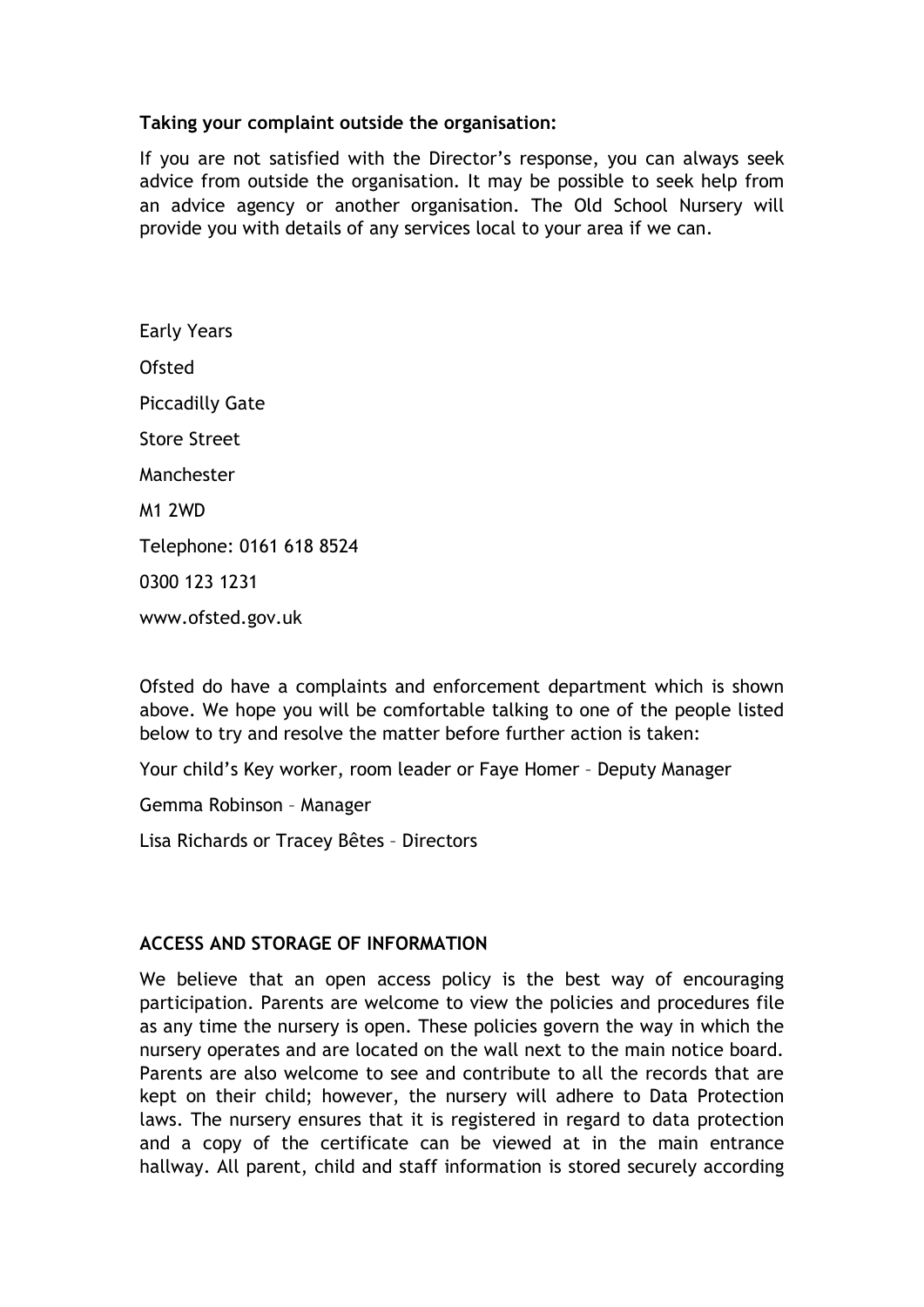to Data Protection including details, permissions, certificates and photographic images. The nursery's records and documentation are kept and stored in accordance to the minimum legislative archiving time. We currently archive records for at least 21 years and three months. This will be reviewed annually and amended according to any change in law/legislation.

# **GDPR Privacy Notice May 2018 Information about Pupils in Schools, Alternative Provision, Pupil Referral Units and Children in Early Years Settings**

The EU General Data Protection Regulation (GDPR) On the 25th May 2018 the General Data Protection Regulation (GDPR) will be applicable and the current Data Protection Act (DPA) will be updated by a new Act giving effect to its provisions. Before that time the DPA will continue to apply.

Our GDPR registration number is: ICO:00012545689

The Data Protection Officer (DPO) for the school are Tracey Betes and Lisa Richards We ensure that your personal data is processed fairly and lawfully, is accurate, is kept secure and is retained for no longer than is necessary. The Legal Basis for Processing Personal Data The main reason that the school processes personal data is because it is necessary in order to comply with the nursery's legal obligations and to enable it to perform tasks carried out in the public interest.

The nursery may also process personal data if at least one of the following applies:

- in order to protect the vital interests of an individual;
- there is explicit consent;
- to comply with the school's legal obligations in the field of employment and social security and social protection law;
- for the establishment, exercise or defence of legal claims or whenever courts are acting in their judicial capacity;
- for reasons of public interest in the area of public health;

• for reasons of substantial public interest, based on law, which is proportionate in the circumstances and which has provides measures to safeguard the fundamental rights and the interests of the data subject. The categories of pupil information that we collect, hold and share include:

• Personal information (such as name, unique pupil number and address and contact details, carers details);

• Characteristics (such as ethnicity, language, nationality, country of birth, religion and free school meal eligibility);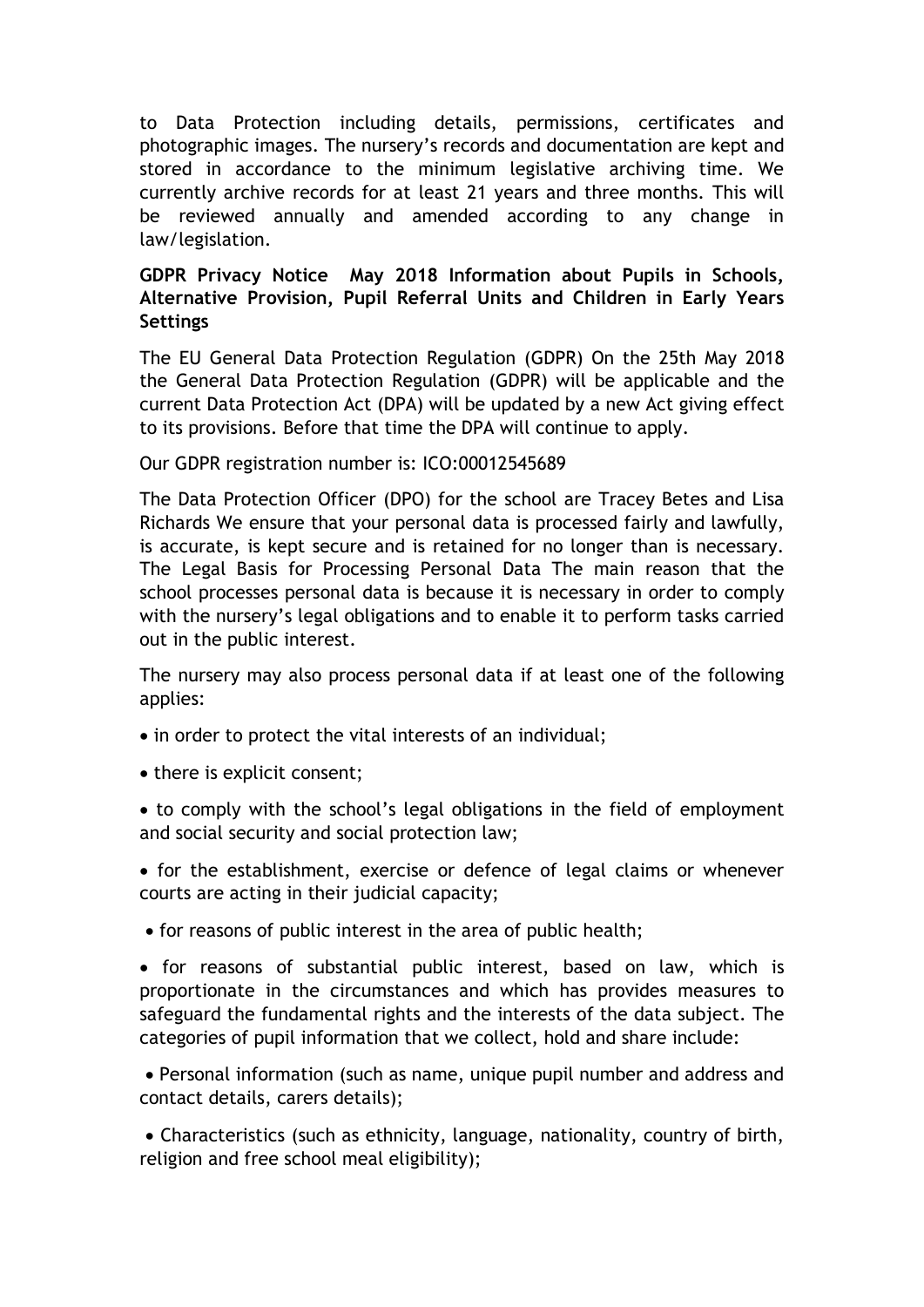• Safeguarding information (such as court orders and professional involvement); Privacy Notice for Pupils – May 2018

• Medical and administration (such as doctors information, child health, allergies, medication and dietary requirements);

• Attendance information (such as sessions attended, number of absences and absence reasons, behavioural information, details of any exclusion information);

- curriculum assessment results;
- behavioural information;
- where pupils go after they leave us;

• any special educational needs or disabilities as well as relevant medical information.

How we use information We collect and hold personal information relating to our pupils and those involved in their care, we may also receive information from previous schools or settings, the local authority(s) and/or the Department for Education (DfE).

We use this personal data to:

- support our pupils' learning;
- support our pupils' welfare;
- monitor and report on their progress;
- provide appropriate pastoral care;
- to keep children safe (food allergies, or emergency contact details);

• to meet statutory duties placed upon us for DfE data collections; • assess the quality of our services;

- process any complaints;
- protecting vulnerable individuals;

• the prevention and detection of crime. Who we share data with We may pass data to:

- the local authority;
- Schools or settings that a pupil attends after leaving this school;
- The Department for Education (DfE);
- NHS; third-party organisations, as allowed by law;
- agencies that provide services on our behalf eg Connect billing system;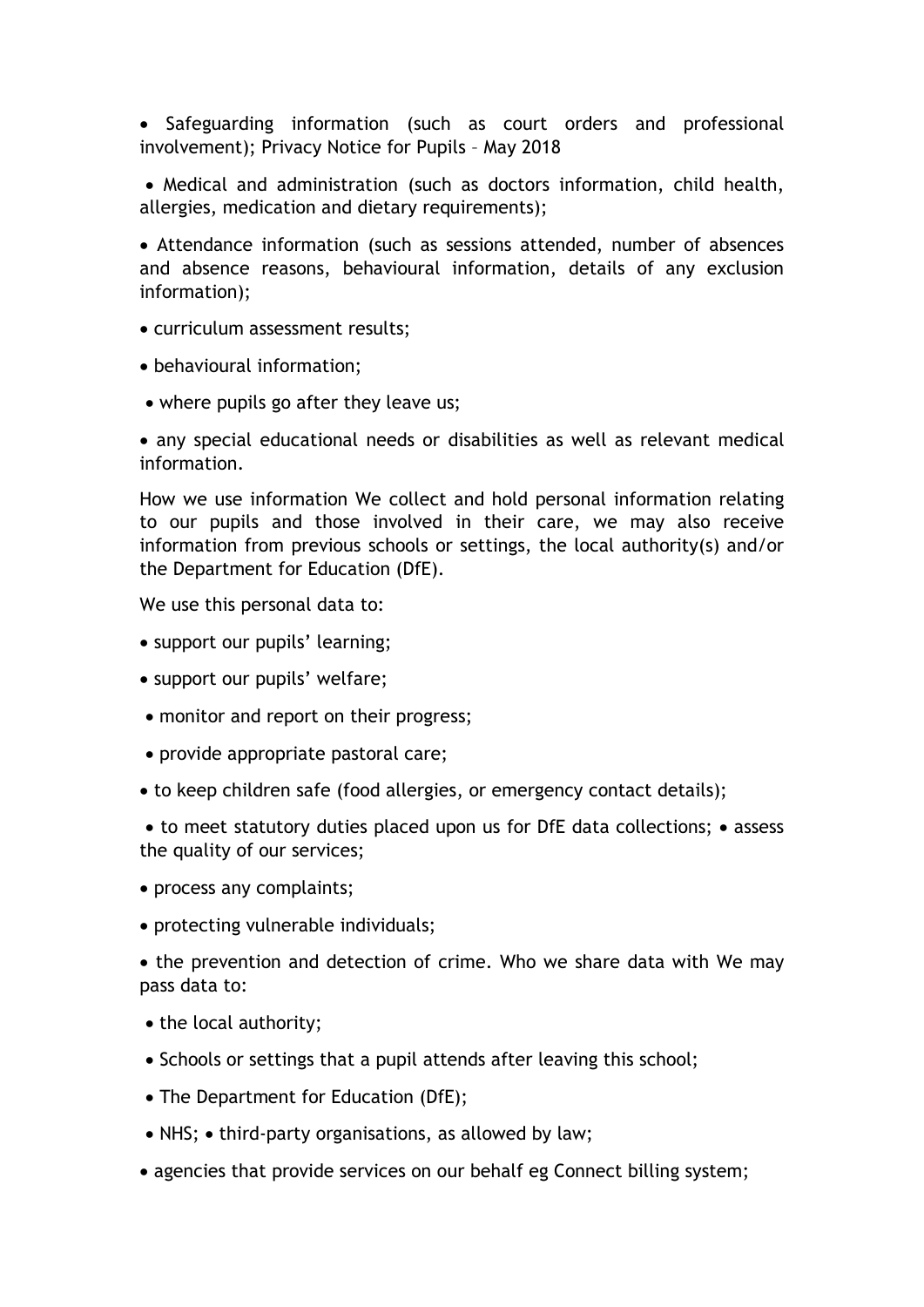• agencies with whom we have a duty to co-operate.

## **LATE COLLECTION AND NON-COLLECTION**

**Children are in the care of the Nursery throughout the session until they are handed over into the care of the parent/carer.** 

The times and procedures for collection of children should be made clear to parents in the information given to parents prior to a child starting at the nursery. Occasionally, a parent may be delayed or the child 'forgotten' by another family member, friend or neighbour.

If a child is not collected after a reasonable time of the session finishing, the parent/carer should be contacted by telephone.

If contact cannot be made, other parents of children in the group may be contacted for further information.

Another parent may offer to collect the child; in which case it needs to be established who will leave a note for the parent at the child's home

• If no one is able to take the child and staff are not able to wait beyond a reasonable time, or the premises are needed for another user group, the Manager or another member of staff may take the child home with them, ensuring that a note is left at the child's home and/or mobile to say where the child is, with contact details.

**This highlights the need for details to be given by parent of another family member, friend or neighbour who can be contacted in an emergency.**

All parents agree on arrival time at the nursery and are informed of procedures on what to do if they expect to be late.

This includes:

Calling the nursery as soon as possible to advise of their situation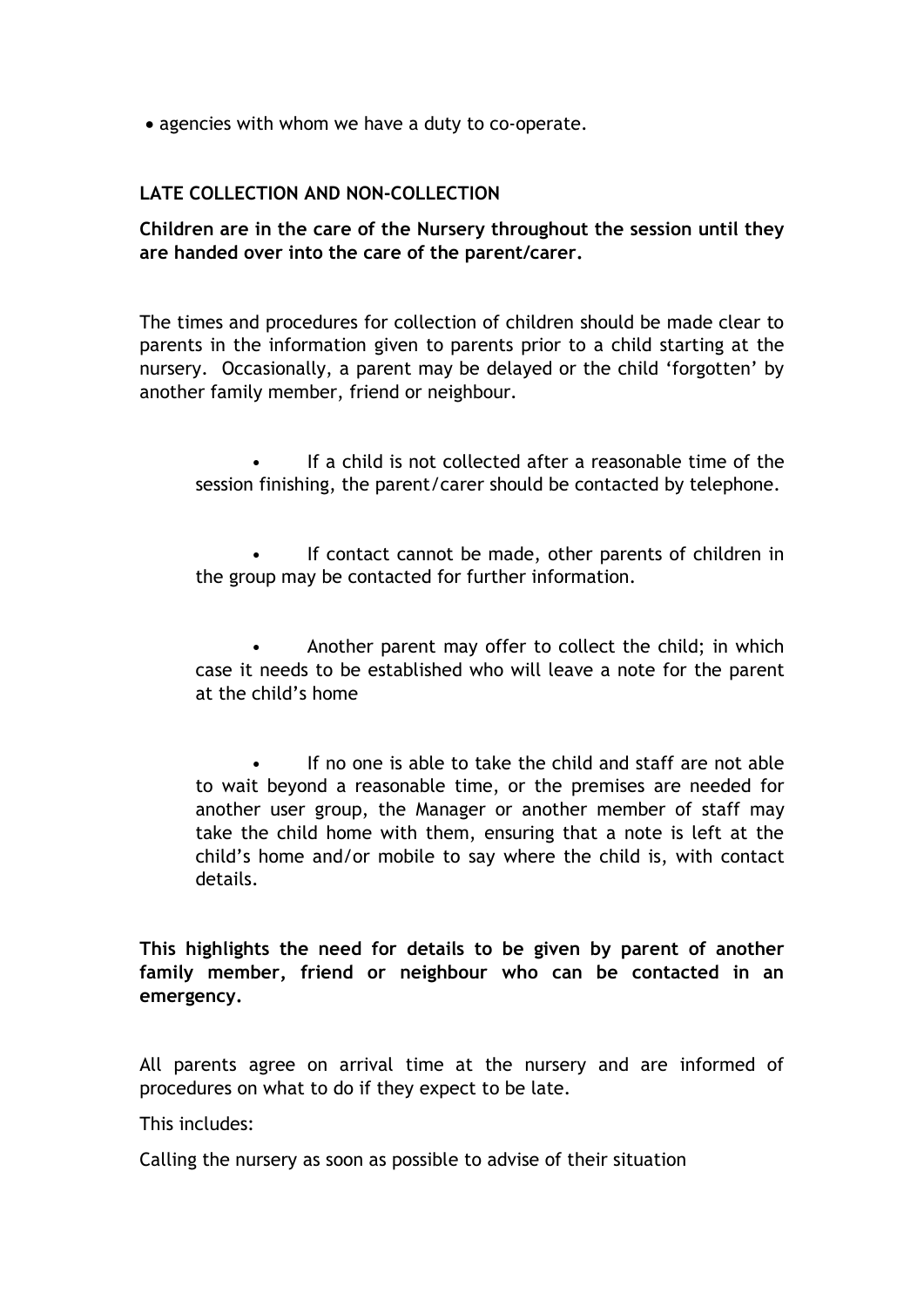Asking a designated person to collect their child wherever possible

Informing the nursery of this person's identity so the nursery can talk to the child if appropriate. This will help to reduce or eliminate the distress that may be caused by this situation

If the designated person is not known to the nursery staff the parent must provide a detailed description of this person. This designated person must know the agreed password in order for the nursery to release the child into their care. This is the responsibility of the parent.

If the parents still have not collected the child, the manager will telephone all contact numbers available every 10 minutes until contact is made. These calls need to be logged on a full incident record

In the event of no contact being made after one hour has lapsed, the person in charge will ring the Social Services Emergency Duty Team (MASH) and Ofsted to advise them of the situation

The two members of staff will remain in the building until suitable arrangements have been made for the collection of the child.

The child's welfare and needs will be met at all times and to minimise distress staff will distract, comfort and reassure the child during the process

In order to provide this additional care a late fee of £5 per 15 Minutes will be charged to parents. This will pay for any additional operational costs that caring for a child outside their normal nursery hours may incur.

Contact numbers:

## **MASH (Multiagency Safeguarding Hub)**

01403 229900

**Ofsted** 

0300 123 1231

#### **ADMISSIONS**

The Old School Nursery offers space for up to 36 children per session in our pre-school room and 25 in our 2/3 room. We offer 9 spaces in our Babies House. Matters taken into account in deciding which child can be offered a place in the nursery are:

Availability of places, taking into account the staff/child ratios, the age of the child and the registration requirements (EYFS requirements)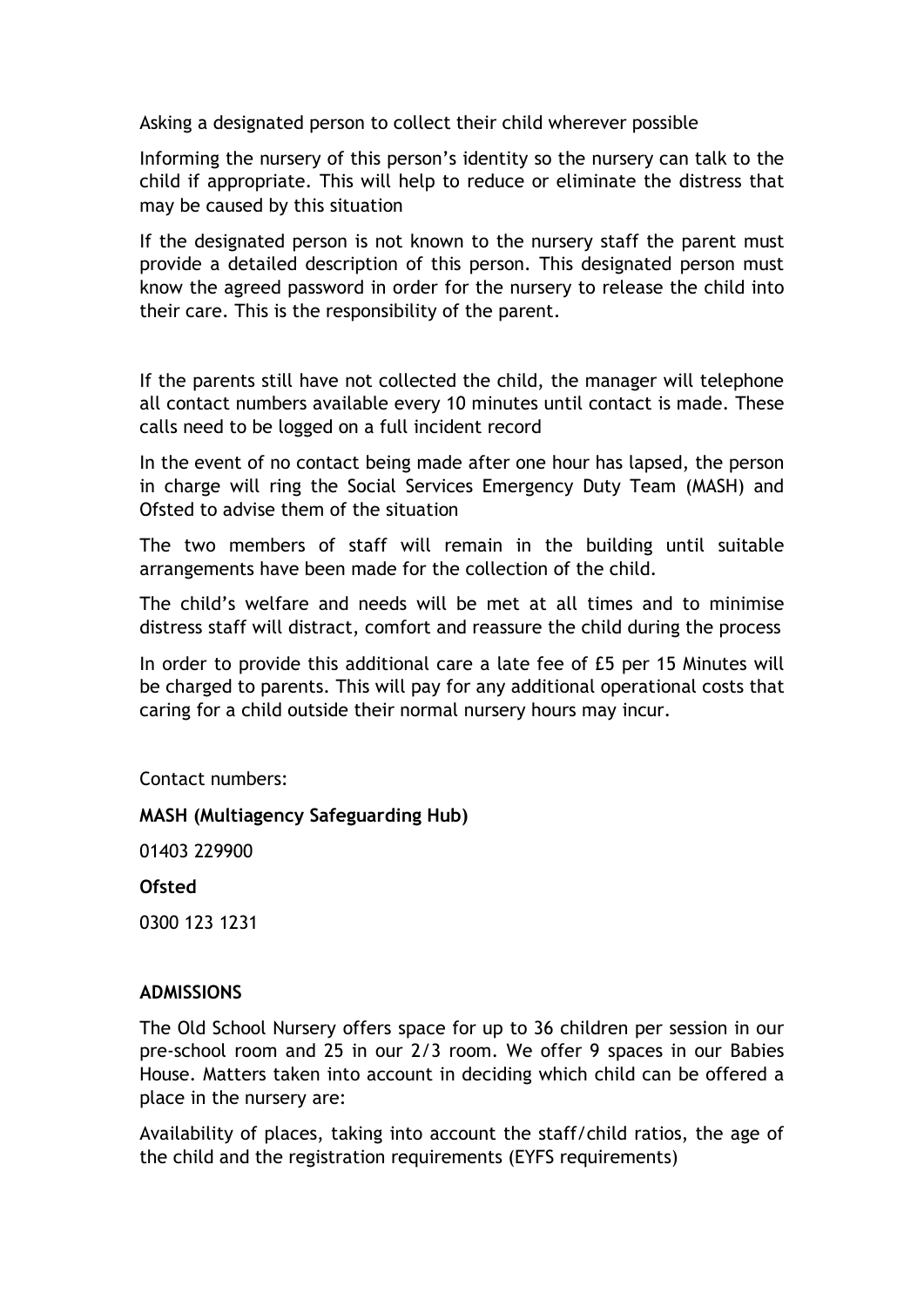When the application is received (priority is given to those who have been on the waiting list the longest)

The nursery's ability to provide the facilities for the welfare of the child, including appropriate staffing arrangements

We operate an inclusion and equality policy and ensure that all children have access to nursery places and services irrespective of their gender, race, disability, religion or belief or sexual orientation of parents.

Prior to a child attending nursery, parents must complete and sign a contract and registration form. These forms provide the nursery with personal details relating to the child. For example, name, date of birth, address, emergency contact details, parental responsibilities, dietary requirements, collection arrangements, fees and sessions, contact details for parents, doctor's contact details, health visitor contact details, allergies, parental consent and vaccinations etc.

All settings registered to accept government funding (detailed in the code of practice) must offer free places for three to five year olds for the sessions specified by the local authority, as well as funded places for 2 year olds where appropriate. These places will be allocated on a first-come, firstserved basis. All funded sessions are now in line with the flexible arrangement as specified by the Government. When you register your child for their funded place we will discuss your needs, and as far as possible with availability and staffing arrangements we will accommodate your wishes.

# TERM TIME/ALL YEAR ROUND SPACES

We offer term time (38 weeks) and all year round spaces (48 weeks). Term time is the most popular amongst our families and we have lower children and subsequently lower staffing numbers in the school holidays. Due to this we therefore join The Caterpillar & Butterfly Room children and staff together and operate from one room. If your child attends term time and you wish to enquire for them to do any additional 'ad-hoc' sessions in the holidays please do this by emailing the office half a term before the school holiday. Due to staffing we may be unable extra sessions prior to this time period. Please note we are unable to guarantee additional sessions due to adhering to our staffing ratios.

## **ARRIVALS AND DEPARTURES**

## **Policy Statement**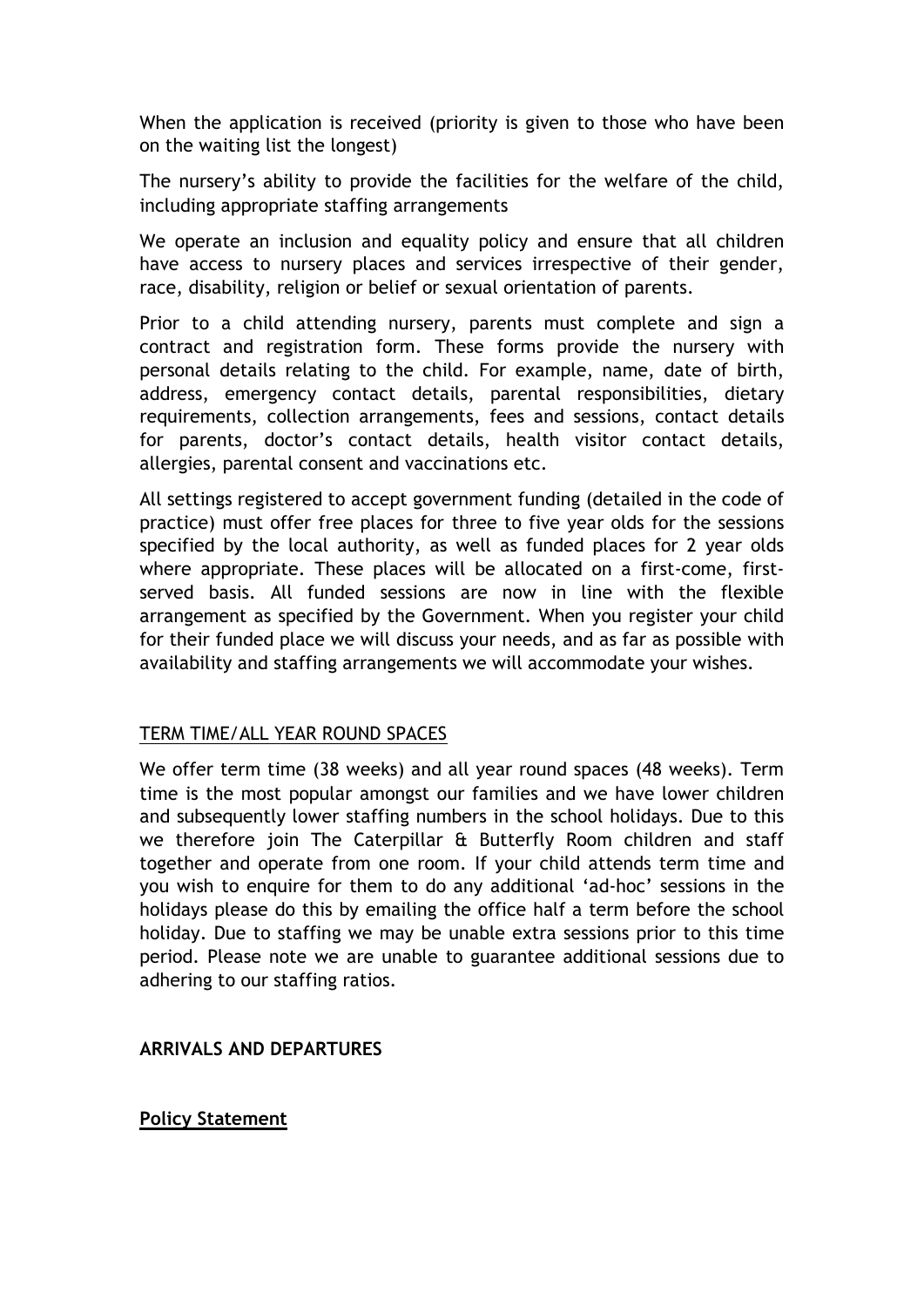It is the policy of the nursery to give a warm welcome to all children on their arrival to nursery. Entrance into the Nursery is via one main entrance door in either section, be it pre-school, 2-3's or Babies House which is locked with a bolt at the top of the door at all times. Attention is gained by ringing the door bell, at which point a permanent member of staff will attend and decide whether the person can gain access to the setting. Only management have keys for these main access doors and the code for the alarms. It is their responsibility to ensure the security of the setting and ensure that it is securely locked at the end of sessions where appropriate, unless this responsibility is passed to another staff member where this is approved by the directors.

Unauthorised persons are not permitted to open the door to anyone at any time. Anyone found doing this would be in breach of this policy. To be in breach may lead to the withdrawal of your contract held with the Nursery. All visitors must sign in and identify the purpose of their visit.

## **Section 1**

## **Arrival procedure**

•All children are to be brought into the main room by the person who is responsible for them upon arrival (Parent or guardian).

•The person dropping off must make the room staff aware of their arrival. Staff members are situated on the main door during arrival as the door is unlocked (although kept closed) at this time. A register of staff and children present is completed once the main front door is locked and all parents have left. An adult is at this door to ensure no unsupervised child leave.

•The person dropping off should place the child's belonging in the appropriate places – on their pegs in the main nursery

•Both the person dropping off and the staff members will then spend time exchanging information. This information will be used to assess the child's day. Some of the information exchanged may be as follows:

•An over view of the child since their last attendance

•Has the child eaten?

•Are they in good health? If not what are the problems?

•Who will collect them at the end of the session? Do they have the password?

•Have they had medication in the past 12 hours? If yes, what?

•The arrival and departure time of each child will be recorded on the registers where this differs from typical registration times.

•Any specific information provided by the parents should be recorded and passed onto the relevant member of staff/ key worker.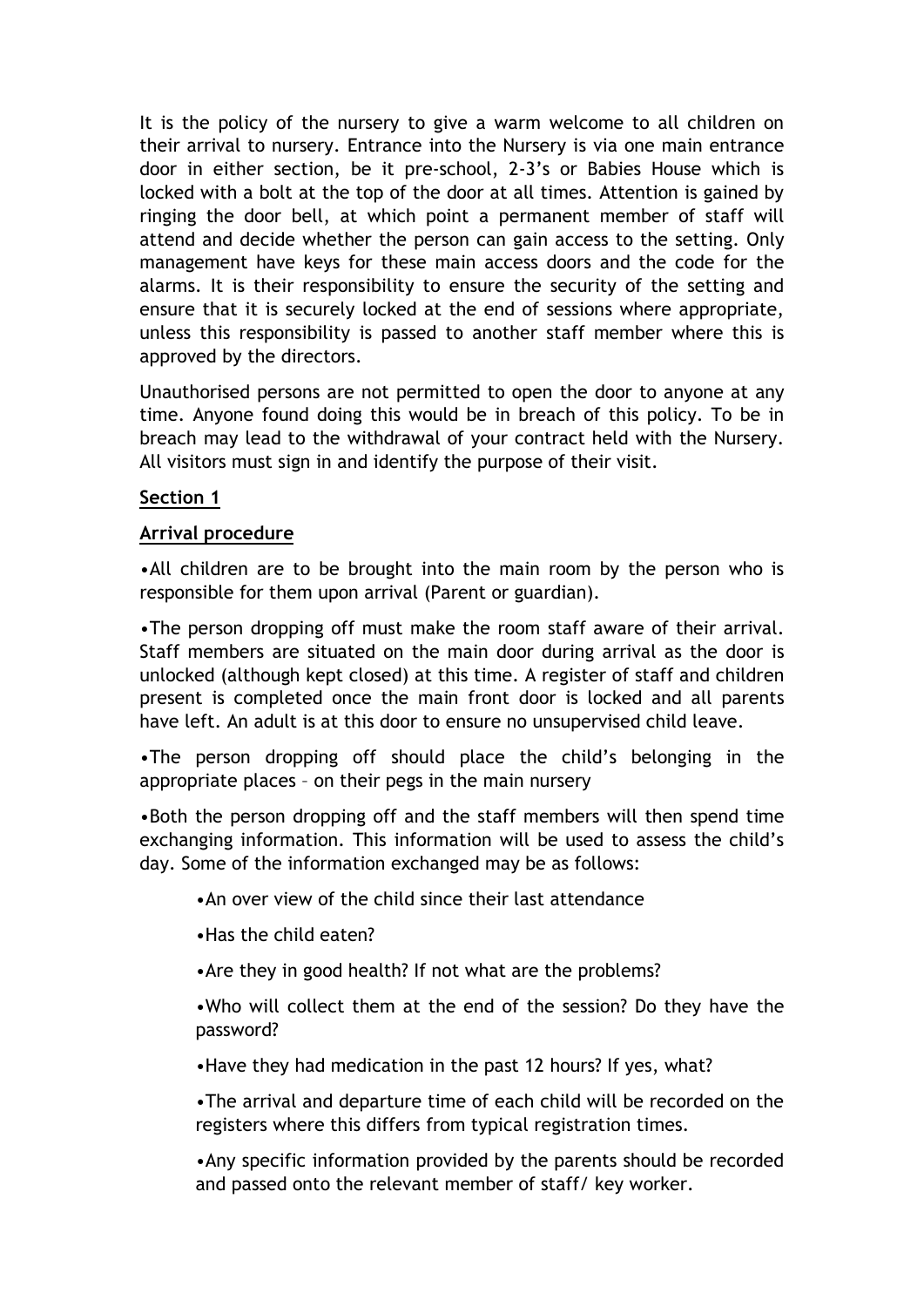•If a parent/carer requests that their child be given medicine during the day the staff member must ensure that the medicine consent form is completed and signed (staff should follow administration of medicine policy.)

•If a child has an existing injury, bruises, bump etc... Parents/ carers have a responsibility of informing staff of this when dropping the child off and should complete an existing injury form.

# **Section2**

## **Departures**

Collecting children from Nursery is in principal the same as for arriving set out in section 1 as is the procedure for entering the Nursery. After opening main door's, (once all children have been registered and accounted for, and are all sat waiting in a secure place with at least 2 members of staff situated at this door for safety), members of staff are then responsible for ensuring the conduct of such persons and that appropriate access to children is allowed and supervised. Parents must arrive in good time to ensure collection before the session end or closure time unless agreed otherwise in advance.

In our Babies House at pick up time parents are to identify themselves at the front door and are then given access by a member of staff to enter and collect their child.

Children will only be released from the care of the Nursery to individuals named by the Parent either in their file or on the morning of arrival. We will always contact a parent to gain consent to release to someone who we do not know, or who we were not told were coming. We realise this can be an inconvenience but it is necessary in ensuring the safety of each child.

A unique password set between Parent, Collector and Nursery must be used and received before handing over a child into their care.

The parent must ensure that a \*suitable person will collect their child in their absence

\* Suitable person must be over 18 yrs old and be capable of caring for the child in the absence of the child's parent

All staff should be aware that some children are not allowed to come into contact with members of their own family (a court order for example or if the parent doesn't have Parental Responsibility).

In such circumstances a record is kept of each child and the names of those family members with whom that child is forbidden contact. If one of these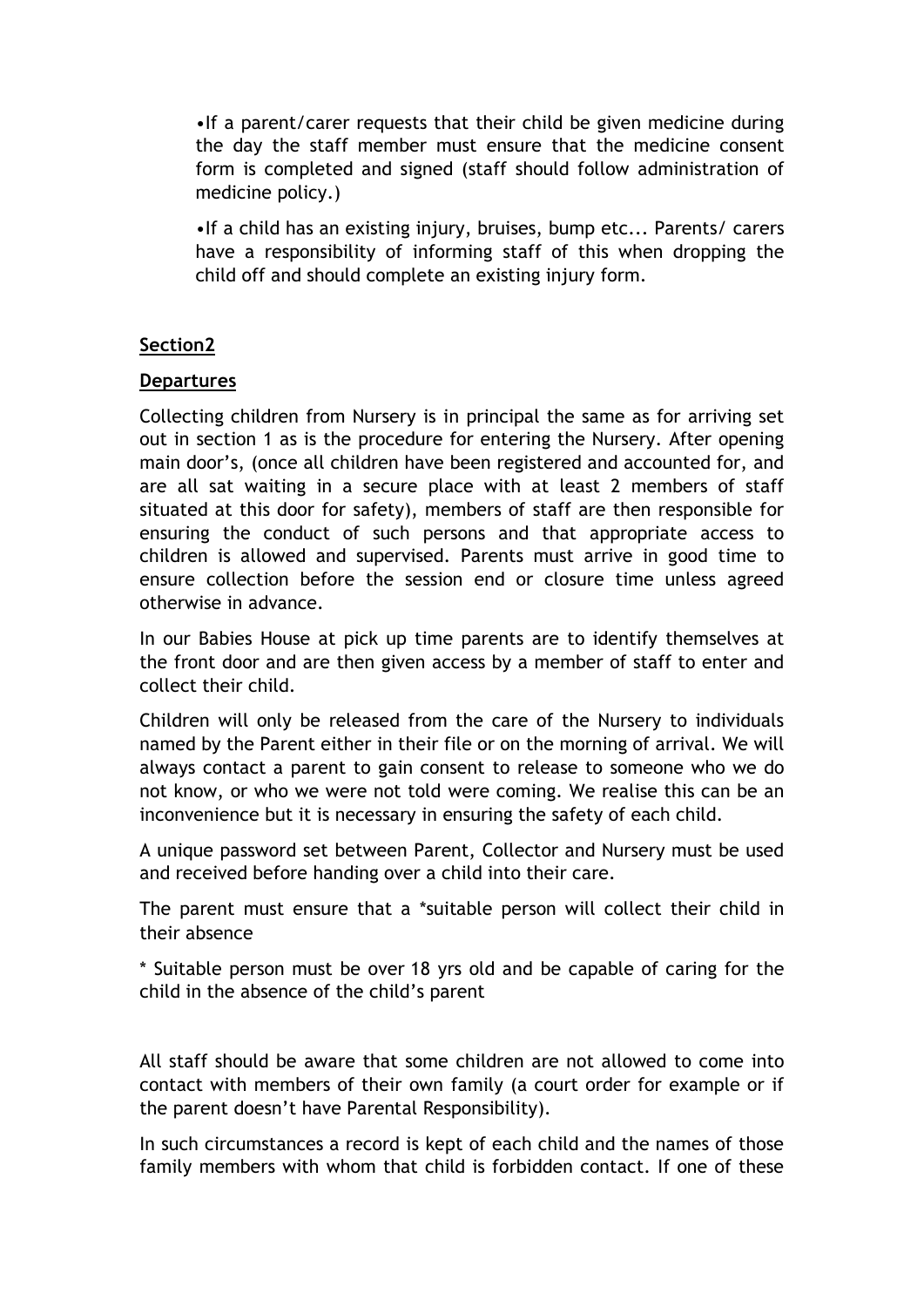family members should call at the nursery they must not be granted access and the manager or person in charge must deal with the situation and ensure that no contact is permitted. The child's primary carer must be informed of the incident immediately thereafter. Parents/ carers or authorised people may be asked to wait before access to the child is granted if a member of staff hasn't met one of them before or doesn't recognise them. They will seek advice from senior staff members.

# **Staff**

All staff will enter the building in the same way as the children; they must always seek another appropriate member of staff to unlock and re-lock the door once they have left or entered the building. This should be checked by the member of staff leaving/entering, by trying to open the door once leaving, and checking the door is bolted when entering.

Staff who are new or volunteering will not open the door for parents to collect their child until, they are sure they know who they are here to collect. Where they have opened the door the parent will be asked to wait until another member of staff can verify their identity.

A telecom system in the main nursery is in place to ensure the door is not opened to unknown or dangerous persons. The system will be used to gauge the identity of the person wishing to gain access and why they wish to. The spy hole can be used to verify this. People who are not recognised and cannot provide a reasonable reason for entry will not be allowed to enter the setting. If the person is deemed to be a threat to the security and safety of the children and staff the police will be called.

# **STAFF**

## **PERSONNEL**

The nursery's policies in respect of personnel are governed by the following:

The best interests of the children, their welfare, safety, care and development

The requirements of the Early Years Foundation Stage

The needs of the children including maintaining continuity of care

Compatibility between all members of staff and the building of a good team spirit

Consideration of the advancement of each member of staff both by internal and external training to help them achieve their maximum potential

Equal pay for work of equal value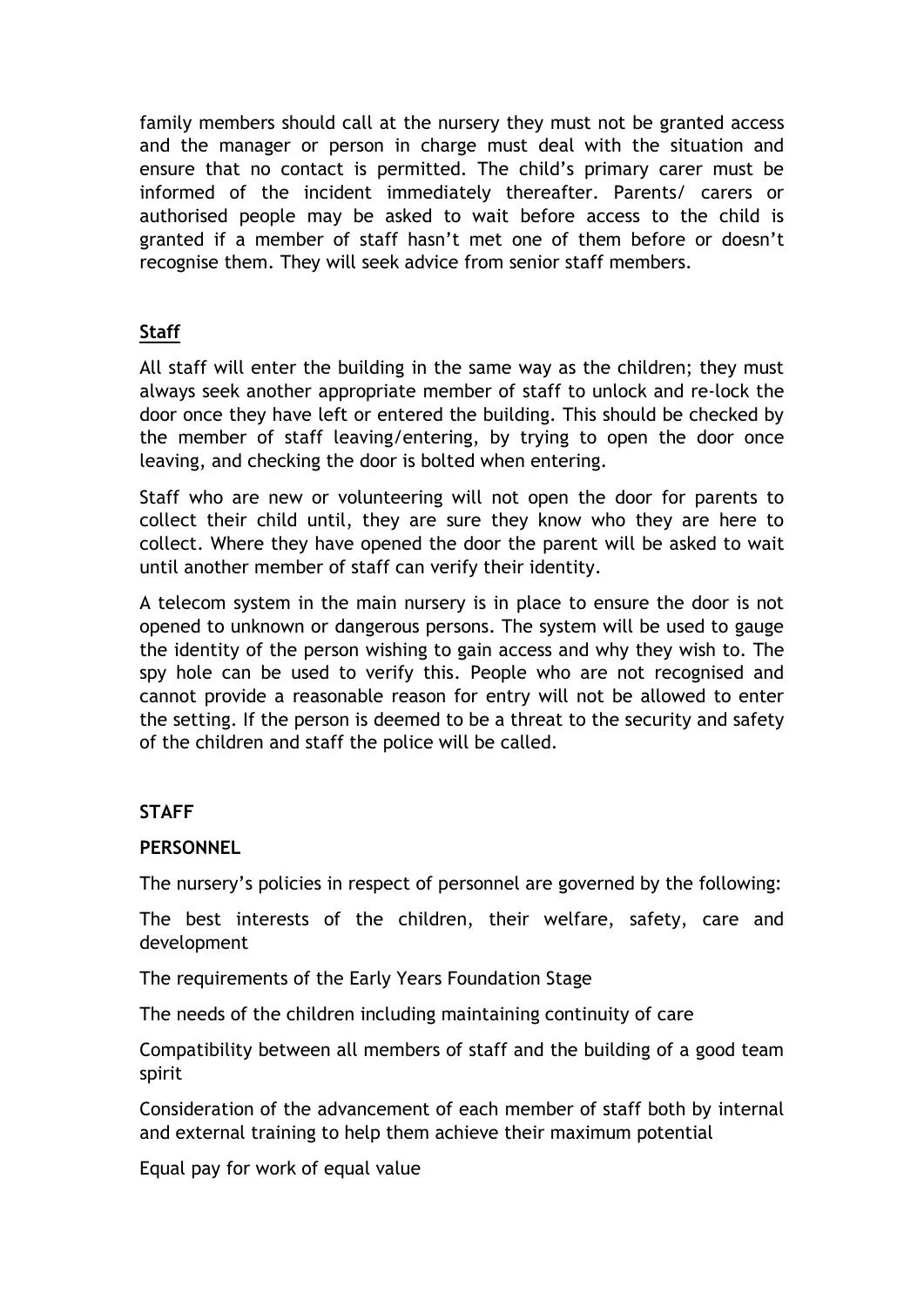Compliance with the current legislation including the principles of the Equality Act 2010 and all current legislation governing discrimination.

We will ensure:

The provision of a person specification and job description for each member of staff prior to an interview

All interviews will follow our recruitment procedures to ensure safe and fair recruitment occurs

The provision of a statement of terms and conditions and contract for each member of staff on employment (contract to be received by new employee within two months of commencement of employment)

New members of staff will be provided with copies of all the policies and procedures by email and we will ensure their understanding and adherence to these over an induction period.

Harassment of any member of staff relating to race, sexual orientation, gender, gender reassignment, age, religion or belief and disability will not be acceptable. This includes unwanted verbal or physical third party harassment by those not employed by the nursery

## **PERSONAL BELONGINGS**

Staff are required to store personal belongings including their phones and any medication in the lockers or safe provided. This ensures that our mobile phones policy is adhered to as well as protecting the children from unnecessary harm.

#### **STAFF DEVELOPMENT AND TRAINING**

The nursery highly values its staff. It is in the interests of the nursery, the children, their families, and the individual, that each staff member is given the opportunity to develop their skills to their maximum and to broaden their knowledge and skills in caring for children. Personal and professional development is essential for maintaining the delivery of high-quality care and learning for children in their early years. It underpins all aspects of positive interactions and activities planned for children.

At the Old School Nursery, we encourage all our staff are either level 2 or level 3 qualified in Early Years (or working towards their qualification).

We strongly promote continuous professional development and work with all staff to offer suitable training throughout the year.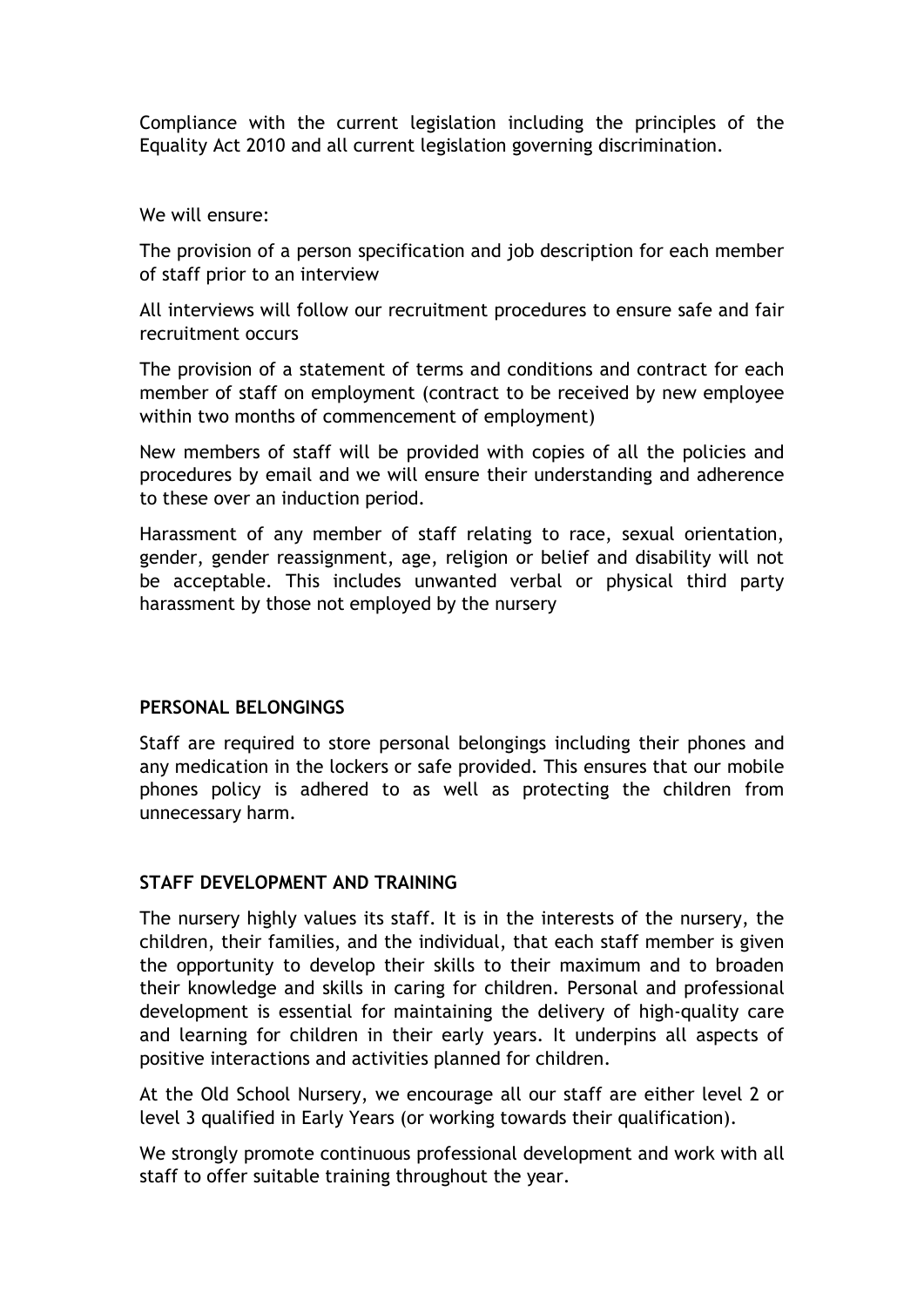To facilitate the development of staff we:

Coach, lead and offer encouragement and support to achieve a high level of morale and motivation

Promote teamwork through on going communication, involvement and a no blame culture to enhance nursery practice

Provide opportunities for delegation based on skills and expertise to offer recognition and stimulate staff

Encourage staff to contribute ideas for change within the nursery and hold regular staff meetings and team meetings to develop these ideas. Regular meetings are also held to discuss strategy, policy and activity planning

Encourage staff to further their experience and knowledge by attending relevant external training courses

Encourage staff to pass on their knowledge to those who are less experienced and share knowledge from external training with small groups of staff within the nursery

Provide regular in-house training relevant to the needs of the nursery

Staff appraisals are carried out annually where objectives and action plans for staff are set out, whilst also identifying training needs according to their individual needs

Promote a positive learning culture within the nursery

Provide inductions to welcome all new staff.

Offer ongoing support and guidance

## **SUPERVISIONS**

## 3.21 (EYFS STATUTORY FRAMEWORK)

*Providers must put appropriate arrangements in place for the supervision of staff who have contact with children and families. Effective supervision provides support, coaching and training for the practitioner and promotes the interests of children. Supervision should foster a culture of mutual support, teamwork and continuous improvement, which encourages the confidential discussion of sensitive issues'*

As part of our culture of safeguarding and continuous improvement we plan times for staff and management to meet to discuss children's development, staff development and any issues that may have arisen in confidence. It is a chance to identify and discuss areas of work that need developing and also praise good work. We aim to coach staff, making these sessions about team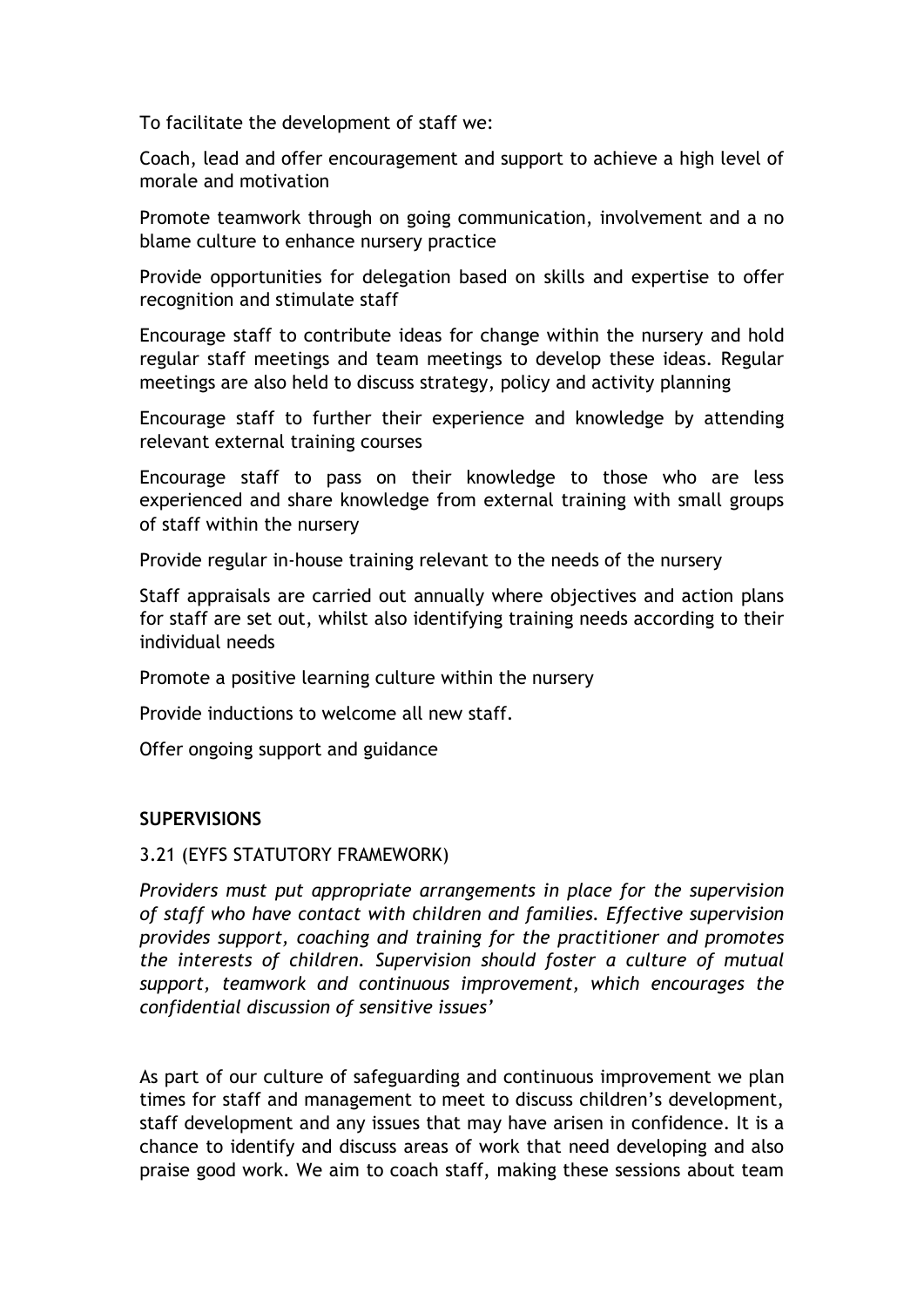work and support as well as creating mutual understanding about the subject matter. We will encourage staff to be reflective. All staff will be given this opportunity and the Managers development and issues are handled by the directors.

Supervisions provide staff with the opportunity to:

1. Discuss any issues, particularly concerning children's development or well-being.

- 2. Identify solutions to address issues as they arise.
- 3. Receive coaching to improve their personal effectiveness.
- 4. Identify and discuss any concerning holiday time and any absence.
- 5. Action and progress from previous supervisions and appraisals.
- 6. Current workloads
- 7. Actions for term ahead.

If there is anything either party wishes to add to the agenda, then this should be discussed at the beginning of the meeting.

It is the responsibility of the Manager **Gemma Robinson** and Deputy **Faye Homer** to plan time to ensure that all staff have this opportunity.

Staff are required to declare any criminal offences since last DBS or reason for incapability to work with children. This includes living in the same premise as someone who is deemed unfit to be around children – e.g. someone with a record of child abuse, someone on the sex offenders register etc.

## **CONFIDENTIALITY POLICY**

## **Definition of confidentiality**

Confidential information is information of some sensitivity, which is not already lawfully in the public domain or readily available from another public source, and which has been shared in a relationship where the person giving the information understood it would not be shared with others

## **Information Sharing: Practitioners Guide**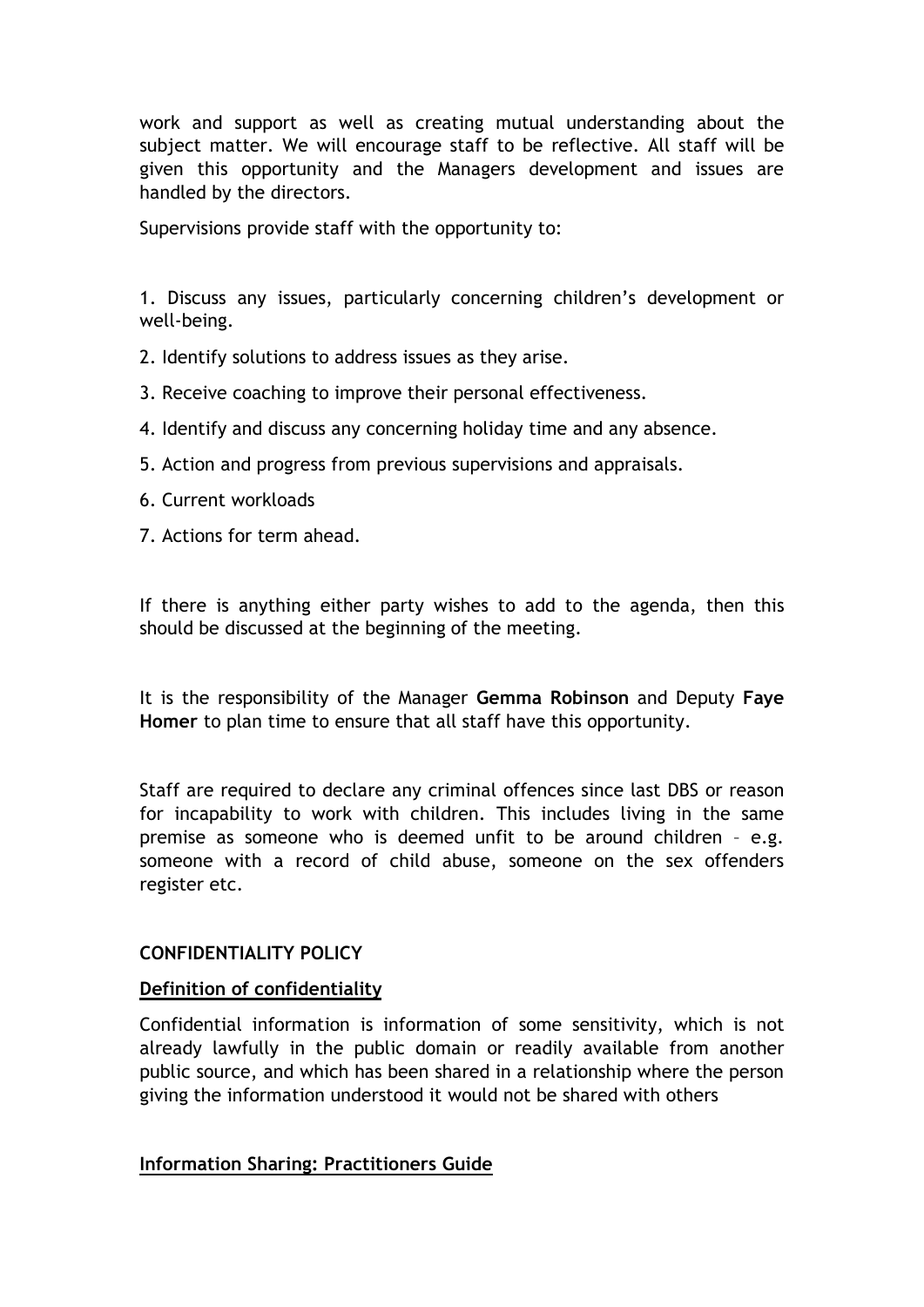In our setting, staff and managers can be said to have a 'confidential relationship' with families. It is our intention to respect the privacy of children and their parents and carers, while ensuring that they access high quality early years' care and education in our setting. We aim to ensure that all parents and carers can share their information in the confidence that it will only be used to enhance the welfare of their children.

There are record keeping systems in place that meet legal requirements; means of storing and sharing that information take place within the framework of the Data Protection Act and the Human Rights Act. Parents sign a 'confidentiality permissions' form when their child starts at our setting ensuring that we have made it clear our intentions regarding confidential information.

## **EYFS key themes and commitments**

A Unique Child Positive Relationships Enabling Environments Learning and Development 1.3 Keeping safe

- 2.1 Respecting each other
- 2.2 Parents as partners
- 3.4 The wider context

## **Confidentiality procedures**

We always check whether parents regard the information they share with us to be regarded as confidential or not. Some parents sometimes share information about themselves with other parents as well as staff; the setting cannot be held responsible if information is shared beyond those parents whom the person has 'confided' in. Information shared between parents in a discussion or training group is usually bound by a shared agreement that the information is confidential to the group and not discussed outside of it. Any staff or committee involved with parents on a social network (Facebook, Twitter etc.), no information must be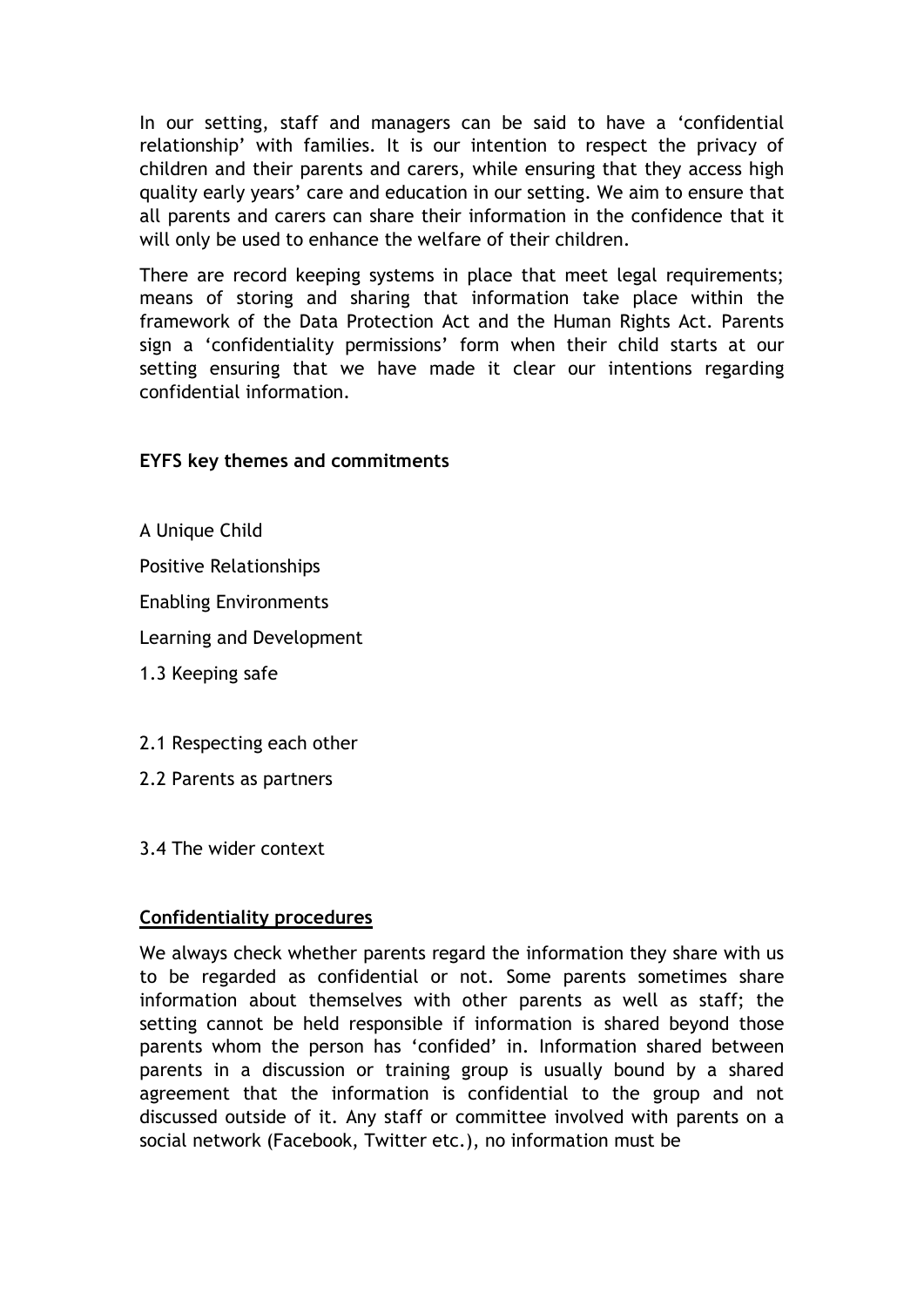disclosed/discussed about the workplace or children. Staff are advised by our social media policy not to have parents on social media sites.

We inform parents when we need to record confidential information beyond the general personal information we keep (see our record keeping procedures) -for example with regard to any injuries, concerns or changes in relation to the child or the family, any discussions with parents on sensitive matters, any records we are obliged to keep regarding action taken in respect of child protection and any contact and correspondence with external agencies in relation to their child. We keep all records securely (see our record keeping procedures).

## **Client access to record procedures**

Parents may request access to any confidential records held on their child and family following the procedure below:

1. Any request to see the child's personal file by a parent or person with parental responsibility must be made in writing to the setting Manager or Directors.

2. The setting Manager informs the Directors of setting and sends a written acknowledgement.

3. The setting commits to providing access within 14 days, although this may be extended.

4. The setting's Manager and staff prepare the file for viewing

5. All third parties are written to, stating that a request for disclosure has been received and asking for their permission to disclose to the person requesting it. Copies of these letters are retained on file.

'Third parties' include all family members who may be referred to in the records. It also includes workers from any other agency, including social services, the health authority, etc. It is usual for agencies to refuse consent to disclose, preferring the individual to go directly to them.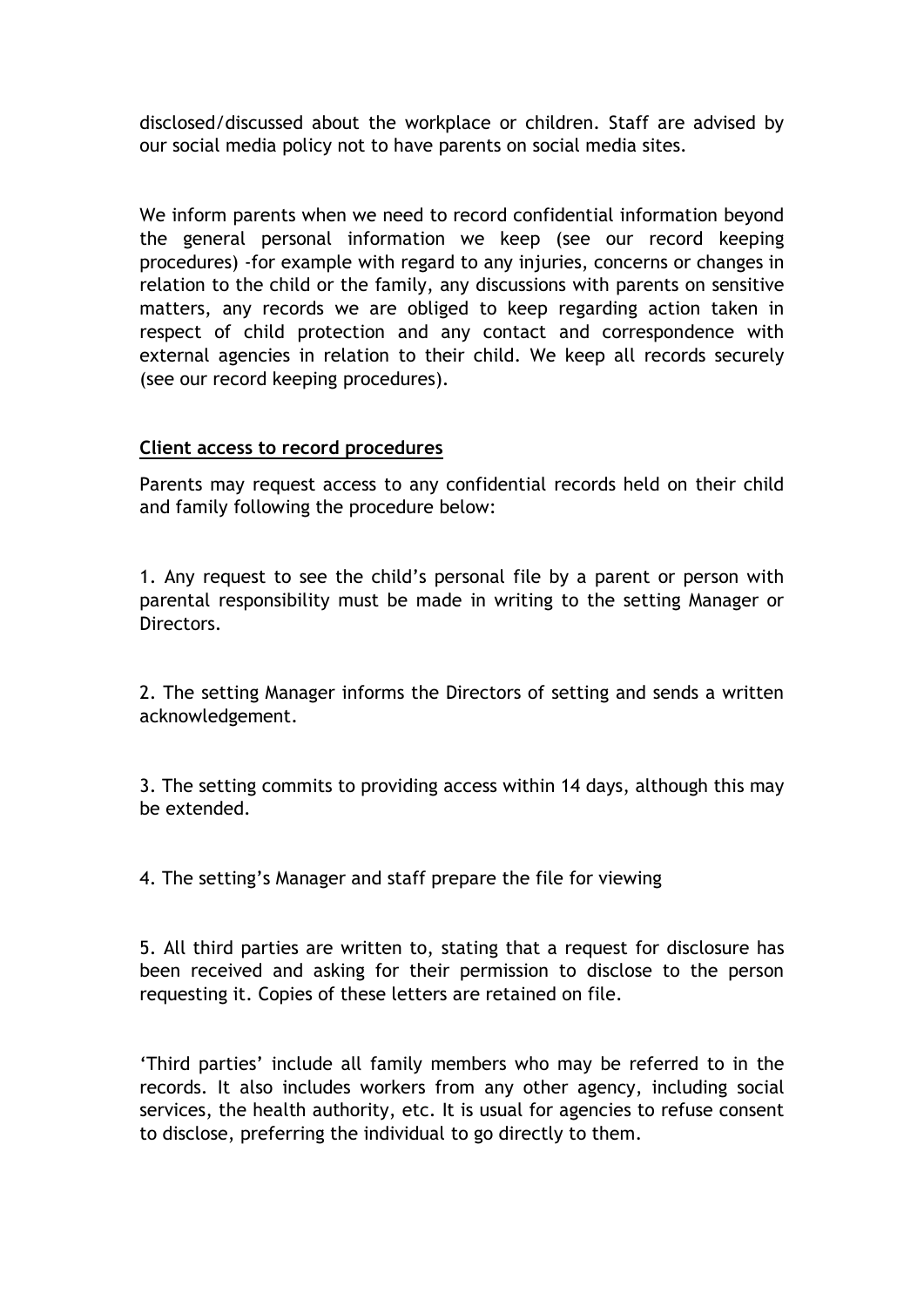When all the consents/refusals to disclose have been received these are attached to the copy of the request letter.

6. A photocopy of the complete file is taken.

7. The setting Manager goes through the file and remove's any information which a third party has refused consent to disclose. This is best done with a thick black marker, to score through every reference to the third party and information they have added to the file.

What remains is the information recorded by the setting, detailing the work initiated and followed by them in relation to confidential matters. This is called the 'clean copy'.

8. The 'clean copy' is photocopied for the parents who are then invited in to discuss the contents. The file should never be given straight over, but should be gone through by the setting Manager,

So that it can be explained.

9. Legal advice may be sought before sharing a file, especially where the parent has possible grounds for litigation against the setting or another (third party) agency.

All the undertakings above are subject to the paramount commitment of the setting, which is to the safety and well

-being of the child. Please see also our policy on child protection.

Legal framework

- Data Protection Act 1998
- Human Rights Act 1998

Further guidance

• Information Sharing: Practitioners' Guide (HMG 2006)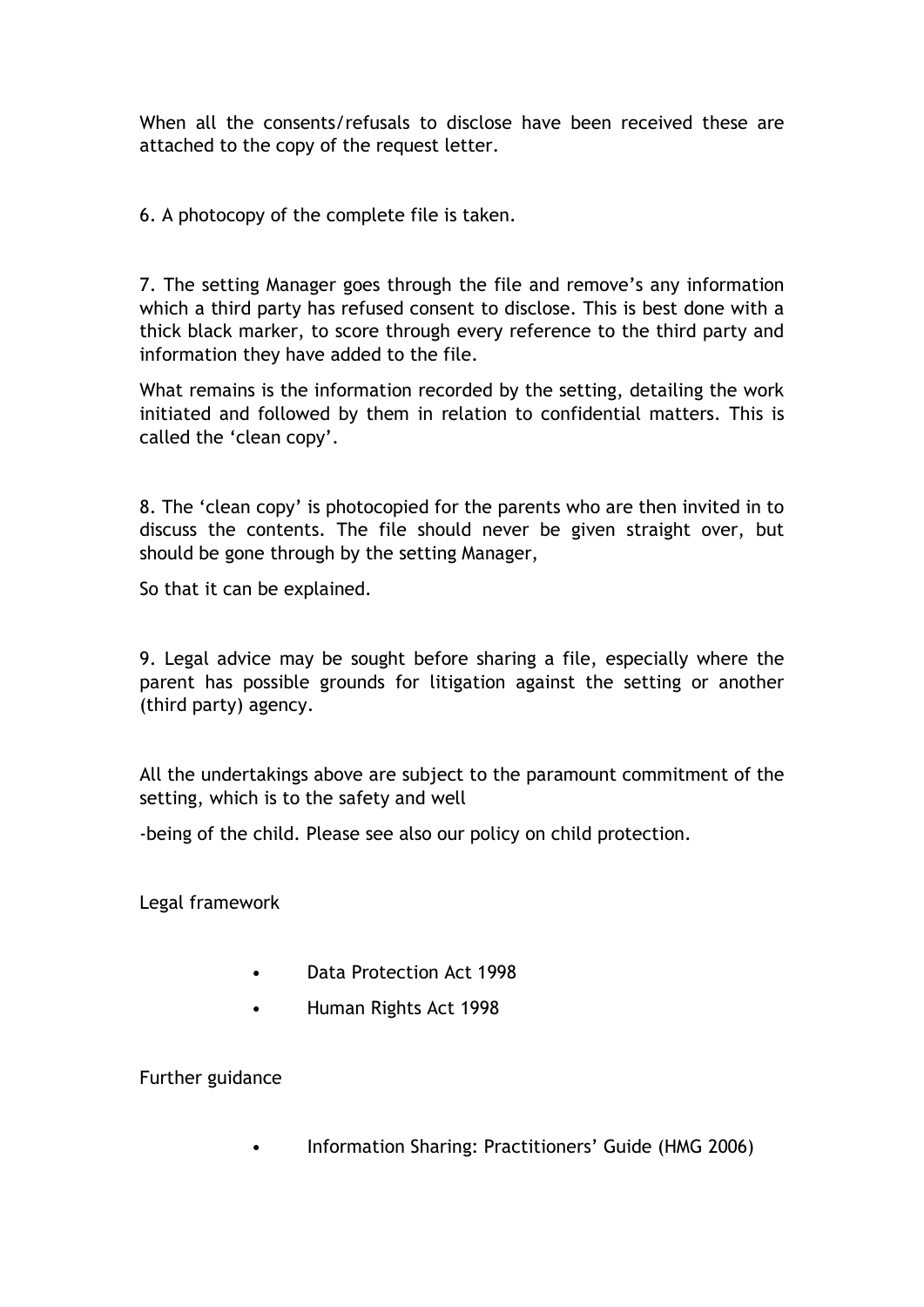• www.everychildmatters.gov.uk/\_files/ACB1BA35C20D4C42A1FE 6F9133A7C614.pdf

## **SAFE RECRUITMENT OF STAFF**

At the Old School Nursery, we are vigilant in our recruitment procedures aiming to ensure all people working with children are qualified and suitable to do so. We follow this procedure each and every time we recruit a new member to join our team.

#### **Advertising**

We use reputable newspapers, websites and the local job centre to advertise for any vacancies

We ensure that all recruitment literature includes details of our equal opportunities policy and our safe recruitment procedures; including an enhanced

Disclosure and Barring Service (DBS) check, at least two independent references for each new employee.

Interview stage

We shortlist all suitable candidates against a pre-set specification and ensure all applicants receive correspondence regardless of whether they are successful in reaching the interview stage or not

All shortlisted candidates will receive a job description, a person specification and a request for identification prior to the interview

The Directors will both sit on the interview panel and the Manager and deputy Manager and directors are all involved in the overall decision making

At the start of each interview all candidates' identities will be checked using, for example, their passport and/or photo card driving license. All candidates will be required to prove they are eligible to work in the UK

All candidates reaching the interview stage are questioned using the same set criteria and questions. These are formulated around specific areas of childcare, including safeguarding the children in their care, planning suitable activities to enhance the child's development and their understanding of the legal frameworks applied too childcare and used in the nursery. The questions will be value based and will ensure the candidate has the same values as the nursery with regards to the safety and welfare of the children in their care.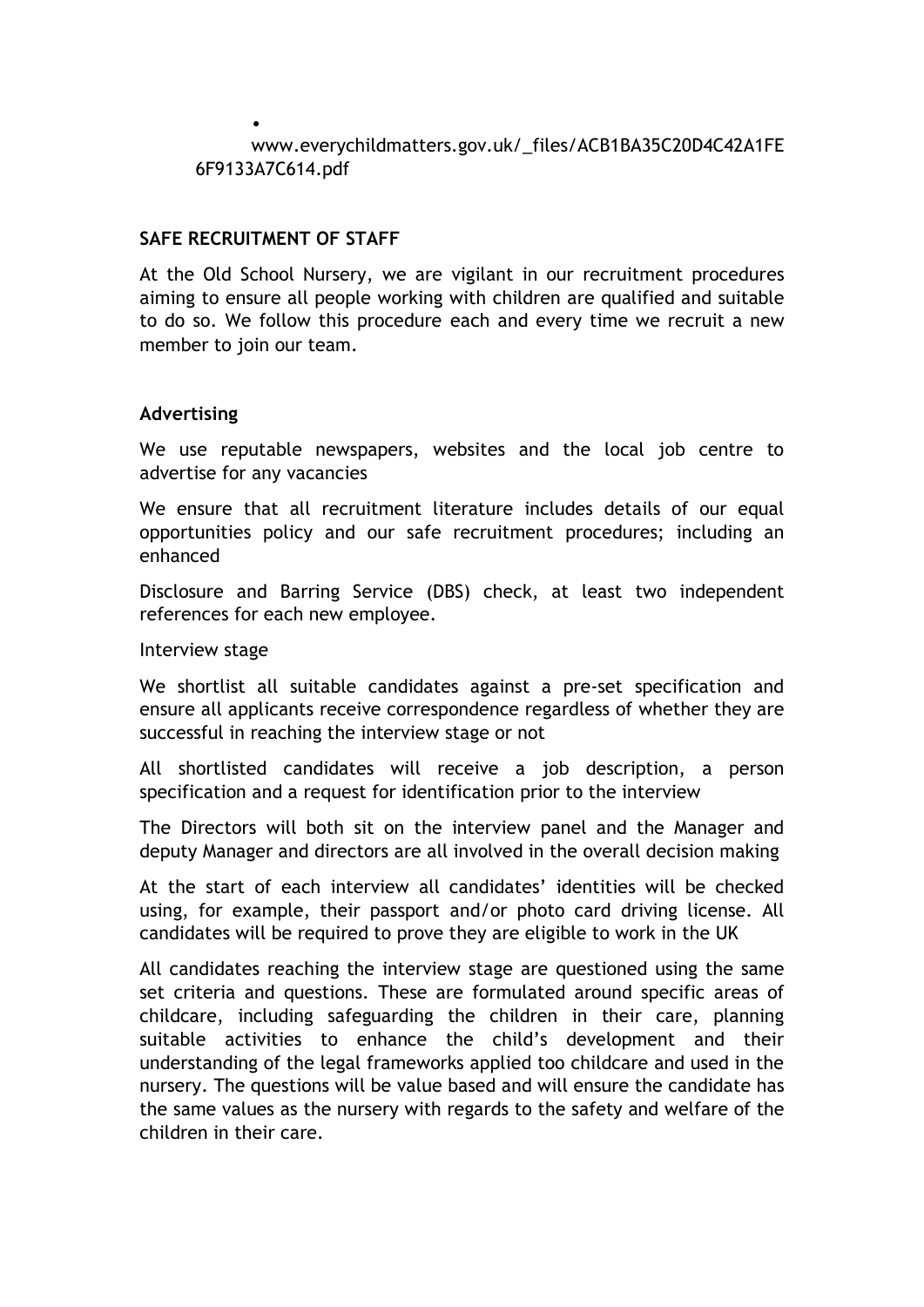Candidates will be given a score for their answers including a score for their individual experience and qualifications

Each shortlisted candidate will be asked to take part in a trial session which will involve spending time in the nursery interacting with the children, staff and where appropriate parents

The Director and Managers select the most suitable person for this position based on these scores and their knowledge and understanding of the early year's framework as well as the needs of the nursery.

Each candidate will receive communication from the nursery stating whether they have been successful or not.

## **Starting work**

The successful candidate will be offered the position subject to at least two references from previous employment or in the case of a newly qualified student, their tutor and a personal or professional reference (e.g. their GP). These references will be taken up BEFORE employment commences.

Prior to employment but after the job has been offered a health check questionnaire will be given to the employee

All new starters will be subject to an enhanced Disclosure and Barring Service (DBS) check whether they currently hold an enhanced DBS check or not. This will be initiated before the member of staff commences work in the nursery and they will not have unsupervised access to any child or their records before this check comes back clear. Further to this, the taking of photographs of any child, looking at their learning and development log or changing the nappy of any child will not be undertaken by any new member of staff without an up-to-date enhanced DBS check (whether supervised or not)

All qualifications will be checked and copies taken for their personnel files

All new members of staff will undergo an intensive induction period during which time they will read and discuss the nursery policies and procedures.

During their induction period all new staff will receive training on how to safeguard children in their care and follow the Safeguarding Children Policy and procedure

## **Ongoing support and checks**

All staff are responsible for notifying the manager in person should any circumstances arise that may affect their suitability to work with children. This will include any incidents occurring outside the nursery. Staff will face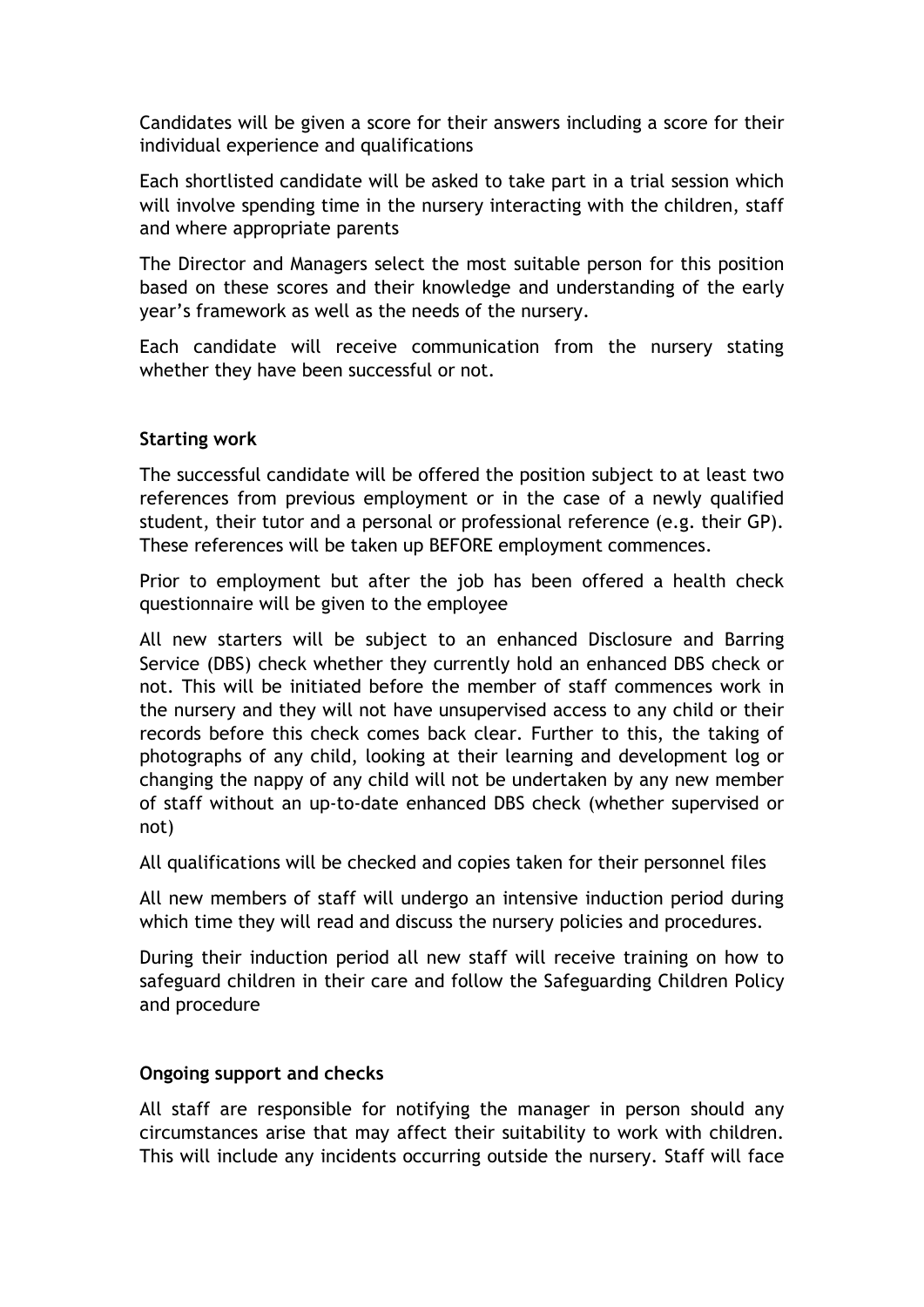disciplinary action should they fail to notify the manager in a reasonable timescale.

Each member of staff will receive a formal appraisal annually

The Manager, Deputy and room leaders will be responsible for any support the staff team may have between these reviews. This includes mentor support, one-to-one training sessions, ongoing supervision, work-based observations and constructive feedback.

## **Legal requirements**

The nursery abides by all legal requirements relating to safe recruitment from the Early Years Foundation Stage

The nursery also abides by the employer's responsibilities relating to informing the Independent Safeguarding Authority of any changes to the suitability of their staff, whether this member of staff has left the nursery or is still under investigation. Please refer to the safeguarding policy for further information.

#### **SUPERVISION OF STAFF**

The nursery directors along with the Manager are responsible for ensuring all staff, including students, are suitable to work with children. Checks are carried out via enhanced DBS clearance checks. Where possible staff will have the checks completed prior to starting employment. However, if there are delays in checks coming through as a last resort staff may work in the nursery before these checks are completed as long as they are supervised by registered staff at all times. All nursery staff will be informed of staff awaiting enhanced CRB clearances.

Staff awaiting these checks will never:

Be left unsupervised whilst caring for children

Take children for toilet visits unless supervised by registered staff

Change nappies

Be left alone in a room or outside with children

Administer medication

Administer first aid

Take photographs of any children

Look at a child's learning and development log.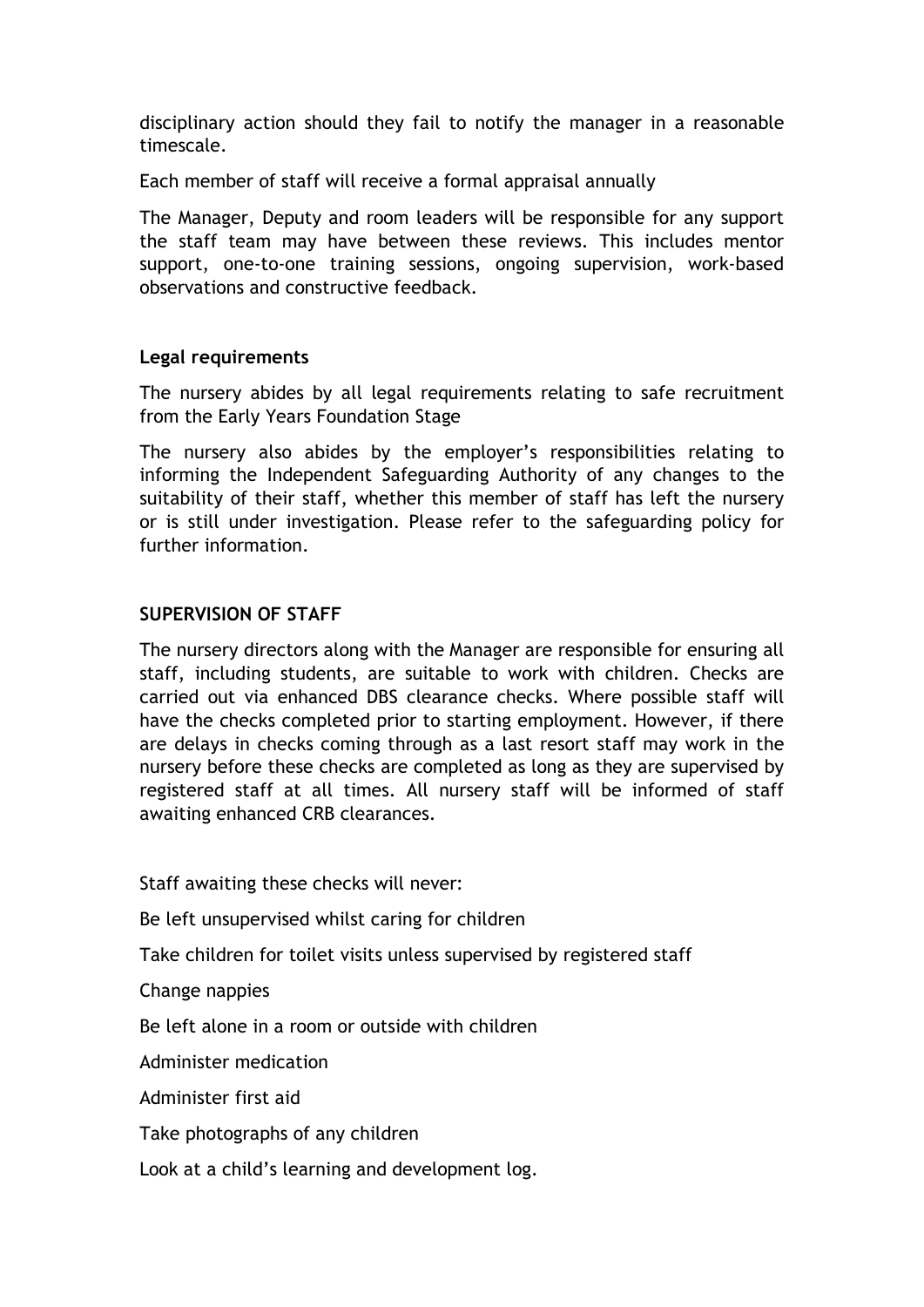Have access to children's personal details and records.

Whilst ensuring all the above are adhered to, we still recognise that it is vital that the staff member awaiting an enhanced disclosure is made to feel part of the team and participate fully in every other aspect of the nursery day. We recognise that the enhanced DBS disclosure is only part of a suitability decision and nursery management will ensure each individual working with a child goes through a vigorous recruitment and induction procedure (as laid out in the safe recruitment policy). We will also ensure they receive continuous support, training and supervision from management in order to provide a safe, secure and healthy environment for all children in the nursery. All students will also receive an interview to ensure they are suitable for the nursery, an induction process to ensure they fully understand and are able to implement the nursery procedures, working practices and values. All students will be fully supervised to ensure they receive the appropriate support, training and information they may require.

See student policy

## **STUDENTS**

The nursery is committed to sharing good practice with those wishing to pursue a career in childcare. Therefore, students will be welcomed to join our staff team and gain work experience within our nursery. We welcome the chance to encourage training. We accept student placements and recognise this as an opportunity to examine and revise our own practice. We will accept 3 student(s) at a time as more students than this places undue pressure on staff. We do, however, accept small groups or occasional placements when research or studies are being carried out that will be of benefit to childcare.

Students are expected to be associated with a recognised child-related course, or on occasions, pupils from local secondary schools on work experience. Placements will be offered after discussions with the appropriate tutors, and close links have been established with the college or school.

Students will attend a visit to the nursery for an interview, followed by their student induction and nursery tour. At this time, students will have the opportunity to read and discuss relevant health and safety policies.

Students will be supervised at all times by a member of staff assigned to them and will not be left alone with the children

Students will be asked to read all nursery policies that relate to their placement during their student induction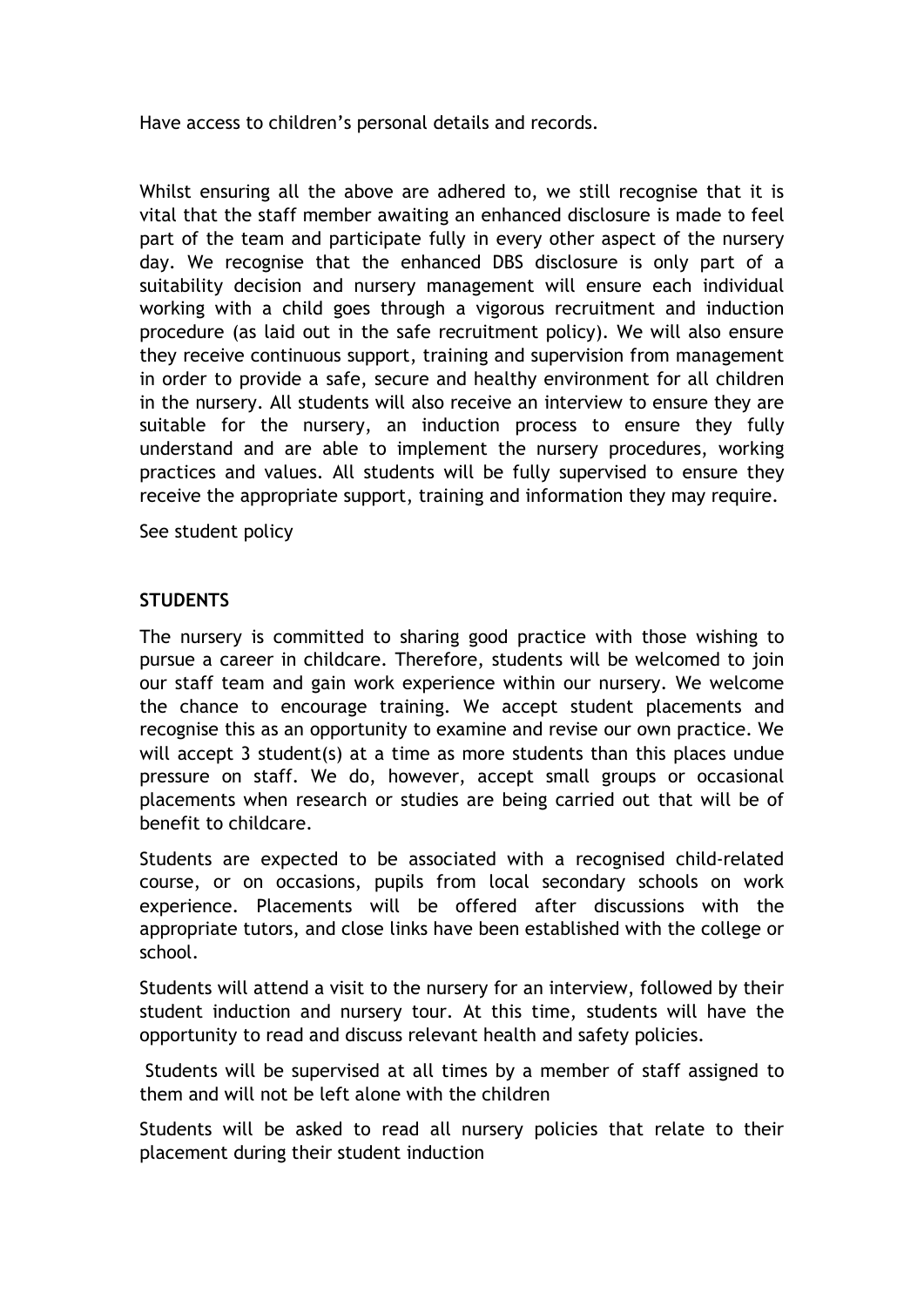It is expected that during the student's placement, their tutor will visit the nursery or have verbal communication with the Manager or room leader to receive feedback about the student's progress

Students will be offered support and guidance throughout their placement and offered constructive honest feedback in respect of their performance. Staff will respect individual students' needs and abilities and will aid their development

An accurate evaluation of ability and performance for both students and training providers will be provided and the nursery will support students who are experiencing difficulties with action plans if needed

To maintain parent partnerships, parents will be informed of when students are present in the nursery via the notice board. Wherever possible this will be accompanied by a recent photograph of the student.

All students on placement must adhere to the same codes of conduct as permanent staff and this also applies to time-keeping and dress codes. Confidentiality must be upheld at all times. Students are attached to a senior member of staff who will supervise their work and explain the health, safety and fire requirements. All students are encouraged to contribute fully to the nursery routine and to spend some time in each area. Students must not be left alone with children and they should only be allowed to change nappies when supervised.

Students' induction pack

On commencing their placement, the student will be given a pack containing:

General information about the nursery

A copy of this Student policy

Details of access to all nursery relevant policies and procedures

## **VOLUNTEERS**

The Old School Nursery recognises the immense benefits that volunteers bring to the nursery. In return, we hope to give volunteers an opportunity to exercise their skills in a different environment and to undertake new experiences.

Status of volunteers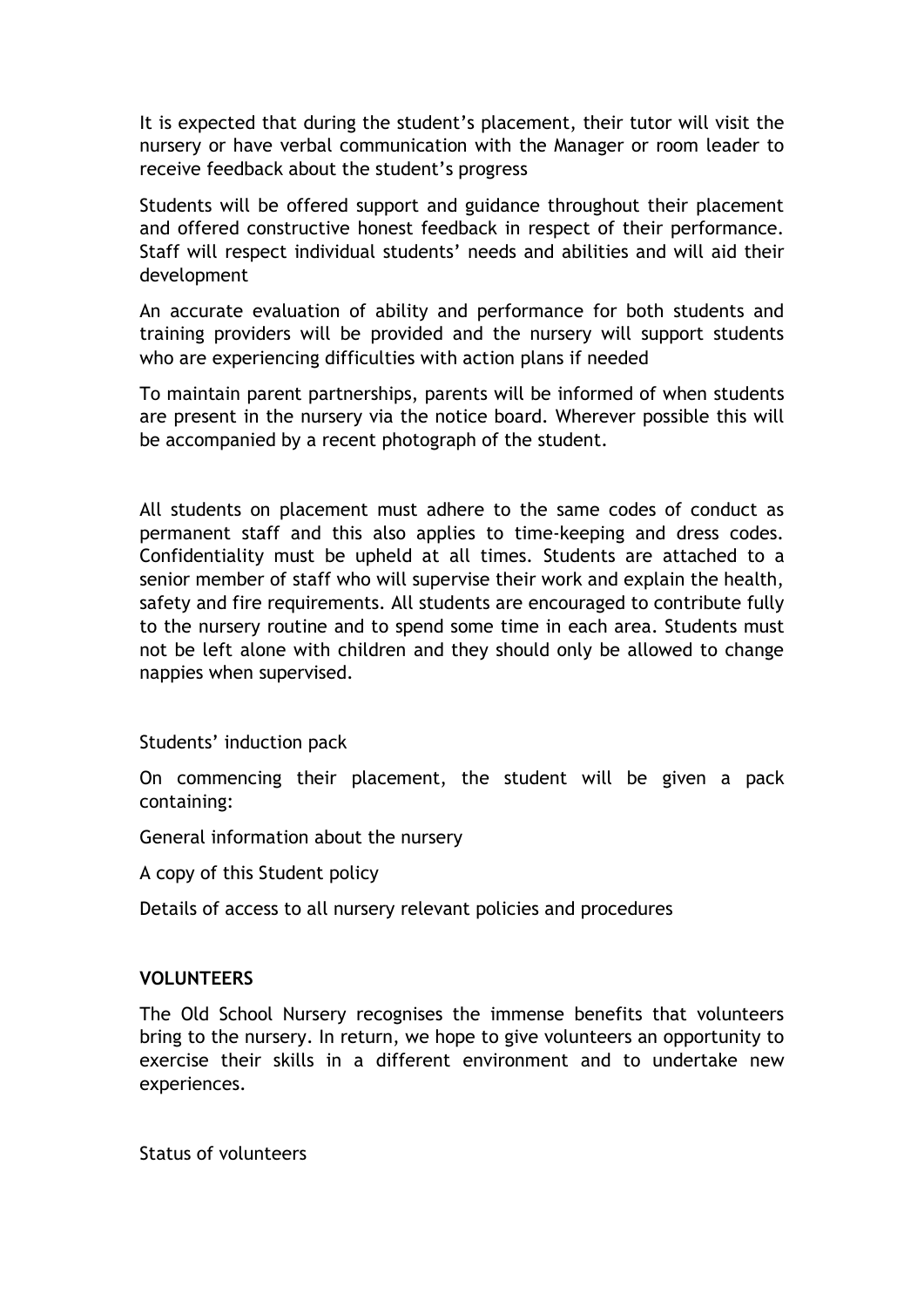A volunteer is not an employee and will not have a contract of employment with the nursery. We will however insist that the volunteer follows all nursery procedures in the same manner as a paid employee to ensure consistency and quality of care and early learning for the children.

Enhanced DBS check

All volunteers will have suitability checks conducted in the same way as paid employees. This will include enhanced DBS checks.

These checks will be conducted before any volunteer starts their time within the nursery.

#### Policies and procedures

Volunteers are expected to comply with all the nursery's policies and procedures. The volunteer's induction process will include an explanation of this.

#### Confidentiality

Volunteers are likely to become aware of confidential information within the nursery either about the children, its staff and parents. Volunteers should not disclose this information and should follow the nursery confidentiality procedure at all times.

#### **WHISTLEBLOWING**

Whilst we expect all our colleagues, both internal and external, to be professional at all times and hold the welfare and safety of every child as their paramount objective, there may be occasions where this may not be happening.

It is vital that all team members talk through any concerns they may have with their line manager at the earliest opportunity to enable any problems to be ironed out as soon as they arise.

#### Disclosure of information

If, in the course of your employment, you become aware of information which you reasonably believe tends to show one or more of the following, you MUST use the nursery's disclosure procedure set out below:

That a criminal offence has been committed or is being committed or is likely to be committed

That a person has failed, is failing or is likely to fail to comply with any legal obligation to which they are subject e.g. EYFS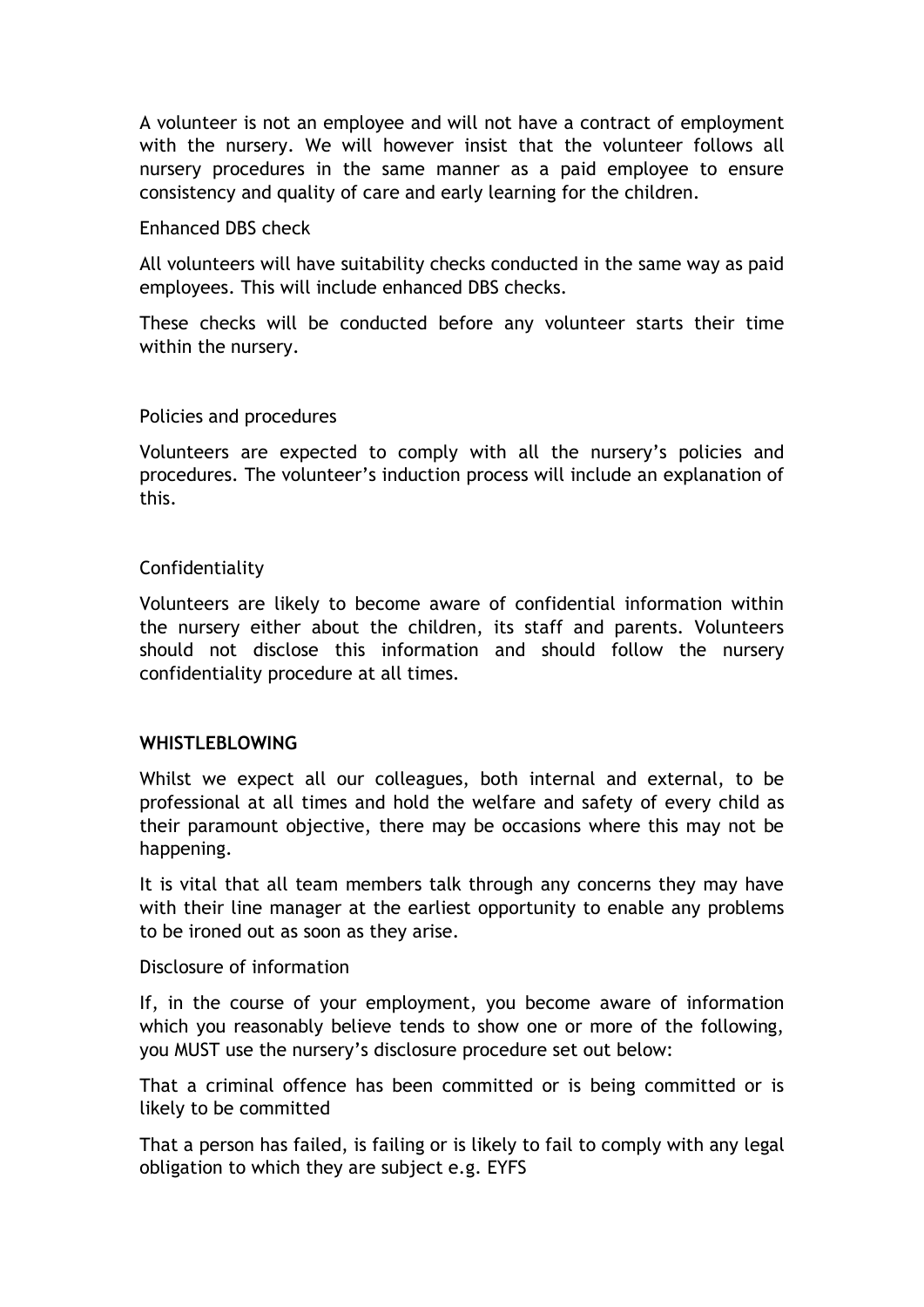That a miscarriage of justice that has occurred, is occurring, or is likely to occur

That the health or safety of any individual has been, is being, or is likely to be, endangered

That the environment, has been, is being, or is likely to be, damaged

That information tending to show any of the above, is being, or is likely to be, deliberately concealed.

### **Disclosure procedure**

If this information relates to safeguarding then the nursery safeguarding policy should be followed, with particular reference to the staff and volunteering section

Where you reasonably believe one or more of the above circumstances listed above has occurred you should promptly disclose this to your manager so that any appropriate action can be taken. If it is inappropriate to make such a disclosure to your manager (i.e. because it relates to your Manager) you should speak to the deputy Manager or the directors if your worry is about both Managers.

Employees will suffer no detriment of any sort for making such a disclosure in accordance with this procedure. For further guidance in the use of the disclosure procedure, employees should speak in confidence to the nursery manager.

Any disclosure or concerns raised will be treated seriously and will be dealt with in a consistent and confidential manner and will be followed through in a detailed and thorough manner

Any employee who is involved in victimising employees who make a disclosure, takes any action to deter employees from disclosing information or makes malicious allegations or disclosures in bad faith will be subject to potential disciplinary action which may result in dismissal

Failure to report serious matters can also be investigated and potentially lead to disciplinary action which may result in dismissal

Any management employee who inappropriately deals with a whistle blowing issue (e.g. failing to react appropriately by not taking action in a timely manner or disclosing confidential information) may be deemed to have engaged in gross misconduct which could lead to dismissal

## **ABSENCE MANAGEMENT**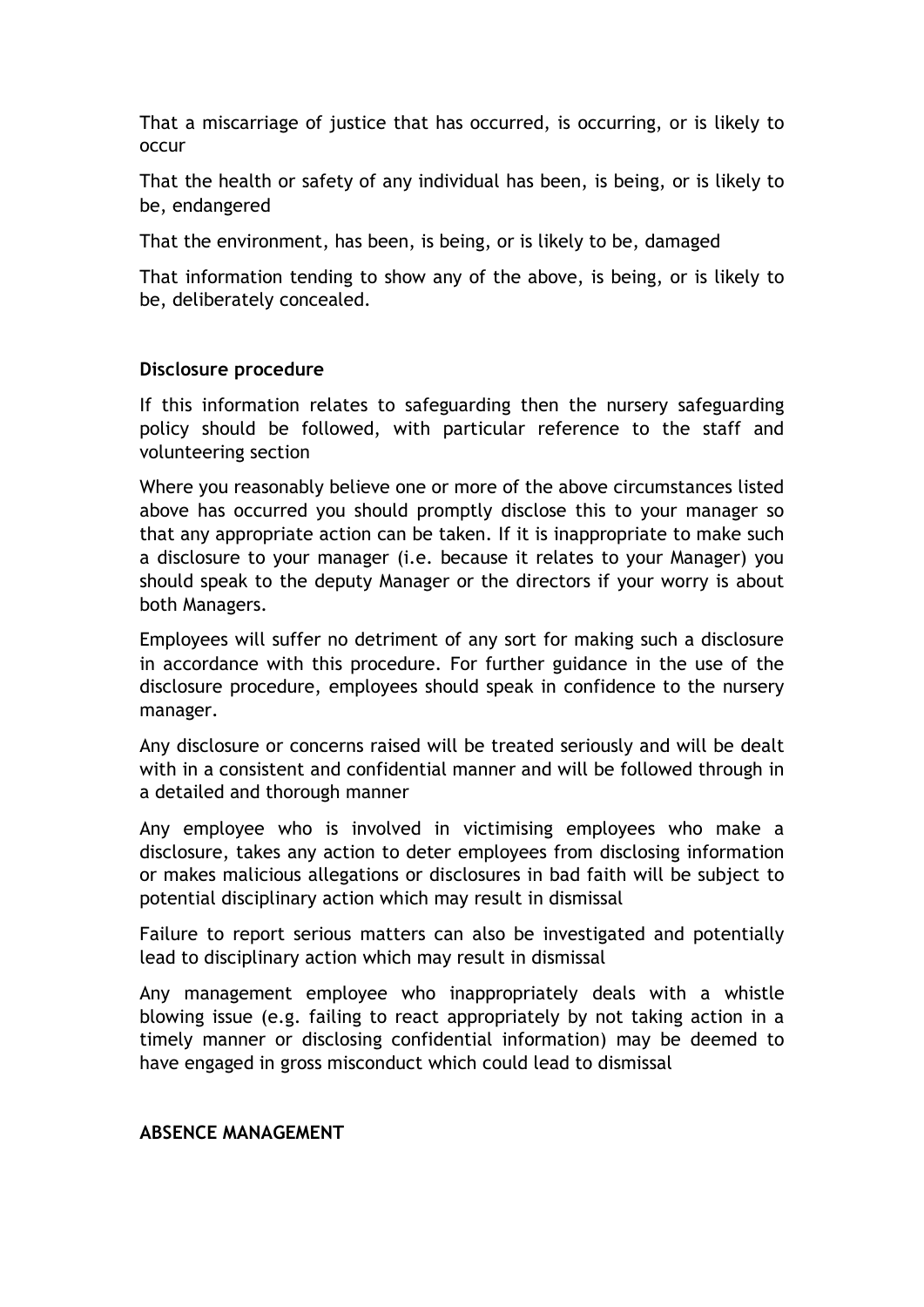The Old School Nursery encourages all its employees to maximise their attendance at work while recognising that employees will, from time to time, be unable to come to work due to sickness. By implementing this policy, we aim to strike a reasonable balance between the pursuit of its business needs and the genuine needs of employees to take occasional periods of time off work because of sickness. This policy and procedure establishes a framework to support individuals and the organisation in times of sickness absence. It ensures that appropriate and consistent advice is provided and that assistance and support is offered to employees and, where necessary, action is taken.

### **Principles**

We aim to provide a healthy working environment and demonstrate commitment to health, safety and the welfare of staff in order to maximise attendance.

Management is responsible for regularly monitoring and taking appropriate action in connection with sickness and other unplanned absence.

## **Exclusion periods for contagious illnesses**

Working with children will mean that you are in contact with illnesses which can be highly contagious. We take the health of children and staff very seriously therefore if you have any contagious illness you must adhere to the same exclusion periods as children. This will ensure that you are able to recover appropriately and that this illness is not passed onto other staff, children or parents. The manager will advise you of any exclusion times required (see the sickness and illness and infection control policies).

### **Sickness absence reporting procedure**

Reporting of sickness absence should be done using the following guidelines. Failure to follow these guidelines could possibly result in disciplinary action.

1. On your first day of absence, you must:

Telephone the nursery room leader before the session begins, before 7.00 am. if you cannot get hold of your room leader phone the manager as next port of call.

Give brief details of your illness

Telephone and speak to someone yourself unless you are hospitalised or incapacitated

2.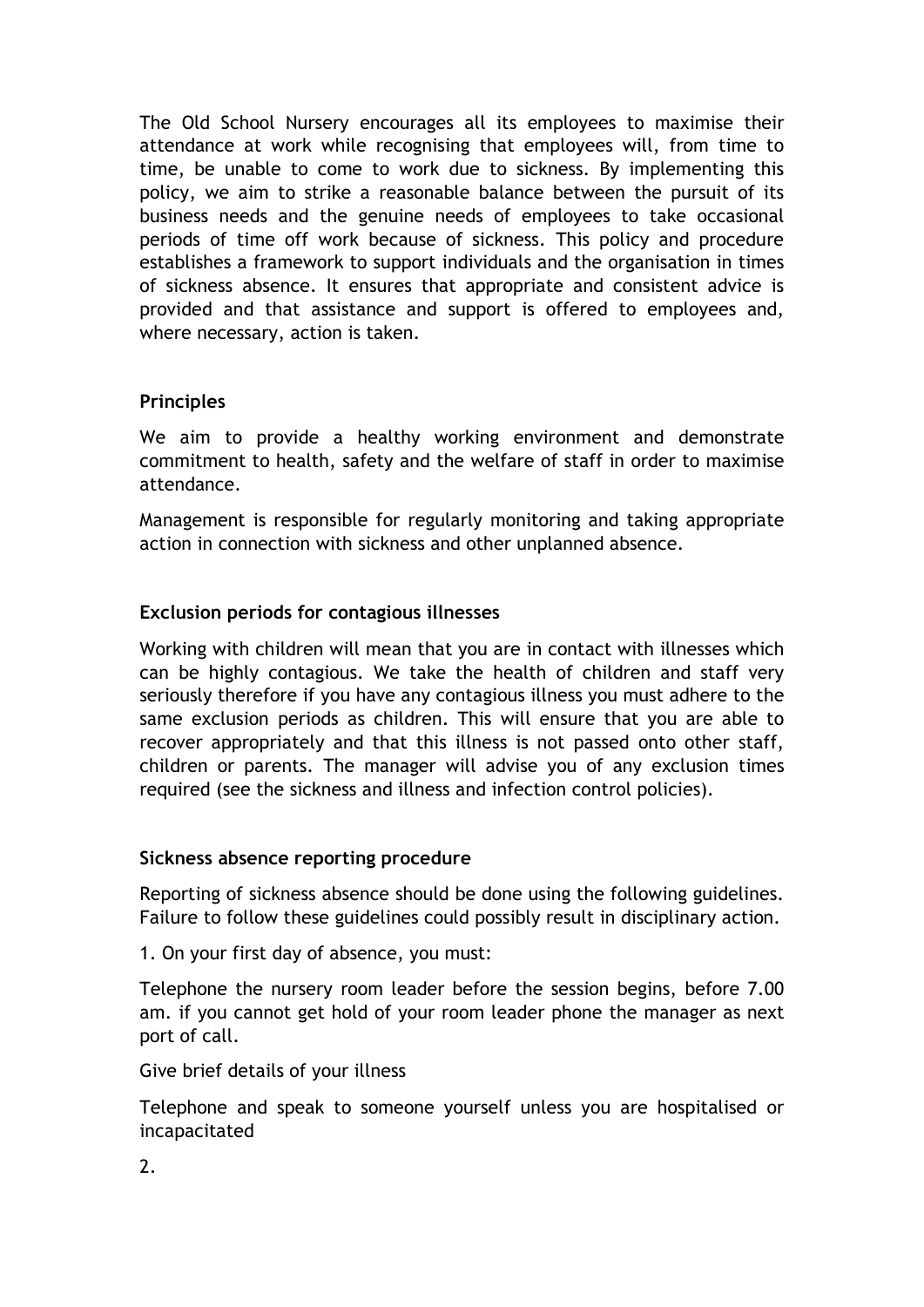If you are aware that the illness is likely to last for more than the one day you should indicate the length of absence expected.

We ask that you let endeavour to let the Manager know by the end of the first working days' sickness of any further absence.

The abuse of sick leave and pay regulations may be classified as misconduct and will be dealt with through the disciplinary procedure.

Frequent and/or persistent short-term sickness absence

Short-term absence may either be for reasons of sickness, e.g. short periods of one or two days occurring frequently.

Absence of this nature can be identified by one of the following indicators and should be classed as a trigger:

Four self-certified spells of absence in one calendar year

A total of 10 working days or more of self-certified absence in one calendar year

Patterns of absence over a period, e.g. an individual regularly taking Mondays or Fridays off

Where an employee's attendance record is significantly worse than those of comparable employees, or absence problems have gone on for a considerable length of time

#### **Long-term sickness absence**

If a staff member is signed off as sick, it is to be agreed contact will take place once a week with the Manager or owners as mutually agreed with the staff member, unless agreed otherwise.

For the purposes of the policy, long-term sickness absence is defined by the nursery as absences lasting over one month.

Where absences have lasted over 14 calendar days or more the manager or owners should contact the member of staff concerned to obtain an initial assessment of the problem and to offer any further help or assistance. This informal contact may be maintained with the employee's agreement until one month's continuous absence.

At this point and where felt appropriate after further assessment of the problem, the manager will arrange a face-to-face meeting or telephone conference between themselves and the member of staff.

The meeting should:

Seek to confirm the reasons and nature of the absence and its likely duration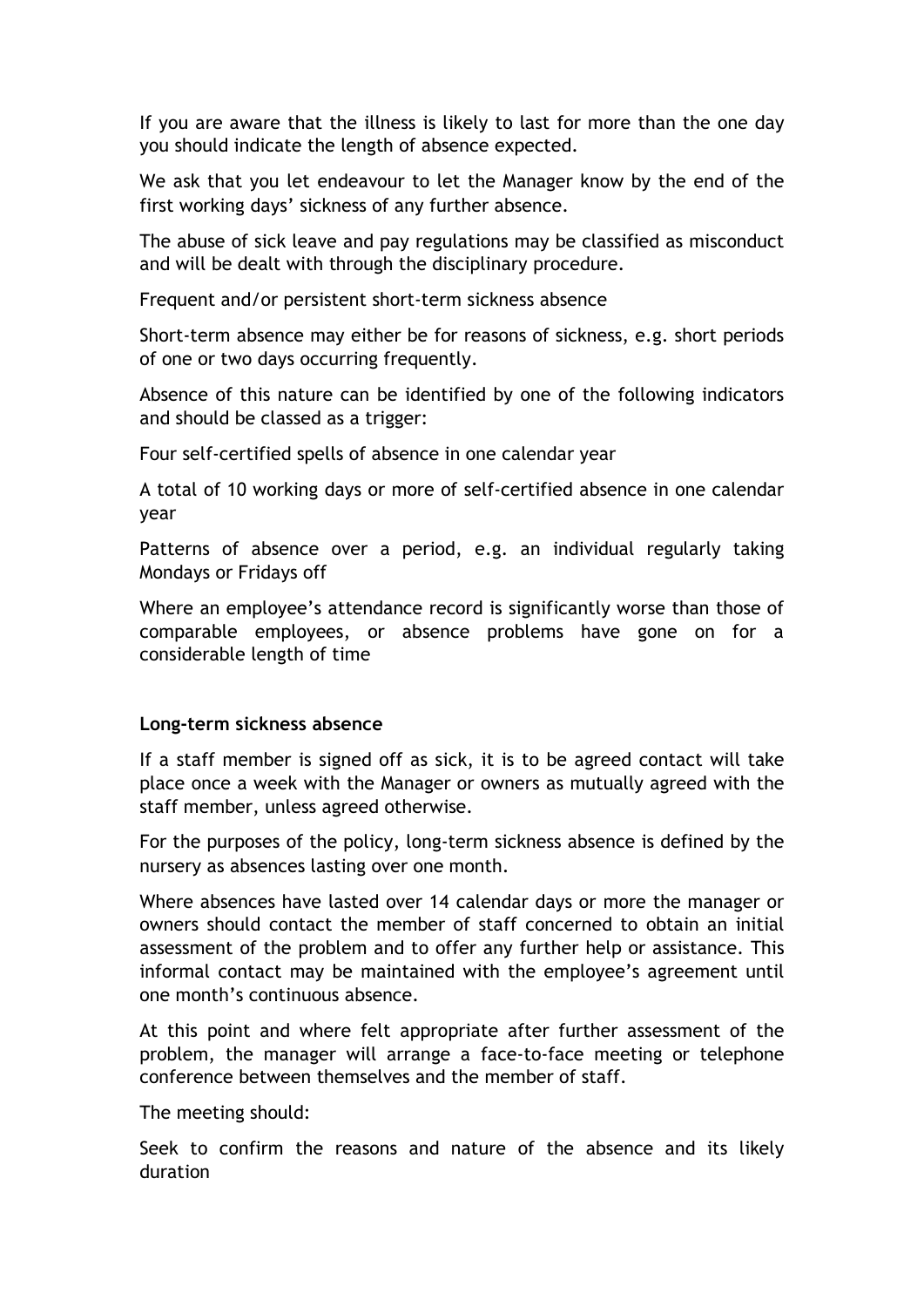Ensure that the member of staff is aware of the nursery's concern regarding their health and necessary absence from work

Consider offering alternative duties or a shorter working week if this would enable a quicker return to work subject to medical advice. Subject to the nursery being able to offer these options.

Give consideration to any personal problems being encountered and discuss possible ways of helping the individual resolve these

Advise the member of staff that in their best interests they may be asked to sees a registered medical practitioner or occupational health provider appointed by the nursery to enable a medical report to be prepared

Alternatively, and if appropriate, gain agreement from the member of staff to contact their doctor or specialist in order to establish the likely length of absence and the long-term effect on capability in relation to job performance and attendance at work.

If all other avenues have been investigated, the absence continues or following return to work, the attendance record does not improve; a subsequent meeting should be arranged. At this point unless there are reasonable grounds to believe there will be an improvement in the foreseeable future, the manager should inform the member of staff that long-term sickness absence due to ill health may put their employment at risk and the possibility of termination by reason of capability might have to be considered taking into account any medical information available.

The position will be reviewed periodically and ultimately it may become necessary from a business perspective to consider termination of employment. In these circumstances, the nursery will:

Review the employee's absence record to assess whether or not it is sufficient to justify dismissal

Consult the employee

Advise the employee in writing as soon as it is established that termination of employment has become a possibility

Meet with the employee to discuss the options and consider the employee's views on continuing employment

Review if there are any other jobs that the employee could do prior to taking any decision on whether or not to dismiss

Allow a right of appeal against any decision to dismiss the employee on grounds of long-term ill health and;

Arrange a further meeting with the employee to determine any appeal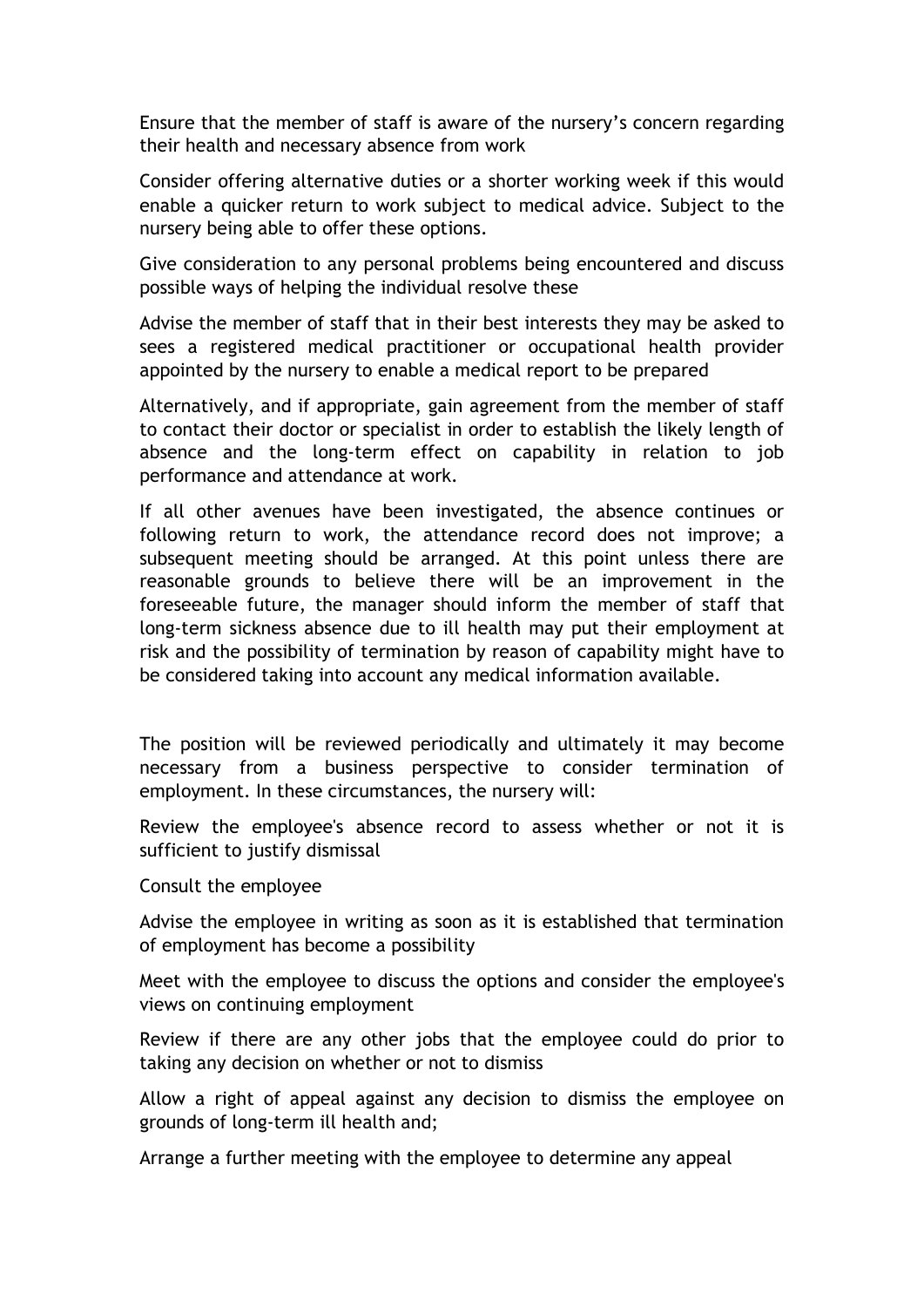Following this meeting, inform the employee of its final decision

Act reasonably towards the employee at all times.

Any decision to terminate employment will be taken by the directors.

# **Access to medical records**

The Access to Medical Records Act 1988 gives individuals the right of access to medical records relating to themselves which have been prepared by a medical practitioner for employment purposes. The Act provides that:

Employers must gain the consent of employees before requesting reports from medical practitioners

Employers must inform employees of their rights in respect of medical reports

The employee has the right of access to the report before the employer sees it, provided appropriate notification is given

The employer is responsible for notifying the medical practitioner that the employee wishes to have access

The employee may ask for a report to be amended or may attach a statement to the report

Having seen the report, the employee may wish to withhold consent to it being supplied.

Where the nursery requests further medical information about the health of staff from an individual's General

Practitioner or Specialist, or its own occupational health provider, the provisions of the Act will be followed.

Throughout any interviews regarding sick absence, staff are entitled to the support of and/or representation by a colleague.

The nursery reserves the right to request employees to attend a medical advisor (e.g. consultant, GP or Occupational

Health Advisor) during their employment, if it is reasonably deemed necessary due to sickness absence, changes in health or the role, where it is necessary to seek expert medical opinion as to whether or not the employee can fulfil their job role.

**Sick Pay**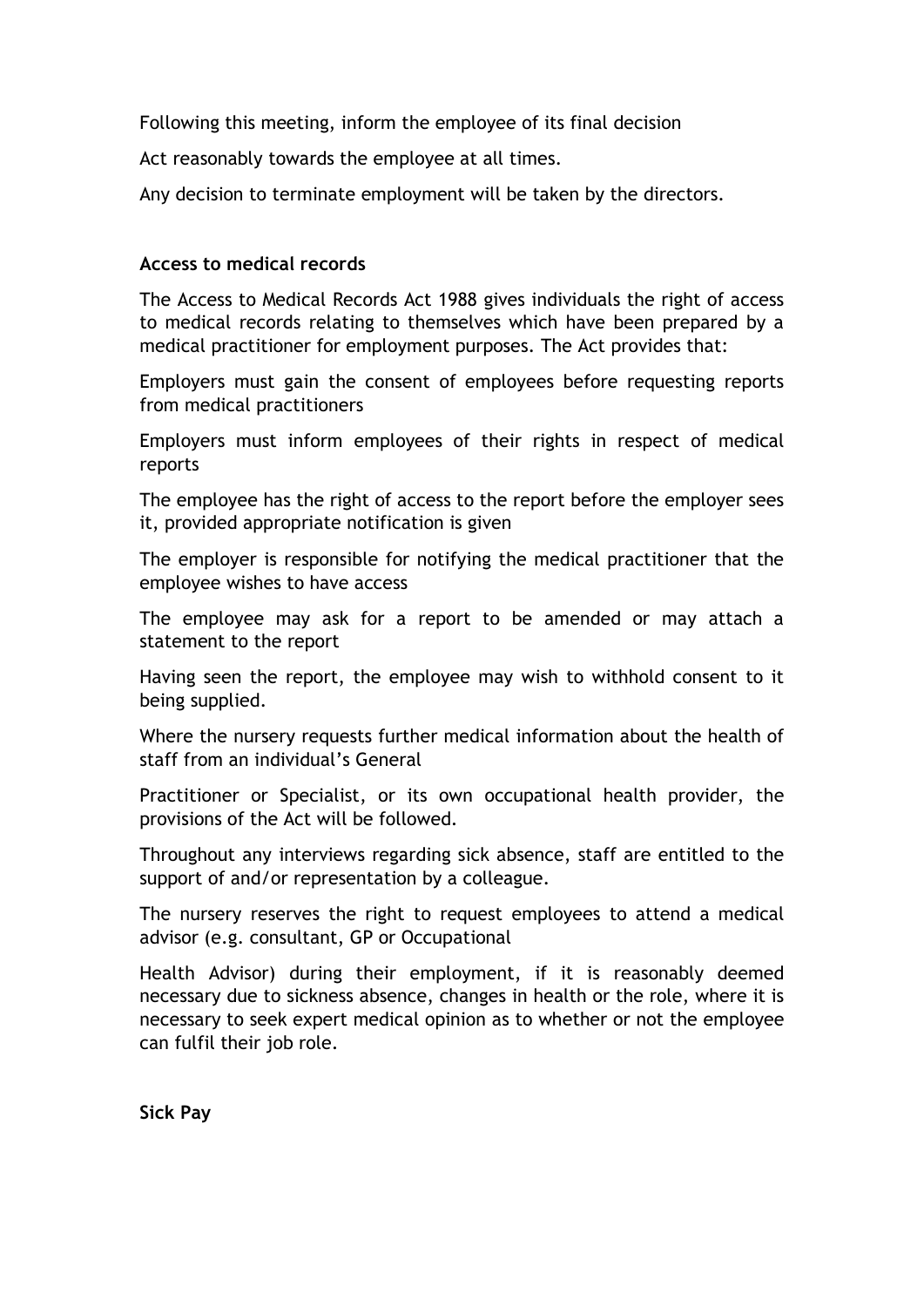Statutory Sick Pay (SSP) will be paid in accordance with Department for Work and Pensions requirements, and no payment will be made for the first three working days in a period of incapacity for work.

## **HEALTH AND SAFETY**

## **HEALTH AND SAFETY -GENERAL STATEMENT OF POLICY**

It is our policy to provide a healthy and safe environment for staff and children. The nursery has regard for the Health and Safety at Work Act 1974, the Substances Hazardous to Health Regulations 2002 (COSHH) and the Reporting of Injuries, Diseases and Dangerous Occurrences Regulations 1995 (RIDDOR).

At all times staff will cooperate fully in implementing health and safety initiatives. They will do everything possible to make sure injuries do not occur to themselves or to others. We expect our staff to take responsible care for their own health and safety at all times.

#### **Safety Information:**

 • Access will be supervised at the appropriate times by staff members who will ensure that the door is securely closed and locked and that the outside back gate is locked.

Any visitors that enter into the nursery during session times are required to sign the visitor log sheet.

 • A register will be taken of all the children and adults at the beginning and end of each session.

 • A copy of the fire drill will be displayed at all times. All staff and volunteers know the procedure to be taken. A fire drill will be carried out and recorded once per term.

The nursery also operates a no-smoking policy and smoking is not permitted on the premises.

 • Risk assessments are regularly carried out and reviewed and all new staff are inducted on general health and safety procedures.

### **We do this by ensuring:**

### **HEALTH**

### **Shoes**

• **No Outdoor Shoe Policy – in our studios**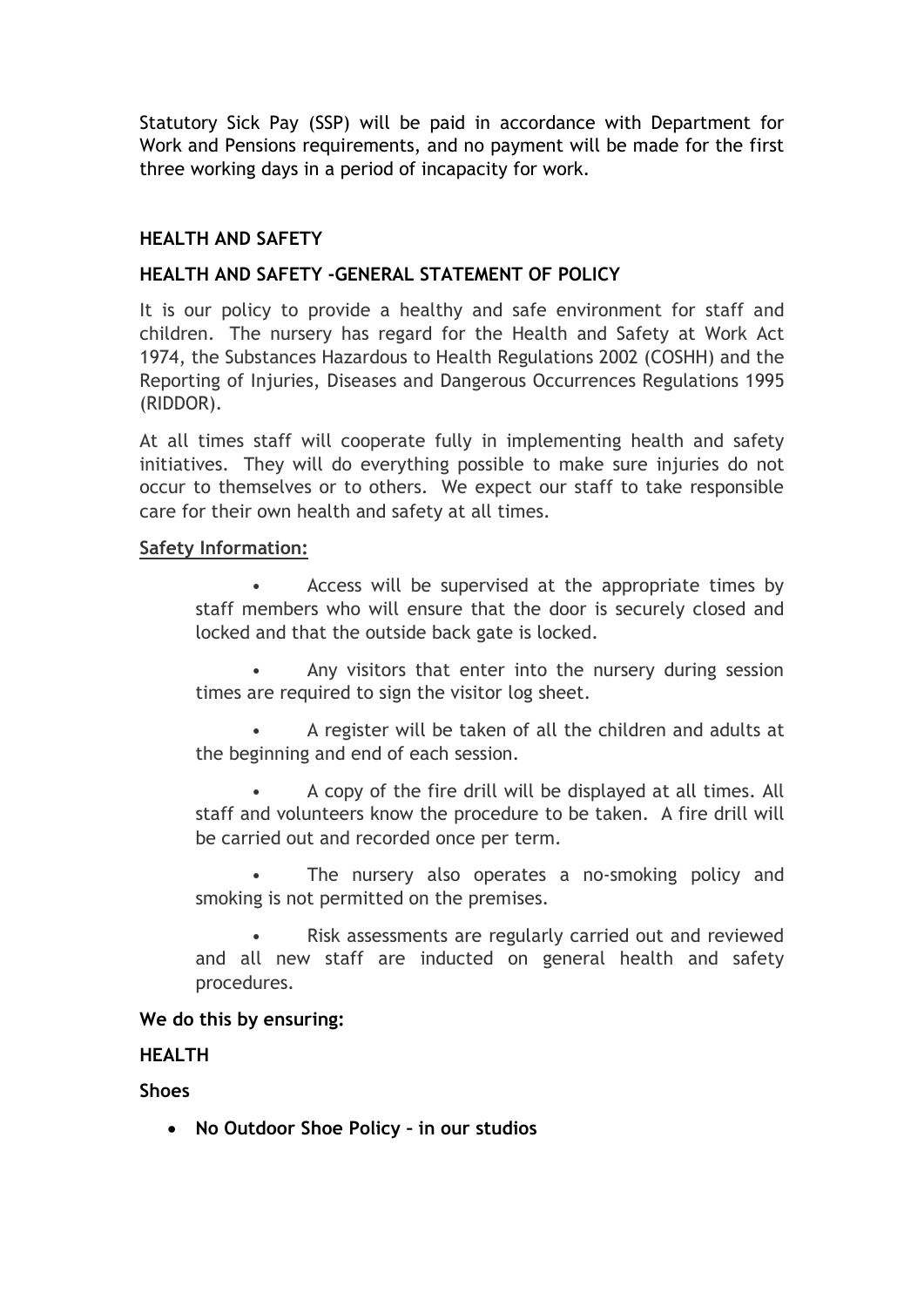As like many other settings/childcare providers, the hygiene and upkeep of our buildings of high priority, this also ensures we can provide your children with the safest environment to learn in. With this in mind we ask you to provide a pair of slippers/indoor plimsolls (named) for your children to wear whilst playing inside (staff also). We will be providing over-shoes for parents wishing to enter the rooms at drop off and pick up. Alternatively parents are welcome to remove their shoes in the waiting area – we have provided carpeted areas at collection for parents to walk on. Please could parents ensure that child/siblings remain on the carpeted areas at pick up and supervise them at all times.

### **HYGIENE:**

To prevent the spread of infection, adults in the group will ensure that the following good practices and procedures are followed:

• Hands washed after using the toilet.

Children are encouraged to blow and wipe their nose when necessary, with soiled tissues being disposed of hygienically.

Children are encouraged to put their hand in front of their mouth when coughing.

Paper towels used and disposed of hygienically.

Open cuts and sores will be covered with waterproof dressing, unless allergy recorded.

### **Body fluids – clearing and cleaning**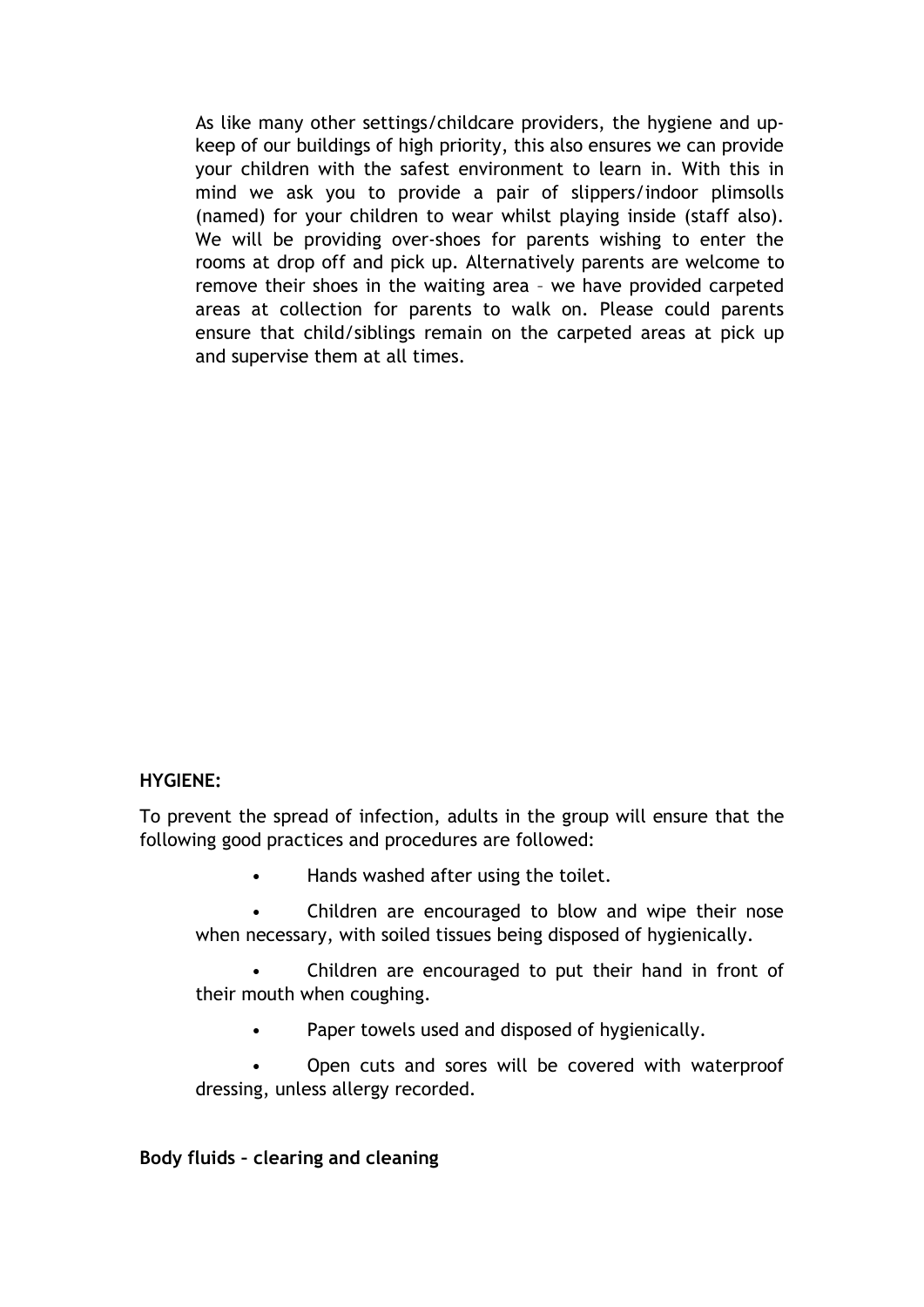• Disposable gloves should be worn and be available at all times e.g. overall pocket, staff resource box.

• Gloves must always be worn when cleaning up or clearing blood, vomit, urine, faeces, with any surfaces being cleaned with bleach, diluted to the manufacturer's directions. Fabrics contaminated with body fluids should be washed in hot soapy water/washing machine.

Spare laundered pants and other clothing available together with polythene bags in which to put soiled garments to be taken home.

• All surfaces to be cleaned daily with an appropriate antibacterial cleaner.

• Tea towels will be washed between each session.

All utensils will be kept clean and stored in a cupboard or drawer.

# **SAFETY:**

We will follow these safety procedures:

• Ensure children will always be supervised by a responsible member of staff and will be kept out of kitchens or areas where hazardous materials are kept.

• Monitor children as they arrive and leave each session, through the Attendance Register. Children will only leave with a known authorised adult.

Adults and visitors will be recorded on a register.

Safety checks will be carried out on the premises, both indoors and outdoors before each session and monitored throughout.

The fire inspector will check fire extinguishers annually and adults will be taught how to use them.

• Procedures for fire/evacuation drills will be known by the adults in the group, with a fire drill taking place each term, with a record of date, time, adults and children present.

• The adults involved and agreed will know procedures for entrance and exits.

Fire doors will be kept free of any obstructions.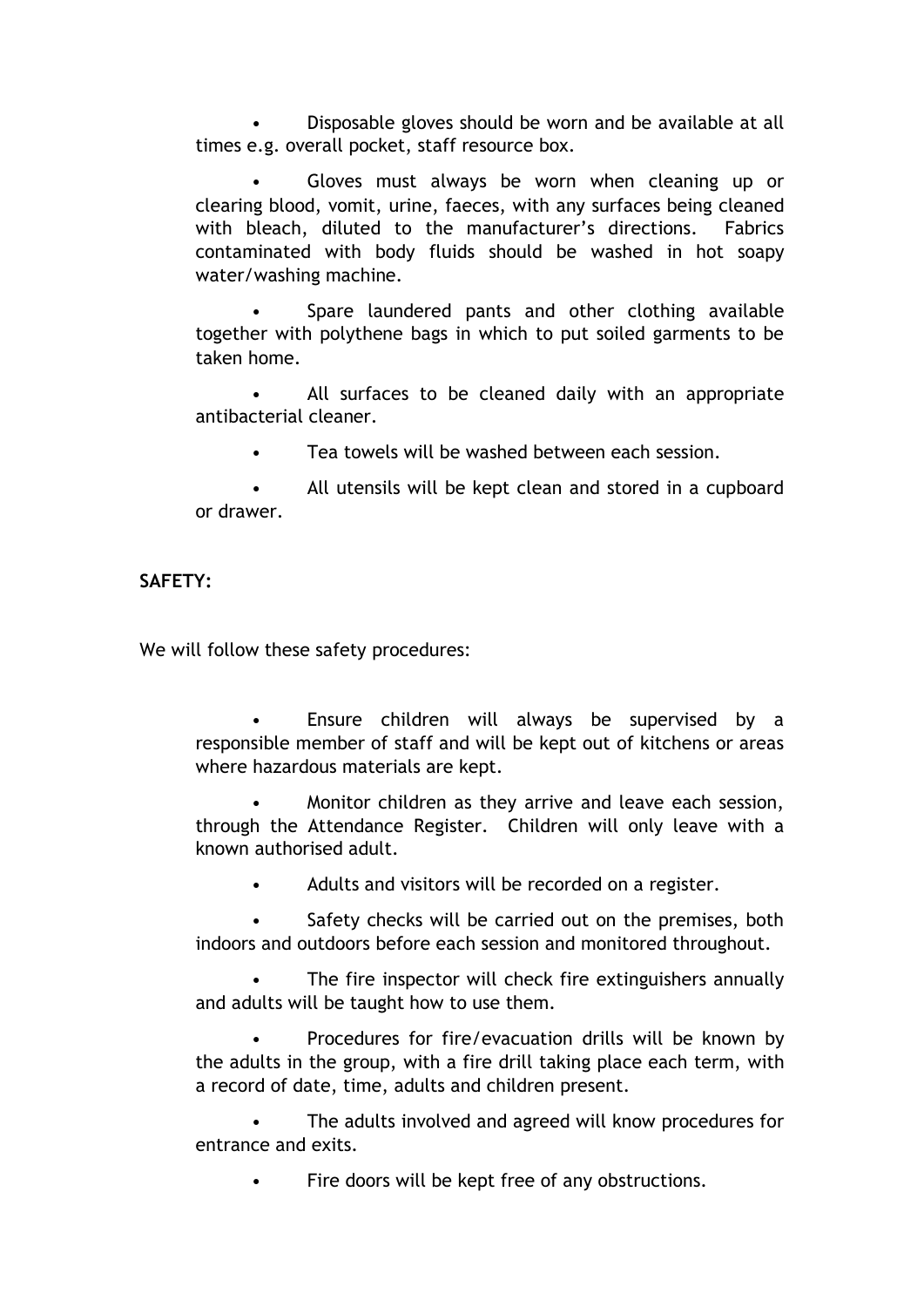• Windows, sockets, stairs, heaters, potentially dangerous materials and layout of activities and equipment (indoors and outside) will be closely supervised to remove or minimise risks and hazards.

• A minimum of two adults will be present at all times to supervise children.

• The premises will be a no smoking area prior to and during a session and whilst there are children on the premises.

Equipment and activities available to children will be appropriate for safety, age and stage of development. Any broken or damaged equipment is repaired or discarded.

At least one member of staff at each session will have current first aid training/qualification and be familiar with the first aid box and Accident Book and location.

# **Any incident which results in body fluids i.e. blood, vomit, urine, faeces needing to be cleaned up, the following procedures must be used:**

Always wear disposable gloves, gloves to be readily available e.g. in pocket/overall).

Wash any wound with soap and water, apply a suitable dressing.

Any blood stained tissues to be disposed of in yellow plastic bag, separate from other waste.

Wash blood splashes from the skin with hot soapy water/or water on face.

Area affected by blood, vomit, urine or faeces to be cleaned with diluted household bleach (1:10)

Waste cleaning materials to be put in yellow plastic bag, to be disposed of separately from other waste.

• Clothes, soft toys or soft furnishings stained by body fluids to be washed by hand in hot water/detergent or in hot wash cycle of washing machine.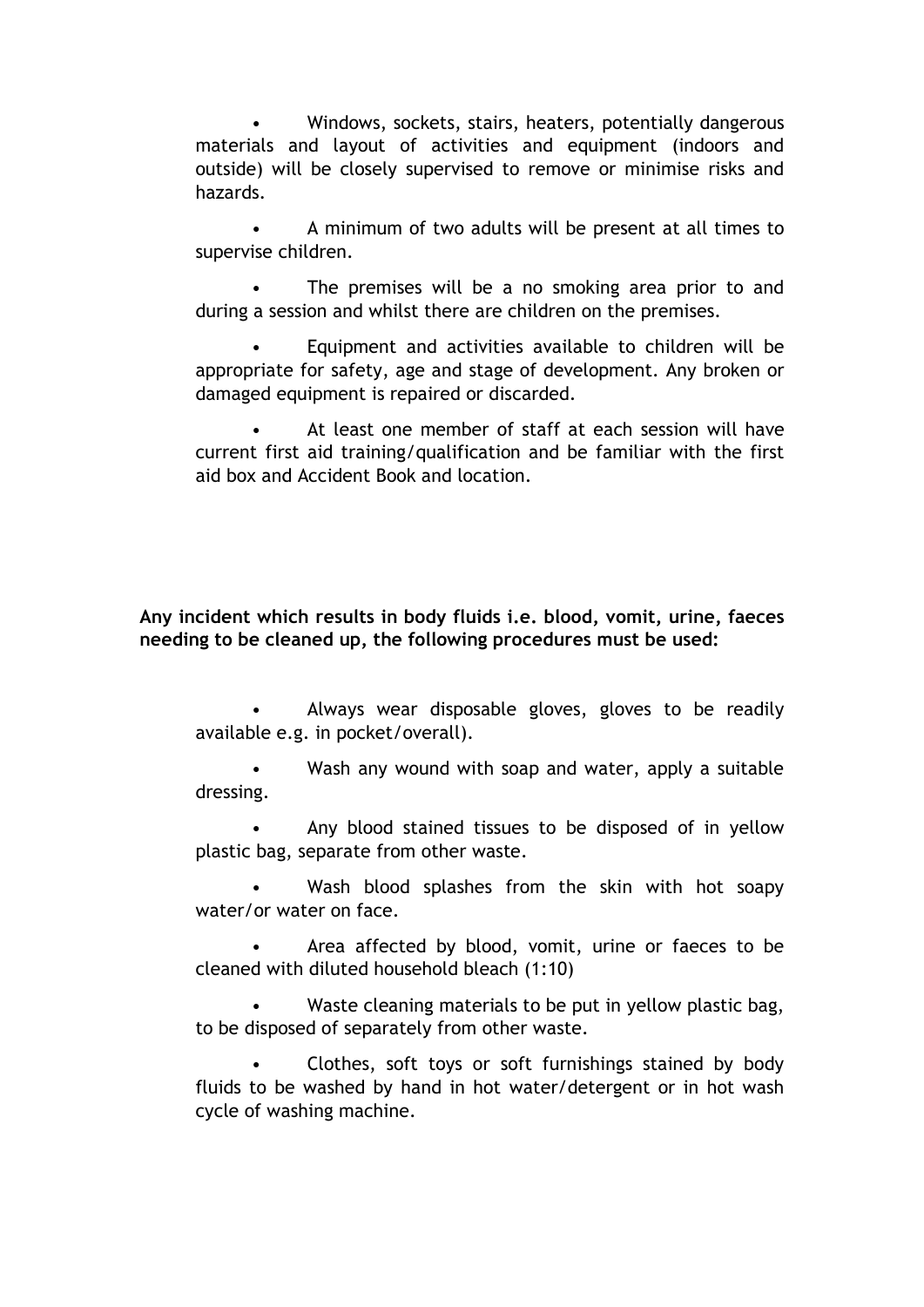**The staff will ensure that all possible precautions are taken to ensure the safety of the children and that parents can be reassured and feel confident to leave their children in our care.**

# **The staff will ensure that:**

All children are supervised by adults at all times and will always be within sight of an adult.

All accidents/incidents are recorded on accident forms, which will be monitored for safety aspects.

Steps will be taken where appropriate to reduce risk after accidents – we will always ask – can we make this safer? This will always be documented.

All adults are aware of the procedures for children's arrivals and departures.

Children will only leave the group with an authorised adult.

Safety checks of premises, indoors and outdoors are made before each session.

Low-level glass will be covered or replaced by safety glass.

• Outdoor space is securely fenced.

The layout of activities allows children and adults to move around safely and freely.

Fire doors are never obstructed.

Fires, heaters, electric points, wires and leads are safe and adequately guarded.

• All electrical equipment is regularly PAT tested.

• Fire drills are held at least once each term.

All dangerous materials, including medicines, cleaning materials, are stored out of reach of children.

Children do not have unsupervised access to kitchen areas, cookers or cupboards storing hazardous materials including matches.

Adults will not have within reach of children any hot drinks.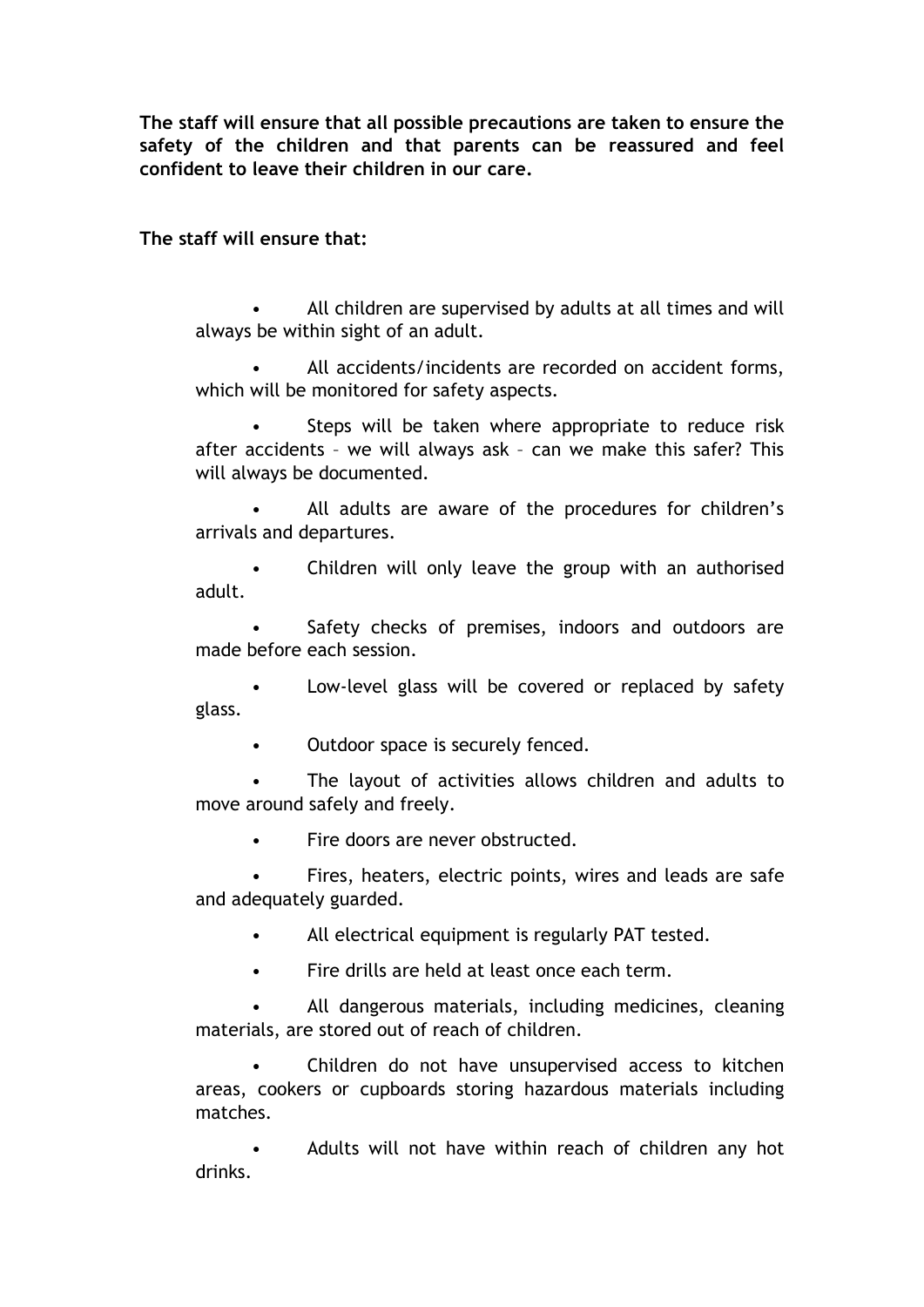A register of both adults and children present is completed soon after arrival to ensure there is a record available in any emergency.

• There is a no smoking policy on the premises.

• A stocked first aid box is available at all times.

Fire extinguishers are checked annually and staff know how to use them.

Whenever children are on the premises at least two adults are present.

All equipment available for children to use is developmentally appropriate, safely constructed from suitable materials, specifically for young children.

Large equipment is erected with care and checked regularly.

• Activities such as cooking, woodwork, and energetic play are always closely supervised.

• On outings/visits the adult: child ratio will be at least 1:2. We ask for parent helpers to increase our ratio where possible. Outings will not go ahead without appropriate ratios.

If a small group goes out, appropriate staffing ratios for remaining children will be maintained.

Risk assess all electrical sockets and take appropriate measures to reduce risks where necessary and ensure no trailing wires are left around the nursery

Ensure all cleaning materials are placed out of the reach of children and kept in their original containers

Wear protective clothing when cooking or serving food

Prohibit certain foods, e.g. peanuts are not allowed in the nursery

Ensure risk assessments are undertaken on the storage and preparation of food produce within the nursery

Familiarise all staff and visitors with the position of the first aid boxes and ensure all know who the appointed first aiders are

Ensure children are supervised at all times

Ensure no student is left unsupervised at any time.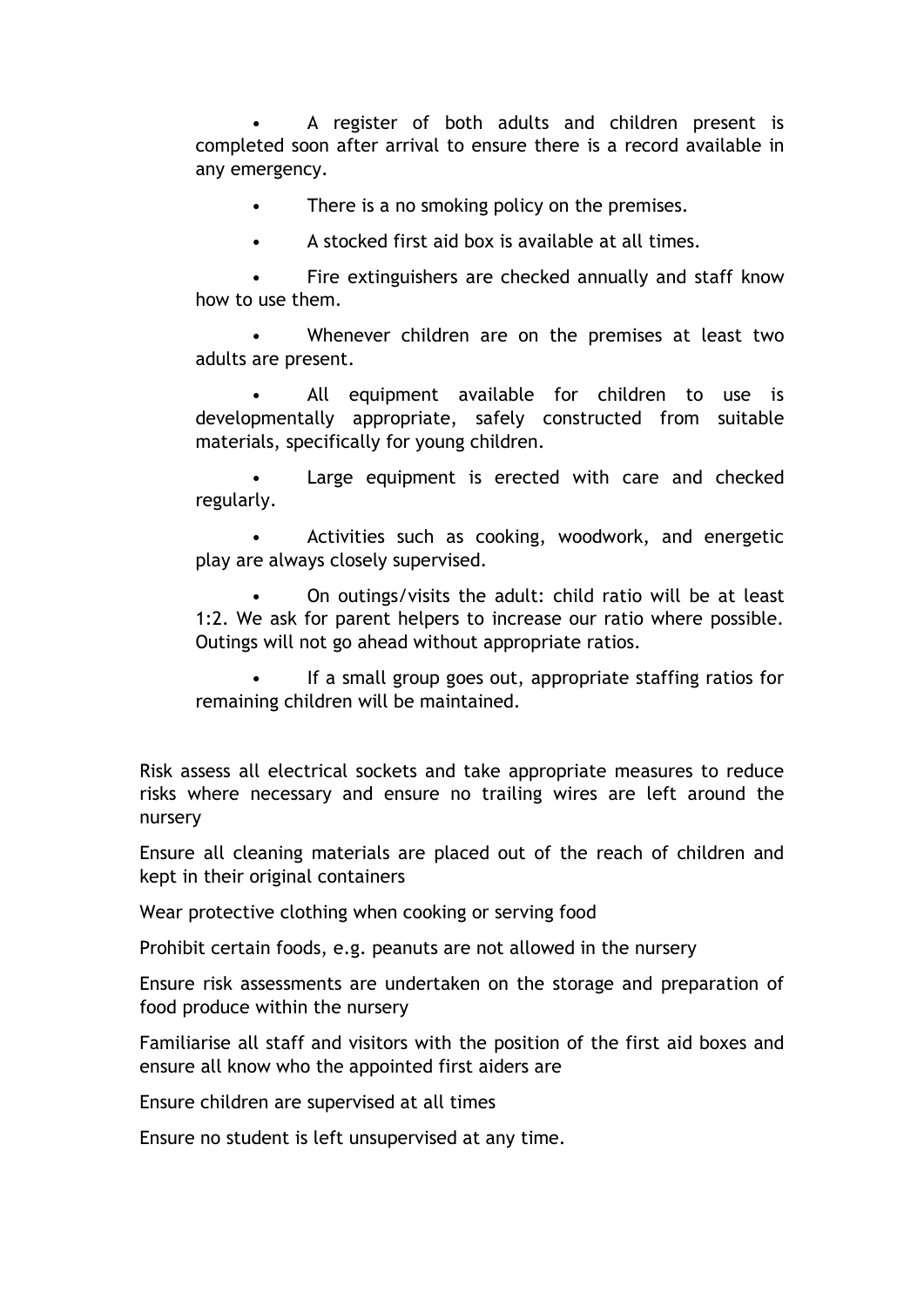### **Pregnancy –**

Any staff member who notifies the manager of pregnancy will not be expected to do any heavy lifting through the duration of her pregnancy which she remains employed by the setting. Other duties may be organised in addition to this. A risk assessment will be carried out by the Manager / Deputy.

### **FIRE SAFETY**

**As part of ensuring that all adults and children know what to do in the case of a fire on the premises, a fire drill (practice) will take place at least once each term.**

## **Person responsible will:**

- Ring the fire bell or blow the whistle.
- On hearing the bell or whistle, everyone will stop what they are doing, stand still, stop talking and listen

### **The Manager, deputy or room leader will:**

- Tell the children to move towards the door and line up
- An assistant will lead the children outside and group together

Keeping the children calm.

•All staff will leave the premises with the children and assemble at a safe distance from the building

•The Manager will be the last one to leave the building, ensuring that no one is left in the toilets or elsewhere in the building. The Manager will collect the register, first aid box and nursery mobile.

•After joining the children and staff the Manager will call the register to ensure that all the children marked present at the beginning of the session are present.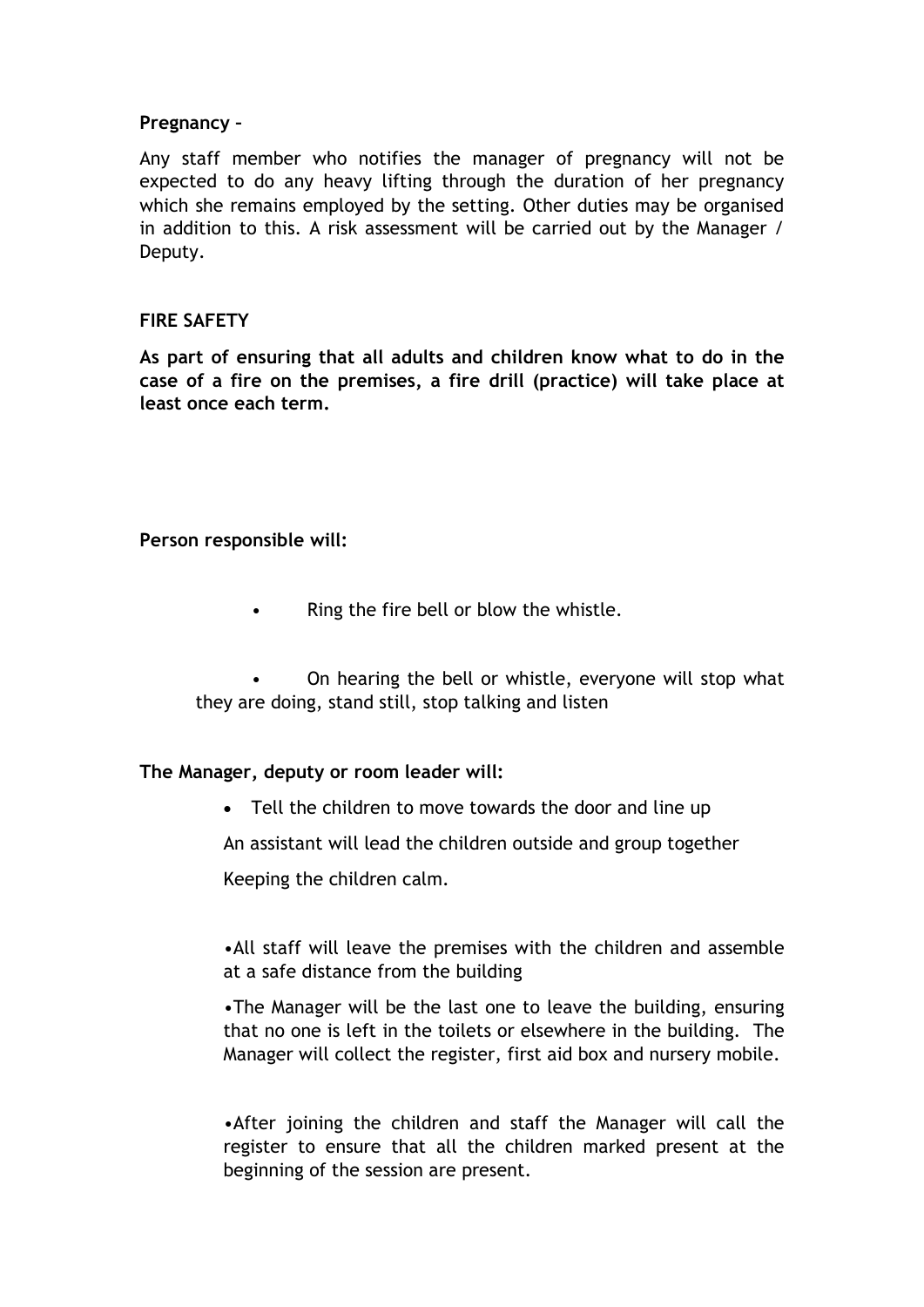•This is an important time to talk about what the next stage would be if there really was a fire. After a few minutes everyone will return to the building. It is important that the staff take time to answer the children's questions and to reassure those who may be disturbed by the procedure.

**A record will be kept of the date and time of all fire practices. INSTRUCTIONS TO STAFF (to be posted in staff/communal areas)**

### **IN CASE OF FIRE**

In the event of fire, it is the first duty of all concerned to prevent injury or loss of life. For this purpose, you should make certain that you are familiar with all the means of escape in case of fire.

IF YOU DISCOVER A FIRE or one is reported to you, you should:

Respond in accordance with the agreed fire plan for the premises

• Immediately evacuate any persons at risk

See that any doors immediately surrounding the fire situation are closed

Escort the persons in your charge to the assembly point in accordance with the detailed fire plan procedure, ensuring that all doors through which you pass are closed after you

 •When the persons arrive at the assembly point **(which is either at the adjacent wall of the car park – through the front door or side gate - or the adjacent wall of the church car park - through back gate for the pre-school room and the car park for the 2/3**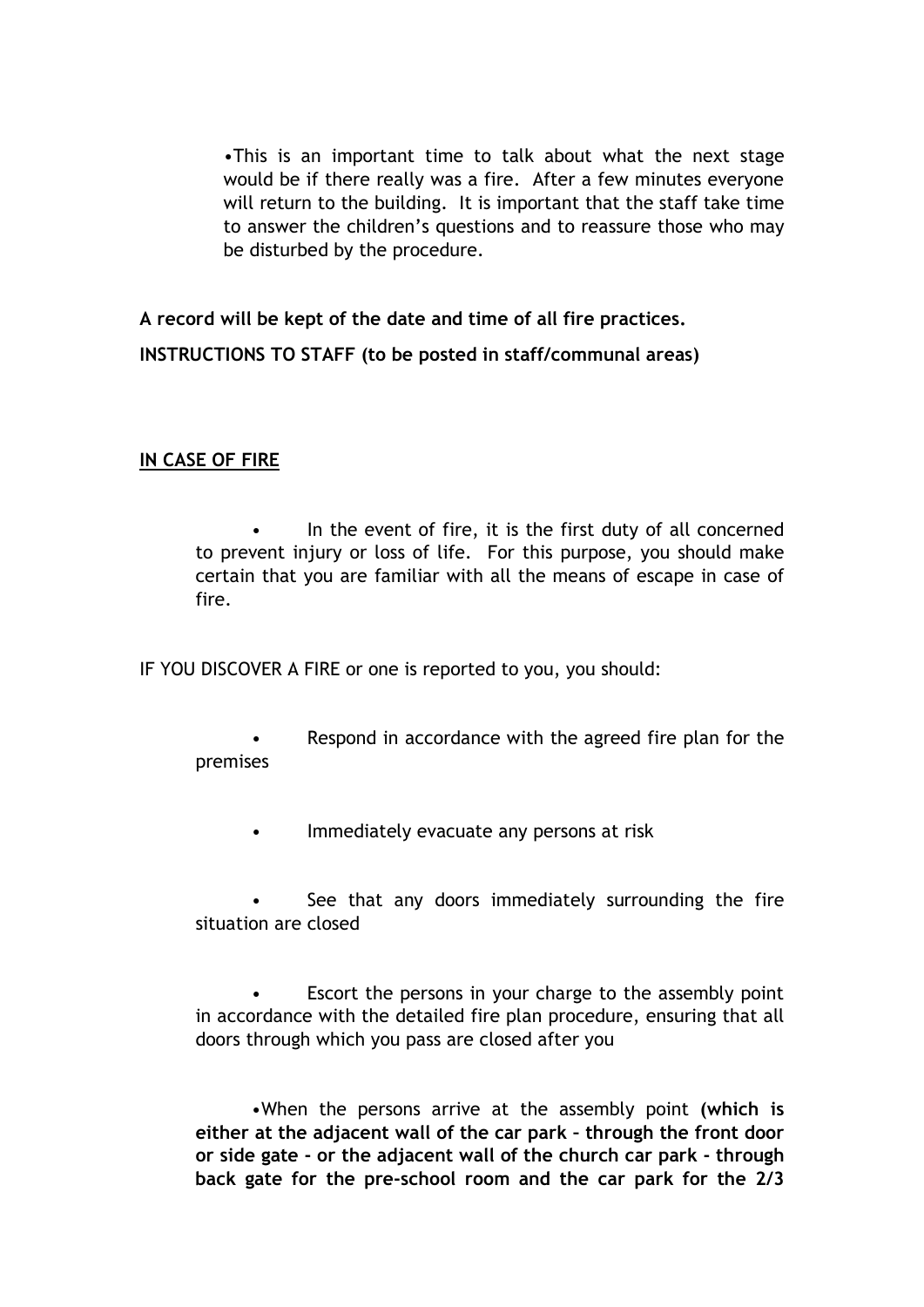**year old room)** call the register and notify those in charge at once of the results (e.g.: all persons present, or one missing and the name and likely location, as the case may be).

NB: FIREFIGHTING- only minor outbreaks of fire are capable of being tackled using portable fire extinguishers. They should ONLY be used by STAFF WHO HAVE BEEN TRAINED TO DO SO.

**The safety of the children at all times is a prime consideration in all that takes place in the nursery.**

In the event of a fire occurrence in the building, the fire procedures as written in the policy will be followed by staff and children to remove everyone to safety.

The Manager/Deputy will ensure that all children and staff are safely outside the building and a distance from it.

The Manager or other designated member of staff will telephone the emergency number for the fire service, giving clear directions to the locality of the setting.

Staff will be responsible for assuring children that they are safe.

The building will have been evacuated quickly and personal possessions, coats etc. will have been left inside. Some children may be upset by this, but it is important to ensure that they understand that they and their safety are more important.

If the weather is very cold or it is raining it will be necessary to find somewhere dry for the children to wait. This may be a neighbouring house, shop, other building or even in cars. (The Manager/Manager will have previously considered this and made some arrangement in the locality if possible.)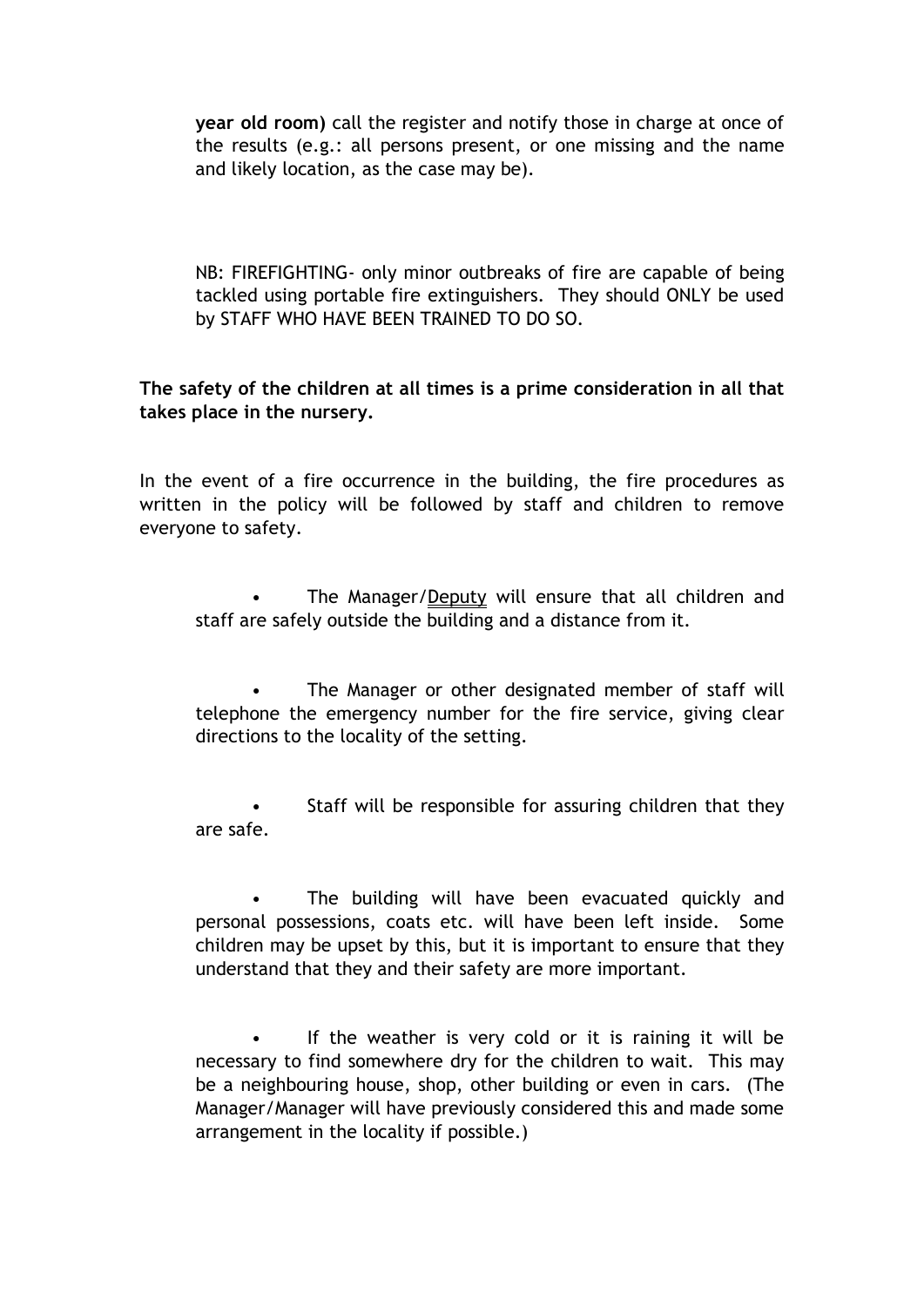Children should not be removed from the incident (e.g. by a parent) without the Manager and staff being aware and for this to be recorded.

Fire Service firemen attending the fire will decide if and when it may be safe to return to the building, if only to retrieve belongings.

If it is not possible to return to the building, parents need to be contacted to collect their children. It is therefore important that at least one member of staff carries a mobile telephone.

If it is possible to return to the building (the fire may have been in another area of the building) it will be important to gather the children together and talk about what has happened and how everyone feels about it.

In the event of a fire at the front of the building children will be lined up and taken out the back door and through the gate into the church car park. There is a key safe on the wall which staff know the code to, which contains the key for the gate which has been checked for efficient and easy opening. The children will be taken to the far adjacent wall and lined up and counted and registered.

In the event of a fire in the back of the building the children will be lined up and taken out of the front door and lined up against the adjacent far wall. An adult will shut the car park gates to ensure the children's safety whilst lining them up and counting them. These will be opened upon the arrival of the fire service when the children are in a safe position for this to happen. In the event of a fire drill children will be taken into the car park at the front of the building due to this being the nursery's property, as a pose to the church car park, which is not. This applies throughout the setting.

In our babies house due to having some non-walkers we have 3 double buggies and a fire evacuation trolley.

**SAFETY CHECKS**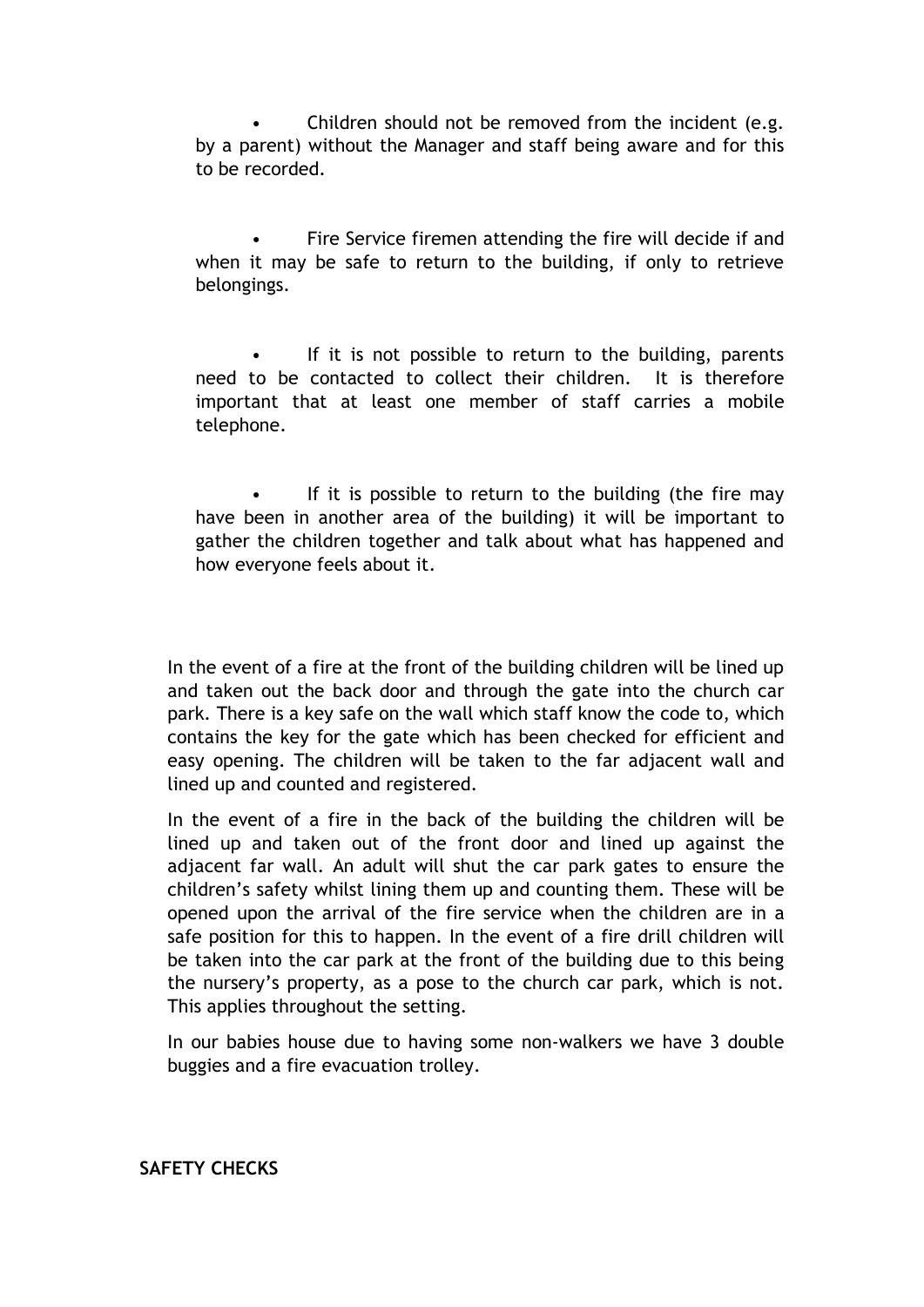This document has been produced in conjunction with Early Years and takes into account the Early Years Foundation Stage (EYFS) Welfare Requirements.

Risk Assessment is a legal requirement under the Management of Health and Safety at Work Regulations 1999.

"It is essential that children are provided with safe and secure environments in which to interact and explore rich and diverse learning and development opportunities. Providers need to ensure that, as well as conducting a formal risk assessment, they constantly reappraise both the environments and activities to which children are being exposed and make necessary adjustments to secure their safety at all times."

(EYFS Welfare requirements)

The Early Years Foundation Stage requires childcare providers to conduct risk assessments and review them regularly. The Old School Nursery holds safeguarding in the upmost importance. We strive to ensure all children's safety both indoors and outdoors on a daily basis. We aim to provide children with a stimulating and exciting curriculum both indoors and outdoors. Therefore, in order to ensure the safety of all the children we follow the guidelines stated in EYFS Requirements.

We have a risk assessment for both our outdoor and indoor environment which are assessed as on-going and are part of the daily routine which are signed and dated. Documented checks are carried out twice a day once in the morning and once in the afternoon. Activities which are not regularly provided and require a risk assessment (such as cooking and outings) are made in advance and consideration is given to the risks involved, to whom and how the risk will be removed or minimised. We review our risk assessment once a year, or more often as needed, and concerns are reported to the Directors.

#### **Five Steps to Risk Assessment**

- **• Identify the hazards** (talk to staff, consider previous accidents/incidents, observe work processes)
- **• Decide who can be harmed and how** (consider staff, pupils, service users, vulnerable people, extended services etc.)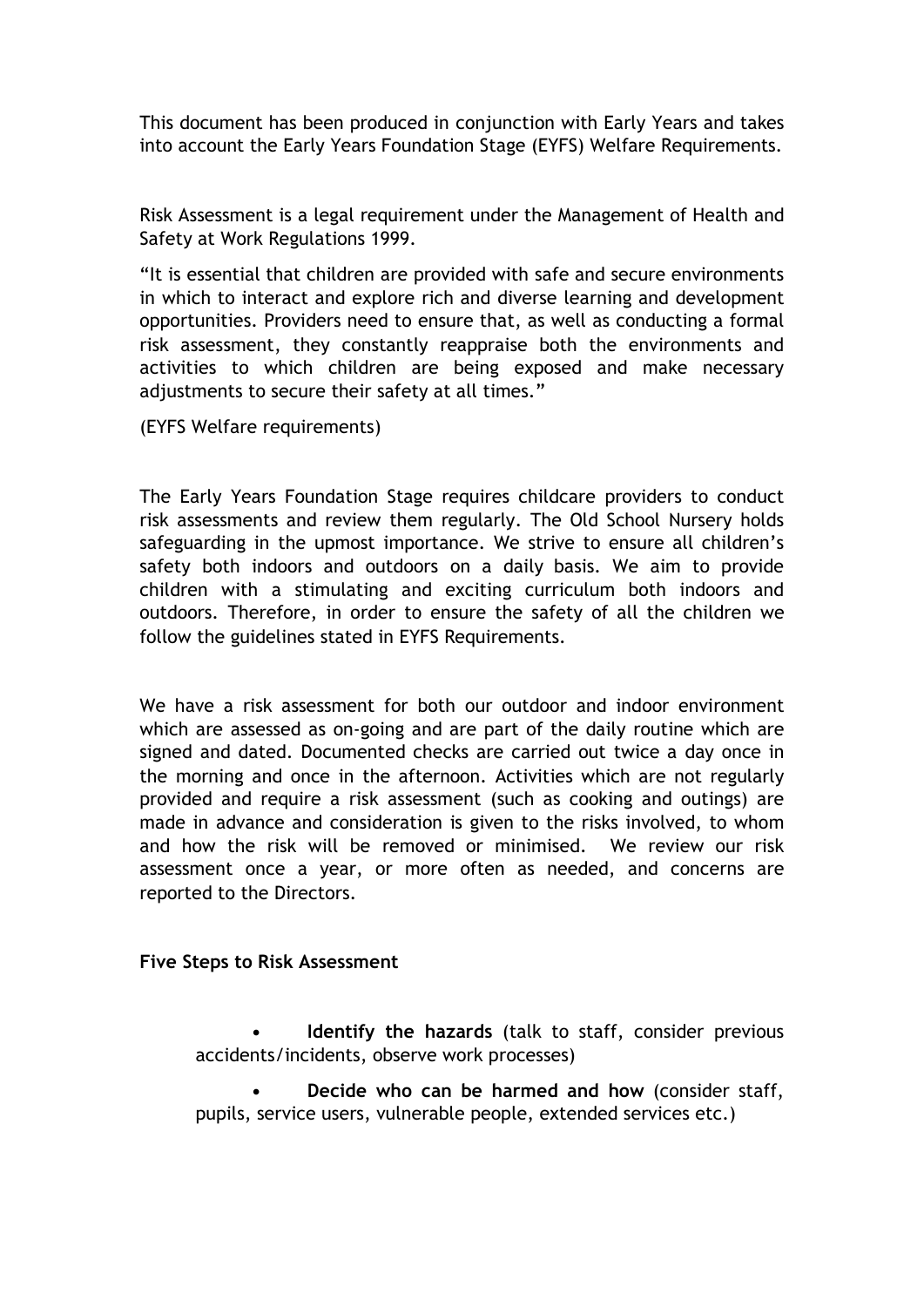**• Evaluate the risks and apply the required preventative and protective measures (**decide whether you need to do anything more to keep people safe)

**• Record the findings** (and communicate to staff)

**• Review** (periodically, after an accident / incident, introduction of new work processes etc.)

## **Risk Control Measures**

Where possible the following risk control measures should be applied:

- Eliminate or avoid the risk at its source
- Reduce the risk at its source
- Contain the risk
- Remove employees/pupils (as applicable)
- Reduce exposure to the risk
- Utilise protective equipment

# **Perimeter Security**

**Hazard**: Children being able to leave the premises.

# **Control measures in place:**

• Boundary fences and gates are of a suitable height (minimum of 1500mm)

- They are constructed of a suitable material and are maintained in good condition
	- Gate fasteners are beyond the reach of children
	- Gates are checked and secured at all times

**All** staff are vigilant in ensuring doors and gates are closed

# **Entrances & External Doors**

**Hazard:** Children being able to leave the premises.

# **Control Measures are in Place:**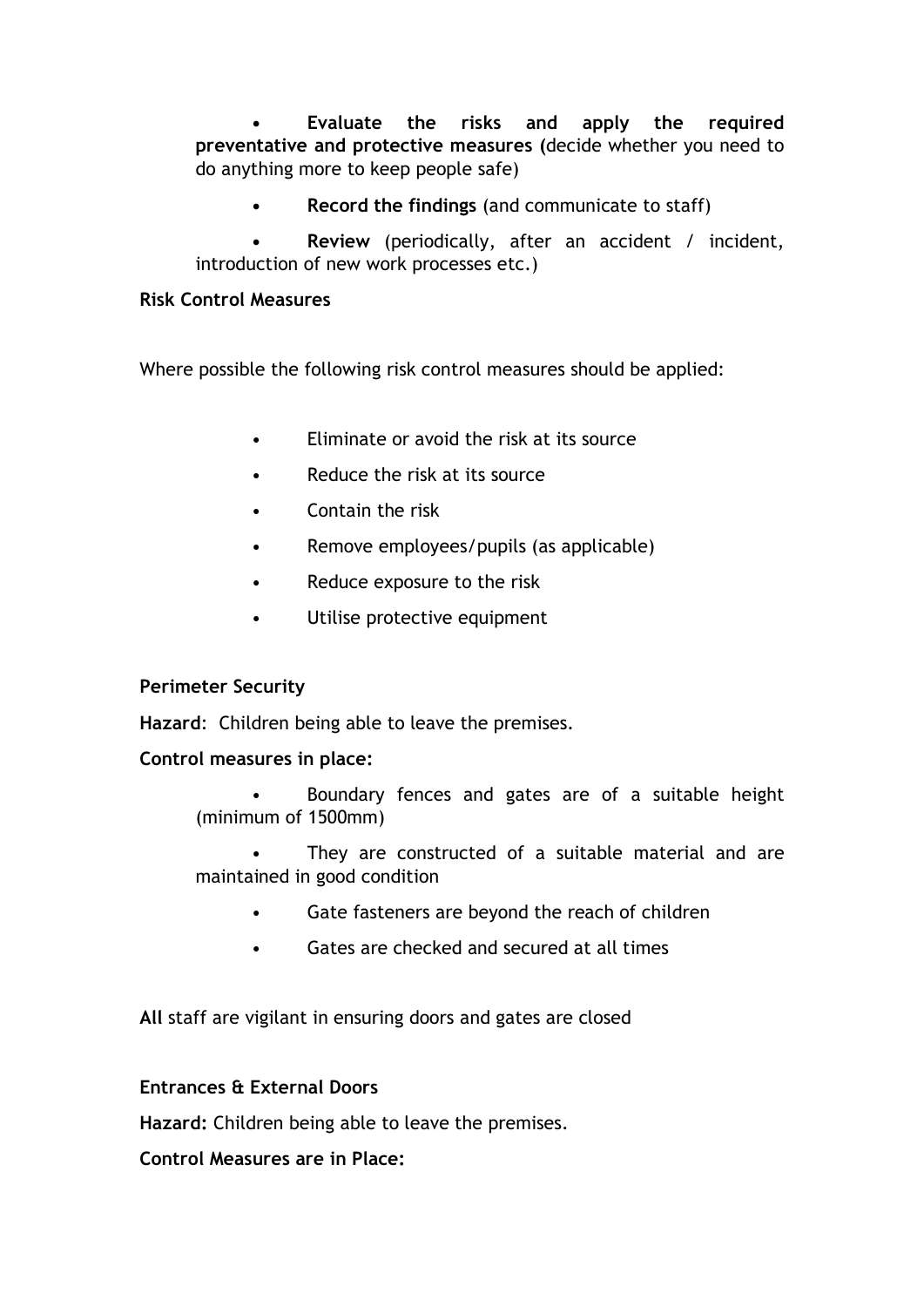Children enter the setting at a dedicated entrance door; This is continuously supervised at the start of sessions

Members of staff are aware they should not allow themselves to be distracted by parents at these key times

Once all parents/carers have departed the door is locked at all times and visitors must use the bell to gain access if agreed.

## **Managing Children throughout the Session**

**Hazard:** Child managing to leave during outdoor provision etc.

**Control Measures are in Place:**

• A daily record of the names of all children attending the setting is taken at the start and end of the session.

The whereabouts of children is monitored throughout i.e. by regular headcounts when both inside and outside areas are in use.

Consideration has been given to new starters, children with special needs and those where English is not their first language as additional control measures may be needed.

• Continuous provision is structured to take account of the play, care and learning needs of all children

Gates are regularly checked to ensure that they remain secure

Staff are aware of obstructions/" blind spots" in the indoor / outdoor play area. Where this is an issue, steps are taken to

• relocate the obstruction

• cordon off the area

• ensure that staff are strategically placed

Play equipment / external seating is not sited adjacent to the perimeter fence

Supervision levels both inside and outside are continually assessed by members of staff

Procedures are in place for summoning assistance from other staff members i.e. in the case of an accident / incident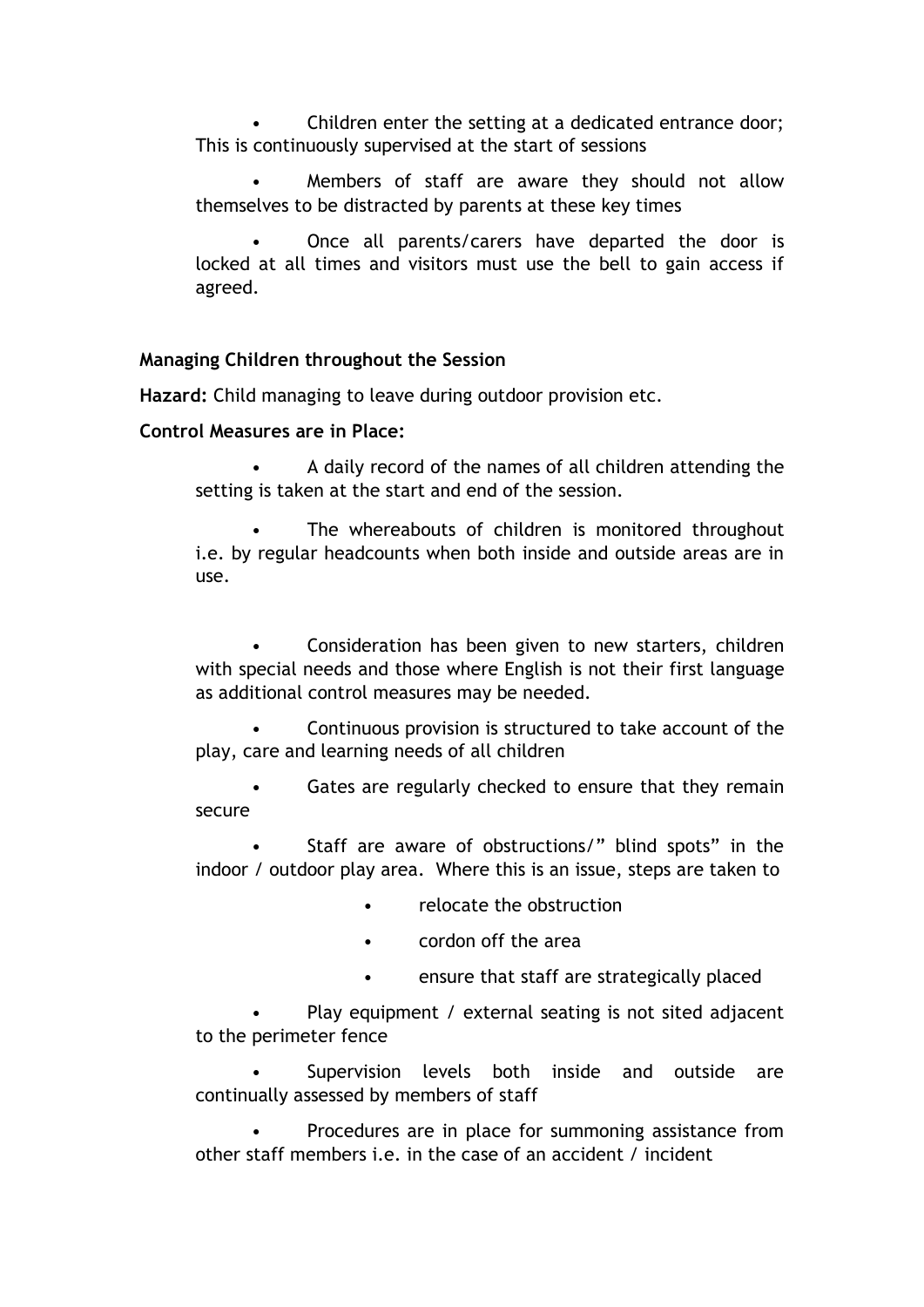## **Staff Roles and Responsibilities**

**Hazard:** Child leaving the premises unsupervised

### **Control Measures are in Place:**

Our arrangements include

Planned times for preparatory work (i.e. drinks, snacks and setting up play equipment/tasks) when children are not present

• Clarity about who will be "meeting and greeting". This role should always be carried out by a permanent member of staff and never by a supply teacher, student, or volunteer

• Ensuring that doors and gates are secure as soon as possible after parents have left the nursery.

• A formal written emergency procedure that all staff are familiar with, for the recovery of a missing child.

### **MANUAL HANDLING**

As it is not possible to eliminate manual handling altogether, correct handling techniques must be followed to minimise the risks of injury. A variety of injuries may result from poor manual handling and staff must all be aware and adhere to the nursery's manual handling policy.

### **Remember**

Lifting and carrying children is different to carrying static loads and therefore manual handling training should reflect this. All staff will receive training in manual handling within their first year of employment and will receive ongoing training as appropriate.

### Preventing injuries

As with other health and safety issues, the most effective method of prevention is to eliminate the hazard –in this case, to remove the need to carry out hazardous manual handling. For example, it may be possible to redesign the workplace so that items do not need to be moved from one area to another.

However, this is not possible for lifting children. Where manual handling tasks cannot be avoided, they must be assessed as part of the risk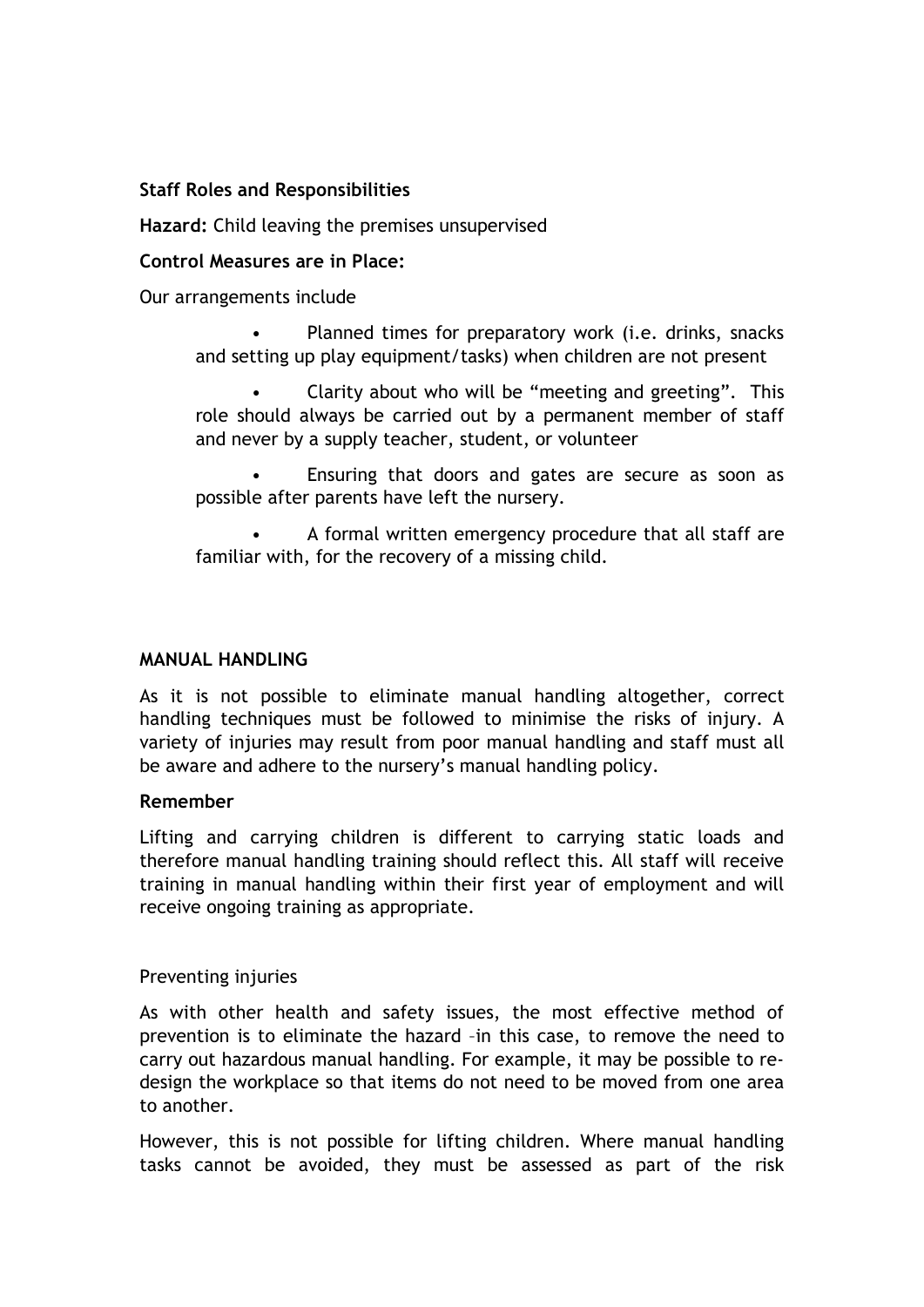assessment. This involves examining the tasks and deciding what the risks associated with them are, and how these can be removed or reduced by adding control measures.

As part of a manual handling assessment the following should be considered:

The tasks to be carried out

The load to be moved (remember to think about the children moving at this point)

The environment in which handling takes place

The capability of the individual involved in the manual handling.

A number of factors increase the risk of manual handling injuries, and these should be considered and controlled. The following paragraphs offer a number of suggestions.

### **Correct lifting procedure**

Planning and procedure

Think about the task to be performed and plan the lift

Consider what you will be lifting, where you will put it, how far you are going to move it and how you are going to get there

Never attempt manual handling unless you have read the correct techniques and understood how to use them

Ensure that you are capable of undertaking the task –people with health problems and pregnant women may be particularly at risk of injury

Assess the size, weight and centre of gravity of the load to make sure that you can maintain a firm grip and see where you are going

Assess whether you can lift the load safely without help. If not, get help or use specialist moving equipment e.g. a trolley. Bear in mind that it may be too dangerous to attempt to lift some loads

If more than one person is involved, plan the lift first and agree who will lead and give instructions

Plan your route and remove any obstructions. Check for any hazards such as uneven/slippery flooring

Lighting should be adequate

Control harmful loads –for instance, by covering sharp edges or by insulating hot containers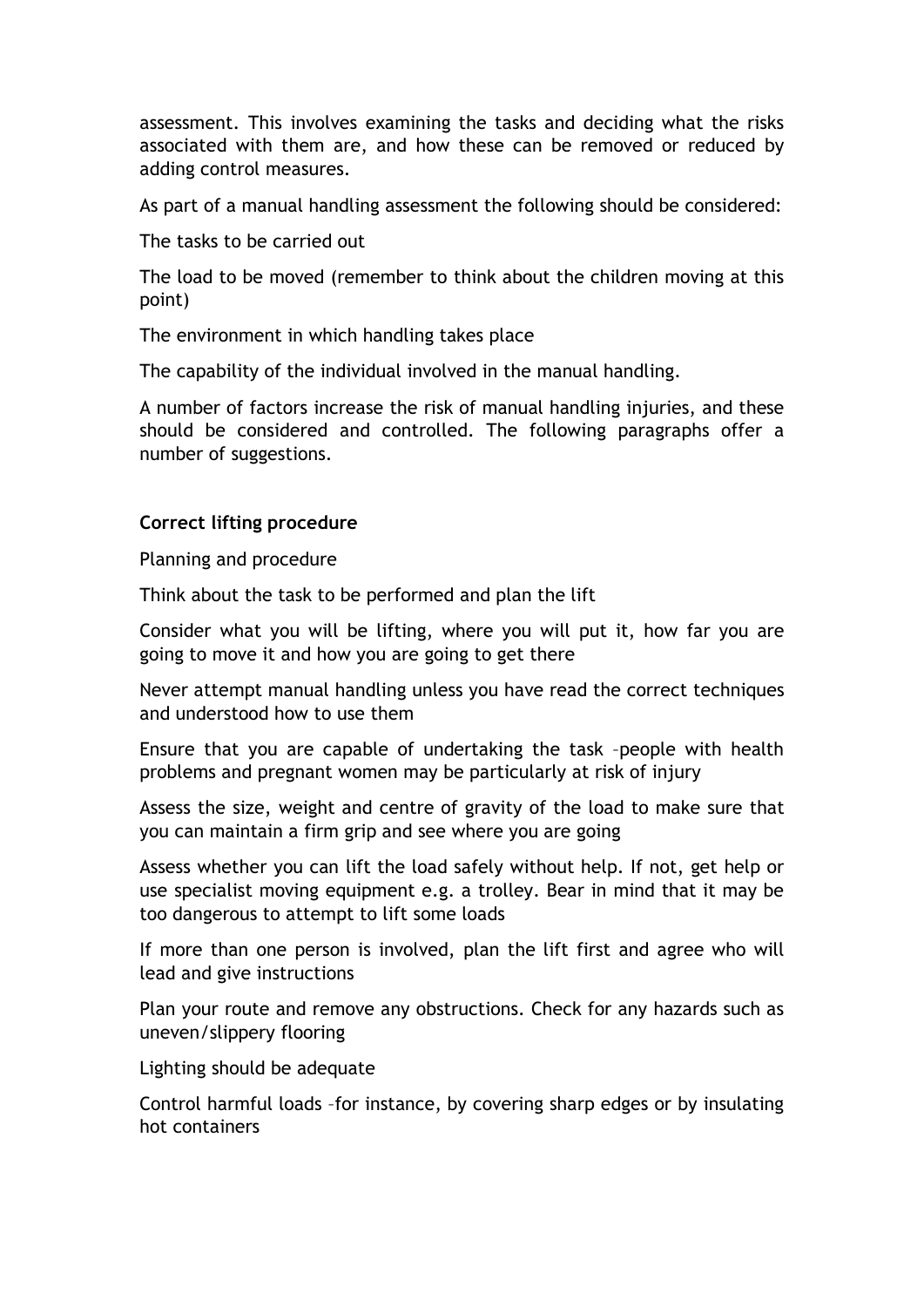Check whether you need any Personal Protective Equipment (PPE) and obtain the necessary items, if appropriate. Check the equipment before use and check that it fits you

Ensure that you are wearing the correct clothing, avoiding tight clothing and unsuitable footwear

Consider a resting point before moving a heavy load or carrying something any distance.

# **Carrying children**

If the child is old enough, ask them to move to a position that is easy to pick up, and ask them to hold onto you as this will support you and the child when lifting

Do not place the child on your hip, carry them directly in front of you in order to balance their weight equally

Wherever possible, avoid carrying the child a long distance

Where a child is young and is unable to hold onto you, ensure you support them fully within your arms

Avoid carrying anything else when carrying a child. Make two journeys or ask a colleague to assist you

If a child is struggling or fidgeting whilst you are carrying them, stop, place them back down and use reassuring words to calm the child before continuing

Students and pregnant staff members will not carry children.

### **Position**

Stand in front of the load with your feet apart and your leading leg forward. Your weight should be even over both feet. Position yourself (or turn the load around) so that the heaviest part is next to you. If the load is

too far away, move toward it or bring it nearer before starting the lift. Do not twist your body to pick it up.

# **Lifting**

Always lift using the correct posture:

Bend the knees slowly, keeping the back straight

Tuck the chin in on the way down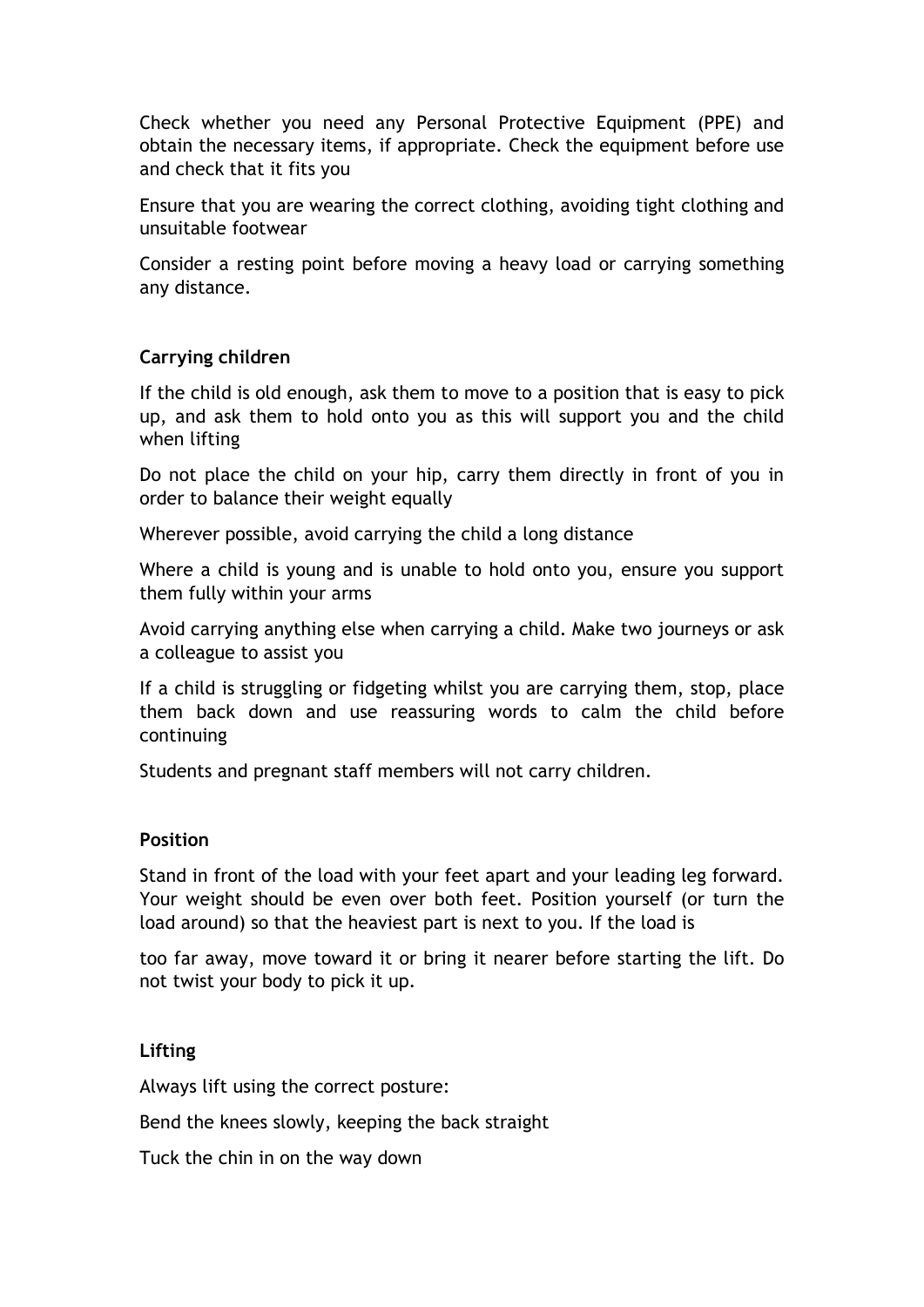Lean slightly forward if necessary and get a good grip Keep the shoulders level, without twisting or turning from the hips Try to grip with the hands around the base of the load Bring the load to waist height, keeping the lift as smooth as possible. Moving the child or load Move the feet, keeping the child or load close to the body Proceed carefully, making sure that you can see where you are going Lower the child or load, reversing the procedure for lifting Avoid crushing fingers or toes as you put the child or load down If you are carrying a load, position and secure it after putting it down

Make sure that the child or load is rested on a stable base and in the case of the child ensure their safety in this new position

Report any problems immediately, for example, strains and sprains. Where there are changes, for example to the activity or the load, the task must be reassessed.

### **The task**

Carry children or loads close to the body, lifting and carrying the load at arm's length increases the risk of injury

Avoid awkward movements such as stooping, reaching or twisting

Ensure that the task is well designed and that procedures are followed

Try never to lift loads from the floor or to above shoulder height. Limit the distances for carrying

Minimise repetitive actions by re-designing and rotating tasks

Ensure that there are adequate rest periods and breaks between tasks

Plan ahead –use teamwork where the load is too heavy for one person.

# **The environment**

Ensure that the surroundings are safe. Flooring should be even and not slippery, lighting should be adequate, and the temperature and humidity should be suitable

Remove obstructions and ensure that the correct equipment is available.

The individual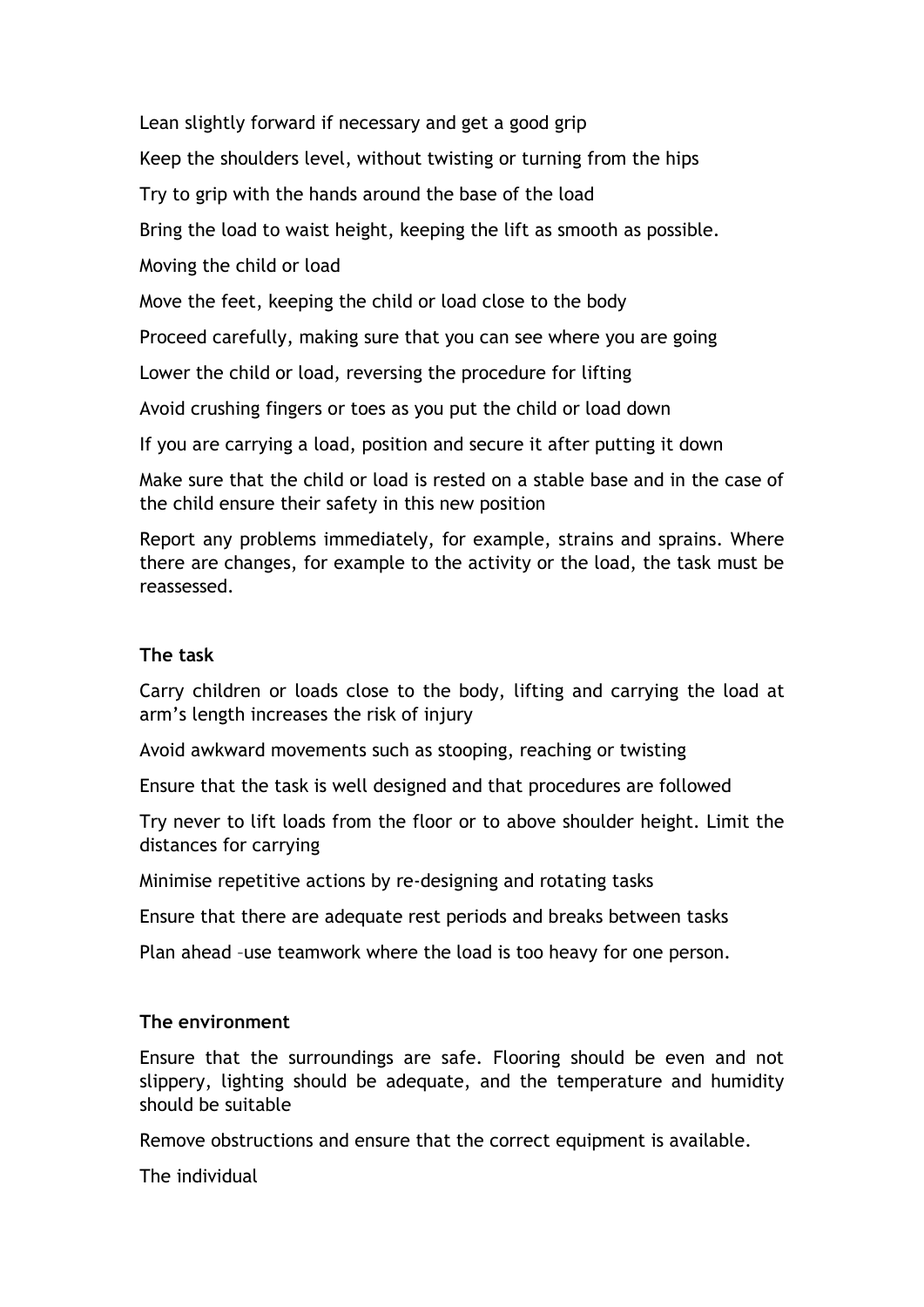Ensure that you are capable of undertaking the task –people with health problems and pregnant women may be particularly at risk of injury.

### **HEALTHY WORKPLACE**

The nursery is committed to providing a workplace which supports and encourages a healthy staff team through sharing information, training and family friendly issues.

### **Dress code**

Staff must follow our dress code at all times, which is given to them during induction. This consists of: Nursery polo or t-shirt, Nursery hoodie (provided), smart black or navy trousers (over the knee shorts permitted in Summer).

Hair is to be tied up at all times.

In the summer months, flip flops can be warm in hot weather. Please note it is at staff's discretion and the nursery takes no responsibility if an accident occurs as a result of wearing this style shoe. The nursery recommends staff wear 'backed shoes' such as trainers or sandals with backs.

Personal hygiene

Staff must follow the personal hygiene code below at all times, and encourage children to adopt the same good personal hygiene code themselves.

All hands must be washed before handling food, after using the toilet or toileting children, after playing outside, wiping noses and after contact with animals.

After noses have been wiped the tissue must be disposed of hygienically and hands should be washed.

### **Cleaning**

The nursery is committed to providing a safe, happy and healthy environment for children to play, grow and learn.

Cleanliness is a vital step to ensure this. The nursery will be cleaned every

Day and regular checks will be made in the bathrooms -these will be cleaned at least daily (more if necessary). The nappy changing facility will be cleaned after every use, and potties will be cleaned out after each use. Any mess caused throughout the day will be cleaned up as necessary to ensure that a hygienic environment is provided for the children in our care.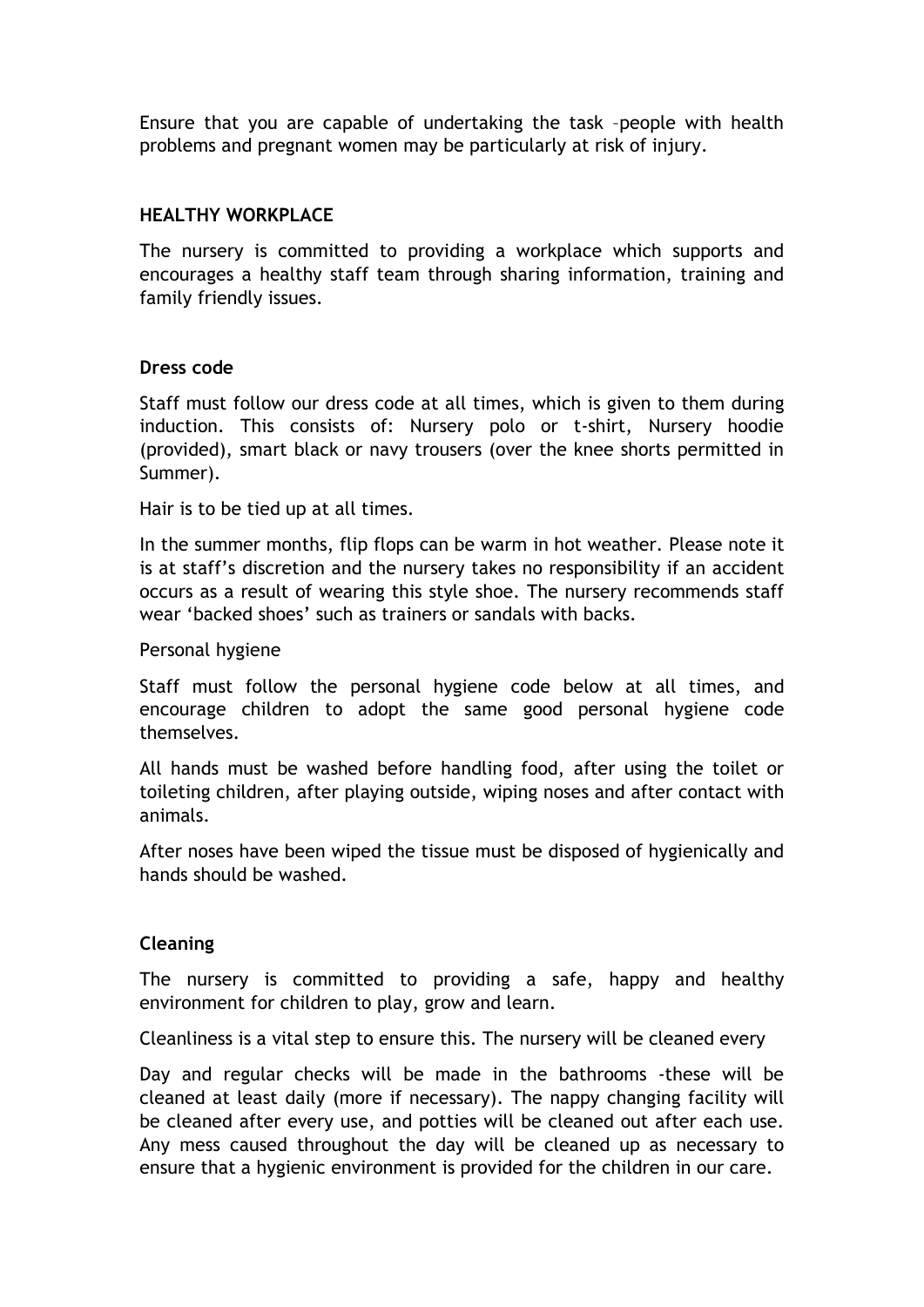#### **Kitchen area**

Staff need to be aware of the basic food hygiene standards through appropriate training and this will be reviewed every three years.

Fridges to be cleaned out weekly

Microwave to be cleaned after each use

Fridge temperatures must be recorded first thing in the morning by the room leaders on the risk assessment

All food to be covered at all times in and out of the fridge and dated to show when each product was opened

Care must be taken to ensure that food is correctly stored in fridges

When re-heating food it should over 75°C, then cooled down before serving.

Food served but not used immediately should be appropriately covered and placed in the fridge/freezer within 60 minutes. If this is not followed, food should be discarded immediately

All opened packets to be dated when opened and placed in

an airtight container e.g. baby food, raisins, cereal etc.

Blended food should be placed in suitable airtight containers, named and dated

Surfaces to be cleaned with anti-bacterial spray

Staff must be aware of general hygiene in the nursery and ensure that high standards are kept at all times

Toys are washed with sanitising fluid on a regular basis

Floors should be cleaned during the day when necessary. Vacuum cleaner bags (where used) should be changed frequently

All surfaces should be kept clean and clutter free

Children must always be reminded to wash their hands after using the bathroom and before meals. Staff should always encourage good hygiene standards, for example, not eating food that has fallen on the floor

Children should learn about good hygiene routines and why they need to wash their hands, wipe their noses and cover their mouths when coughing.

### **ANIMAL HEALTH AND SAFETY**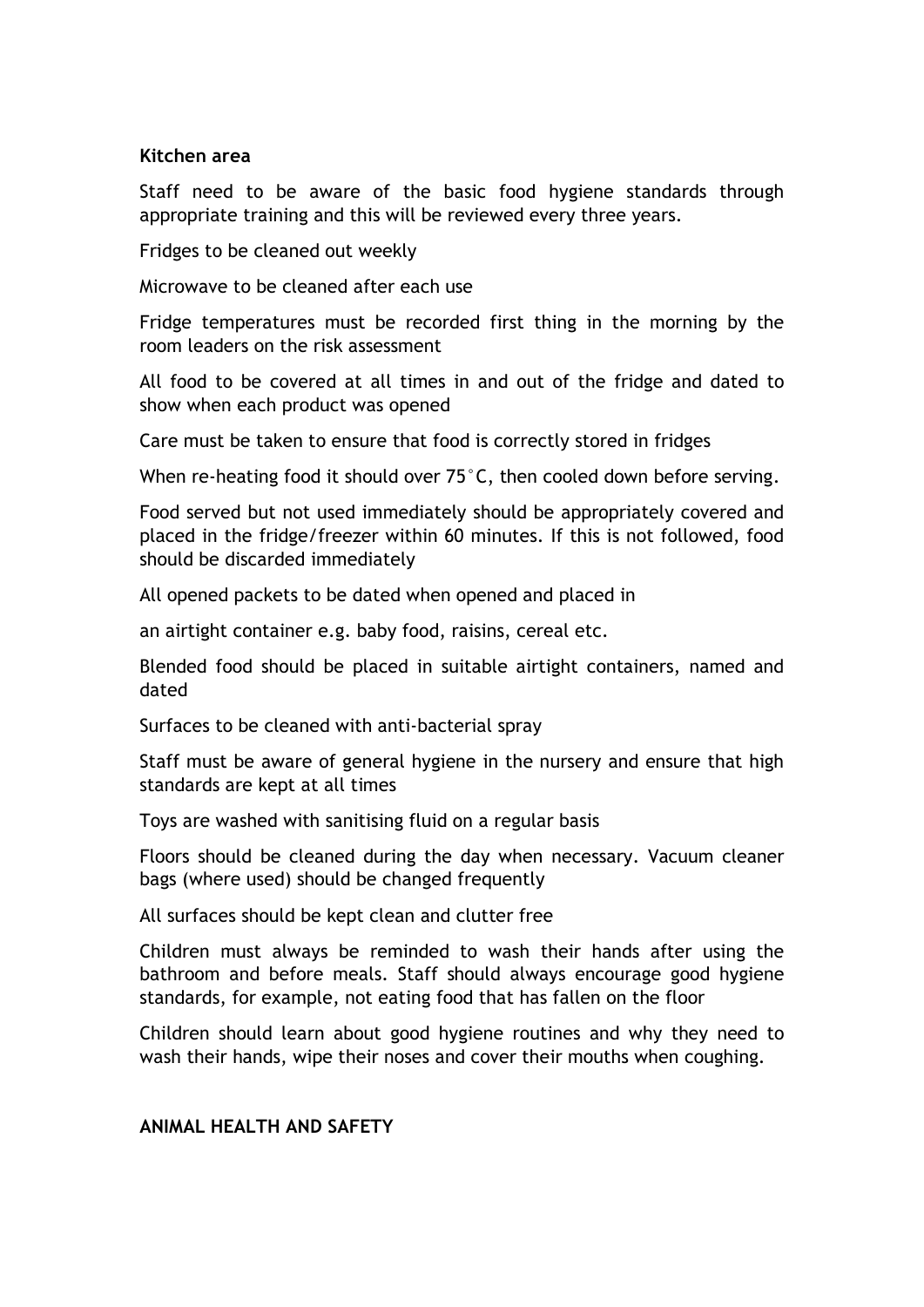Children learn about the natural world, its animals and other living creatures, as part of the Learning and Development Requirements of the Early Years Foundation Stage. This may include contact with animals, or other living creatures, either in the setting or on visits. We aim to ensure that this is in accordance with sensible hygiene and safety controls.

**Pr**ocedures

Animals in the setting for topics

• We take account of the views of parents and children when selecting an animal or creature to have in the setting alongside and supporting topics.

We carry out a risk assessment with a knowledgeable person accounting for any hygiene or safety risks posed by the animal or creature.

We will provide suitable housing for the animal or creature and ensure this is cleaned out regularly and is kept safely.

• We ensure the correct food is offered at the right times.

We make arrangements for weekend and holiday care for the animal or creature where appropriate.

We register with the local vet and take out appropriate pet care health insurance where appropriate.

We make sure all vaccinations and other regular health measures, such as de-worming is up-to-date and recorded.

• Children are taught correct handling and care of the animal or creature and are supervised.

• Children wash their hands after handling the animal or creature and do not have contact with animal soil or soiled bedding.

Staff wear disposable gloves when cleaning housing or handling soiled bedding.

If animals or creatures are brought in by visitors to show the children they are the responsibility of the owner.

Visits to farms

• Before a visit to a farm a risk assessment is carried out this may take account of safety factors listed in the farm's own risk assessment which should be viewed.

The outings procedure is followed.

• Children wash their hands after contact with animals.

• Outdoor footwear worn to visit farms are cleaned of mud and debris and should not be worn indoors.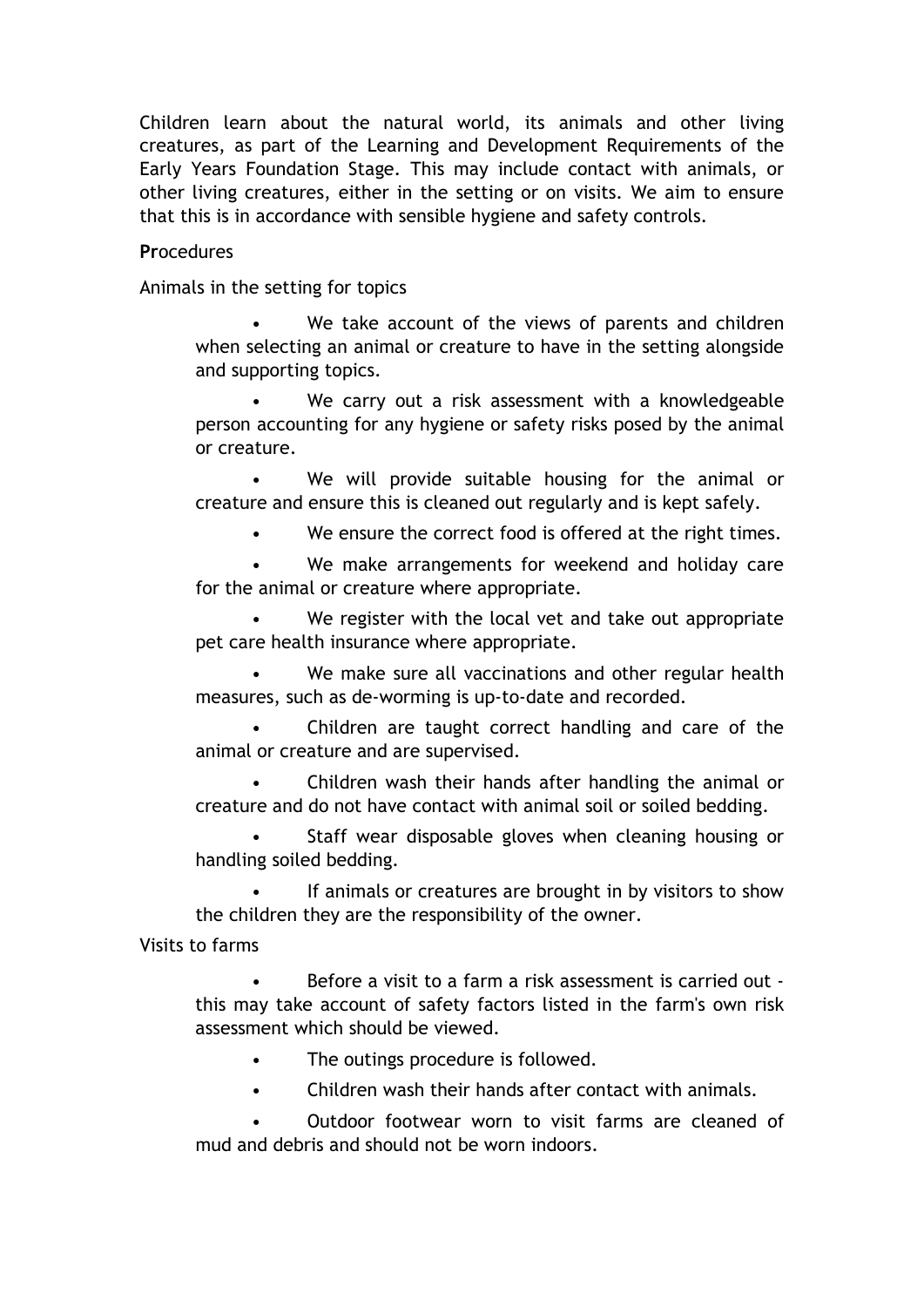## **WASTE MANAGEMENT**

Staff are made aware of the need to minimise energy waste and the nursery uses appropriate measures to save energy, including:

Energy saving light bulbs

Turning off lights and taps when not in use

Not leaving any equipment on standby

Unplugging all equipment at the end of its use/the day

Disposal of Bodily Waste Procedure

To minimise the risk of infection we ensure that:

All staff wear disposable gloves when toileting/nappy changing children.

Soiled nappies, wipes and used gloves etc. are placed in nappy sacks and disposed of in the bin.

Bodily fluid e.g. vomit, blood is cleaned by disposable paper towels and placed in a bag in the outside bin. If cloths or rags are used to clean up, these are disposed of in the same way.

Changing mats are cleaned after every use with disposable paper towels and anti-bacterial spray and hands washed thoroughly.

Any soiled clothes are placed in a nappy bag.

At the Old School Nursery, we value our environment and in order to keep our earth safe and healthy for our children we closely monitor the management of our waste and its disposal in accordance with local authority requirements.

# **VISITS AND OUTINGS**

Children benefit from being taken out of the Nursery to go on walks around the local area which enhance their learning experiences. We ensure that there are procedures to keep children safe on outings; all staff and volunteers are aware of and follow the procedures below.

### **Procedures**

Parents sign a general consent on registration for their children to be taken out as a part of the daily activities of the setting.

• A risk assessment for each venue is carried out, which is reviewed regularly.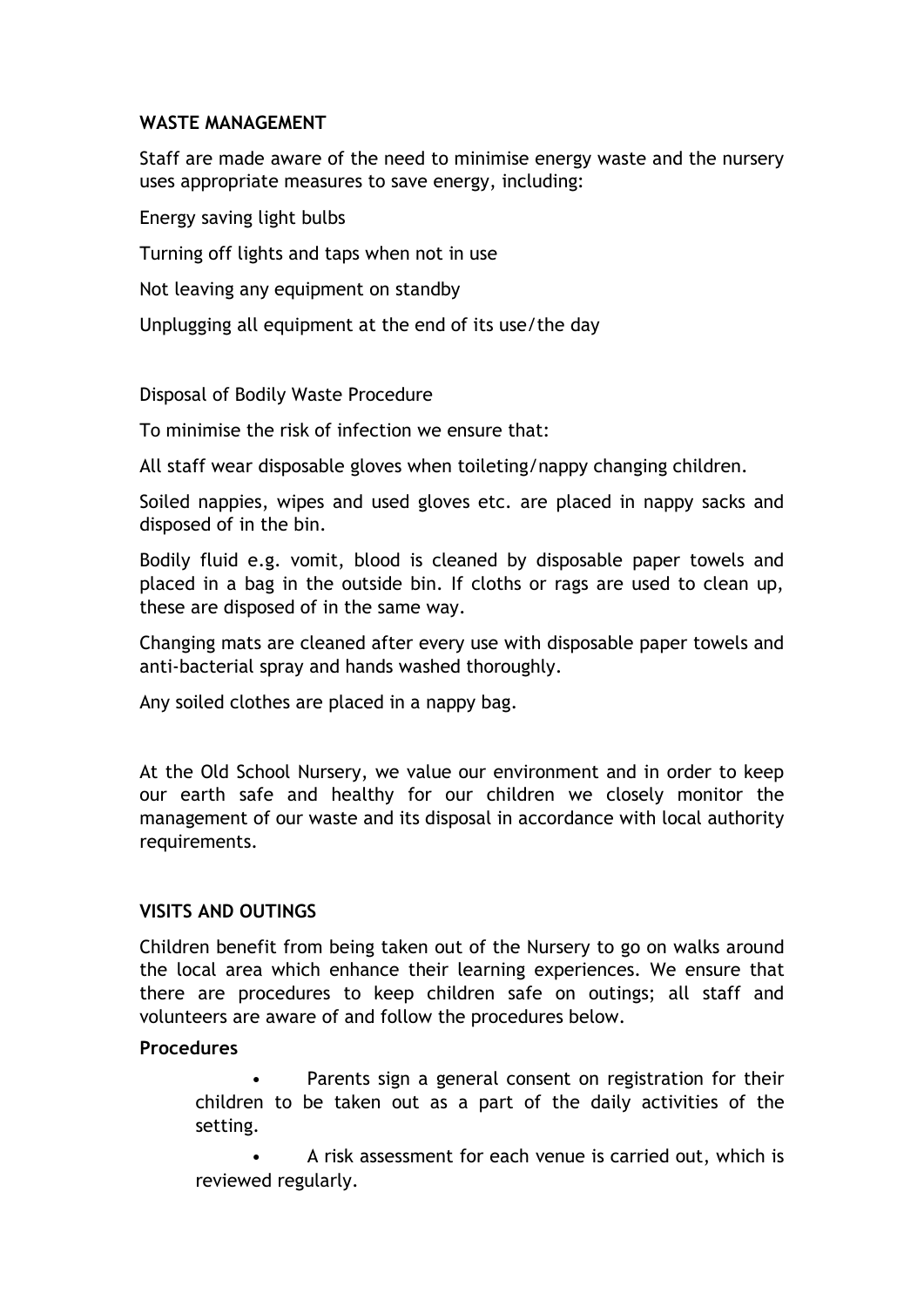• A risk assessment is carried out before an outing takes place.

All venue risk assessments are made available for parents to see.

Staff take a mobile phone on outings and supplies of tissues, wipes, pants etc. as well as a mini first aid pack, snacks and water. The amount of equipment will vary and be consistent with the venue and the number of children as well as how long they will be out for.

Staff take a list of children with them with contact numbers of parents/carers as well as some accident forms and a copy of our Missing Child Policy.

There will be an appropriate number of staff will be with the children and with the children left behind according to ratios and safety – i.e. even where the ratio dictates less, groups will never go out without at least 2 members of staff. We also ask for parent helpers on trips.

Named children are assigned to individual staff to ensure that each child is well supervised, that no child goes astray and that there is no unauthorised access to children.

### **LOST CHILD PROCEDURE FROM NURSERY**

**Children are in the care of the Nursery throughout the session until they are handed over into the care of the parent/carer. The Manager/room leader and staff will take every precaution necessary for the safety of the children whilst in their care.**

The Nursery Manager/room leader and staff will ensure that any access/exit door are locked and cannot be unlocked by children; that safety gates are in place where appropriate; that children are not able to climb out of open windows; that any outside activity area is secure and supervised and that if walking out in the environment, the staffing levels are such that every child has a hand to hold and is with a responsible adult.

**In the unlikely event of a child being lost the following procedure will be followed:**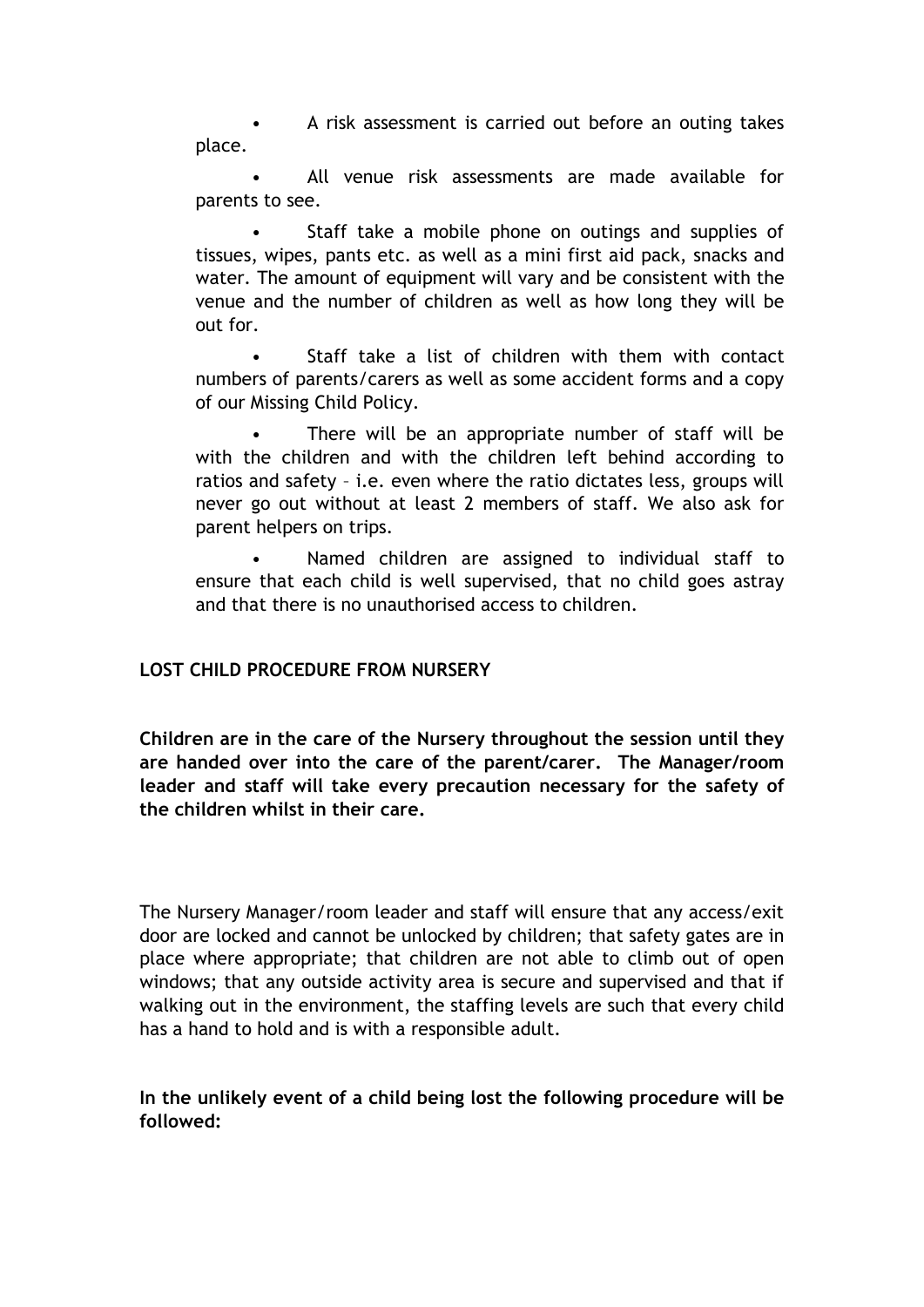The Manager will make a 'headcount' of all children present against the attendance register for that day to confirm that a child is missing.

• A member of staff will ensure that the child is nowhere else in the building or the outside area, including the toilet area.

• A member of staff will search beyond the building in the road etc.

The children will be asked if they have seen the particular child.

The parent will be contacted in case the child has managed to get out of the building.

• The police will be alerted following all procedures being followed and the certainty that the child is not on the premises and that the child has not been taken by the parent, with no record being made/

**It is important not to alarm the other children. It is also important to ensure the attendance register is completed daily, that any telephone messages regarding absent children are noted and that any parent collecting a child early informs a member of staff before a child leaves the premises.**

### **LOST CHILD PROCEDURE FROM OUTINGS**

Regular head counts are carried out on children throughout the outing. In the unlikely event of a child going missing whilst on an outing the following procedure will be implemented immediately:

All staff will be aware of the procedure when a child goes missing and supply information to support the search, e.g. a recent photograph and a detailed description of clothing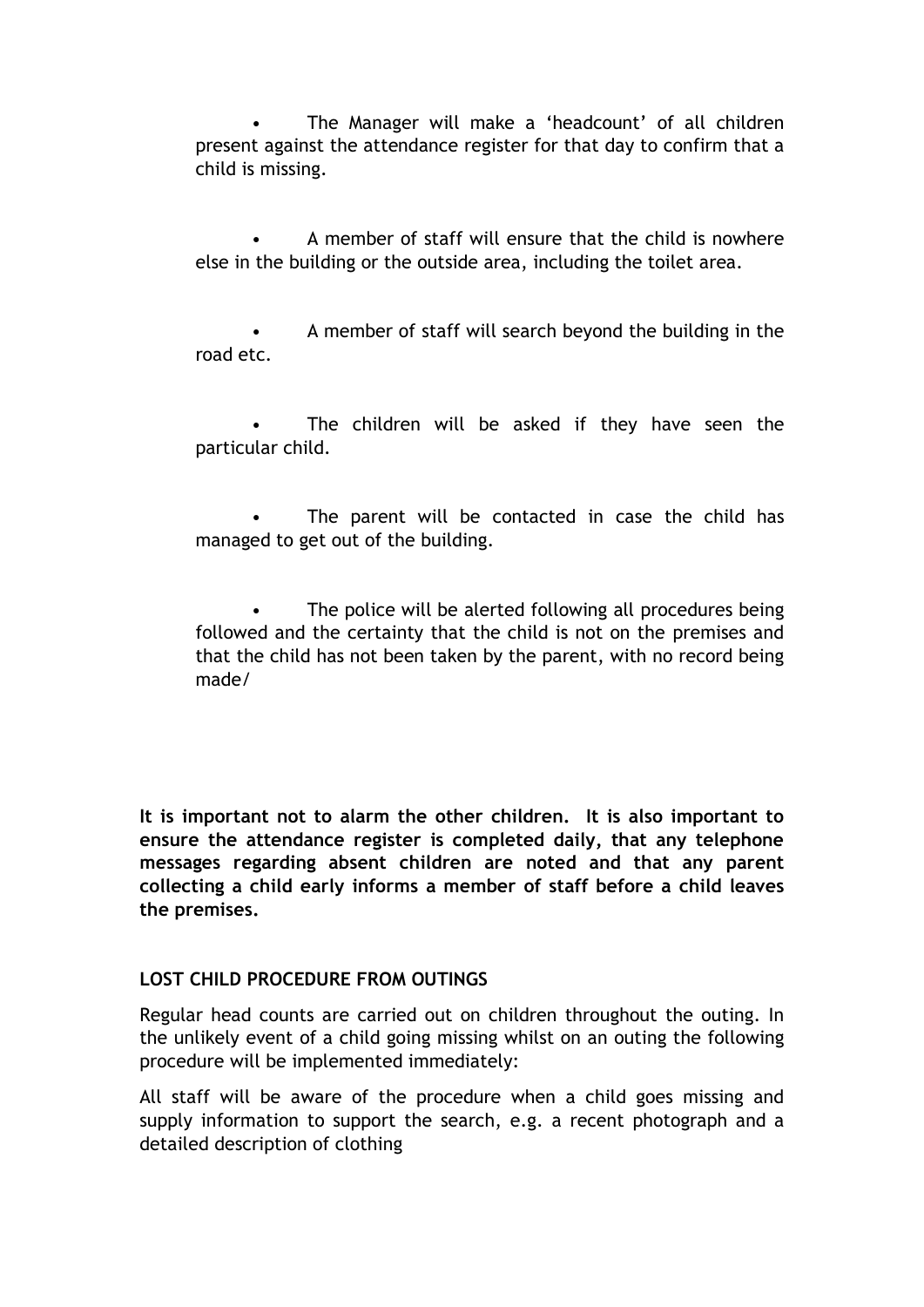The organiser will be informed immediately and all staff present will be informed. Some staff will be deployed to start an immediate thorough search of

the area, ensuring that all other children remain supervised, calm and supported throughout

If appropriate, on-site security will also be informed and a description given

The designated person in charge will immediately inform the police

The designated person in charge will then inform the nursery who will contact the child's parents giving details of what has happened. If the whole nursery is on an outing, all contact details will be taken on the trip by the person in charge

During this period, staff will be continually searching for the missing child, whilst other staff maintain the safety and welfare of the remaining children

It will be the designated person in charge or the manager's responsibility to ensure that there are adequate staff to care for the children and get them back safe, a member of staff to meet the police and someone to continue the search (this may mean contacting relief staff)

Any incidents must be recorded in writing as soon as practicably possible including the outcome, who was lost, time identified, notification to police and findings.

In the unlikely event that the child is not found the nursery will follow the local authority, and police procedure.

Ofsted must be contacted and informed of any incidents

With incidents of this nature parents, carers, children and staff may require support and reassurance following the traumatic experience, management will provide this or seek further support where necessary

In any cases with media attention, staff will not speak to any media representatives

Post-incident risk assessments will be conducted following any incident of this nature to enable the chance of this reoccurring to be reduced.

### **NO SMOKING POLICY**

We comply with health and safety regulations and the Safeguarding and Welfare Requirements of the Early Years Foundation Stage in making our setting a no-smoking environment - both indoors and outdoors.

**Procedures**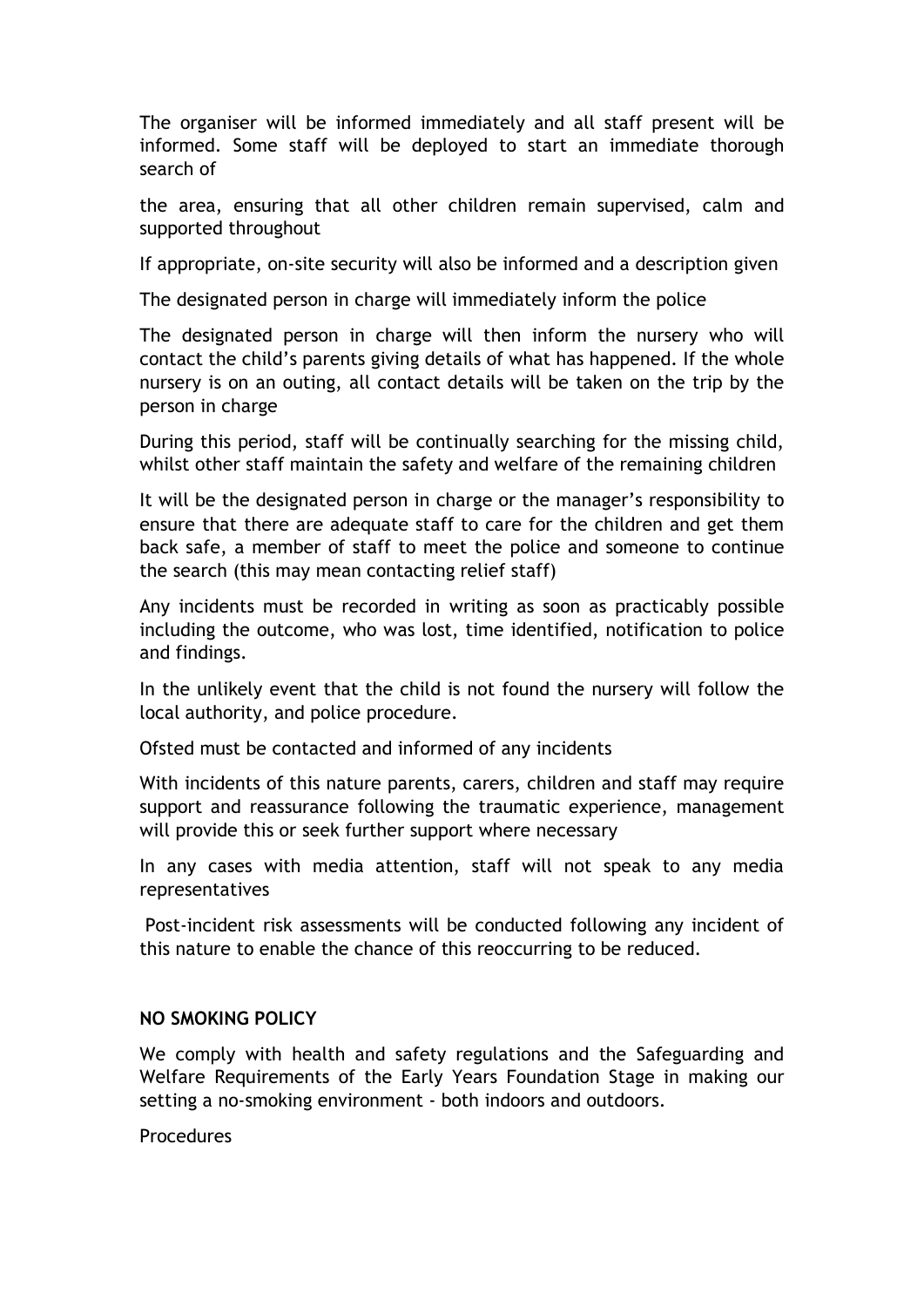All staff, parents and volunteers are made aware of our no-smoking policy.

• We display no smoking signs.

The No-smoking Policy is stated in our information for parents.

Staff who smoke do not do so during working hours, unless on a break, off the premises and wearing non-uniform

Staff who smoke during their break make every effort to reduce the effect of the odour and lingering effects of passive smoking for children and colleagues.

### **EQUIPMENT AND RESOURCES**

We believe that high-quality care and early learning is promoted by providing children with safe, clean, attractive, age and stage appropriate resources, toys and equipment.

To ensure this occurs within the nursery we will:

Provide play equipment and resources which are safe, and where applicable, conform to the BS EN safety standards or Toys (Safety) Regulation (1995)

Provide sufficient quantity of equipment and resources for the number of children registered in the nursery

Provide resources to meet children's individual needs and interests

Provide resources which promote all areas of children's learning and development

Select books, equipment and resources which promote positive images of people of all races, cultures, ages, gender and abilities, are nondiscriminatory and stereotyping

Provide play equipment and resources which promote continuity and progression, provide sufficient challenges and meet the needs and interests of all children

Store and display resources and equipment where all children can independently choose and select them

Check all resources and equipment regularly at the beginning of each session and when they are put away at the end of each session. We repair and clean or replace any unsafe, worn out, dirty or damaged equipment whenever required

Evaluate the effectiveness of the resources including the children's opinions and interests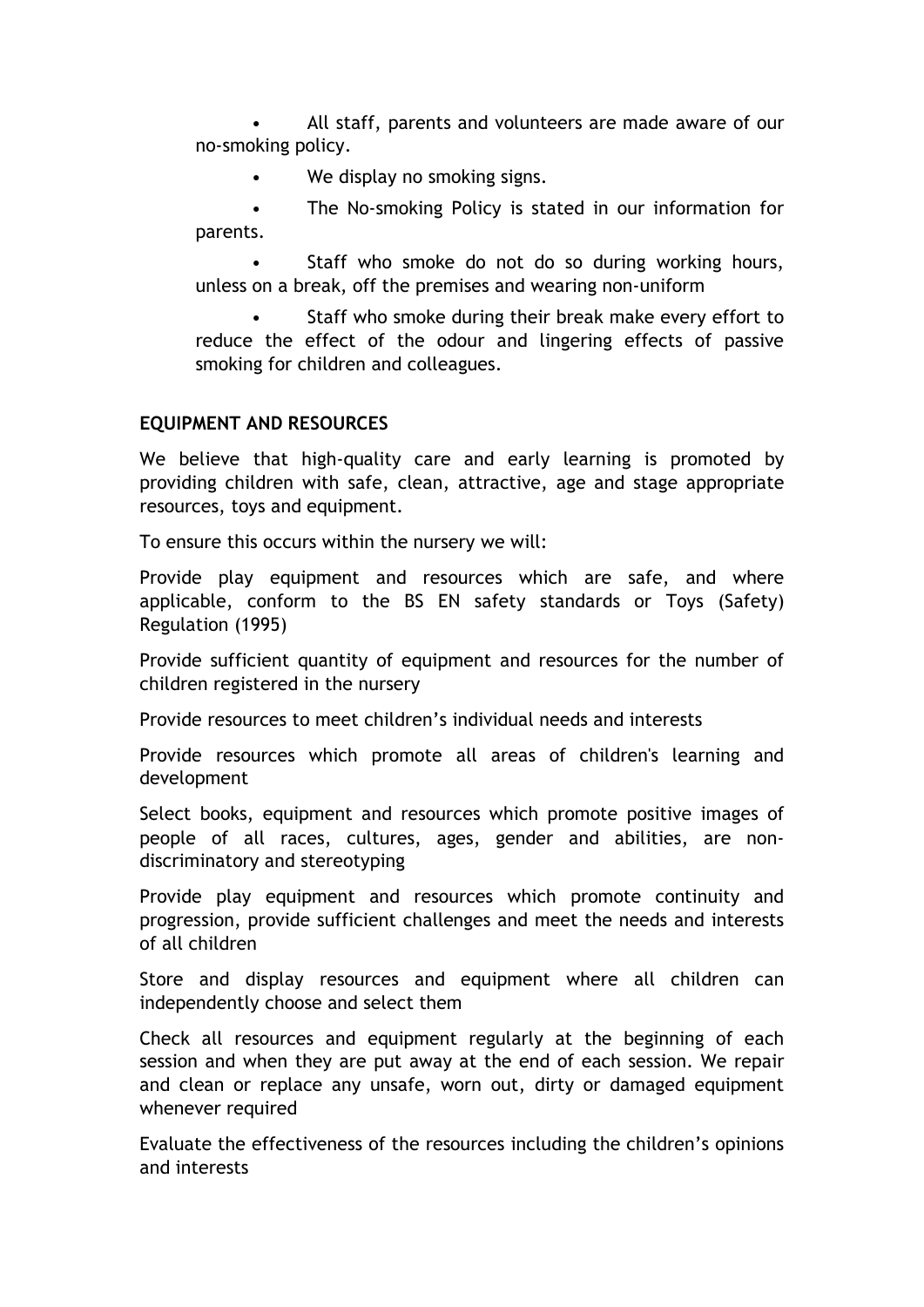Encourage children to respect the equipment and resources and tidy these away when play has finished. This is into a designated place via the use of silhouettes or pictures the children can match the resource to.

### Large Garden Equipment

It is well known that exercise is vital to aid the physical development of young children and to encourage them to continue a healthy lifestyle into their adult years.

At the nursery we encourage the children in our care to join in all sorts of different physical activities and provide a range of resources to make it fun and enjoyable. Children have plenty of opportunity to play in the fresh air through outdoor play. Children will be encouraged to participate but will not be made to do any activity that they are uncomfortable with.

In the garden we have a range of large outdoor equipment. Whilst this provides lots of opportunities for developing new physical skills and enjoyment it also brings danger. Children need to learn about danger and risk taking, however in order to make our garden a safe environment and to reduce the risk of possible accidents we have put the following procedures in place:

All children will be supervised by a responsible adult at all times.

Children will be taught the dangers of the equipment in a way that is suitable for their stage of development and understanding.

Children will be encouraged to take turns and share equipment.

The equipment will be checked/cleaned before use for animal faeces.

The equipment will be checked for wear and tear/ damage regularly and withdrawn from use if faulty.

Children will be encouraged to participate but will not be made to do any activity that they are uncomfortable with, for example the climbing frame.

### **CRITICAL INCIDENT**

At the Old School Nursery, we understand we need to plan for all eventualities to ensure the health, safety and welfare of all the children we care for. With this in mind we have a critical incident policy in place to ensure our nursery is able to operate effectively in the case of a critical incident. These include:

Flood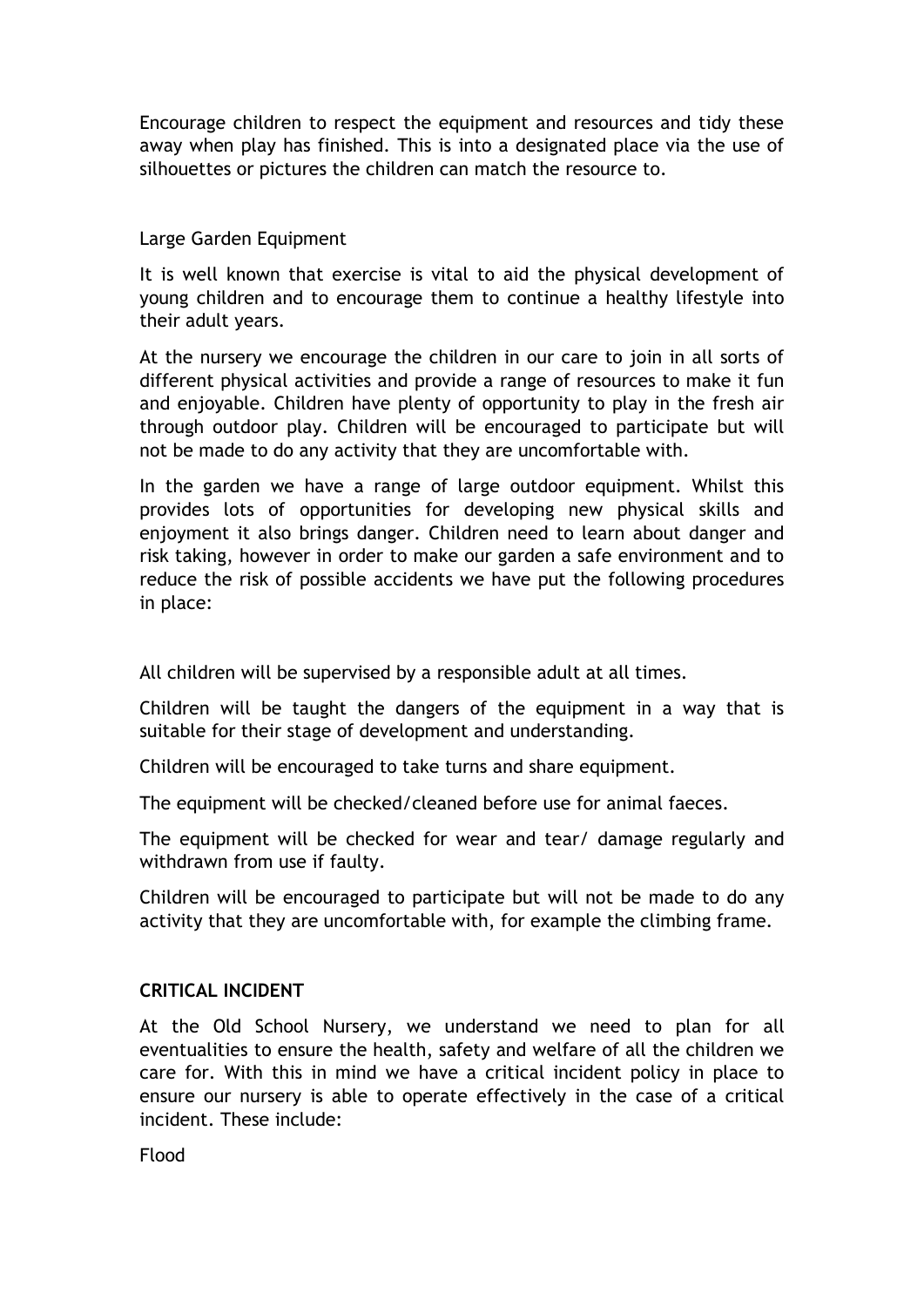```
Burglary
Abduction or threatened abduction of a child 
Bomb threat/terrorism attack
```
Any other incident that may affect the care of the children in the nursery

If any of these incidents impact on the ability for the nursery to operate, we will contact parents via phone/email/text message.

## **Flood**

There is always a danger of flooding from adverse weather conditions or through the water/central heating systems.

We cannot anticipate adverse weather; however, we can ensure that we take care of all our water and heating systems through regular maintenance and checks to reduce the option of flooding in this way. Our heating systems are checked and serviced annually by a registered gas engineer and they conform to all appropriate guidelines and legislation.

If flooding occurs during the nursery day, the nursery manager will make a decision based on the severity and location of this flooding, and it may be deemed necessary to follow the fire evacuation procedure. In this instance children will be kept safe and parents will be notified in the same way as the fire procedure.

# **Fire**

Please refer to the fire safety policy.

# **Abduction or threatened abduction of a child**

At the Old School nursery, we take the safety and welfare of the children in our care extremely seriously. As such we have secure safety procedures in place to ensure children are safe whilst within our care, this includes safety from abduction. Staff must be vigilant at all times and report any persons lingering on nursery property immediately. All doors and gates to the nursery are locked and unable to be accessed unless staff members allow individuals in.

Parents are reminded on a regular basis not to allow anyone into the building whether they are known to them or not.

Visitors and general security are covered in more detail in the supervision of visitor's policy.

Fire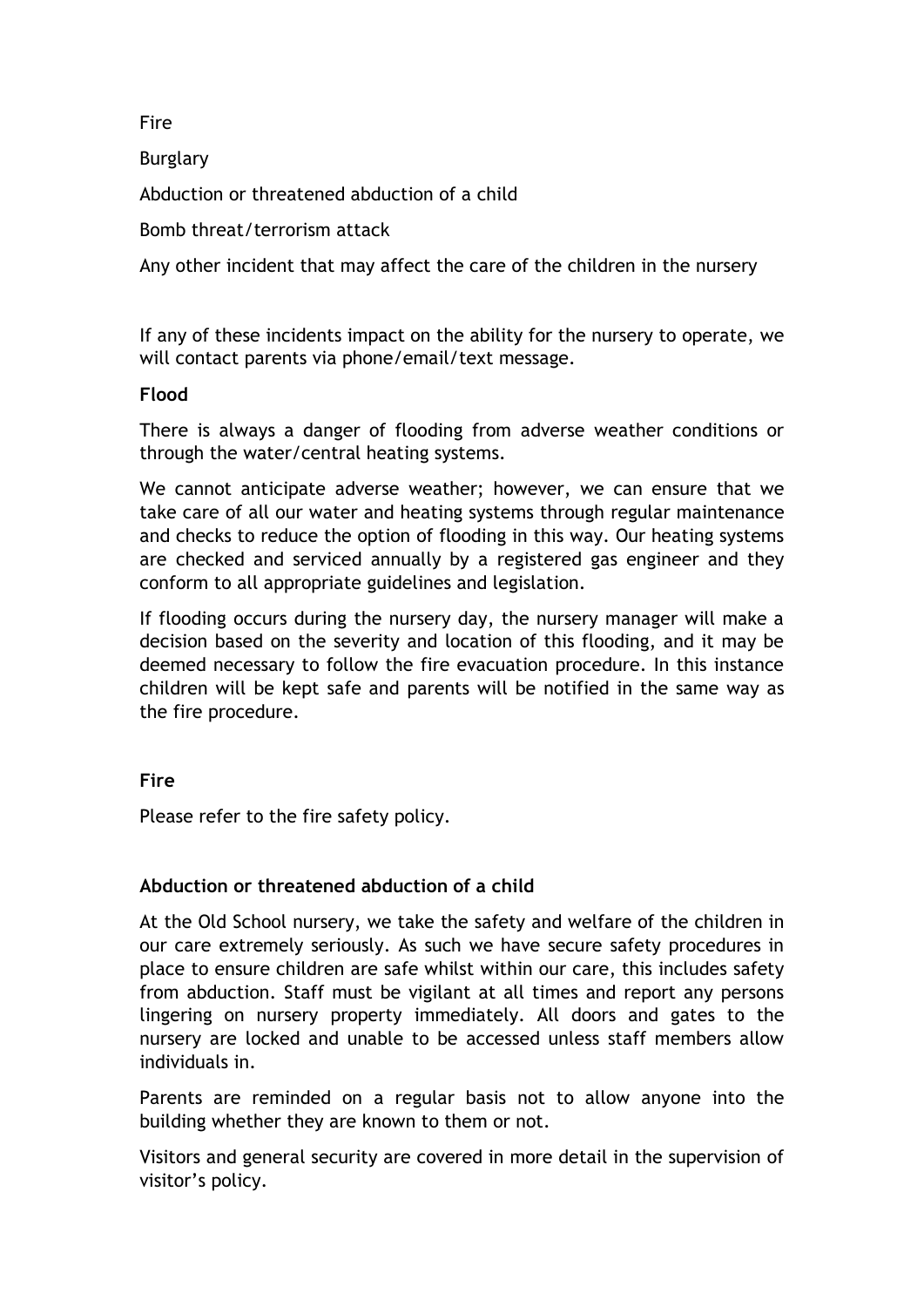Children will only be released into the care of a designated adult, see the arrivals and departures policy for more details. Parents are requested to inform the nursery of any potential custody battles or family concerns as soon as they arise so the nursery is able to support the child. The nursery will not take sides in relation to any custody battle and will remain neutral for the child.

If an absent parent arrives to collect their child, the nursery will not restrict access unless a court order is in place.

Parents are requested to issue the nursery with a copy of these documents should they be in place. We will consult our solicitors with regards to any concerns over custody and relay any information back to the parties involved.

If a member of staff witnesses an actual or potential abduction from nursery the following procedure will be followed:

The police must be called immediately

The staff member will notify management immediately and the manager will take control

The parent(s) will be contacted

All other children will be kept safe and secure and calmed down where necessary

The police will be given as many details as possible including details of the child, description of the abductor, car registration number if used, time and direction of travel if seen and any family situations that may impact on this abduction.

#### **Bomb threat/terrorism attack**

If a bomb threat is received at the nursery, the person taking the call will record all details given over the phone as soon as possible and raise the alarm as soon as the phone call is terminated. The management will follow the fire evacuation procedure to ensure the safety of all on the premises and will provide as much detail to the emergency services as possible.

### **Other incidents**

All incidents will be managed by the manager on duty and all staff will co-

operate with any emergency services on the scene. Any other incident that requires evacuation will follow the fire plan. Other incidents will be dealt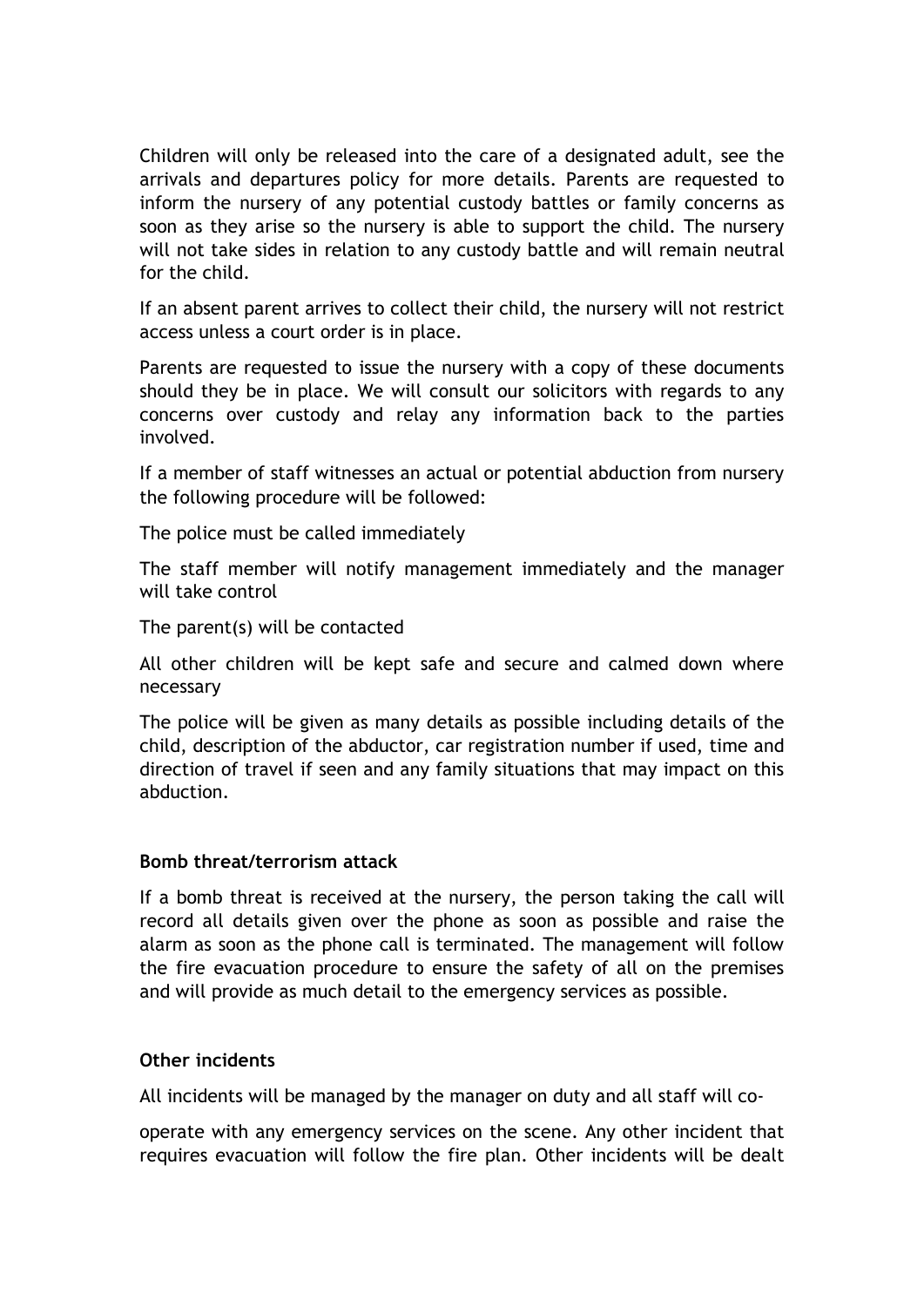with on an individual basis taking into account the effect on the safety, health and welfare of the children and staff in the nursery.

### **ADVERSE WEATHER**

At The Old School Nursery, we have an adverse weather policy in place to ensure our nursery is prepared for all adverse weather such as floods, snow and heat waves. If any of these incidents impact on the ability for the nursery to operate, we will contact parents via phone/email/text message

### **Flood**

In the case of a flood we will follow our critical incident procedure to enable all children and staff to be safe and continuity of care to be planned for.

#### **Snow**

If high snow fall is threatened during a nursery day, then the manager will take the decision as to whether to close the nursery. This decision will take into account the safety of the children, their parents and the staff team. In the event of a planned closure during the nursery day we will contact all parents to arrange for collection of their child.

In the event of staff shortages due to snow we will contact all available off duty staff and/or bank staff and group the children differently until they are able to arrive. If we are unable to maintain statutory ratio requirements after all avenues are explored we will contact OFSTED to inform them of this issue, recording all details in our incident file. If we feel the safety, health or welfare of the children is compromised then we will take the decision to close the nursery.

#### **Heat wave**

Please refer to our sun care policy.

### **SUPERVISION OF CHILDREN**

The nursery manager is responsible for all staff, students and relief staff receiving information on health and safety in the nursery in order to supervise the children in their care suitably.

#### **Supervision**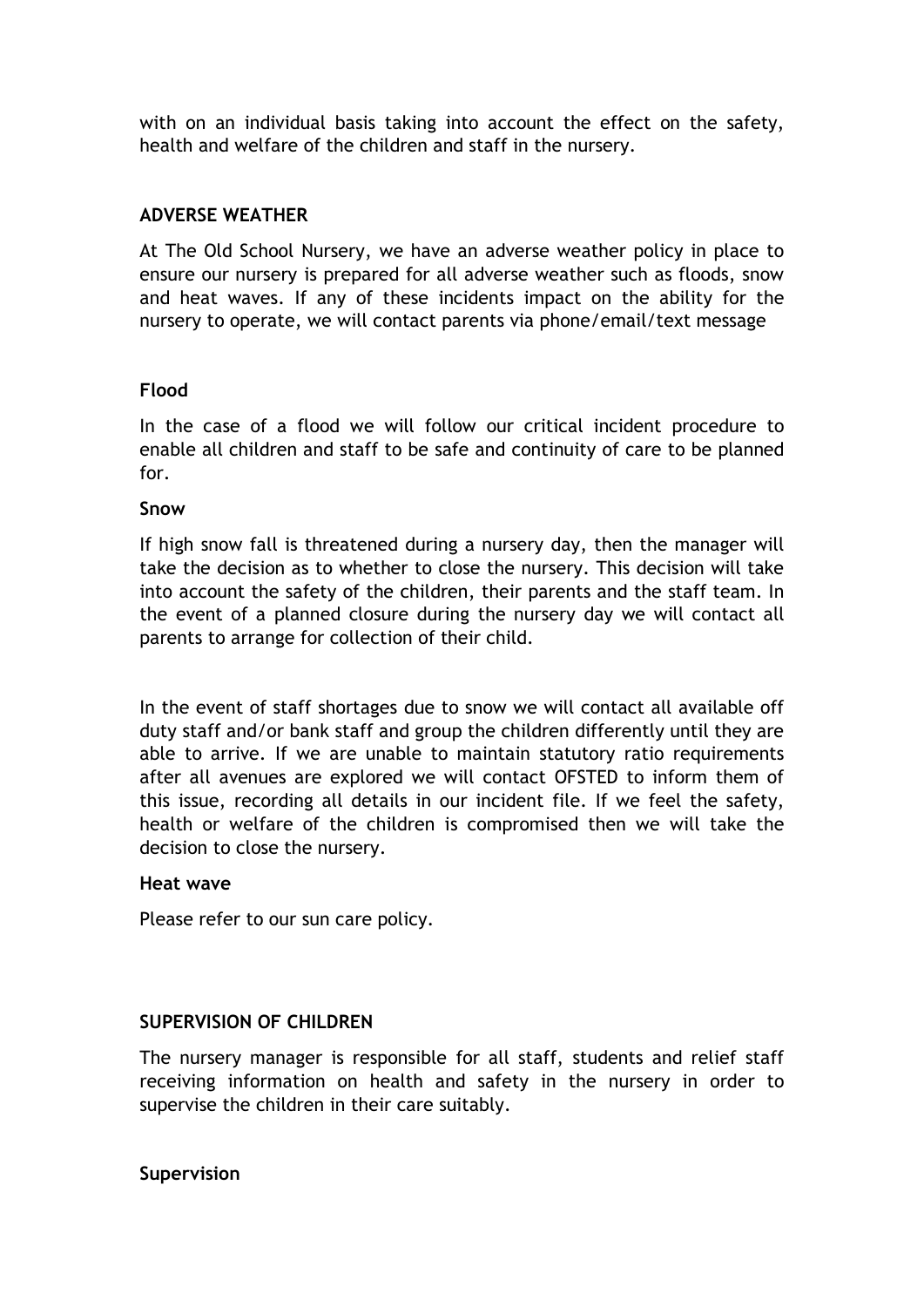Whether children are in or out of the building, they must be supervised at all times

Be aware that children can drown in only a few centimetres of water; children must be fully supervised at all times when using water play/paddling pools

Special care should be taken when children are using large apparatus e.g. climbing frame, and when walking up or down steps/stairs

A member of staff must supervise large outdoor play equipment at all times

When outdoors, staff must be aware of any dangers relating to bushes, shrubs and plants

Children must be supervised at all times when eating

Children must be carefully supervised when using scissors

Children must be carefully supervised when using knives for cooking activities

During outings staff/child ratios will be increased to ensure supervision and safety (please refer to Outings policy)

If the nursery has hired a bouncy castle for the day, then STRICT safety guidelines should be followed as laid down by the hiring company. A member of staff MUST supervise the children at all times.

### **SUPERVISION OF VISITORS**

All visitors must sign the Visitor's Book on arrival and departure. If a visitor is more than an hour in the nursery, the nursery manager must point out fire procedures. A member of staff must accompany visitors in the nursery at all times whilst in the building; at no time should a visitor be left alone with a child unless under specific circumstances arranged previously with the manager.

### **Security**

Staff must check the identity of any visitors they do not recognise before allowing them into the main nursery. Visitors to the nursery must be recorded in the Visitor's Book and accompanied by a member of staff at all times whilst in the building

The nursery manager must ensure all contractors accessing the nursery whilst children are present have suitable DBS checks and not left alone in any area that children may use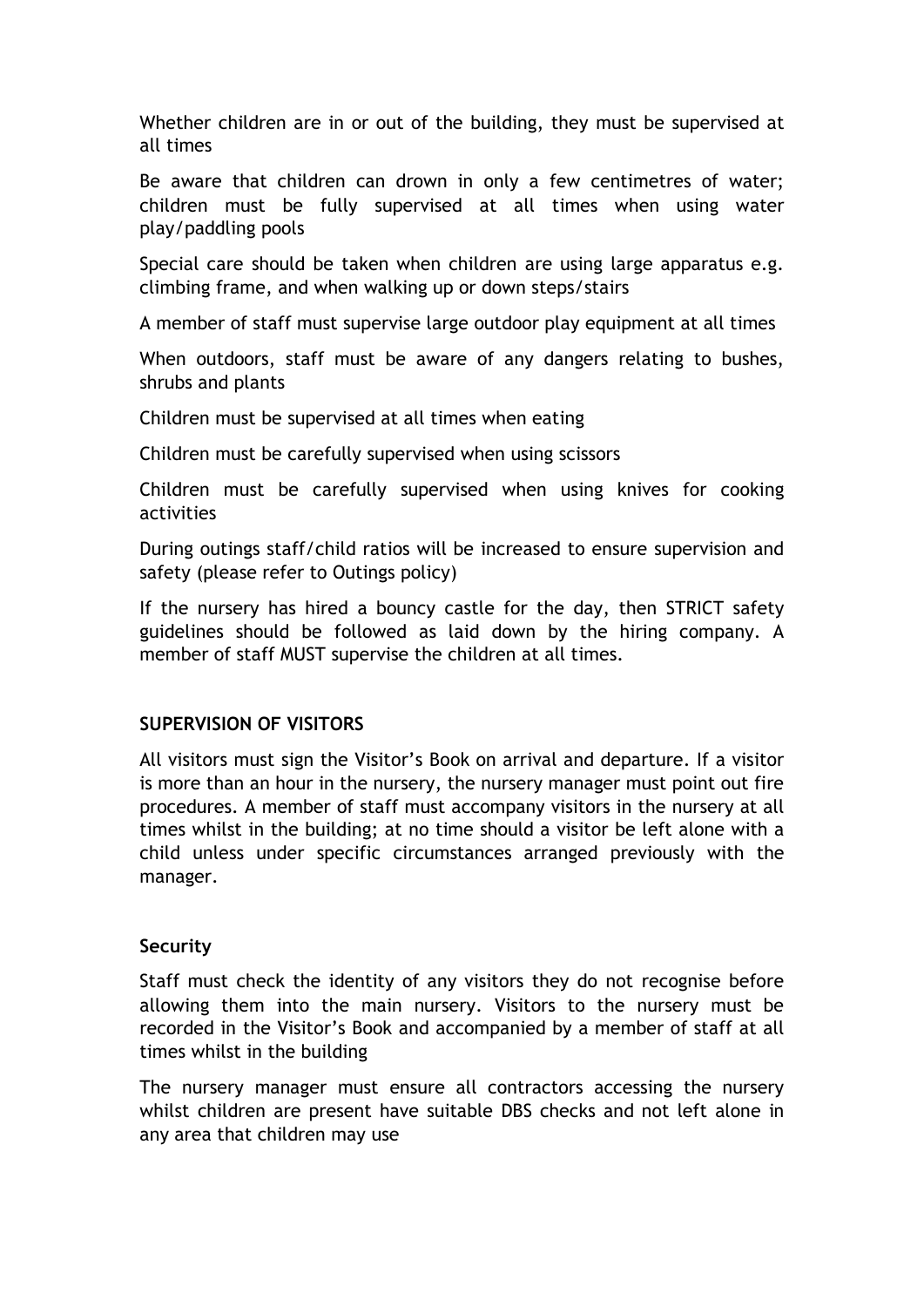All external doors must be kept locked at all times and external gates closed. All internal doors and gates must be kept closed to ensure children are not able to wander

Parents, visitors and students are reminded not to allow entry to any person whether they know this person or not. Staff within the nursery should be the only people allowing external visitors and parents entry to the nursery

The nursery will under no circumstances tolerate any form of harassment from third parties including visitors towards others, including children, staff members and parents.

## **Babies House Extended Policies and Procedures**

- **1.Caring for babies and toddlers**
- **2.Breastfeeding and bottle feeding**
- **3.Weaning**
- **4. Sleep**
- **6.Calpol Policy**
- **6. Suffocation policy**

### **Caring for babies and toddlers**

At the nursery we care for children under the age of 2 and ensure their health, safety and wellbeing through the following:

Children under 2 have a separate house and are cared for in small intimate groups within 1:3 ratio. We ensure younger children have opportunities to have contact with older children whilst at the nursery (i.e missing with the children in the 2-3 year room).

Children transition to the older age group (caterpillar room) the  $\frac{1}{2}$  term after their second birthday or inline with their development.

Care is taken to ensure babies and toddlers do not have access to activities containing small pieces, which may be easily swallowed or otherwise injure the child.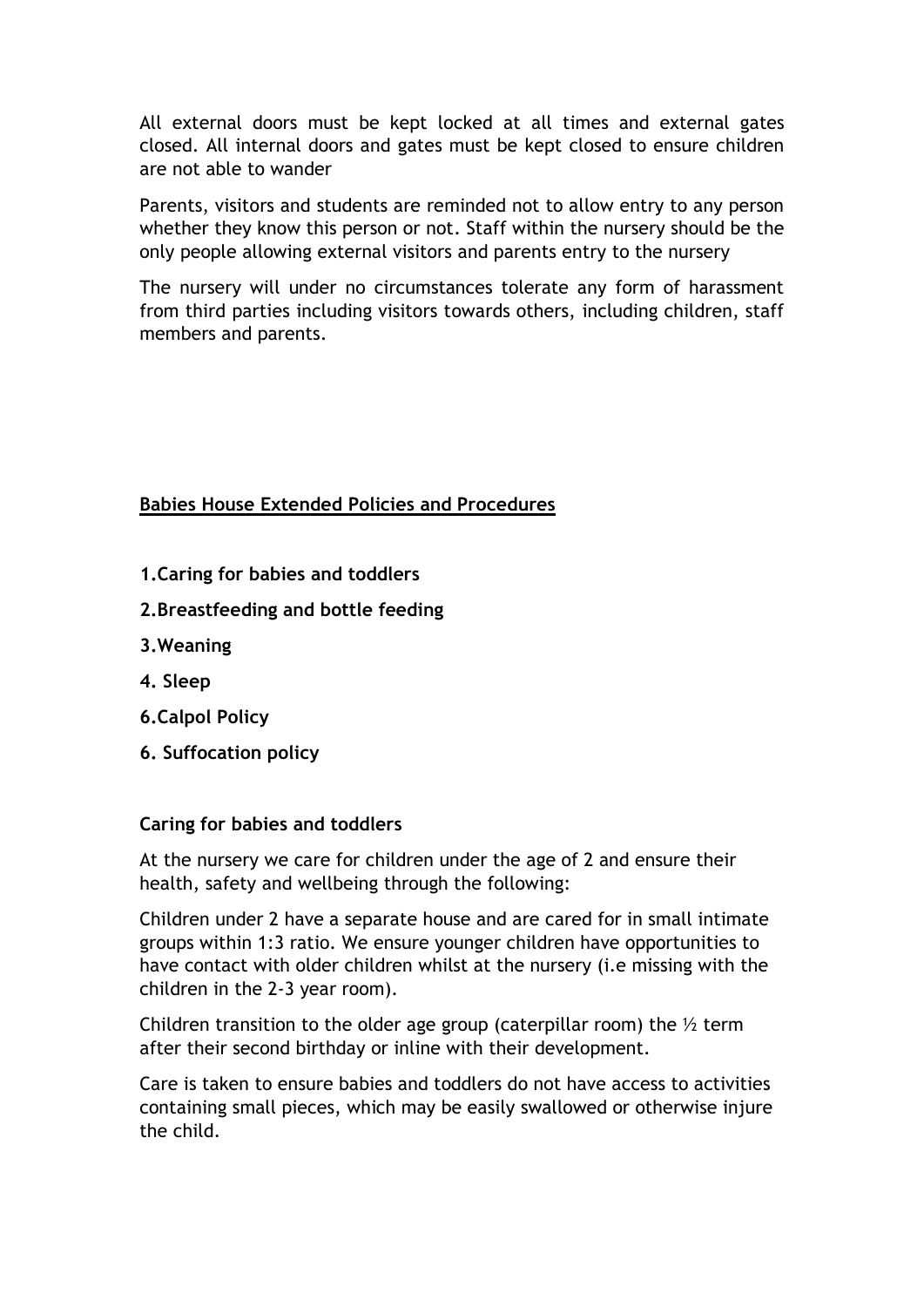The environment and equipment are checked daily before and during when the children access the areas. (including checking stability of cots and areas around low/high chairs and ensuring restraints on these and that push chairs are intact and working).

Outdoor shoes are removed or covered when entering the building staff remind parents and visitors to also adhere to this procedure.

Babies and toddlers have their nappies changed to their individual needs and requirements

Information will be shared to parents using our daily diaries and end of day hand over

Potties washed and disinfected after each use, changing mats wiped with antibacterial spray before and after every use.

## **Breastfeeding and bottle feeding**

Staff are willing to feed babies expressed breast milk, brought into the nursery on a daily basis. We have the provision to store frozen breast milk on the premises. All milk frozen or expressed must be clearly labelled and dated and stored in the fridge.

If your child has formula milk please provide this and staff will follow the manufacturers guidelines as to how to prepare this.

Bottles of formula milk are only to be made up as and when the child needs them. These should be cooled to body temperature and are tested with a food thermometer. We only use fresh cooled boiled water when making formula bottles.

Remaining contents left in bottles are disposed of after 2 hours.

Bottles, teats and dummies are thoroughly cleaned with hot soapy water and sterilised after use. Sterilisers are washed out and cleaned daily.

### **Weaning**

As your child reaches 6 months they will usually begin the weaning process – we will work closely with parents/carers to make sure the process runs as smoothly as possible and only when the child shows they are ready. We appreciate that some babies take more quickly to solid foods than others and that they will each have different food preferences.

Salt will never be added to any foods and we provide a balanced healthy range of food for snacks and tea. Parents provide lunch of which we can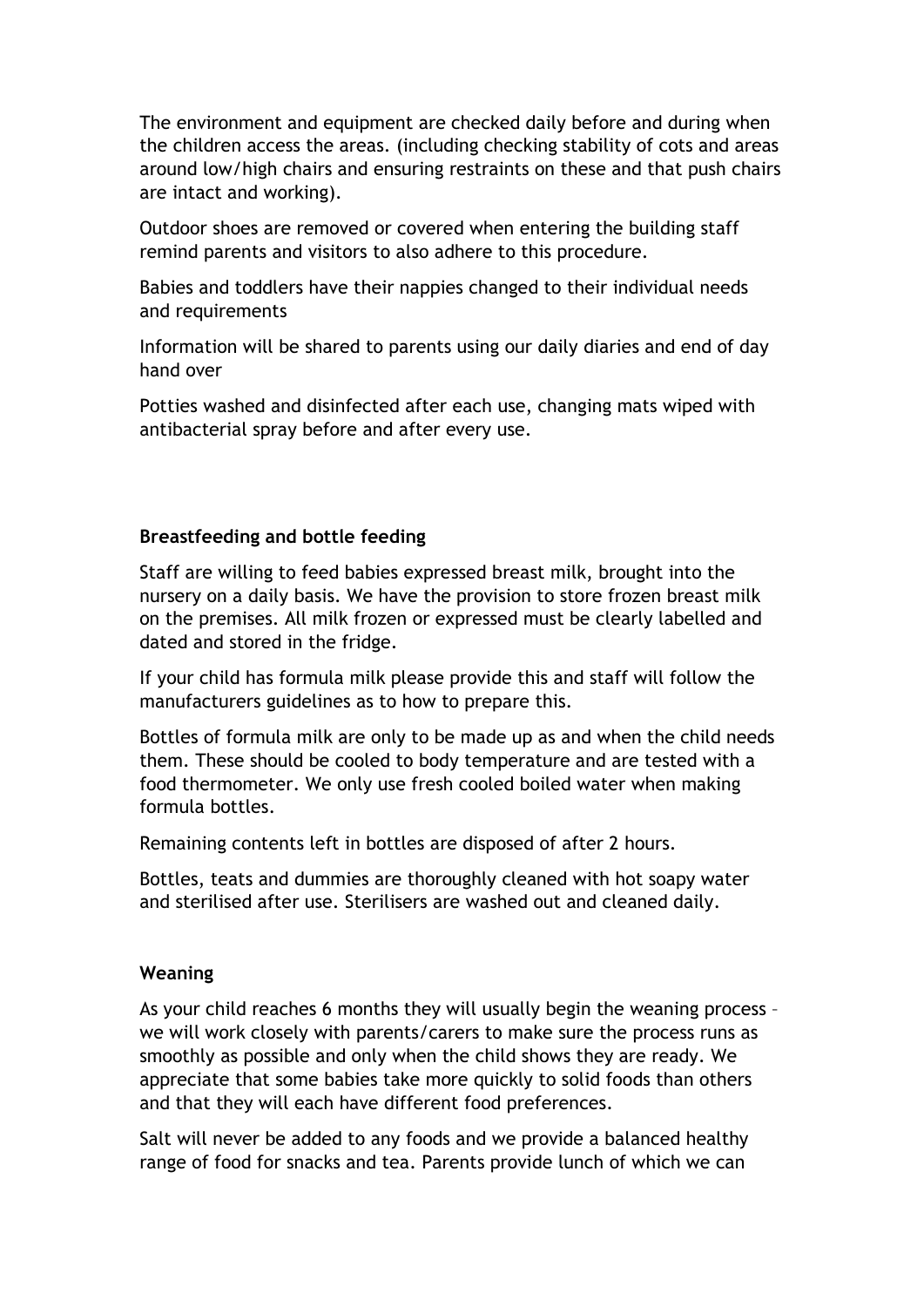reheat food in the microwave – food is tested to ensure it is of safe temperature with a probe thermometer and the temperature recorded.

If commercial weaning foods are used, the manufacturers instructions will be followed carefully.

We support baby led weaning - please speak to the baby house room leader and staff if your child does baby led weaning and we will support this.

## **Sleep:**

Children will be monitored visually when sleeping. In our babies house the sleep room is upstairs, children are in cots and once asleep are checked on every 10 minutes (more frequently if necessary) and keep record of this on a signed time sheet. In line with hygiene procedures babies bedding is labelled and named and washed every week. Children under 2 are not given pillows, cot bumpers or any soft furnishings in order to prevent risk of suffocation. We also use a baby monitor.

When monitoring, the staff member will look for the rise and fall of the chest, and if the sleep position has changed. Babies are always laid to sleep on their back, with their feet touching the foot of the cot.

We provide a safe sleeping environment by:

Monitoring the room temperatures

Using clean light bedding/blankets

Keeping all spaces around a sleeping child clear from hanging objects i.e. hanging cords, blind cords, drawstring bags

Having a no smoking policy

We recognise parents' knowledge of their child in regards to sleep routines and will, where possible, work together to ensure each child's individual sleep routines and well-being continues to be met. However, staff will not force a child to sleep or keep them awake against his or her will.

Staff will discuss any changes in sleep routines at the end of the day and share observations and information about children's behaviour when they do not receive enough sleep.

# **Calpol Policy**

Whilst it is not our policy to care for sick children, who should be at home until they are well enough to return to nursery, we will agree to administer Calpol as part of maintaining their health and wellbeing and reduce risk of convulsion. We will make a courtesy call to parents and observe the child for 45 minutes – if the temperature fails to decrease by this time and increases above 38C parents must make all attempts to collect the child as